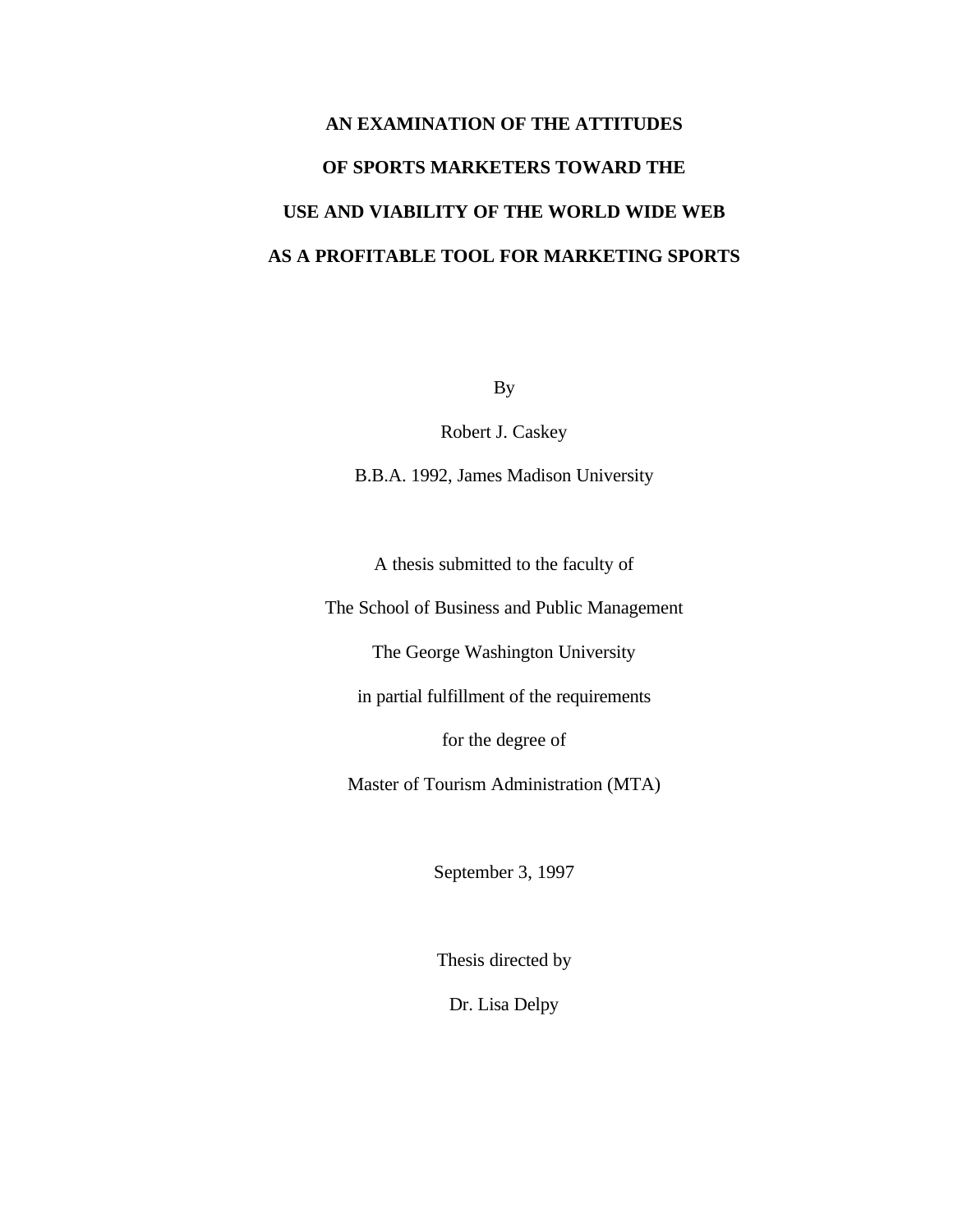#### Abstract

 Despite its widespread use and acceptance, the World Wide Web as yet has failed to produce a consistently profitable revenue model for most site proprietors. Boasting some of the most popular and well-trafficked sites on the Web, the online sports segment typifies this plight. CBS SportsLine, one of the major players in this segment, has lost \$29.7 million since 1994, indicating that profitability is a problem even in the highest echelons of the industry.

 To determine the role that profitability plays in the decisions of sites offering sports content or marketing products through sports, 158 official and/or legitimate sites in the online sports industry were sent a 39-question survey (by e-mail) designed to gauge opinions about the profitability of sports Web sites. The objectives of this survey were: to take a "snapshot" of the online sports industry to determine the degree to which companies are committed to online sports sites; to identify the revenue models being used by online sports marketers, and to determine the perceived viability of each model; to determine how much online sports sites are earning and spending on the Web, and; to determine if sports marketers believe that the Web offers an opportunity to make a profit, both now and in the future.

 Of the 158 sites contacted, 45 completed the survey instrument. The results were compiled in an Excel spreadsheet, and univariate and bivariate analyses were conducted for all 39 questions.

 The results of the survey revealed the sites in this segment to be relatively established, highly-trafficked and content-rich despite a general lack of personnel resources. Banner ads were the leading revenue source currently, although sponsorship and underwriting were expected to play larger roles in the future. One-third of the respondents indicated having spent no money promoting their Web sites. Finally, perhaps the most telling revelation was that although nearly two-thirds of the respondents said that profitability was a current goal of their sites, and that nearly all felt that sports sites in general were capable of operating profitably, fewer than half of the respondents indicated that they were operating profitably at the current time.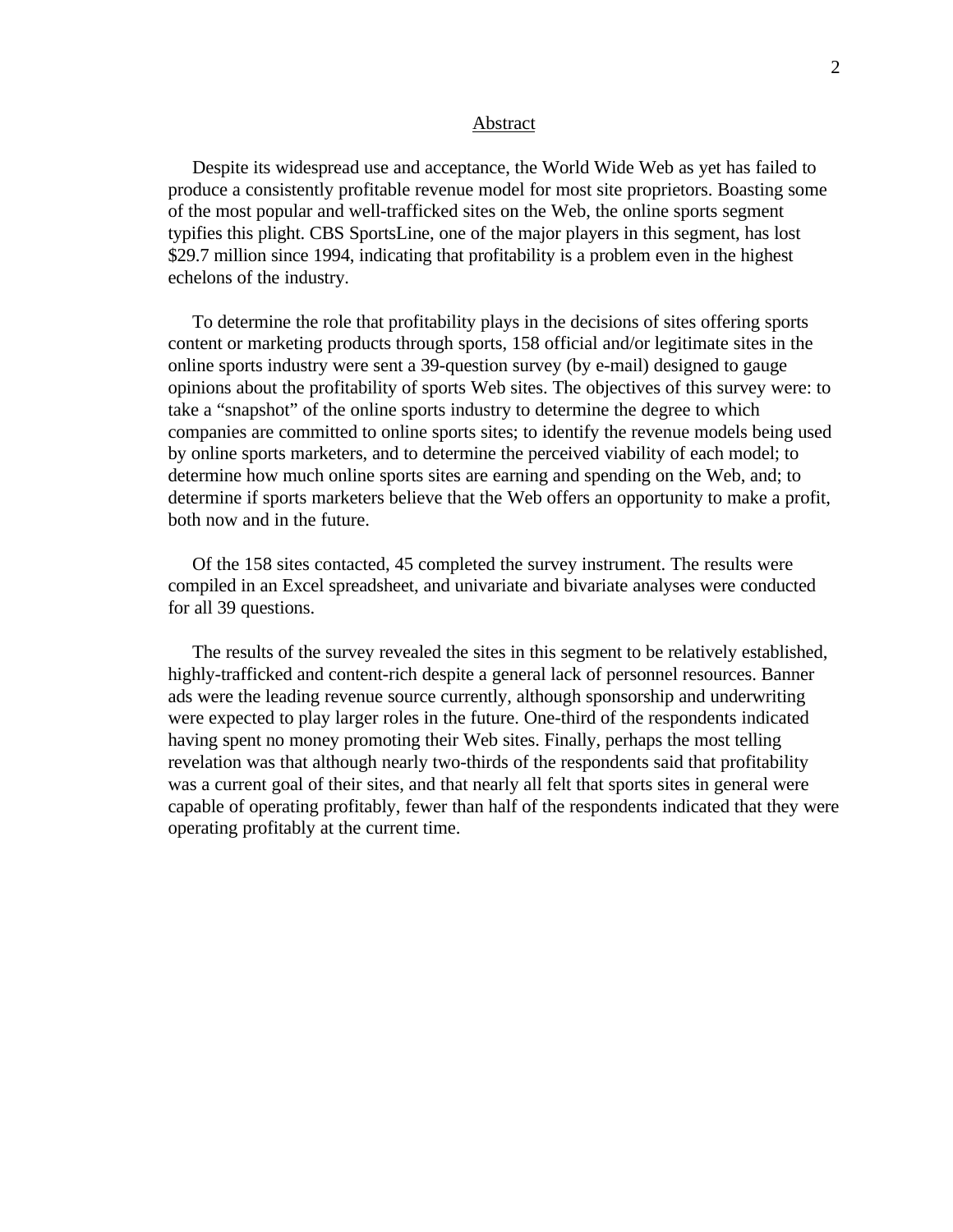# CHAPTER I

#### Introduction

 This chapter is designed to provide the reader with a historical context through which to examine the subject of sports marketing on the World Wide Web ("the Web"). The chapter begins by looking at the current role of the Internet in our society, then provides a brief history of the Internet and the Web. Chapter I then chronicles the evolution of the online sports industry, introduces broad categories for classifying sports sites, and examines the revenue models typically utilized by sites in each category. Finally, this chapter introduces the problem to be addressed by the study, as well as the study limitations and objectives.

# Background

 Just as previous eras in the history of our civilization have been labeled with terms such as "Stone Age," "Bronze Age" and "Iron Age" based upon the materials used to craft tools and weapons in those periods, historians looking back on the twentieth century may one day identify our current society as marking the advent of the "Silicon Age."

 Whereas stone, bronze and iron were integral materials in the creation and sustenance of earlier civilizations, today's society has grown increasingly reliant upon silicon, one of the primary components of the microchips that power such modern wonders as fax machines, cellular phones, automatic teller machines and personal computers — the tools of our modern civilization. Whether it's placing a cellular phone call from the most remote location or doing your banking from the comfort of your home or office, today's technologies have indelibly altered — and simplified — the ways that we lead our lives.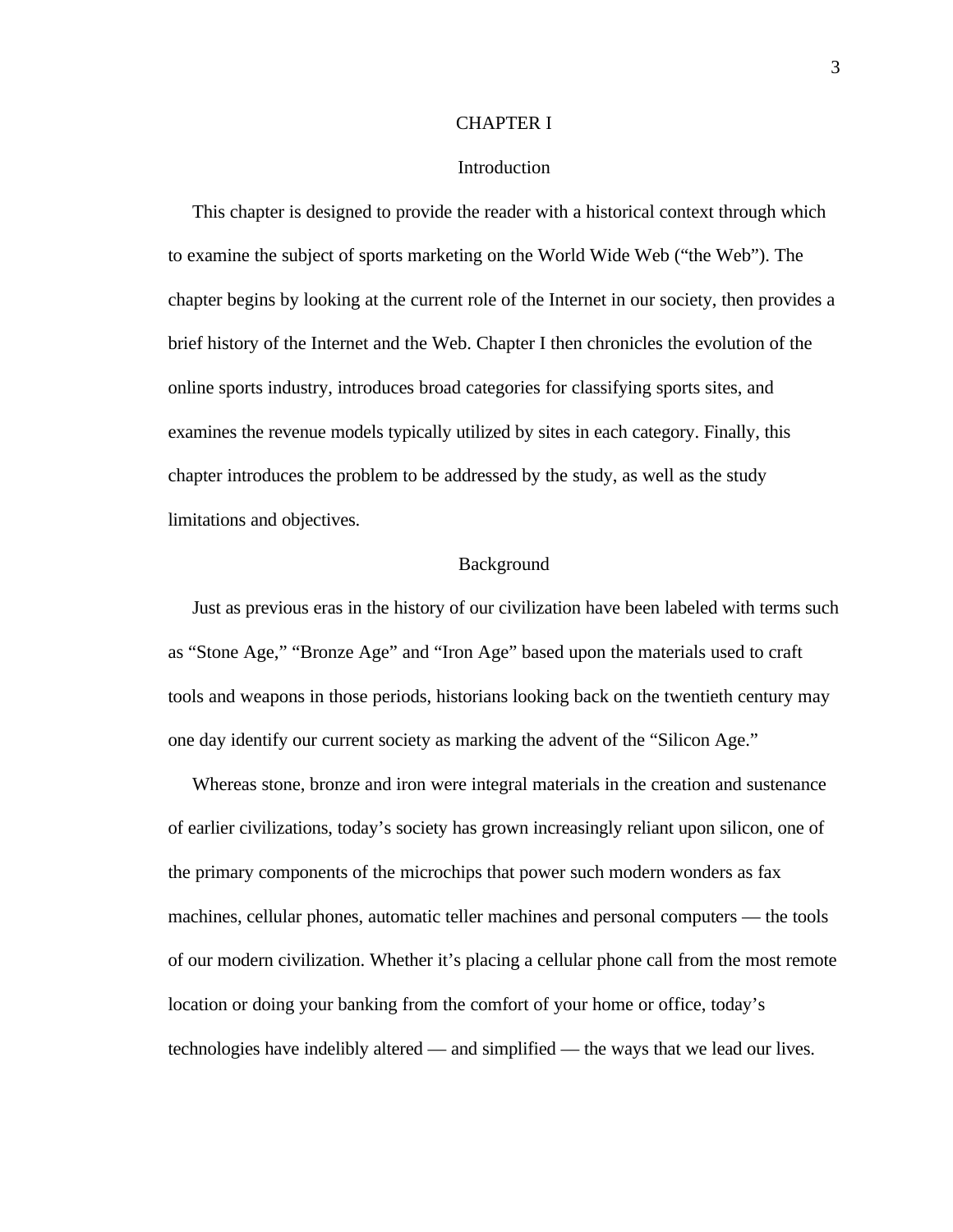Yet, of all the technologies that have permeated our civilization in recent years, the one that has seemingly received the most attention is the Internet, a world wide network of computers that has helped foster a sense of global community by transcending traditional geographic boundaries. In its simplest terms, the Internet is a global network of computers that makes it possible for any computer on its network to easily communicate with any other computer on its network.

 Once solely the stomping grounds of high-tech computer programmers, the Internet has, in recent years, experienced a tremendous explosion in mainstream acceptance and popularity, thanks in large part to the increased use of electronic mail ("e-mail") and the Web, two of the communication methods supported by this medium. According to a report by the Commerce Department, Internet traffic is doubling every hundred days, and more than 100 million people are currently online (as cited in "Net Use Doubling," 1998).

 As this figure clearly substantiates, the Internet has quickly evolved into a mainstream communications medium for Americans, as well as for users in other countries around the world. With such a large potential consumer base, Web content providers, marketers and retailers have begun to look for opportunities to exploit the Internet's global reach, low cost, and ease of use to try to make money.

 Commerce sites, although not yet a serious threat to the traditional shopping experience, now dot the Web landscape, and online retail sales have been projected to exceed \$1 billion in the fourth quarter of 1997 (Miles, 1997). While this figure pales in comparison to the \$650 billion expected to be generated by traditional retailers during the same period, it does signal growing confidence in Internet transactions and online shopping.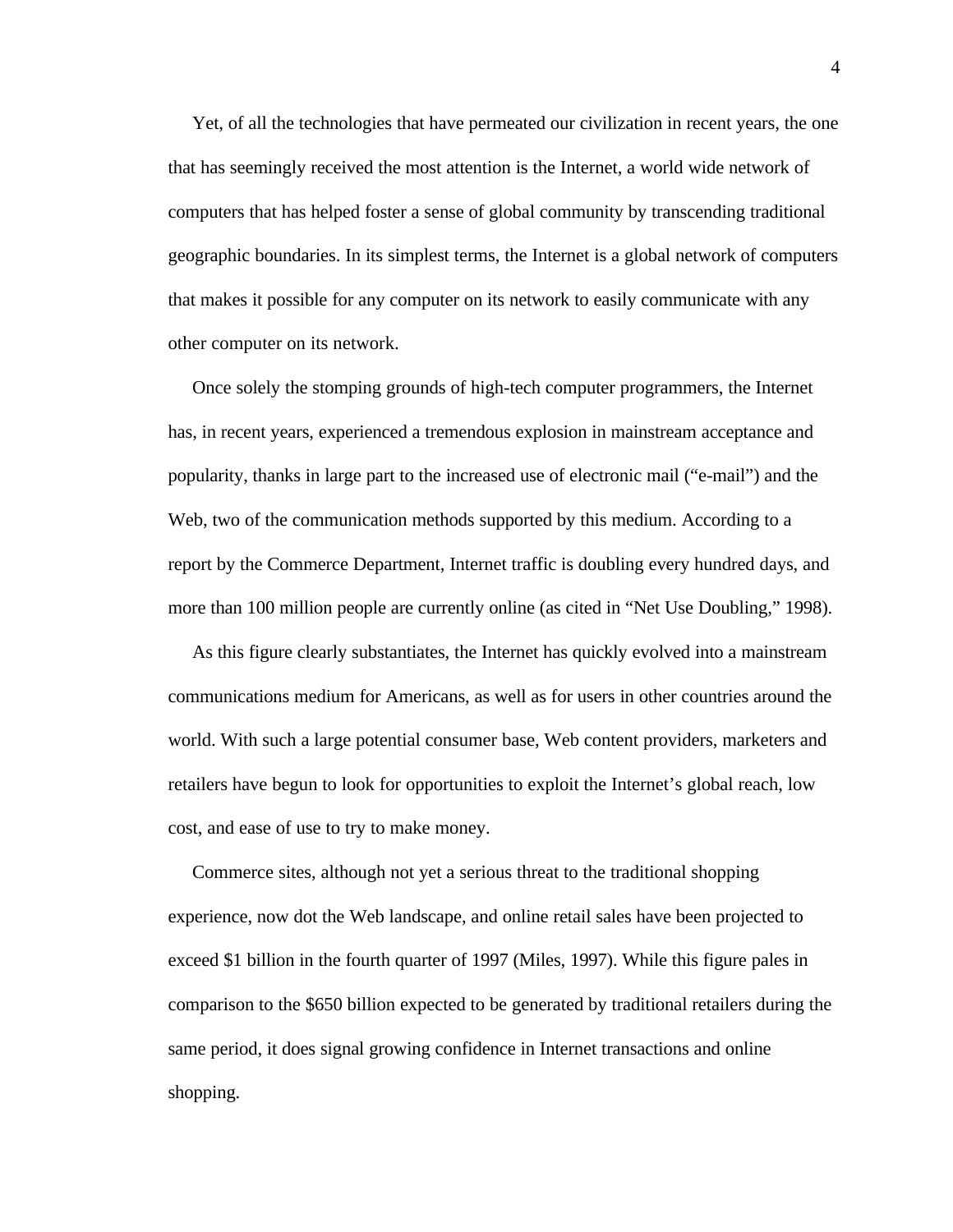Similarly, dollars that were once spent on advertisements in traditional media have begun migrating to the Web. According to a study recently released by the Internet Advertising Bureau (IAB), Internet ad spending totaled \$351.3 million in the first quarter of 1997, and should surpass \$1 billion in 1998 (as cited in "Web Ad Spending," 1998).

 While these statistics indicate a clear ability to generate revenue on the Internet, what is as yet unclear is the potential for marketers, retailers and content providers to actually turn a profit. In the brief history of this medium, it has been widely reported that few sites have been able to cover operating costs, much less operate a consistently profitable business. Nevertheless, companies continue to funnel substantial sums of money into the development of online content.

 This trend is no more evident than among Web sites marketing their products through sports or offering sports content. Anecdotal information suggests that few sports sites, even those with established reputations in other media, have been able to turn a profit on the Web. Yet, despite this losing track record and an uncertain future, this already crowded field continues to get more crowded as new sites venture onto the Web, presumably with making money as one of their goals.

#### What is the Internet?

 As alluded to above, the Internet is the world's largest computer network (Levine and Baroudi, 1994). To be more precise, the Internet is a network that joins countless numbers of smaller computer networks from around the world to help facilitate electronic communication.

 Despite its seemingly overnight explosion in popularity, the Internet — or at least the concept of a global network of computers — has been in development for more than 30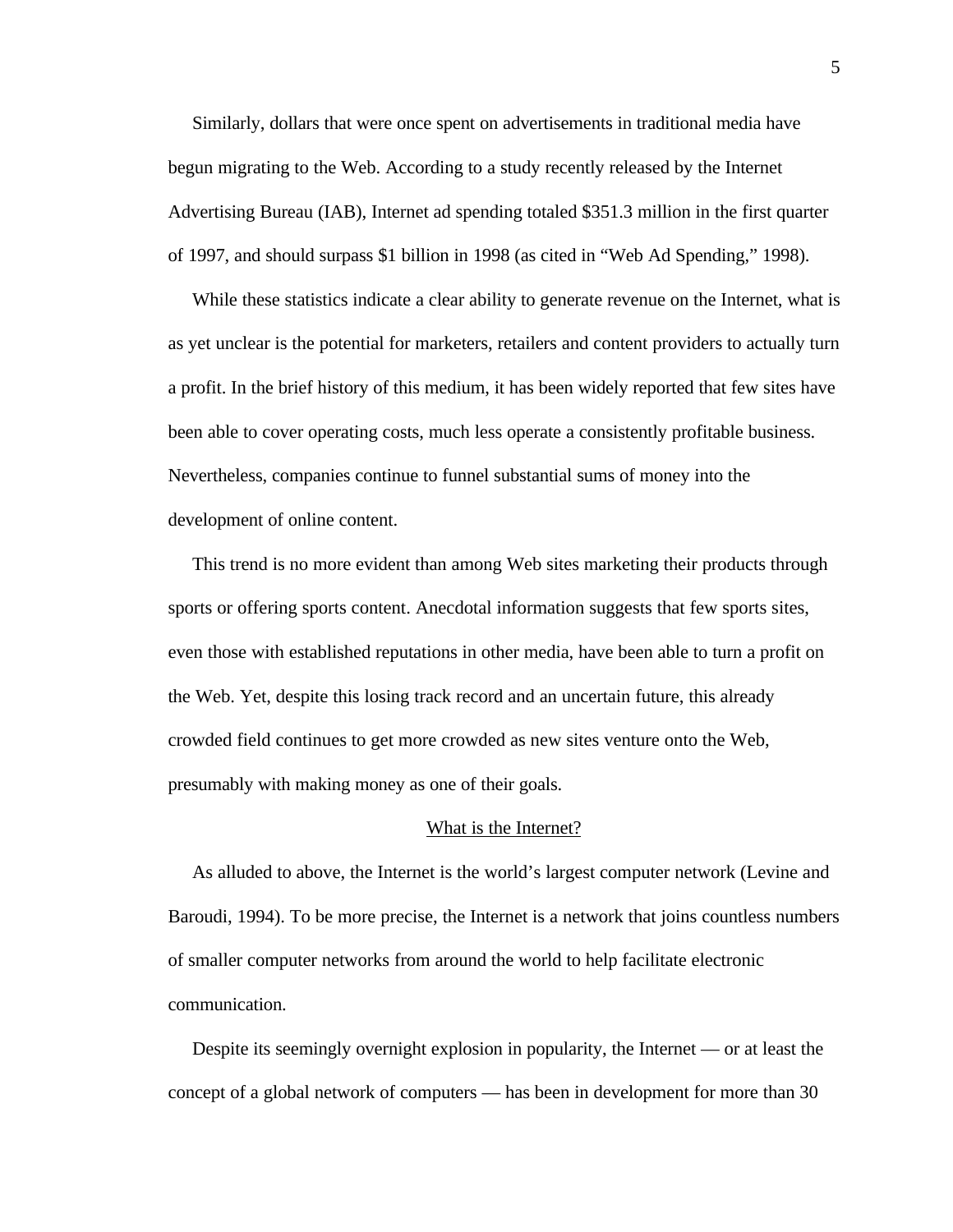years. In August 1962, Massachusetts Institute of Technology professor J. C. R. Licklider first proposed the concept of a "Galactic Network," in which he envisioned a globallylinked network of computers through which any site on that network could quickly access data and programs from any other site (Leinger, Cerf, Clark, Kahn, Kleinrock, Lynch, Postel, Roberts, and Wolff, 1997). Licklider's vision, along with the dedicated efforts of a team of researchers at the Defense Advanced Research Projects Administration (DARPA), led to the 1969 introduction of a Department of Defense (DoD) project known as the ARPANET.

 The ARPANET was designed to test the concept of reliable networking, and initially offered links between the DoD, military contractors and four American universities (hosts) conducting military-funded research (Levine and Baroudi, 1994). The ARPANET, specifically the electronic mail functions that it provided, proved tremendously successful and popular, and by 1981 had grown from a network of four hosts to 213 hosts.

 Yet, despite the impressive growth of the ARPANET, the lack of a common language or "protocol" among all the world's computer networks prevented their being linked. This technological barrier was surmounted in 1982, when Bob Kahn and Vint Cerf developed a networking protocol known as Transmission Control Protocol/Internet Protocol (TCP/IP), marking the birth of what we know today as the Internet by making it possible to join networks on different platforms from around the world. With this protocol in place, by 1990 the number of Internet hosts exceeded 300,000. The ARPANET was ultimately phased out, leaving behind only the network of networks now known as the Internet.

 The National Science Foundation (NSF), which had introduced its own network, the NSFNET, to handle Internet traffic related to research and education, opened the door for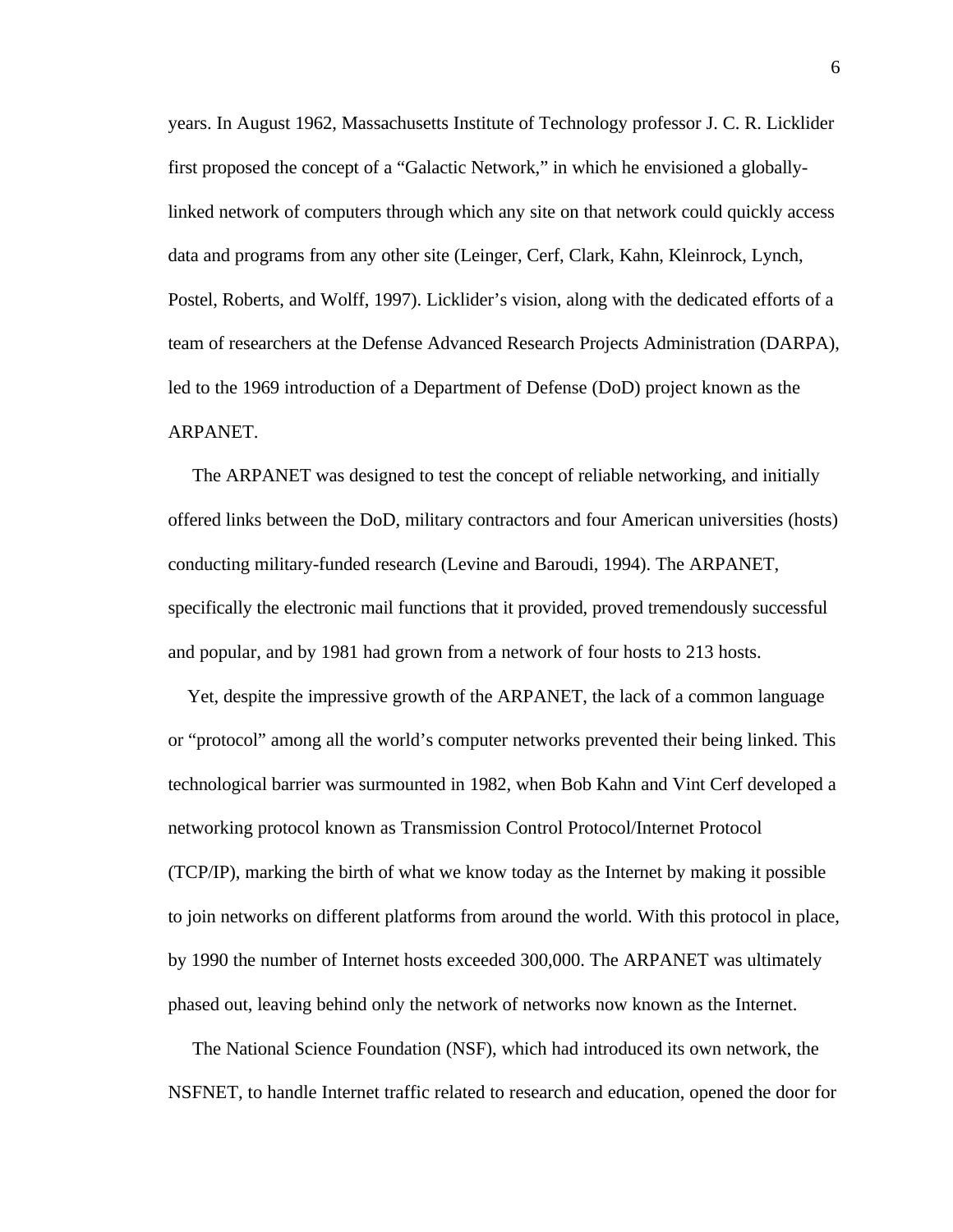business and commerce on the Internet in 1991 when it lifted its restriction on commercial use of the Internet. The NSFNET, once the backbone of the Internet, was itself phased out in 1995, leaving the technical infrastructure of the Internet in the hands of commercial networks such as IBM, Sprint and Performance Systems International (PSI).

#### What is the World Wide Web?

 The Internet provides a wide range of options for navigating the global collection of information that it offers, and for communicating with other computers on its network. As previously mentioned, e-mail was initially — and continues to be — one of the most popular methods by which people communicate with each other over the Internet. E-mail relies on a combination of several protocols that includes Simple Mail Transfer Protocol (SMTP) and Post Office Protocol (POP) to transfer information (a text message in most cases) from one computer on the Internet to another. The Internet also supports numerous other protocols designed to help facilitate the transmission of data, including File Transfer Protocol (FTP), which allows users to transfer files and other information between two computer platforms.

 Yet, the protocol which has most radically changed the way in which information on the Internet is accessed is Hypertext Transfer Protocol (HTTP). Introduced in 1991 by Tim Berners-Lee, HTTP helped lay the foundation for the Web by creating a protocol that allowed programmers to create "pages" that combine words, graphics and sound using a language called Hypertext Markup Language (HTML) (Leinger et al., 1997). In addition, HTTP allowed specific words, phrases or pictures on these pages to "link" to other pages on the Web without regard to the geographic location of that page. Collectively, these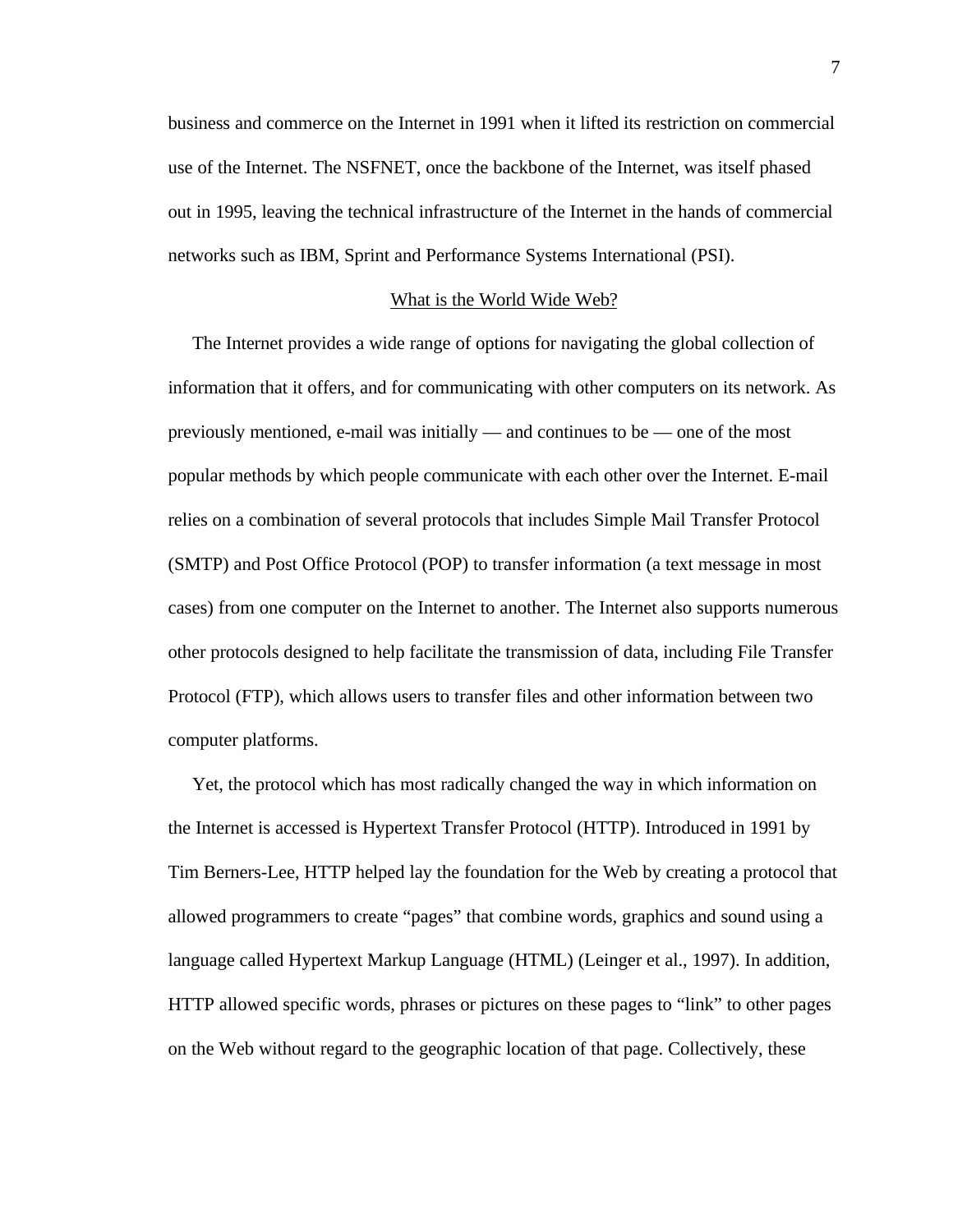pages make up what is known as the World Wide Web. Although the terms Internet and Web are often used interchangeably, the Web is in fact a subset of the entire Internet.

 Following the introduction of HTTP, in 1993 the first graphical "browser" for the World Wide Web, called Mosaic, was developed by a team at the National Center for Supercomputing Applications (NCSA) (Levine and Baroudi, 1994). One of the members of that team, Marc Andreesen, later formed his own company called Netscape Communications, and introduced the Netscape Navigator Web browser. Today, Netscape Navigator, along with Microsoft Corporation's Internet Explorer, dominate the Web browser market.

 In order to view or "browse" a page on the World Wide Web, browsers require that a user enter a Universal Resource Locator (URL), which acts much like a postal address in offering the location of a particular page on the Web. URLs generally include the protocol being used (HTTP for any Web documents), the computer host name where the page resides, and the specific file name of the page being accessed. Thus, using the HTTP protocol to access a file called "scores.html" on the CNN/SI host (www.cnnsi.com), users would enter the following URL:

#### http://www.cnnsi.com/scores.html

The browser would then establish a connection with the CNN/SI host and download the text, graphics and other information that reside on the scores.html Web page. The user could then click on "hyperlinks" — selections of text that appear highlighted — to bring up a page with more information about the selected text.

 Thus, HTTP made navigating the Internet (the Web, specifically) significantly easier than it had been before. Whereas FTP and even early e-mail applications required that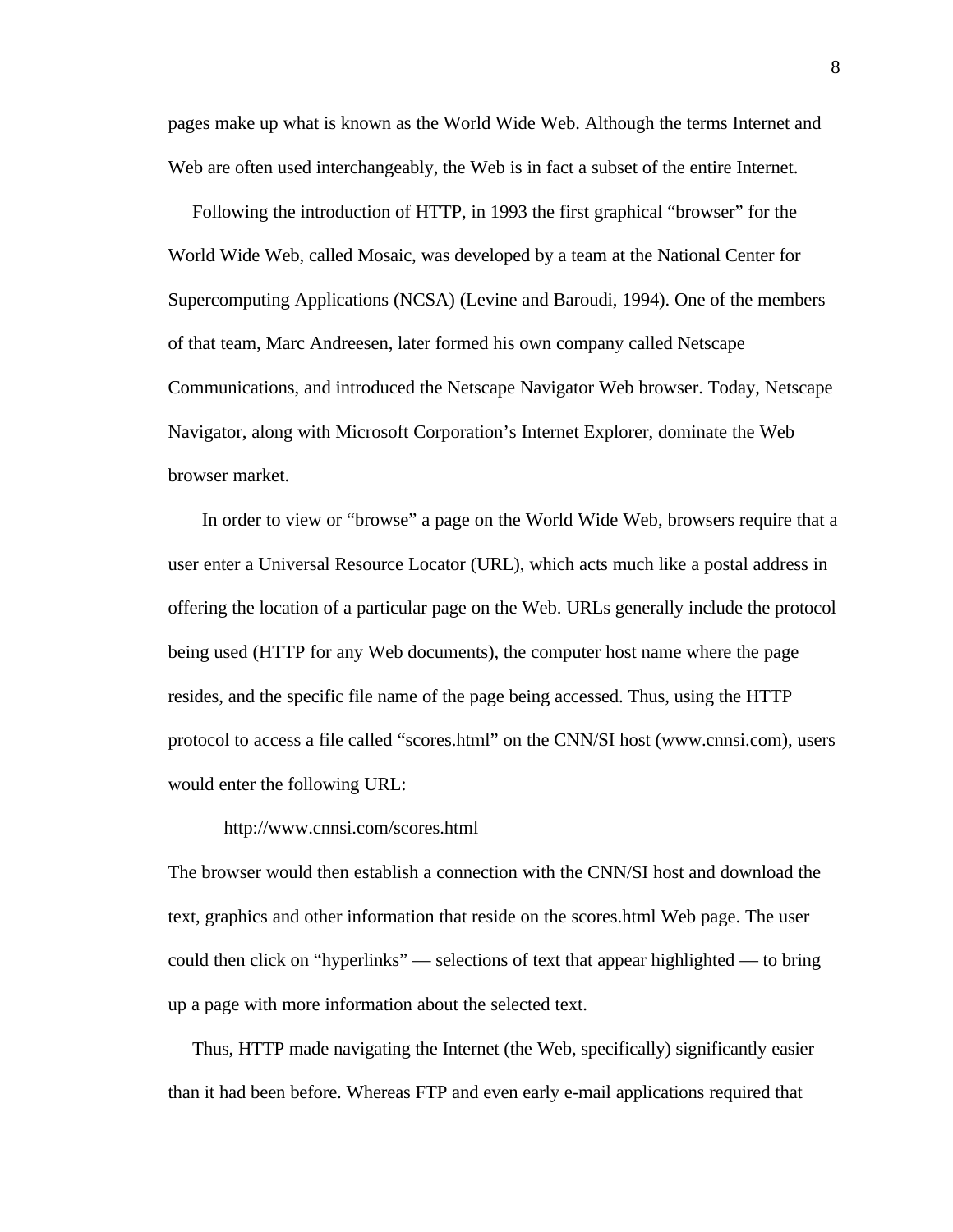users have some familiarity with the technical underpinnings of the Internet, HTTP turned locating information into a "point and click" process. And, because posting a site on the Web was a relatively inexpensive proposition, especially when compared to the cost of entry for traditional media, companies and individuals began establishing Web sites for their businesses, and for their personal enjoyment. Consequently, the Web now consists of millions of individual Web pages on just about every subject imaginable. From stock quotes to pornography and everything in between, the Web offers something for everyone.

#### Sports on the Web

 In the very brief history of the medium, sites offering sports content have traditionally been among the Web's most popular destinations. According to an Intelliquest Worldwide Internet poll, 52% of the online users they surveyed indicated that they had used the Web to obtain sports information in the past month ("Industry Spotlight: Sports on the Web," 1998).

The average Internet user, according to a 1995 Advertising Age article, is educated, upscale, between the ages of 18 and 34 and male (Jensen, 1995). This profile almost mirrors that of the typical visitor to sports Web sites like ESPN SportsZone, the online companion to ESPN television. As of May 1996, 48% of the visitors to SportsZone were aged 18 to 24, 34% were aged 25 to 34, 95% were male, and, among its employed visitors, average household income was \$55,000 per year (Spiegler, 1996). As these figures substantiate, the marriage of sports and the Web is a near perfect one, demographically speaking.

 ESPN was one of the first media companies to attempt to capitalize on these shared demographics when it launched SportsZone in April 1995. Offering up-to-the-minute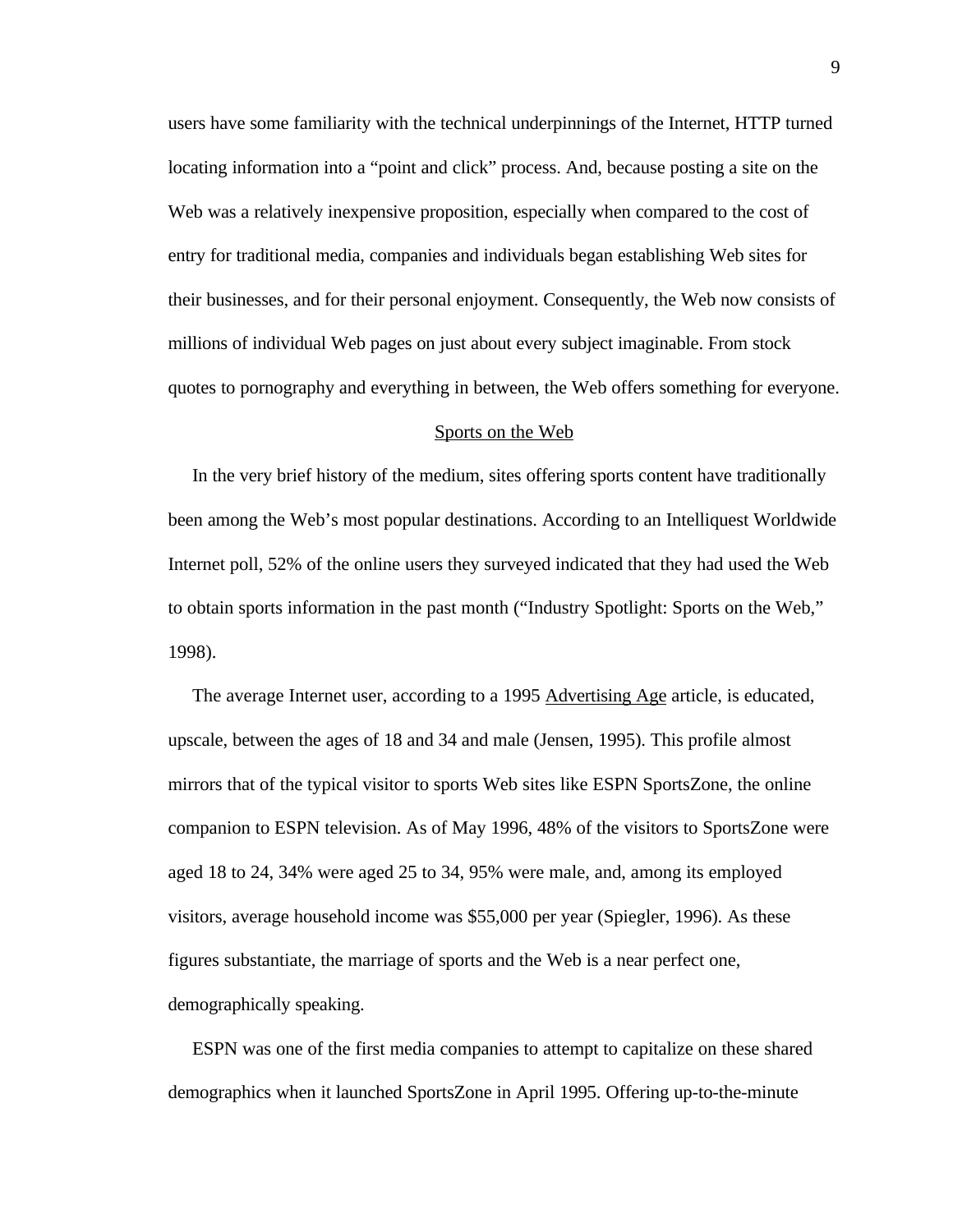sports news, scores and analysis, SportsZone is consistently one of the 25 most trafficked sites on the Web according to many Web traffic measurement firms, including RelevantKnowledge ("Top Drawing Traffic Sites," 1997).

 Since the launch of SportsZone, other companies have also attempted to target this hot demographic by offering sports content. The first major competitor to the SportsZone throne was SportsLine USA, which launched in August 1995, just four months after SportsZone (Donsky, 1997). Initially backed largely by Silicon Valley venture capital firm Kleiner Perkins Caufield & Byers, SportsLine USA has since added U. S. West, Reuters New Media, and, most recently, CBS to its list of shareholders. Under the terms of a March 1997 deal, CBS acquired a 22% stake in SportsLine USA in exchange for a fiveyear commitment to promote the site during CBS' sports programming (Vonder Haar, 1997, March 6). The name of the service is now CBS SportsLine, and CBS hopes that it, like ESPN, can leverage its on-air efforts to establish a strong sports presence on the Web. CBS SportsLine's goal, according to founder Michael Levy, is to become "the ultimate online paradise for the sports fan" (Montague, 1995).

 The most recent high-profile entry into the sports content field is a joint effort between the Cable News Network (CNN) and Sports Illustrated (SI) known as CNN/SI. Launched in August 1997, CNN/SI offers much the same content as its two competitors, but has the added bonus of being able to leverage the on-air reputation of the most recognized news network (CNN) and the print reputation of the most widely read sports weekly (SI), as well as the opportunity to promote CNN/SI in both of these outlets.

 According to traffic measuring firm RelevantKnowledge, during the first quarter of 1998, ESPN SportsZone was the most trafficked sports site with 5,383,000 unique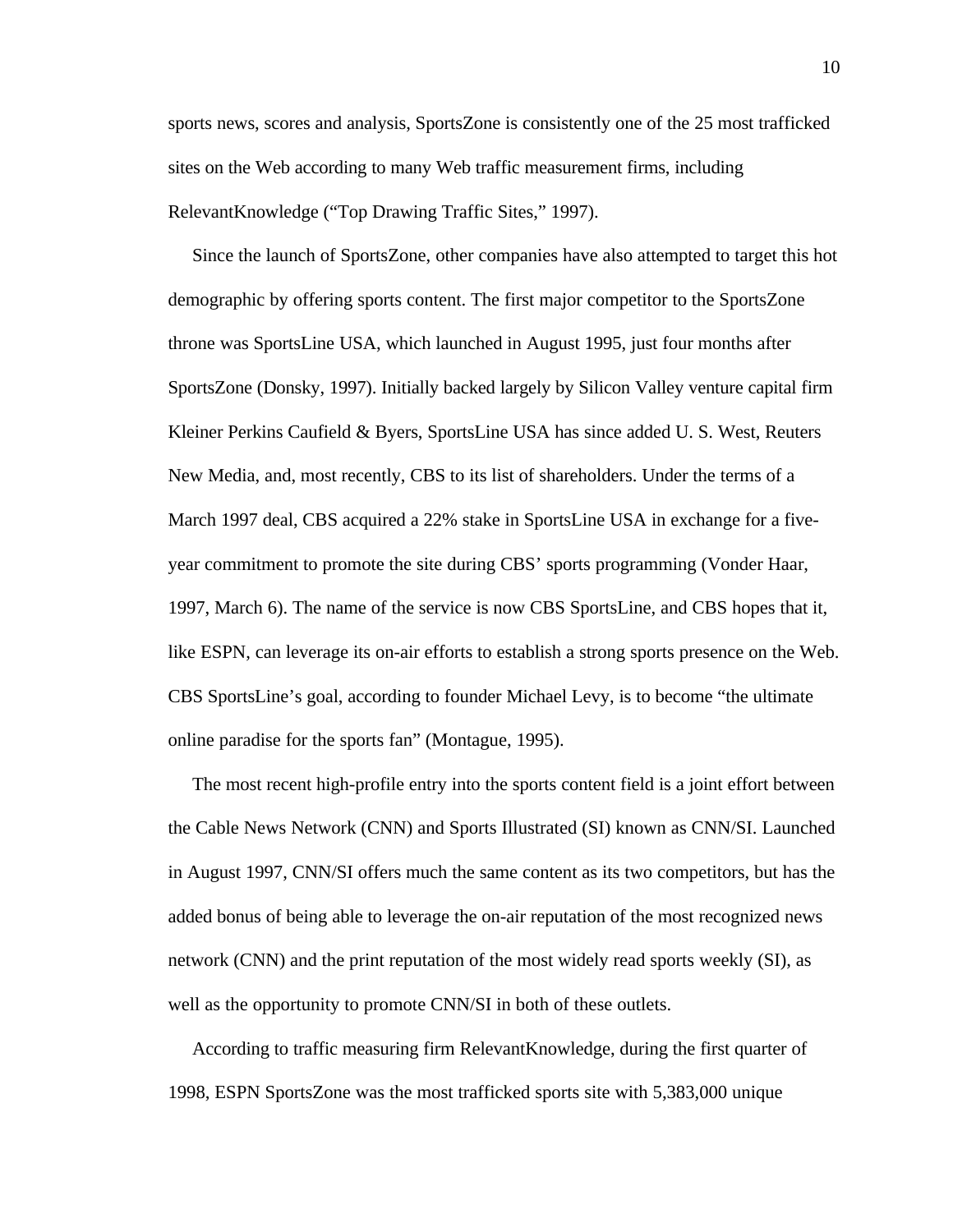visitors, followed by CBS SportsLine with 4,996,000, CNN/SI with 3,564,000, NBA.com with 1,979,000 and NASCAR Online with 1,880,000 ("Industry Spotlight: Sports on the Web," 1998).

 Sports content sites like ESPN SportsZone, CBS SportsLine, and CNN/SI, however, represent just the tip of the iceberg as relates to the marriage of sports and the Web. Most sports sites on the Web can be loosely grouped into one of four categories: content sites, which aggregate information on numerous sports (CBS SportsLine, CNN/SI, et al.), team or league sites, commerce sites and gambling sites. These groupings refer only to the officially endorsed sites in each category. "Fan sites," which lack the official endorsement of the leagues, teams, athletes or companies that they represent, could theoretically comprise a fifth category, but are not addressed by this thesis.

 Content sites refer to any sites primarily geared toward offering sports news, scores and analysis. In addition to the three aforementioned sites, this group includes the online companion sites to the sports sections of all print publications (like the New York Times and The Sporting News), as well as the sports components of television news or network sites (like Fox or MSNBC). Additionally, there are many stand-alone Web sites devoted solely to sports content that do not have the financial backing or name recognition to compete on the level of the three aforementioned sites. NandoNet, from the News & Observer Publishing Company, is a good example of such a site.

 Team or league sites refer to the official sites of college or professional leagues or teams. This group includes the official league sites for the NFL, NHL, NBA, Major League Baseball, Major League Soccer and many other leagues, as well as the official sites for the teams in those leagues. The official sites for college and university teams are also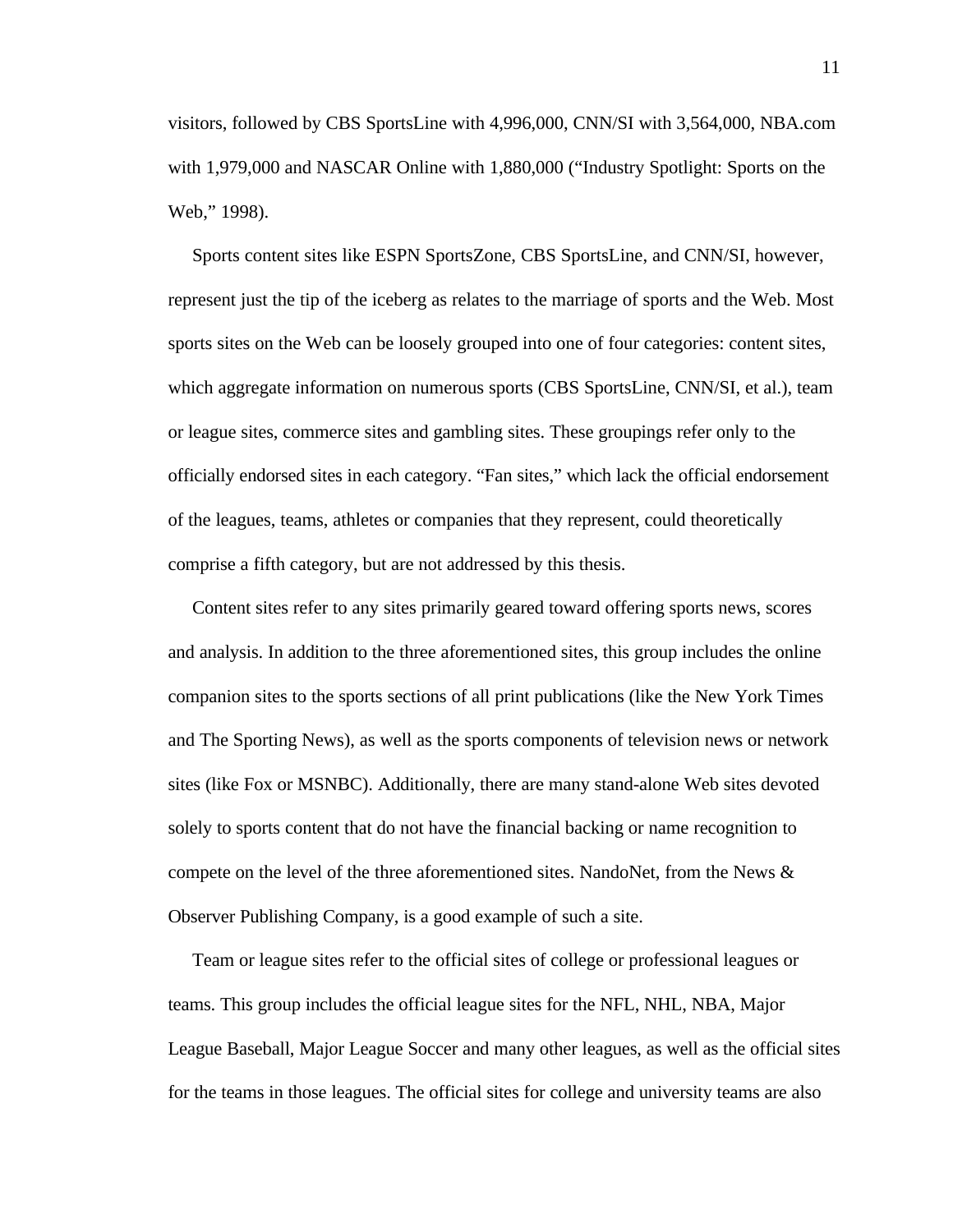included in this group. All of these sites typically offer information about the players, team records, and other statistics designed to provide background for the fans of those teams. Additionally, these sites may sell official merchandise or event tickets. Associations and governing bodies, such as the International Olympic Committee (IOC), could also technically be grouped into this category, but are not examined in this thesis.

 The term commerce site encompasses those sites designed to sell a product or service on the Web through sports. Offerings range from athletic shoes and sports merchandise to recruiting services for high school and college athletes. Some retailers, like WalMart, offer Web sites that make it possible to purchase sports merchandise online. Other sites, like Nike, simply offer additional information about their products, including locations for obtaining specific merchandise. Ticketmaster and other sites offering online sporting event ticket purchasing also fall into this category.

 Gambling sites comprise the last major piece of sports on the Internet. Although most gambling sites could technically be considered an amalgam of a content and a commerce site, they are ultimately concerned only with making money. Most gambling sites have relatively simple design and navigation features, offering up-to-date sports handicapping information, often for a subscription fee.

# How Sports Sites Make Money

 Generating revenue on the Web through sports takes several different forms depending upon the category into which the site falls. Content sites, especially ESPN SportsZone and CBS SportsLine, draw revenue from subscription fees as well as several other revenue streams. Typically, these sites will offer exclusive content that is not available to the general public in exchange for a monthly subscription fee. Content sites also rely on site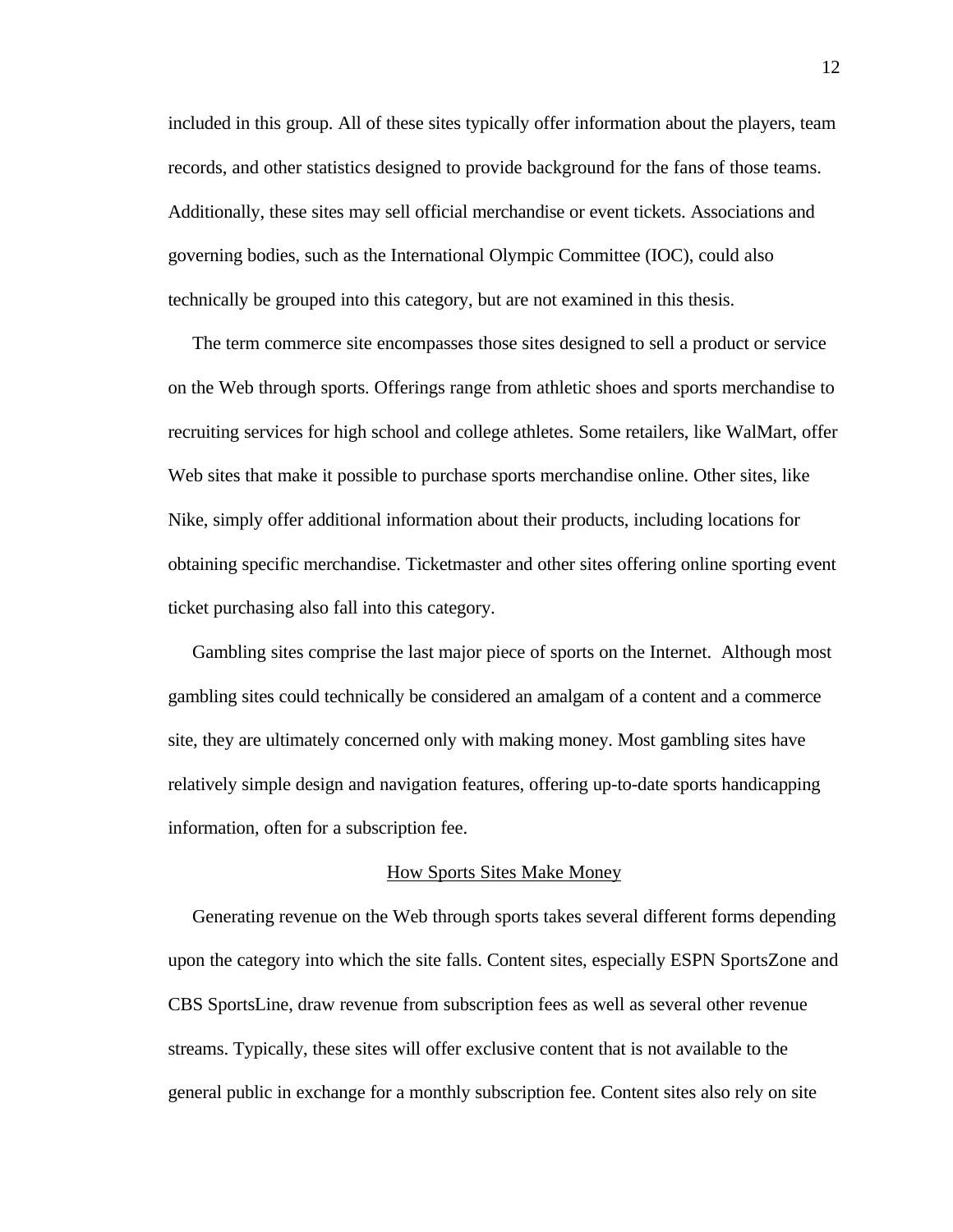sponsorship and online advertising (which often takes the form of an "ad banner" at the top of a page) to generate revenues, and may offer merchandise for online purchase through a site storefront.

 Sites that fall into the league or team site category will also often rely on online advertising and sponsorship to generate revenue. Some sites may also offer merchandise and tickets for online purchase and, in some instances, a subscription fee for exclusive information.

 Depending upon the company or service, commerce sites may rely on money generated from online sales, or may simply utilize the site to encourage offline purchase of their product or service. Although there may be online ad banners on some sites, the main goal is to profit through sale of the product or service.

 Finally, just as with a typical gambling operation, gambling sites rely on wagers to generate revenue. Although these sites may also generate some revenue through ad banners, this is not the primary revenue source.

## Statement of the Problem

 The number of sites marketing their products through sports or offering sports content on the Web is growing every day. Yet, the Web — much less the segment of it devoted to sports — is still very much unproven in terms of its money-making ability.

 As alluded to in the introduction, online advertising and commerce are on the upswing, and are projected to get even higher. Reportedly, however, few Web sites in any genre are currently operating in the black.

 CBS SportsLine, obviously one of the major players in the online sports segment, has lost \$29.7 million since 1994 despite its impressive stable of financial backers (Wang,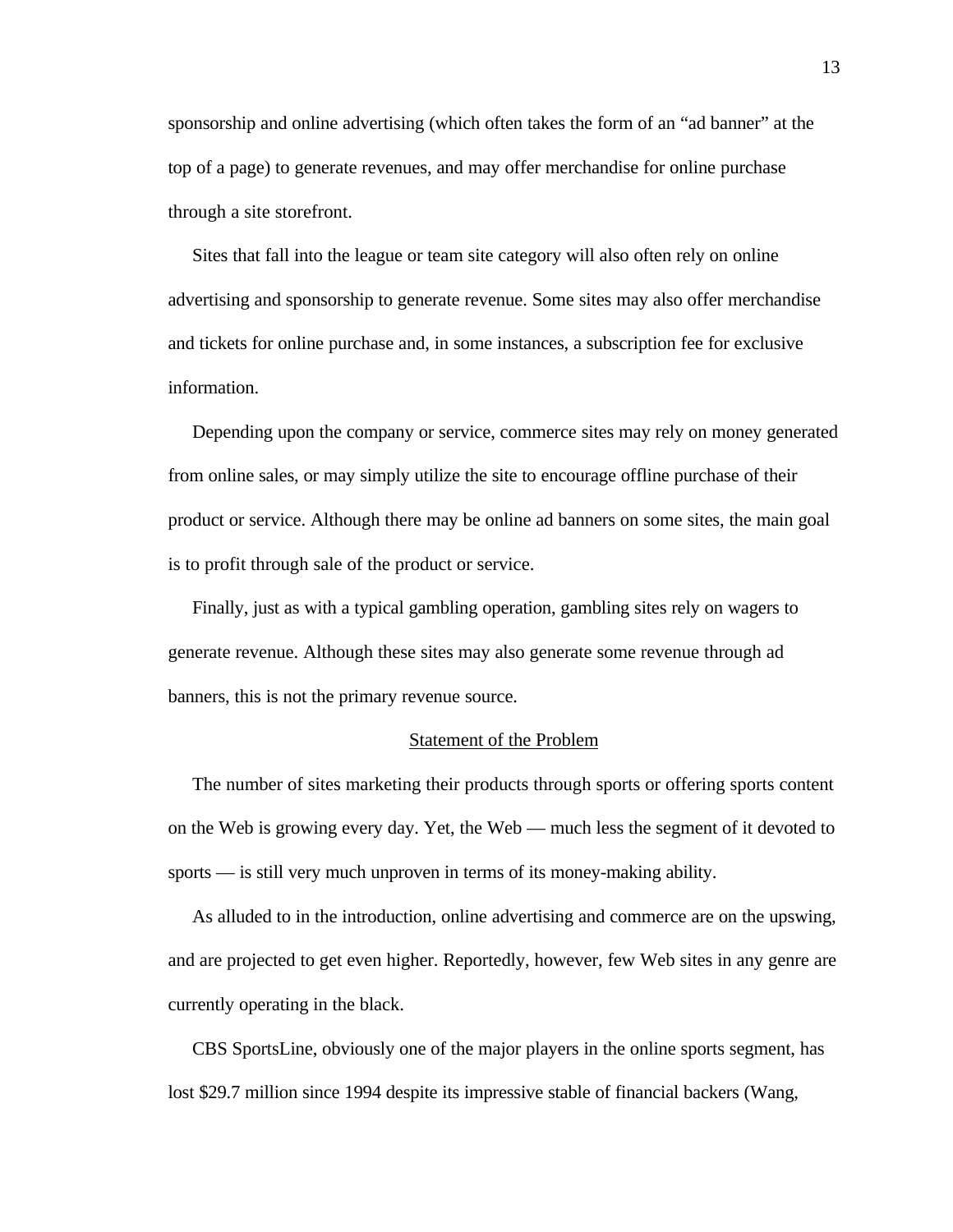1997, September 15). Yet, CBS SportsLine and others continue to throw caution to the wind by investing money in sports Web sites that, for the most part, have yet to show the ability to generate a positive cash flow.

 The purpose of this thesis is to assess the degree of seriousness with which sports marketers are embracing the Web as a money-making vehicle, and to determine whether companies offering online sports content or marketing products online through sports are currently operating profitably. Moreover, this thesis is designed to determine how (and if) the proprietors of these sites are trying to generate revenue, and whether they believe that the Web can be a viable and profitable medium for marketing sports, both now and in the future.

# **Limitations**

 This thesis details the results of a descriptive survey completed by a tightly defined population of organizations and companies using the Web to market sports products or offer sports content. The types of sites included in this examination are limited to those that fall into the content, league/team, and commerce categories. Because of the illicit nature of the gambling industry, and because of the unique revenue model employed by most sites in this category, no gambling sites were contacted for this study.

 Furthermore, this thesis does not consider any unofficial sites, fan sites (sites that lack the official endorsements of the team, league, or individuals on which they are based), sites of sports agencies, associations or governing bodies, or other tangential revenues generated by marketing through sport that do not fall into the four categories mentioned previously. In addition, the sports areas of services such as America Online and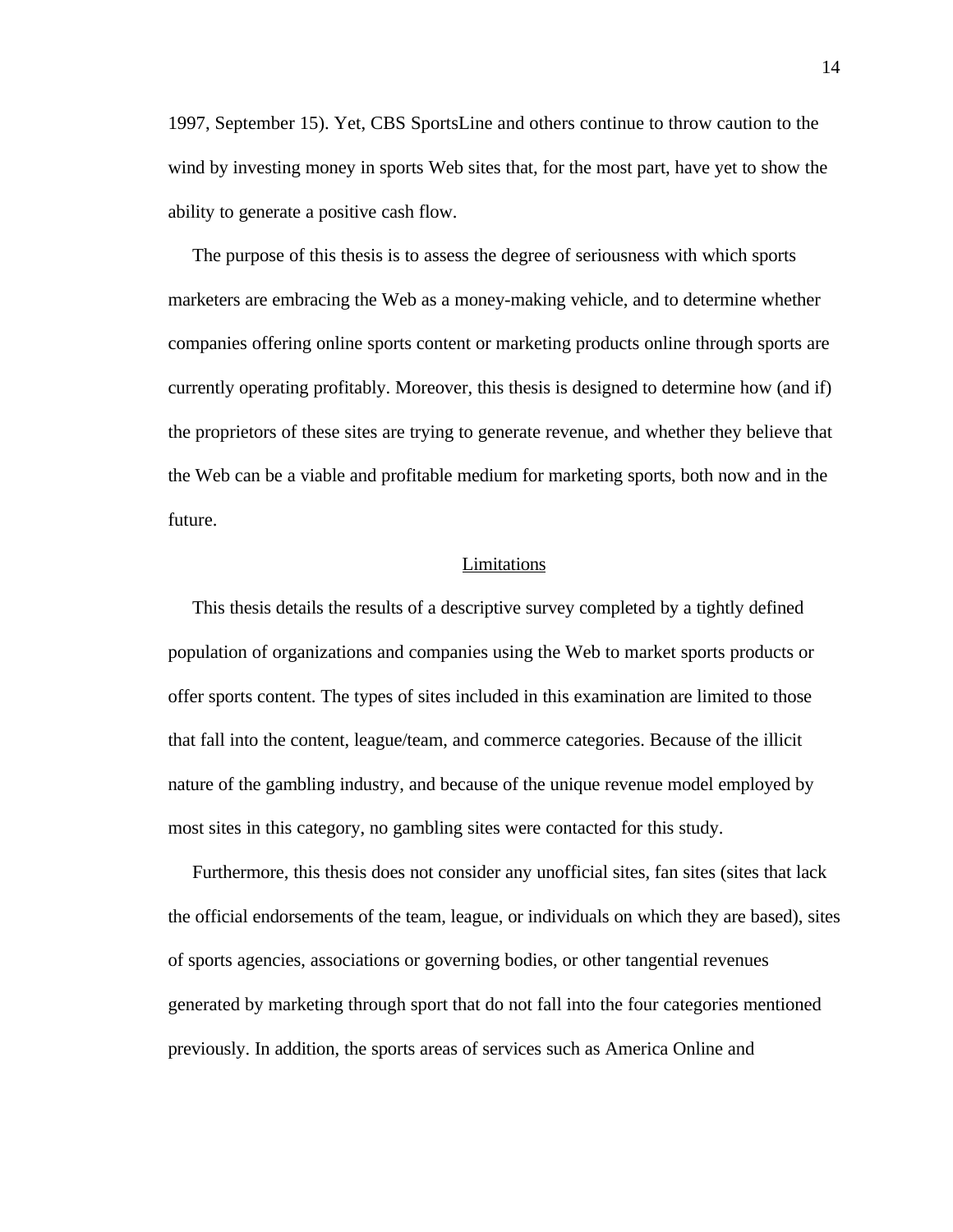Compuserve, which technically may be considered proprietary services rather than Web sites, are not included in this examination.

 For the purposes of this study, profitability was defined as a financial situation where revenues directly generated by a Web site exceeded the costs to maintain that site. Revenues that could not be directly attributed to the Web site were not considered. Changes in purchasing behavior or other tangential benefits derived from the existence of a Web site were deemed immeasurable, and thus also were not considered in the determination of profitability.

#### **Objectives**

The objectives of this study were as follows:

- to develop an industry profile of the online sports segment to assess the degree to which companies are devoting money and resources to establishing and maintaining an online presence, and to determine their reasons for going online.
- to identify the revenue models employed by sports marketers, and to determine which of these models they believe are currently most successful, and which will be the most successful in the future.
- to determine how much money is being spent and earned by Web sites offering sports content or marketing through sports, and how much is being spent specifically on promotion.
- to determine whether the proprietors of Web sites offering sports content or marketing through sports are currently operating profitably on the Web, and whether sports marketers believe that the Web offers an opportunity to make a profit, both now and in the future.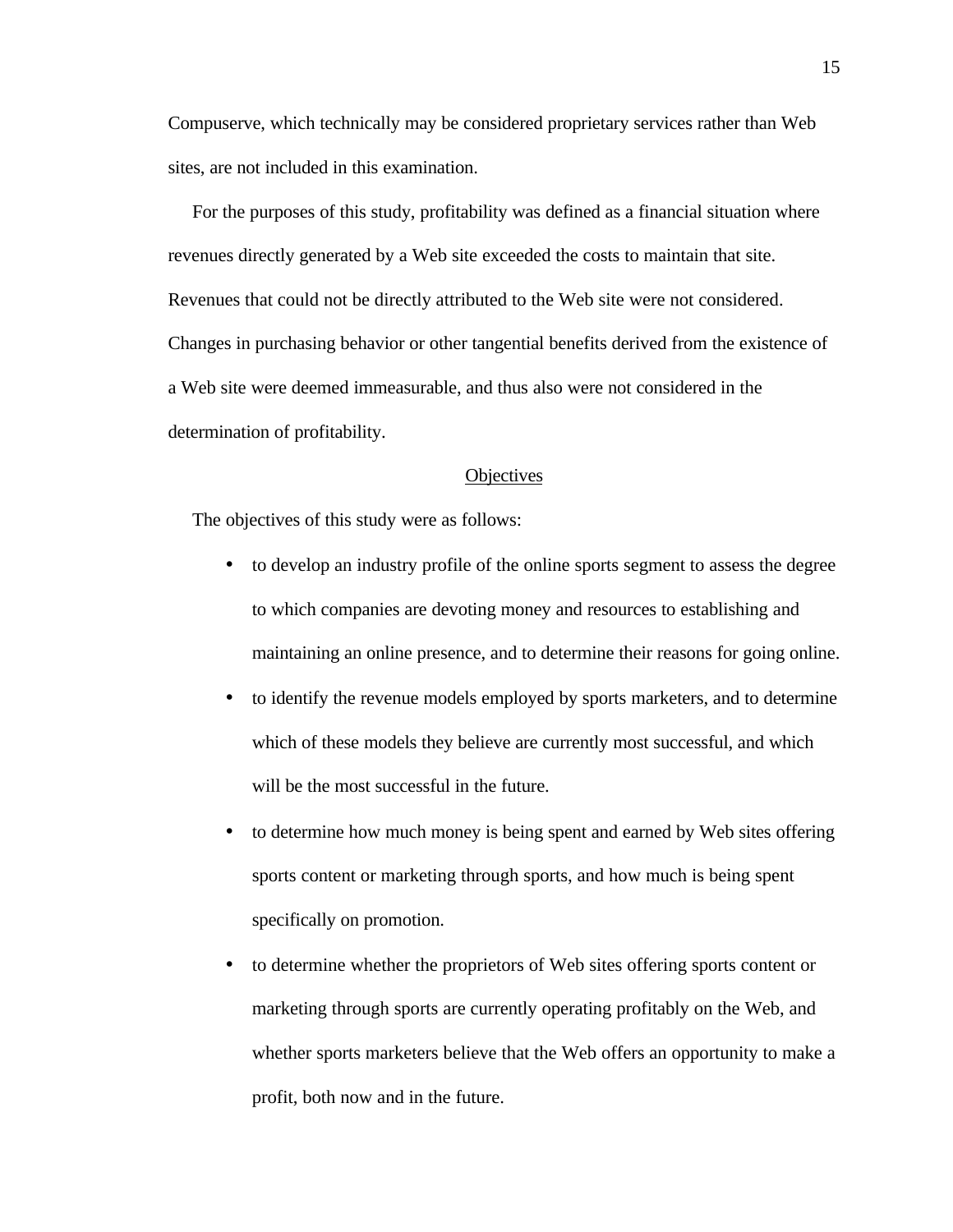### CHAPTER II

#### Review of Literature

 Very few studies have specifically examined the profit-making potential or revenue models of Web sites offering sports content or marketing their products or services through sports. However, as alluded to in Chapter I, the challenges faced by sports marketers are very similar to those faced by other content providers and marketers on the Web. Accordingly, this chapter primarily examines general Web marketing trends and studies, but also incorporates studies related to sports content when such research was identified.

 This chapter examines the three major online revenue models used by Internet content providers to try to make money on the Web: the online advertising/sponsorship model, the subscription model and the online commerce model. Following a general discussion of research conducted in each of these areas, this chapter also introduces sports examples and studies that are relevant to each of the three major revenue streams. In addition, this chapter offers a cursory examination of some alternative online revenue streams uniquely available to sports marketers. Finally, this chapter introduces some general statistics about sports marketing on the Web that are relevant to the study, followed by a summation of the literature review.

# Online Advertising/Sponsorship Model

 As mentioned in Chapter I, Web advertising revenues are projected to exceed \$1 billion in 1998 ("Web Ad Spending," 1998). The 1998 Online Advertising Report conducted by Jupiter Communications projected similar growth, estimating that by the year 2002, traditional advertising on the Web will reach \$7.7 billion annually (Storck, Neufeld,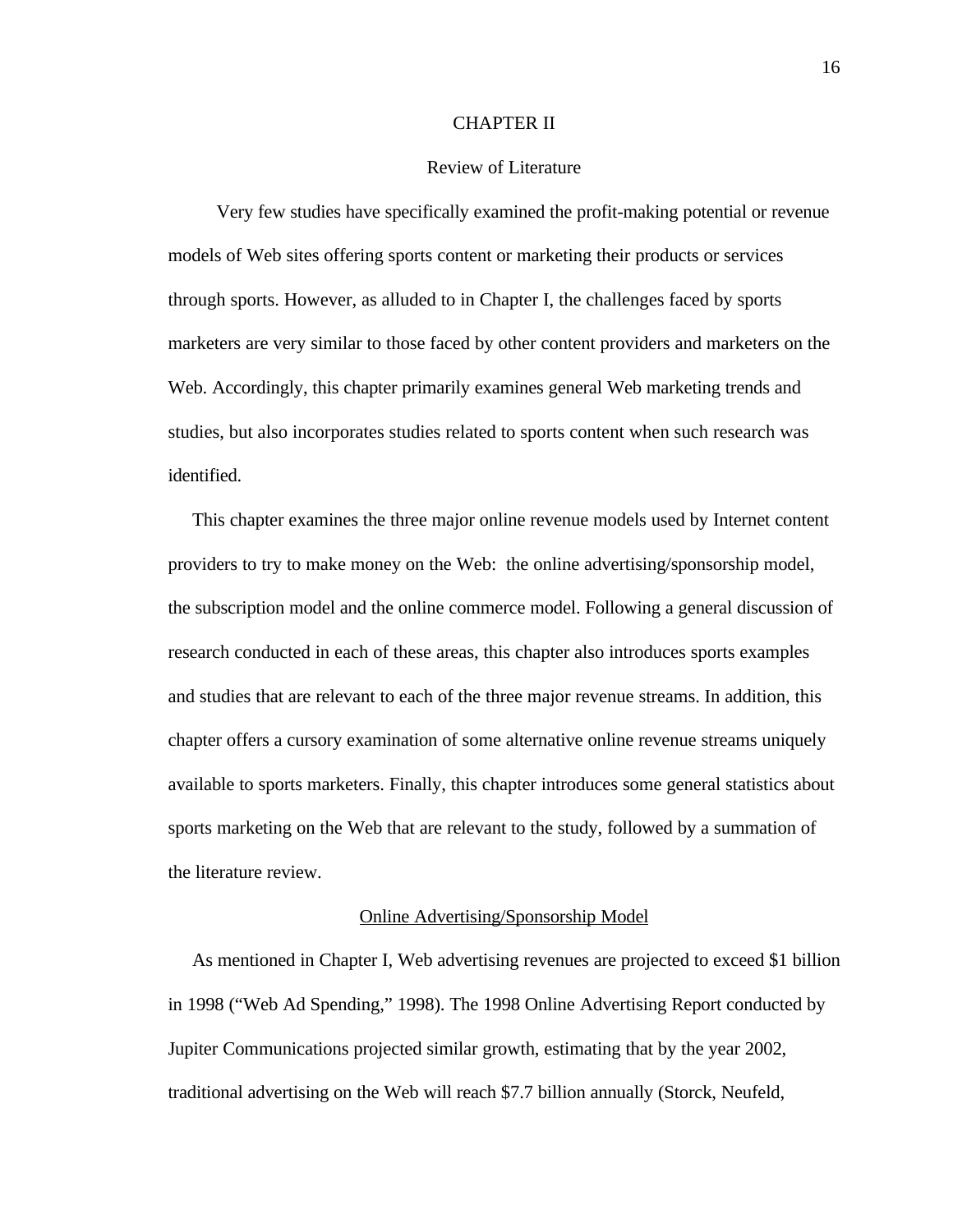Johnson, Zeff, Cohen, DeBow, Harrison and Spinelli, 1997). Furthermore, a 1996 report by Forrester Research in which 50 Web content sites and advertising agencies were polled, researchers concluded that by the year 2000, 90% of site revenues will be generated by advertising (Bass and Eichler, 1996).

 In the brief history of the Web, online advertisements have taken various shapes and forms. Perhaps most familiar is what is known as an "ad banner," a rectangular box that commonly appears at the top of a content provider's Web page. Less widespread but growing in popularity are "ad badges," smaller, clickable icons that, like ad banners, are designed to entice a Web surfer to click on them. Once a user clicks on the banner or badge, they are brought to a page with more information about the product or service being offered in the advertisement.

 Banners and badges represent only the tip of the iceberg for online advertising, however. As detailed in a 1997 report by Jupiter Communications, potential online advertisement vehicles include sponsorships, advertorials (ads that mimic editorial content), product placements, and interstitials (intrusive ads that interrupt the user while surfing the Web), in addition to variations of the ad banner (Aronson, Storck, Neufeld, Johnson, Sinnreich, DeBow, Harrison and Housley, 1997). Aronson et al. ranked each of these models in relation to the other four based on five criteria: its ability to target a particular audience segment (delivering ads to individuals who meet a specific criteria); its ability to "brand" the product or service advertised (build a relationship between customer and product); its ability to drive traffic to the site advertised; its ability to increase sales; and, finally, its ability to reach low-bandwidth consumers (consumers whose Internet connections are slow relative to ISDN lines and other high-speed connections).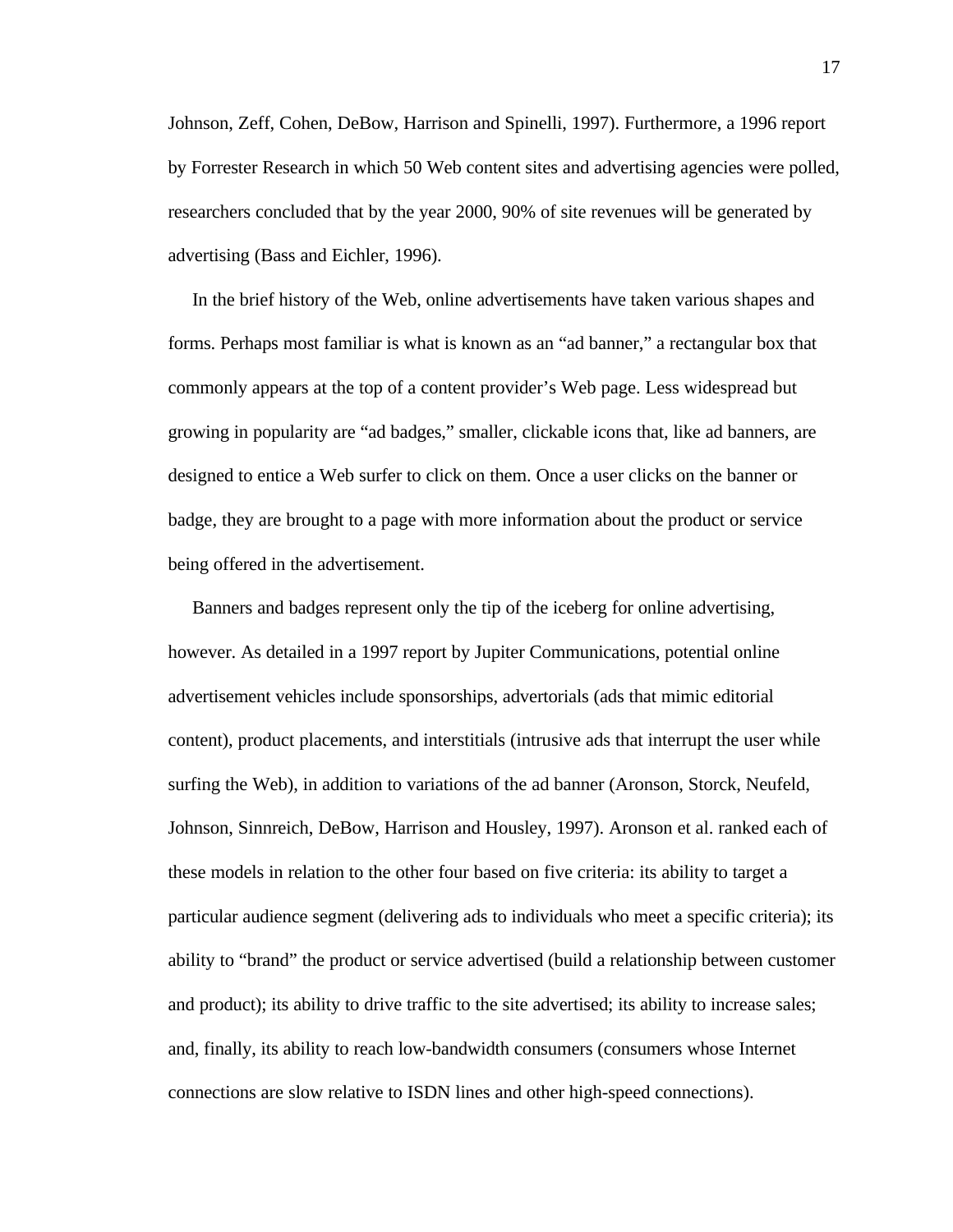They found that for targeting, ad banners were of the highest value relative to the other models, followed by interstitials. For branding purposes, sponsorships and interstitials were both identified as "high value," while banners were assigned the lowest value. In terms of both driving traffic and increasing sales, banners were of the highest value, followed by sponsorships and advertorials. Finally, in terms of each vehicle's ability to reach low-bandwidth users, banners and advertorials were ranked "high value."

 Aronson et al. found that while in 1997 banners constituted 80% of online media buys (with 15% comprised of co-branded content (content jointly produced and branded by two entities, such as ESPN and Gatorade) and 5% interstitials), by 2001 banners will constitute only 50% of the online media buys, with interstitials and co-branded content growing to 25% each.

 Nearly as broad as the types of advertising vehicles that content providers have at their disposal are the means by which these vehicles may be priced. To a large degree, content providers adhere to the cost-per-thousand (CPM) model used in other media. Under this pricing structure, the content provider charges advertisers an agreed-upon fee depending upon the number of impressions or views that their ad receives. For example, an advertiser who agreed to pay a \$35 CPM, and whose advertisement received 2,000 impressions, would pay \$70 (\$35 x two) to the owner of the site on which his advertisement appears.

 Another pricing model utilized by publishers is the "click-through" model, whereby the advertiser generally pays an agreed-upon rate based upon the number of times that a visitor seeing the ad banner clicks on it. A variation of this model is the "cost per lead/cost per buyer" model, whereby the advertiser pays based on sales leads received or actual purchases.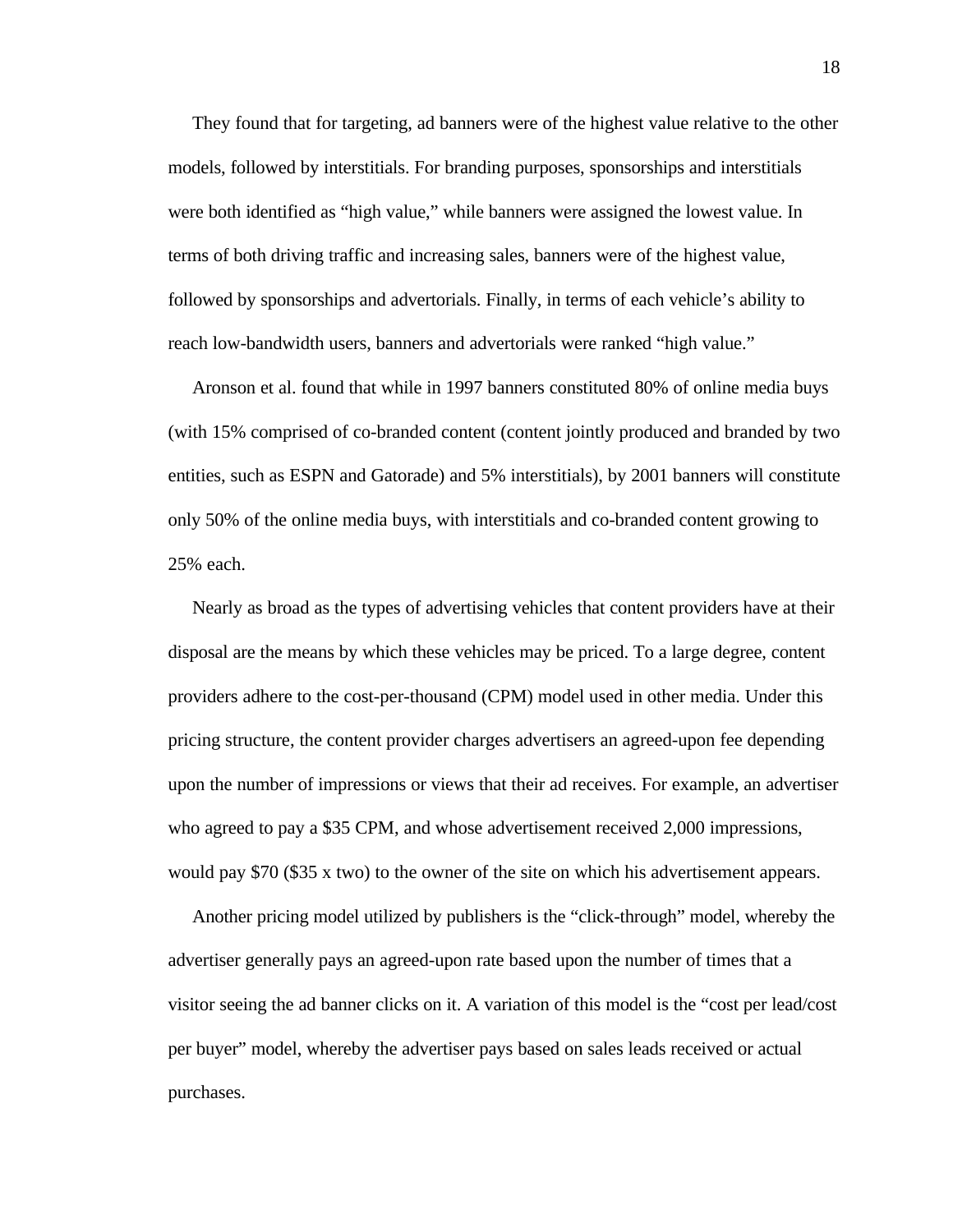Finally, some content sites may offer flat fee pricing, whereby the advertiser pays a single price (not determined by traffic or click-through) to place their advertisement on the content site. Sponsorships often represent a combination of CPM and flat-fee pricing, whereby advertisers are guaranteed a set number of impressions for a specified fee. Online Advertising/Sponsorhips Model Applied to Sports Segment

 According to a study conducted by AdKnowledge's MarketMatch in March 1998, 121 of 1,139 (10.6%) "professionally run, ad-supported" sites were classified "sports" sites, and generated an average CPM of \$36.56 (as cited in "Industry Spotlight: Sports on the Web," 1998). According to the most recent figures compiled by InterMedia Advertising Solutions, ESPN SportsZone leads all sports content sites in advertising revenue generated (as cited in "Internet Business Report," 1998). Through July 1997, SportsZone had generated nearly \$5.6 million in online advertising revenue during the year. CBS SportsLine, ESPN SportsZone's closest challenger, earned slightly more than \$2.7 million in that same period, followed by NASCAR Online with \$600,000 and NFL.com with \$536,300. Figures are not yet available for CNN/SI, the third major player in the online sports market, which debuted online in August 1997.

 ESPN SportsZone has traditionally played a leadership role in generating revenue through online advertising, and was one of the first content companies to capitalize on sponsorship opportunities, initially offering category-exclusive sponsorship opportunities to six or eight companies for a \$1 million charter sponsorship fee (Mandese, 1995). ESPN SportsZone also inked long-term sponsorship deals with several companies including Gatorade, who signed a one-year, \$300,000 sponsorship, as well as a number of quarterlong sponsorships with other companies for \$100,000 (Schoenfeld, 1996). Since ESPN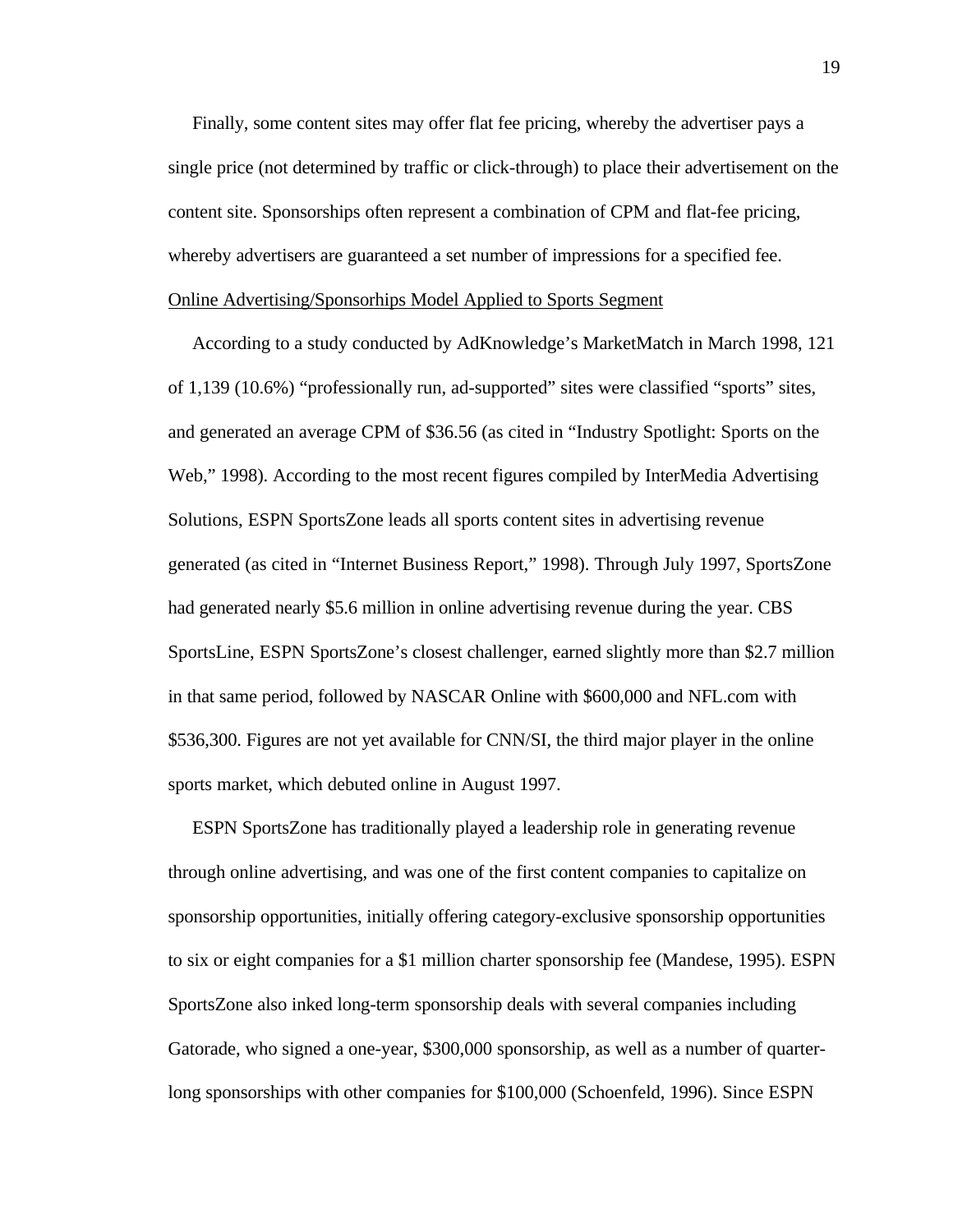SportsZone's debut, a great number of other sports sites have also tapped into the power of sports sponsorship.

 These impressive figures notwithstanding, a 1997 report by Forrester Research revealed that of 30 sporting goods manufacturers and retailers surveyed, only five advertised on the Web, and only four more said that they planned to, even on major sports content sites (Hardie, Bluestein and McKnight, 1997).

# Subscription Model

 According to a 1995 study by Forrester Research, charging subscription fees will not generate significant revenue for online publishers (Bernoff and Ott, 1995). Bernoff and Ott interviewed more than 30 media companies (including CBS and NBC) to determine the revenue streams that content providers were utilizing on the Internet at that time, and which models would be successful in the future. They determined that fewer than 1% of online users in 1995 paid subscription fees beyond usual online access charges, and projected the figure to peak at 12% in the year 2000. They concluded that subscription fees proved to be too much of a barrier for most Web surfers, and predicted that the only content for which the subscription model might be appropriate were customized or unique services (pornography, for example), or business-to-business services, such as Lexis-Nexis.

 Currently, The Wall Street Journal is one of the only mainstream media companies that charges a subscription fee to view all of its online content. Most sites that charge subscription fees, sports sites included, offer free areas as well as "subscriber-only" content.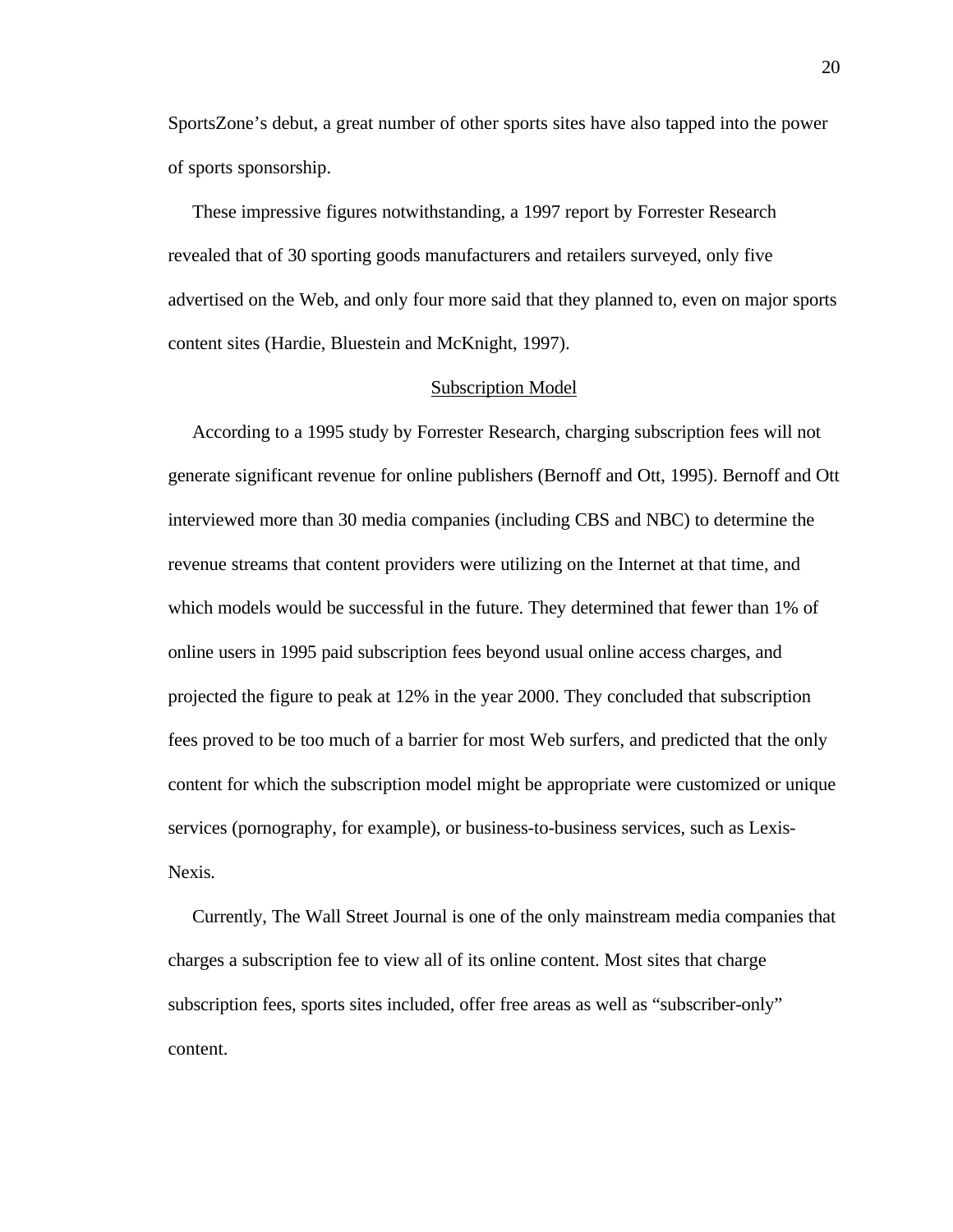#### Subscription Model Applied to Sports Segment

 Despite Bernoff and Ott's gloomy 1995 predictions for the subscription model, sports sites have apparently continued to tap it as a major revenue stream.

 Currently, some published reports indicate that subscription revenues account for 25% of the total revenues of ESPN SportsZone and CBS SportsLine (Storck et al., 1997). Visitors to both sites are typically charged \$4.95 per month for access to subscriber-only content. ESPN SportsZone charges \$29.95 for an annual subscription, while CBS SportsLine — which originally launched with the stated intention of making all of its content subscription-based — charges \$39.95 annually. Reportedly, ESPN SportsZone has 70,000 subscribers, while CBS SportsLine has 40,000 (Keane, 1997, September). ESPN SportsZone has also recently dabbled with the notion of a "one-day pass" (about \$1 per day) for visitors who want access to particular online content, but do not want to pay the fee for an entire month (Kane, 1997). CNN/SI does not currently charge a subscription fee to access any of its content. The official National Basketball Association site, NBA.com, is also now offering a \$19.95 "season ticket," which features multimedia content including video and audio highlights of games, text play-by-play of games in progress, and more (Tedesco, 1997, November 3).

 In addition to the aforementioned subscription-based revenues, sports sites have also generated revenue through fantasy league participation fees. Fantasy leagues (fantasy sports) allow site visitors to assemble "teams" comprised of actual players in a particular sport, and compete with other site visitors on the basis of how well those players perform on the field. Although a largely untapped market currently, Jupiter Communications, among others, believes that there is huge growth potential in this area (Keane, 1997). At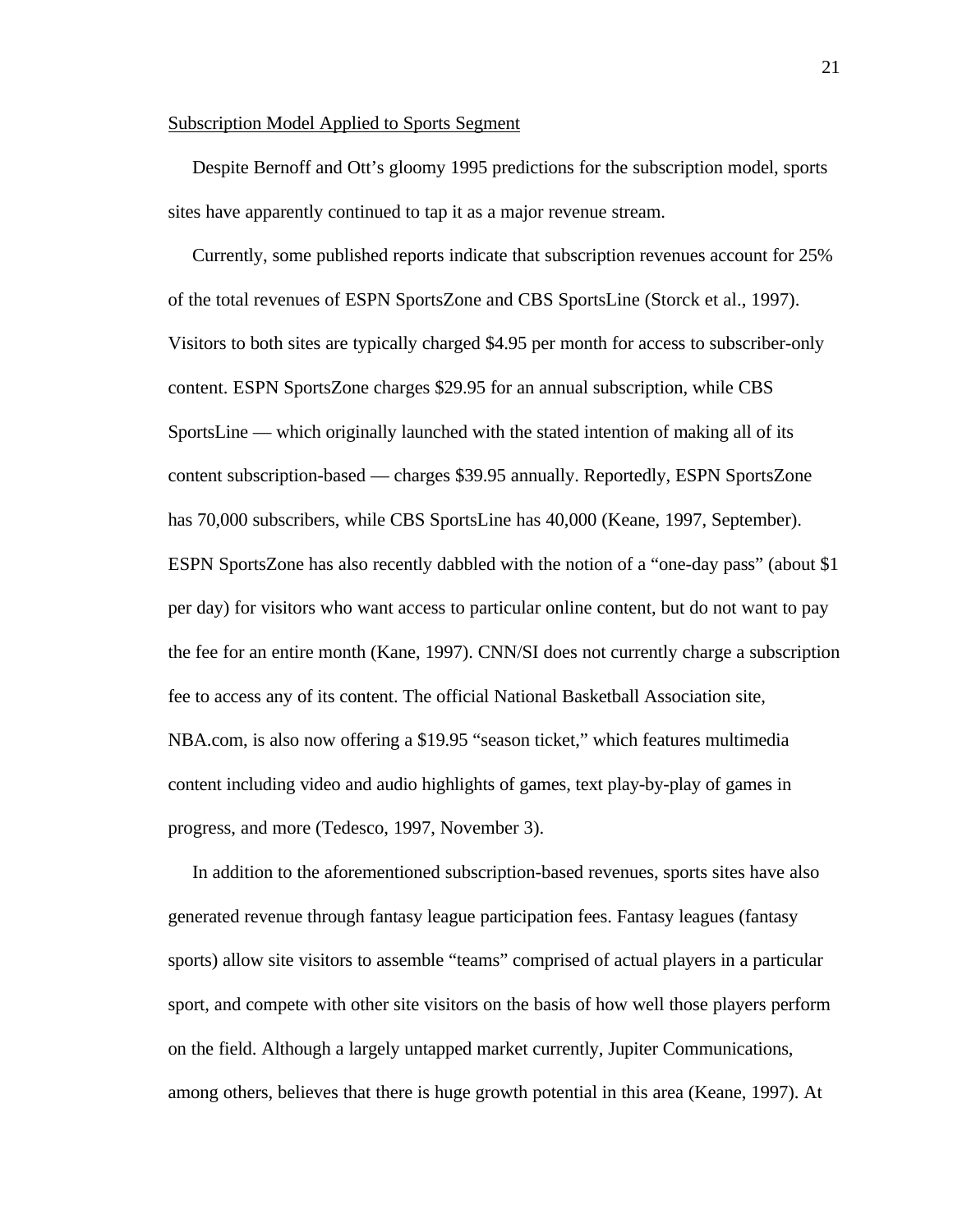present, CBS SportsLine and ESPN SportsZone charge users \$29.95 for participation in fantasy sports games (Wang, 1997). According to Geoff Reiss, the senior vice president of sports at ESPN's Internet division, 25,000 teams participated during the 1997 baseball season. In contrast, to achieve market penetration CNN/SI does not charge for participation in most of its fantasy sports leagues, but does charge \$44.95 for a portion of its fantasy baseball league.

# Online Commerce Model

 Since NSF's decision to lift its restriction on commercial use of the Internet in 1991, businesses have actively looked for ways to use the Web to sell their products and services.

 In 1996, the most recent year for which complete information was available at the time of this thesis, online commerce totaled \$706 million dollars (Vanderbilt, Achs, Cohen, DeBow and Harrison, 1997). Yet, during that period only 26% of all households online reported shopping at all, hinting at the overwhelming potential of online commerce ("The Interactive Consumer," 1997).

 Of those households that did shop online, the vast majority purchased computer software (16.9%) or computer equipment (11.7%). However, 7.6% of those people surveyed responded that they purchased clothing, while another 6.2% indicated sport and theater tickets as their online purchases, figures that bode well for the future of sites marketing sports merchandise or tickets.

 Traditionally, several barriers have stood in the way of making online commerce a viable alternative to traditional shopping. Initially, the technology was not in place to support online transactions, thus making buying products online a tedious ordeal. Web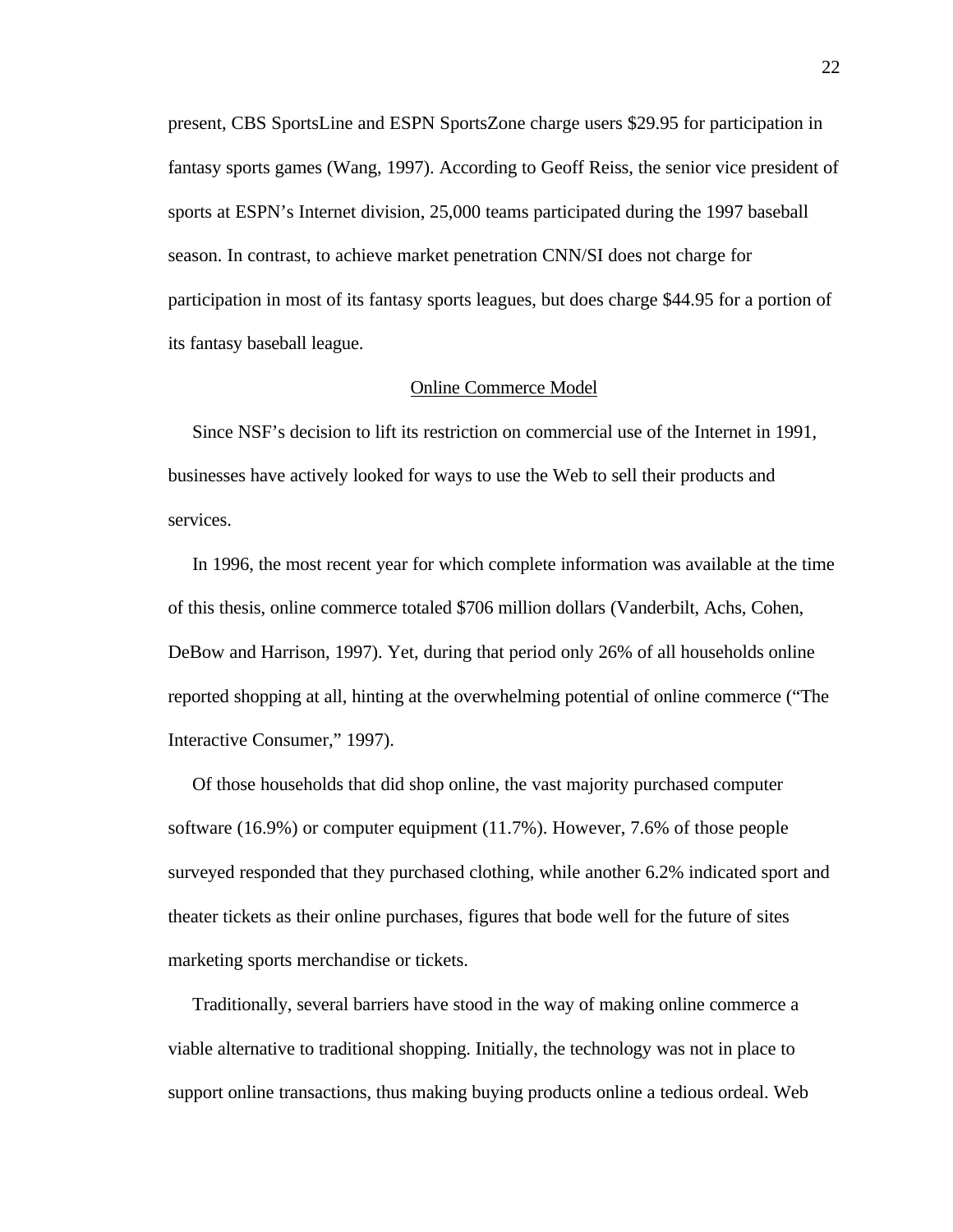surfers would have to find the product they desired, then call a toll-free number in order to request it. Recent advances, however, have made it easy to process credit card transactions online, making online purchases a fast and efficient process.

 A larger barrier has been instilling confidence in consumers regarding the security of online transactions. Many consumers are uncomfortable giving out personal information — including credit card numbers — for fear that this information will be made available to others on the Web. Although encryption software now reduces the possibility of such breaches of security, many consumers are still not willing to make purchases online, a fact that may help explain why the growth in online commerce has not been more significant.

# Online Commerce Model Applied to Sports Segment

 The online commerce model provides sports marketers with an unprecedented opportunity to sell merchandise or tickets directly to their customers, but has been somewhat slowly adopted.

 Hardie, Bluestein and McKnight (1997, July) attempted to quantify the degree to which sports marketers were utilizing the online commerce model by researching the online activities of the top 50 manufacturers and the top 50 retailers in the U.S. sporting goods industry. Of the top 50 United States sporting goods retailers, 24 offer a Web site, but only one of these contains content beyond corporate information, and only one sells products online. Of the top 50 United States sporting goods manufacturers, 30 offer a Web site, with 16 offering content beyond corporate information, and none offering products online.

 To supplement this research, Hardie et al. also conducted interviews with 30 sporting goods manufacturers and retailers. Of the survey respondents, only one sold sporting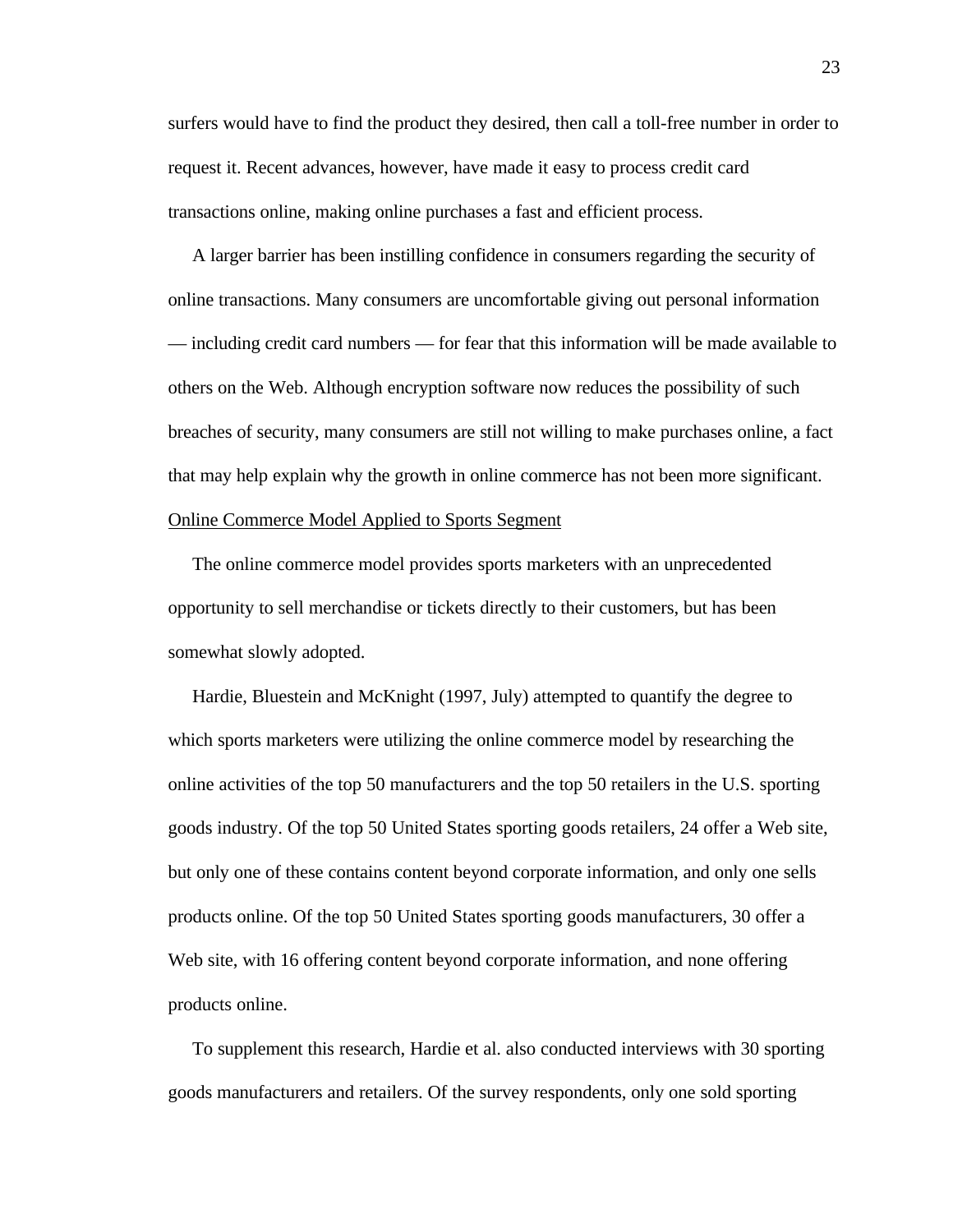goods on its site, and only seven more said that they planned to. The researchers concluded that simple "corporate identity" sites are the norm among most sporting goods manufacturers, who use the Web primarily to showcase products, educate athletes and build brand awareness.

 Another online commerce stream – online ticket purchasing – has met with slightly more success according to published studies. So far, the official Web sites for major league baseball teams seem to have most eagerly embraced online ticketing, as compared to their counterparts in other professional sports leagues (Hardie et al., 1997). According to Hardie et al., one-third of major league baseball's teams offer tickets for sale directly from their sites, and a number of other teams offer ticketing through a link to the Ticketmaster Online site.

## Revenue Streams Unique to Sports Sites

 Because of the world-wide fascination with sports, Web sites offering sports content also have a number of revenue generating options at their disposal not readily available to Web content providers in other genres. Specifically, scheduled "marquee events" such as the Super Bowl, the Olympic Games and the Ryder Cup all but guarantee a sports site a high-volume, short-term spike in traffic to their site.

 The official site for the Super Bowl, Superbowl.com, drew an estimated 25 million hits in five hours on the night of the game (Hardie, 1998). The Ryder Cup Web site registered 17.5 million hits on the first day of the event, and registered nearly 30 million hits over the three days of play (Hardie et al., 1997, November). The official Web site of the 1998 Winter Olympics, Nagano.olympic.org, averaged 1.5 million page views per day over the duration of the games.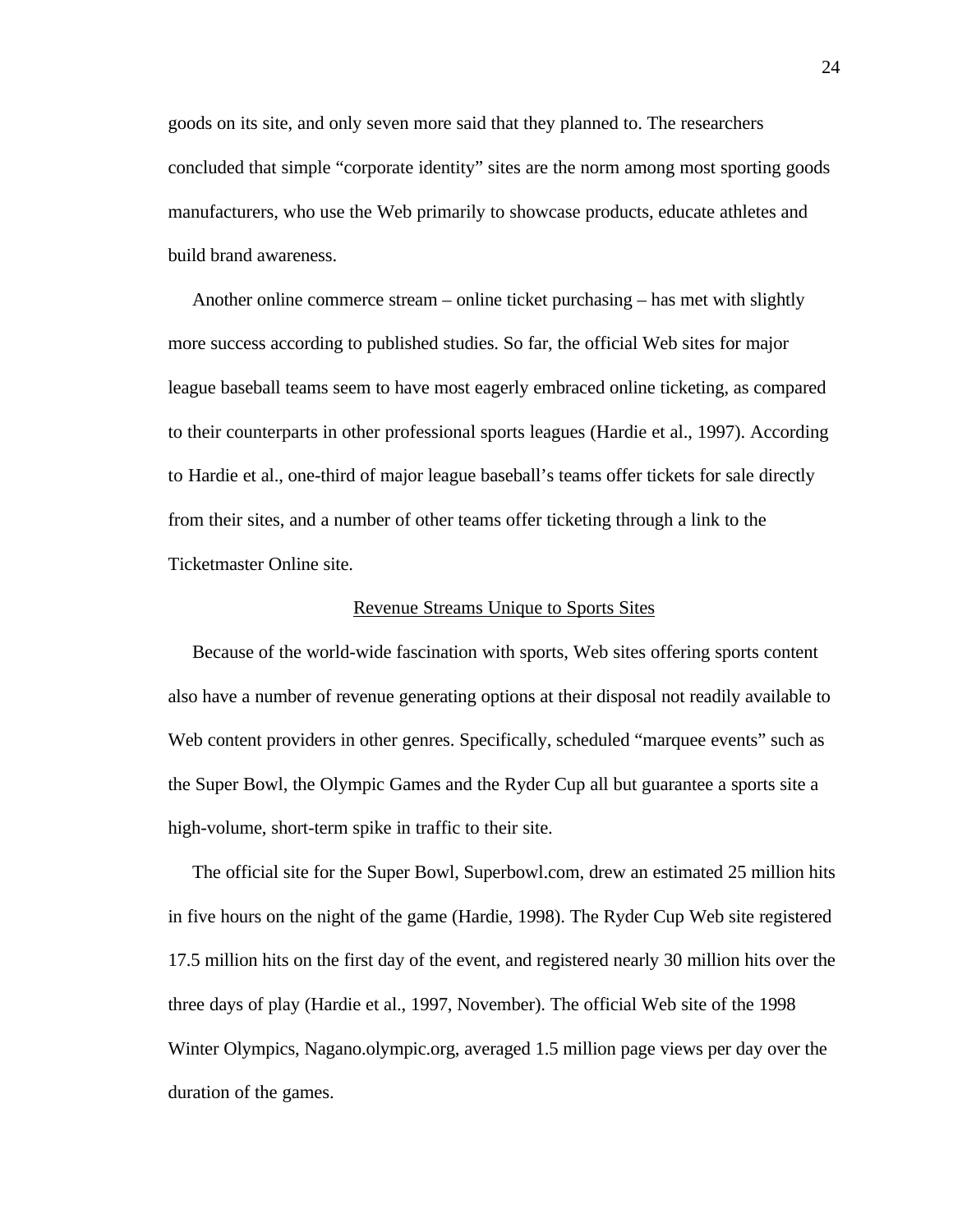These marquee events have a trickle-down effect as well. InterZine, who produces the iGolf Web site, reports 50% spikes in average traffic between April and June, the months in which the Masters and U.S. Open golf tournaments take place (Mooradian, Keane, and Schoenfeld, 1998). CBS SportsLine noted similar spikes in traffic to some of its traditionally less-trafficked areas – such as areas devoted to golf and tennis — during events such as the British Open and Wimbledon.

With such predictable spikes in traffic, revenue-generating opportunities abound. During major golf tournaments, InterZine is able to sell sponsorships of the iGolf site at a 60% premium over what they can ordinarily charge. CBS SportsLine took in more than \$2 million in ad revenues solely for their pages devoted to Olympic coverage.

 Producers of marquee Web events can also garner additional revenue through shortterm sponsorship packages that guarantee product/category exclusivity on the site, as well as by charging technology providers a fee to provide the hardware for a marquee event in exchange for the opportunity to be recognized as the "official technology provider" of that event. Finally, sites can make arrangements to reroute traffic to official event sites (marquee sites), for a fee.

#### Other Relevant Research

 A survey of 1,134 visitors to sports-oriented Web sites revealed that more than 50.9% identified a television broadcast mention as the most significant factor prompting them to visit the site (Mooradian et al., 1998). Search engines accounted for 36.2% of site visits, television ads for 27.1%, recommendations for 23.5%, magazine ads for 21.9%, Web banner ads for 20.3%, ads in sports venues for 14.5%, newspaper ads for 13.3%, and radio ads for 9.9%.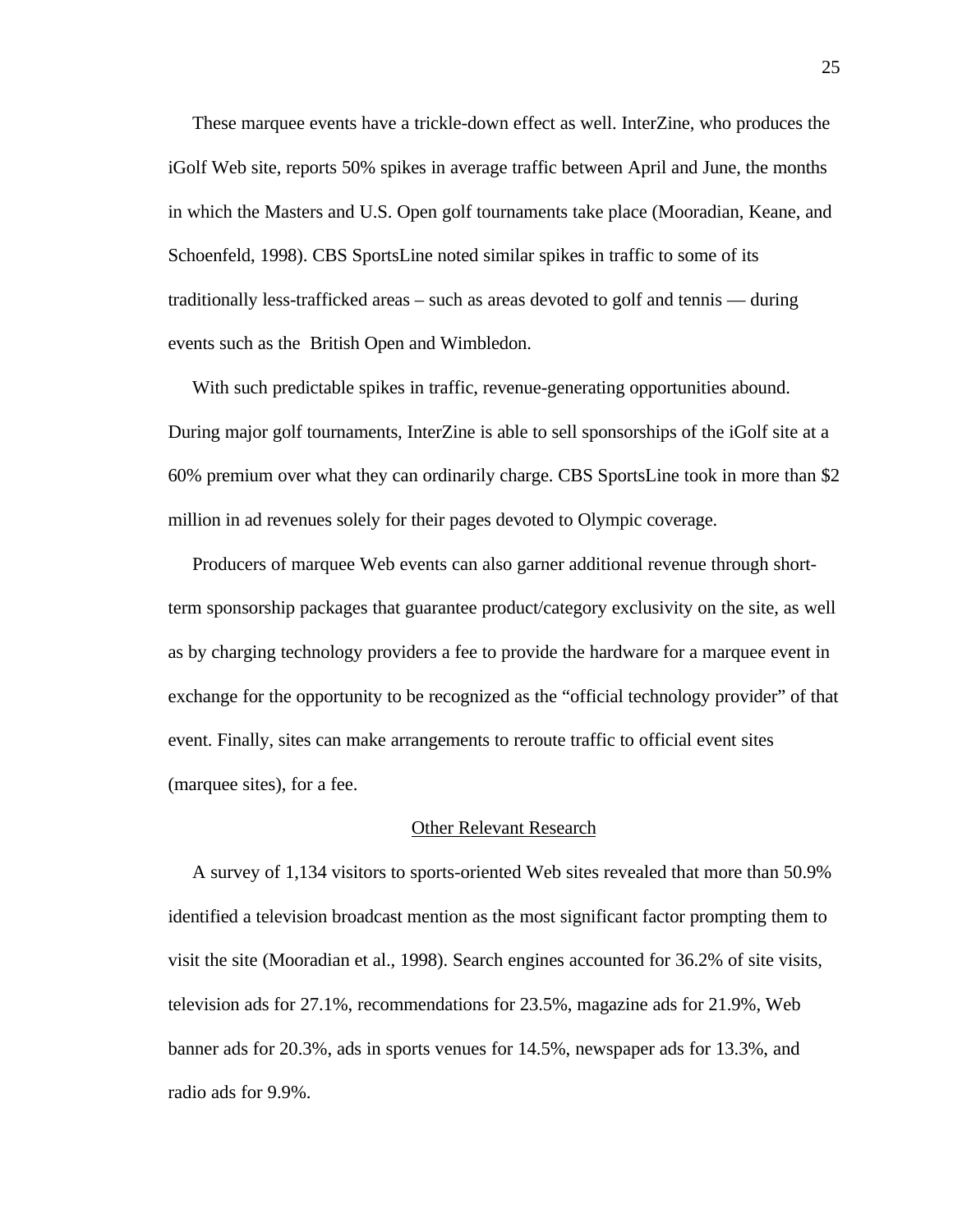# Summation of Literature Review

 In summary, research regarding the efforts of sites offering sports content or marketing their products through sports online is sketchy at best. Anecdotally, it seems that the online ad model and the subscription model have played large roles in generating online revenue for sports sites. However, few studies can truly substantiate this claim. While marketers have achieved some degree of success with each model, so far there have been few sports sites that have generated substantial profits from their online efforts. While sports marketers are clearly interested in utilizing the Web, a consistently profitable revenue model has not yet been discovered, and long-term viability of the medium for marketing sports is still uncertain.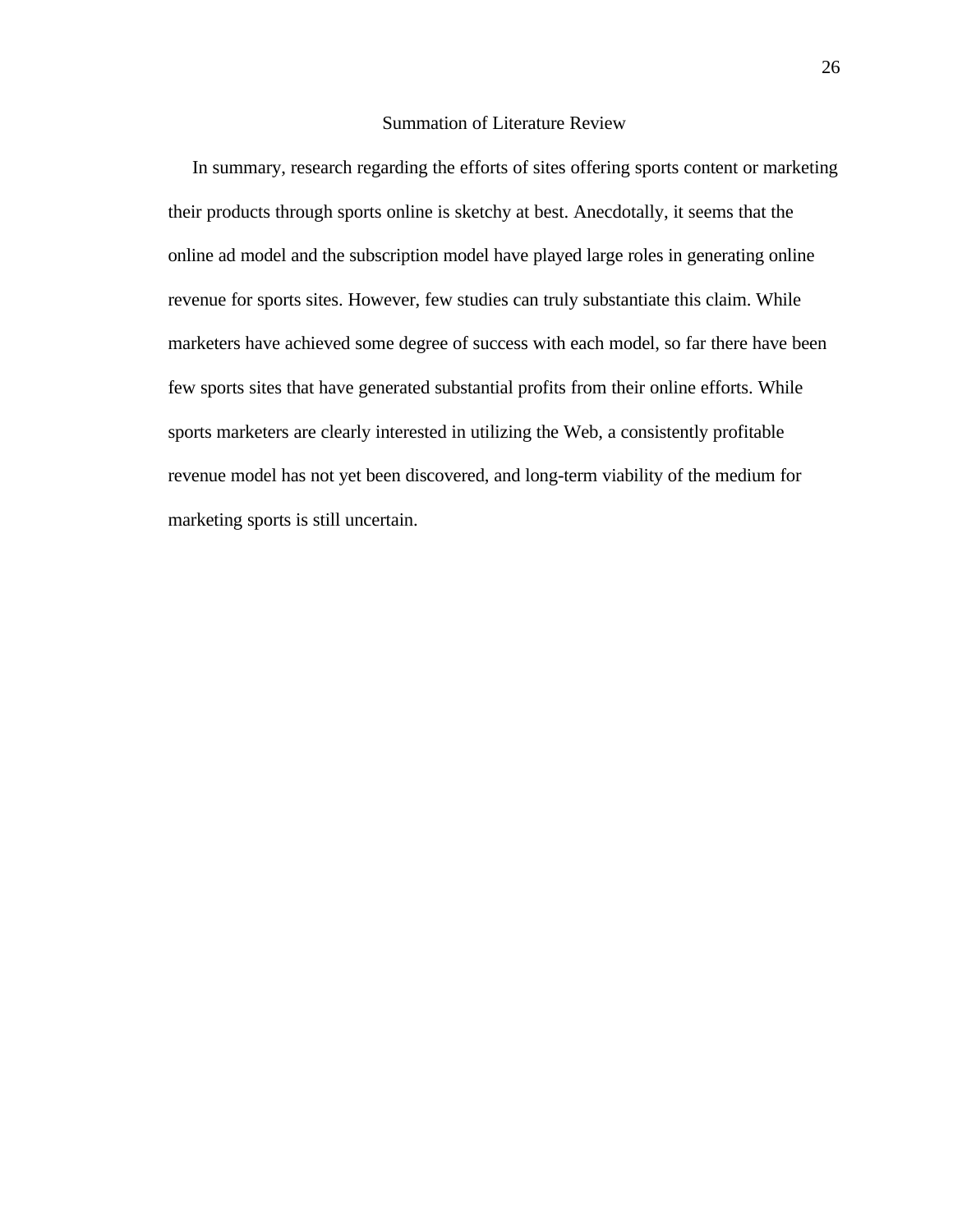## CHAPTER III

#### Methodology

 This chapter presents the methods and procedures that were used to conduct this study, including sample type, source of sample, sample size, sample instrument development design, and data collection and analysis.

 As mentioned at the end of Chapter I, this study was designed to meet the following objectives:

- to develop an industry profile of the online sports segment to assess the degree to which companies are devoting money and resources to establishing and maintaining an online presence, and to determine their reasons for going online.
- to identify the revenue models employed by sports marketers, and to determine which of these models they believe are currently most successful, and which will be the most successful in the future.
- to determine how much money is being spent and earned by Web sites offering sports content or marketing through sports, and how much is being spent specifically on promotion.
- to determine whether the proprietors of Web sites offering sports content or marketing through sports are currently operating profitably on the Web, and whether sports marketers believe that the Web offers an opportunity to make a profit, both now and in the future.

# Sample and Procedures

 In order to meet the aforementioned objectives, a 39 question survey was distributed to representatives of 158 sites offering online sports content or marketing products through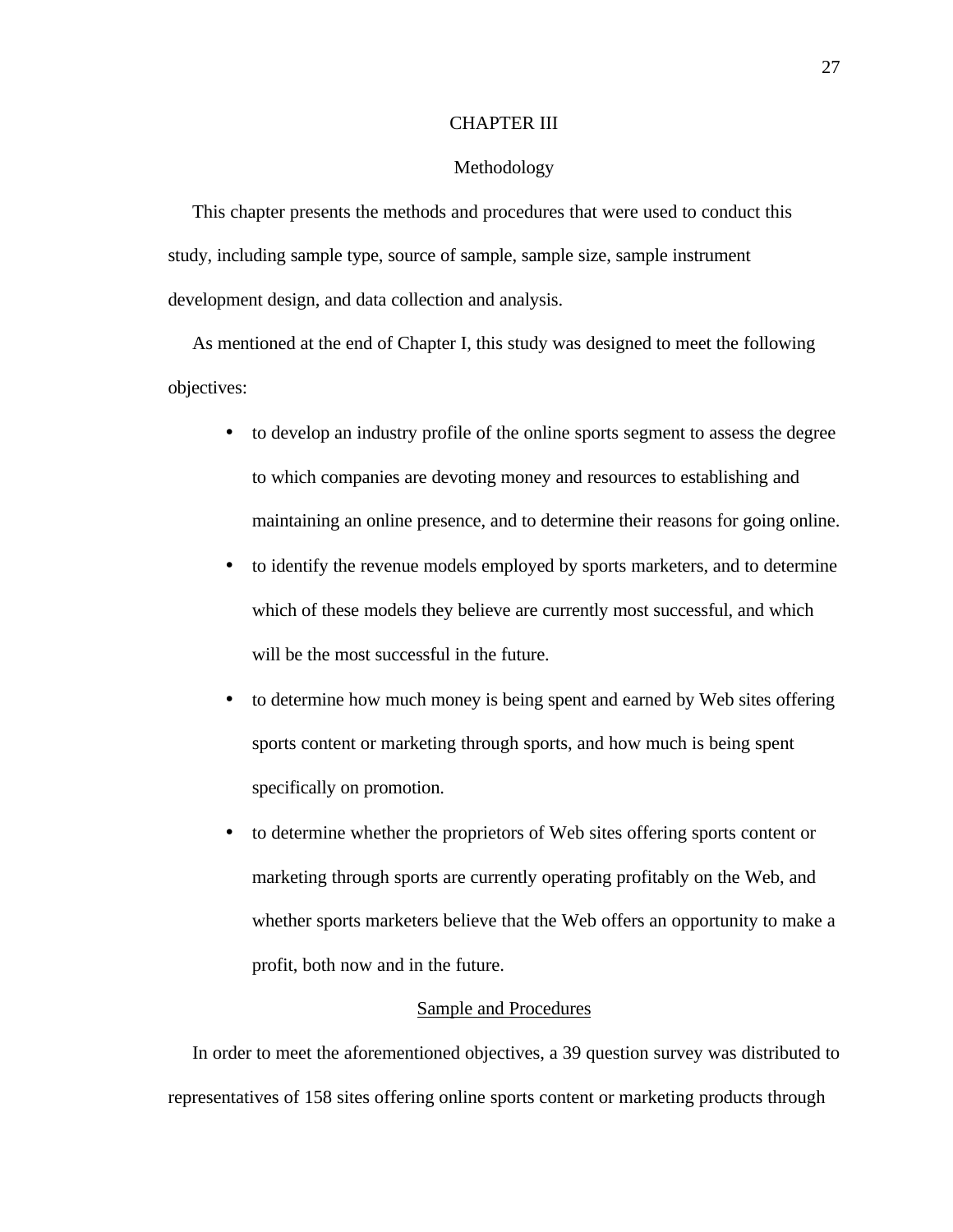sports on the Web. Because of the overwhelming number of sports Web sites available on the Internet – a search for the term "sports" in the Yahoo! listings returned  $16,544$  sites – and because of the varying degrees of quality among these sites, the population about which this study attempted to gather information was restricted to the those sports sites on the Web that were both official (backed by the team, league, or company they represent) and/or legitimate (professionally run). As alluded to in Chapter I, gambling sites, unofficial sites, sites for sports association and governing bodies, and proprietary sports services were not contacted for this study.

 A preliminary list of potential respondents was identified based on a special issue of Yahoo! Internet Life, in which "all-star sites" were identified in a number of different sports categories ("Wide World Web of Sports," 1997). This initial list included many of the most familiar and well-trafficked content sites on the Web, including ESPN SportsZone, CBS SportsLine, CNN/SI and The Sporting News, as well as the official Web sites for most major professional sports leagues.

 Using this list as a starting point, the pool of potential respondents was supplemented by identifying the sports Web sites of the major television networks (such as MSNBC Sports and Fox Sports), the online sports sections of several of the top national newspapers (including The New York Times and The Los Angeles Times), the sports "channels" of top Web search engines (such as Yahoo! and Excite), and the Web sites of some of the top sporting goods manufacturers (including Nike, Fila, Reebok, Converse, Mizuno and Wilson).

 The pool of potential respondents was further supplemented by identifying the Web sites of the top Division I college athletic conferences. Finally, the pool of potential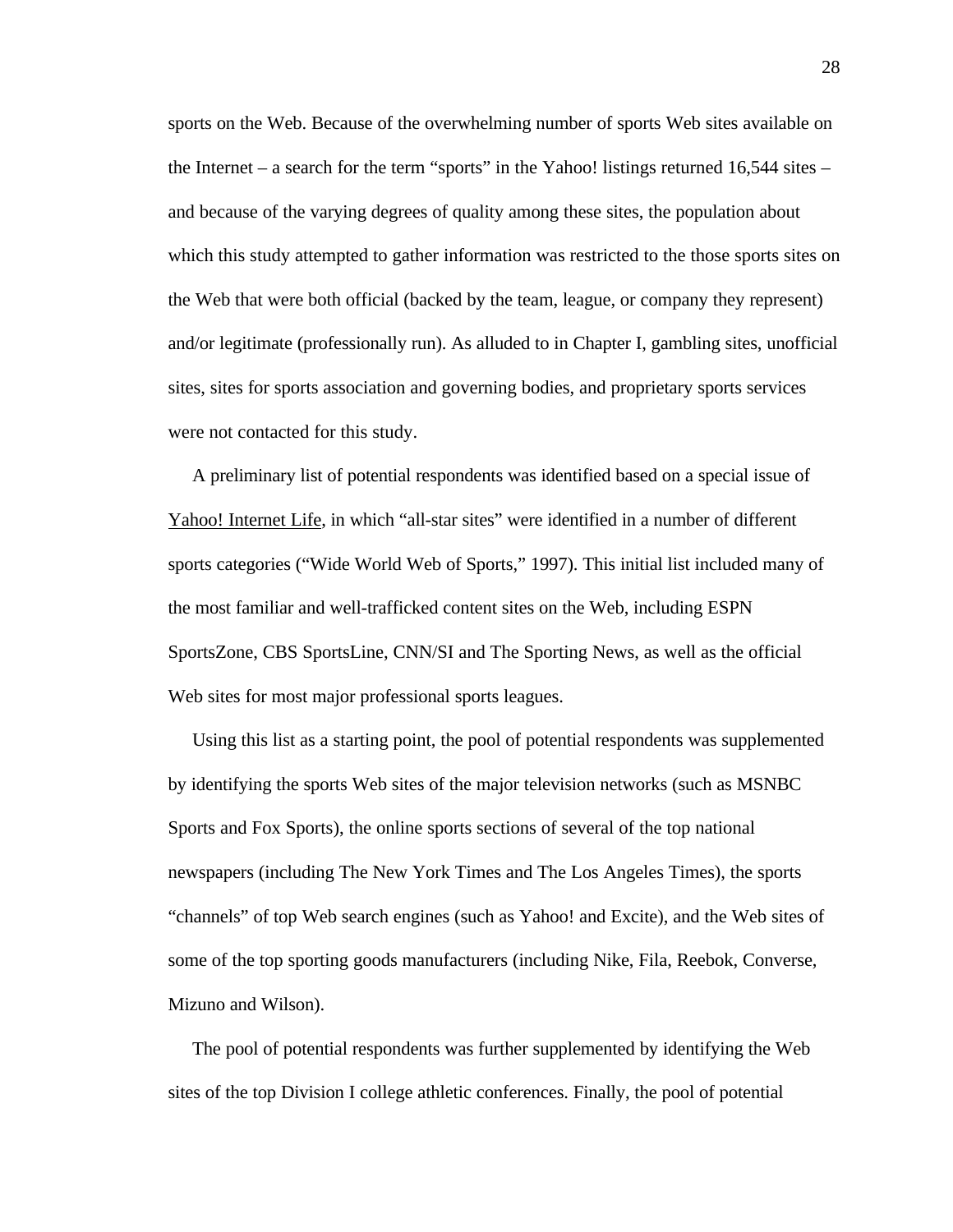respondents was completed by identifying the official Web sites of every team in every major professional sports league (NFL, NBA, WNBA, NHL, MLS, MLB, ABL, and NFL Europe). Teams whose "official" sites resided on the official server of their respective league (all teams in the NBA and WNBA, for example, whose official sites reside on NBA.com and WNBA.com, respectively) were excluded from the study, as it was assumed that all relevant site information could be obtained from a representative of the league site.

 The 158 sites identified comprise only a small fraction of the entire online sports population, but represent a relatively exhaustive list of the official and/or legitimate content sites, team/league sites, and commerce sites currently available online. Since the actual number of sites in this strictly-defined population is likely not much higher than 158, in order to obtain the maximum number of possible responses, and to obtain the most accurate results, the researcher opted to send the survey to the entire population rather than attempt to identify a random sample of this population. Response by the 158 sites contacted for this survey was strictly voluntary.

 As the population on which the study focused was very strictly defined, it would be difficult to accurately suggest that the findings of this study are representative of all sports sites on the Web. Likewise, although roughly one-third of this population completed the survey, the potential presence of non-response bias could also misrepresent the characteristics of the population in question. Finally, because this study attempted to gauge the attitudes of sports marketers, results for the most part are qualitative rather than quantitative in nature.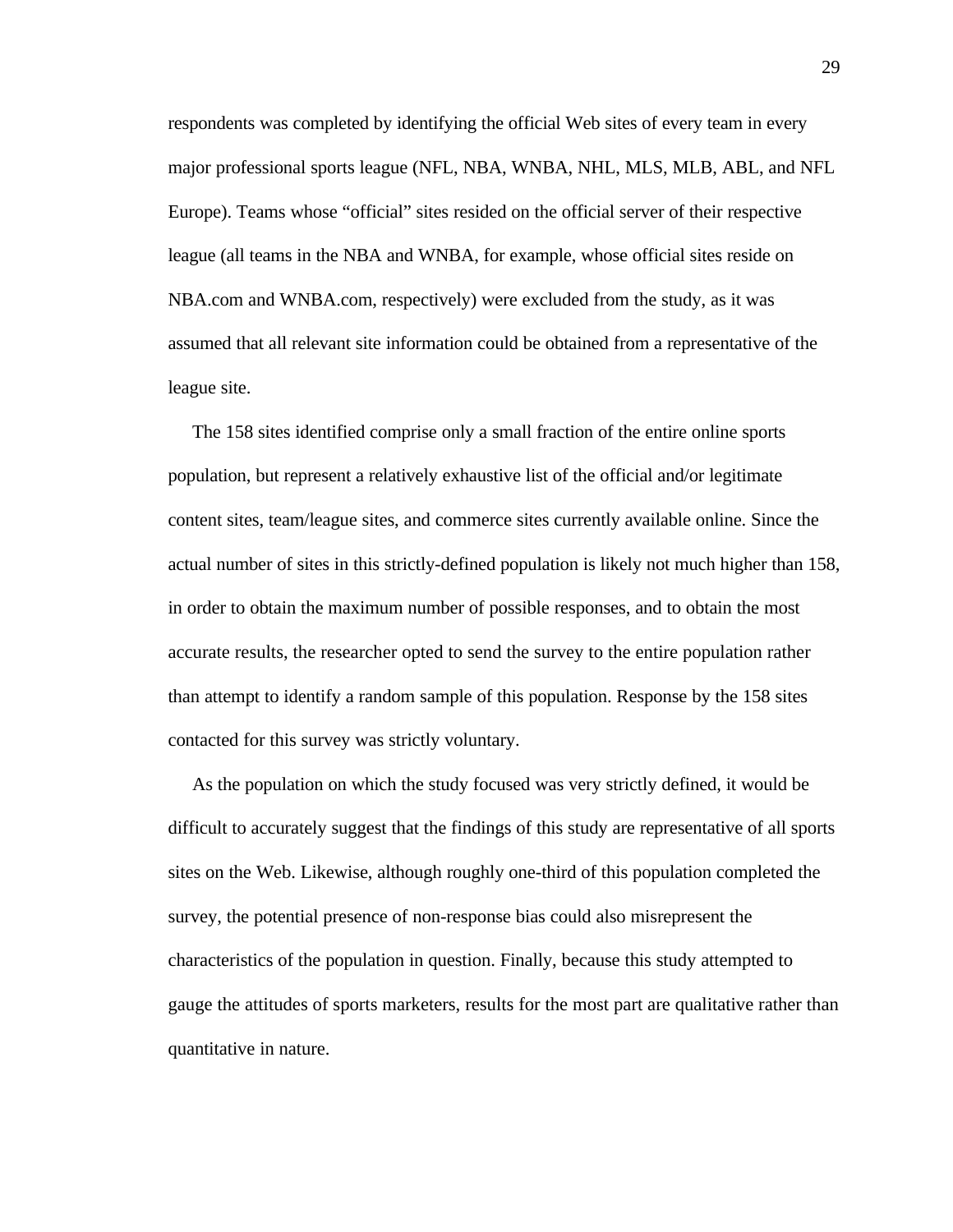A complete list of sites contacted and sites completing the survey may be found in Appendix A of this thesis.

# Sample Instrument Development and Design

# Survey Development

 As the objectives of this survey were both numerous and somewhat disparate, it was difficult to design a survey instrument that would provide useful data without being too long. From an original list of 50 questions developed based on the literature review and other Web-based questionnaires, the survey instrument was pared to a more workable 39 questions. To identify the most relevant questions and to gather suggestions on both the construction and content of the questions, the survey was reviewed by Dr. Lisa Delpy, assistant professor at The George Washington University, and by professional statisticians Mark Grove and Tom Stoudt, who are employed by the Public Broadcasting Service (as is the researcher).

 To further refine the survey, prior to its widespread dissemination it was pilot tested by sending it to three randomly chosen sites (from the pool of 158) on April 7, 1998. Feedback received resulted in minimal changes to the survey. A copy of the survey instrument that was distributed may be found in Appendix B of this thesis.

# Survey Design

 This study utilized the descriptive (normative) survey method, inasmuch as it relied on the technique of observation to gather data about the population. The questions in the survey were grouped into one of four categories according to the four stated objectives.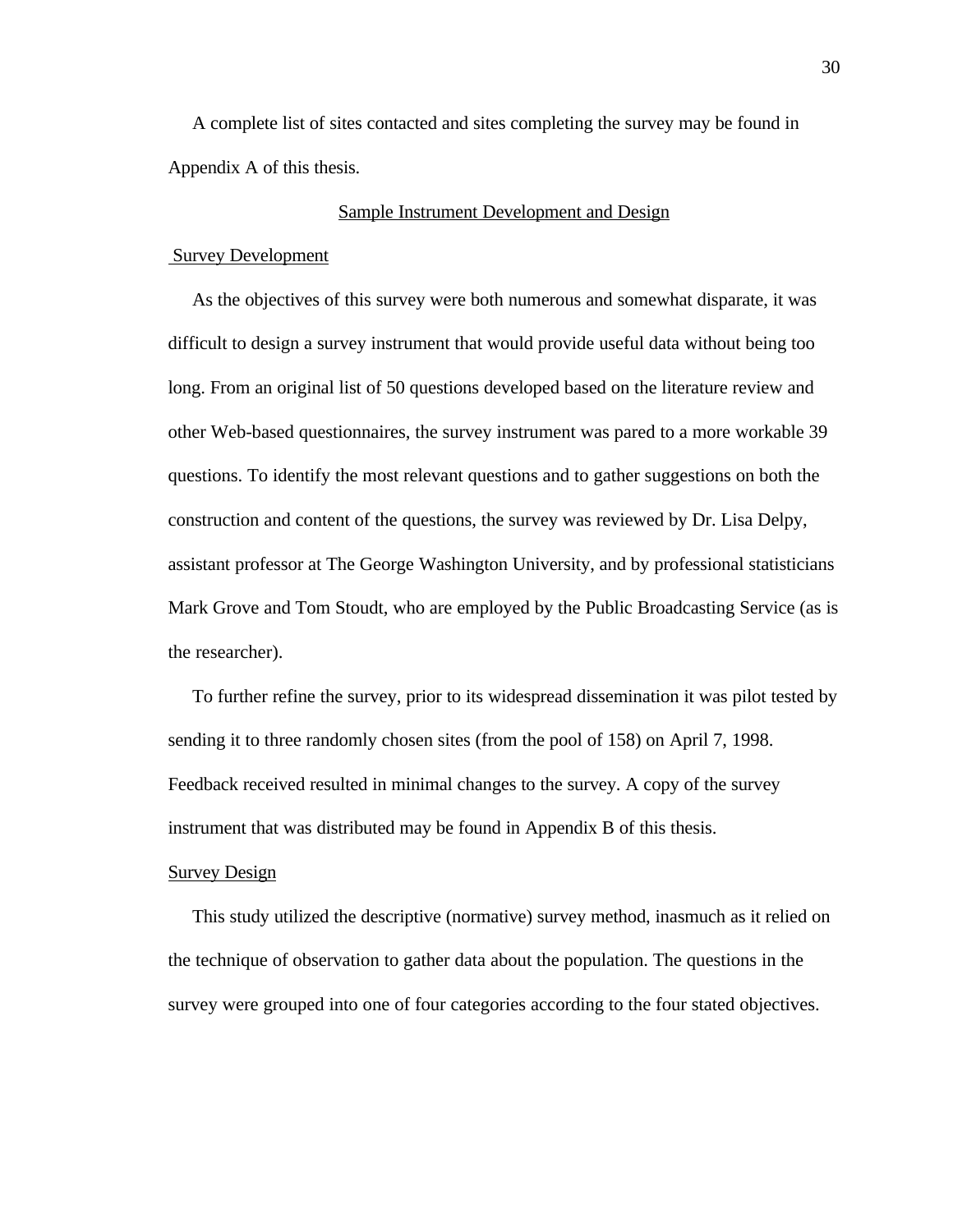Category 1 - online sports industry profile/site goals.

 Questions 1 through 8 of the survey instrument were essentially demographic questions (both qualitative and quantitative) about the Web site that the respondent represented. These questions were designed both to provide a general profile of the online sports industry, but also to yield responses that could be used as control variables for bivariate analysis (crosstabs) relative to other questions in the survey.

 Questions 1, 2, 3 and 6 were left open-ended in order to provide a more accurate representation of how long a site has been on the Web, how many pages of content it offers, how many page views (the number of Web pages viewed by site visitors) it registers per month, and how many full-time and part-time workers each site employs. It was though that some pattern might emerge regarding attitudes about profitability relative to a site's size, experience, and popularity. Page views was chosen as a traffic measure because of its widespread acceptance among the Internet community as a reliable indicator of site traffic. Units of measure such as "IP (Internet Protocol) visitors," which attempts to register the actual number of visitors to a site, and "hits," which counts both HTML page downloads and graphics downloads, were not used because it was assumed that these measures were less accurate.

 Question 4 offered respondents nominal answer choices that allowed each to identify the sports site category by which they identify their site. In addition, this question offered an open-ended "Other" answer choice to allow respondents to provide greater detail about the type of content its site offers, in the event that a suitable answer could not be found among the three choices provided.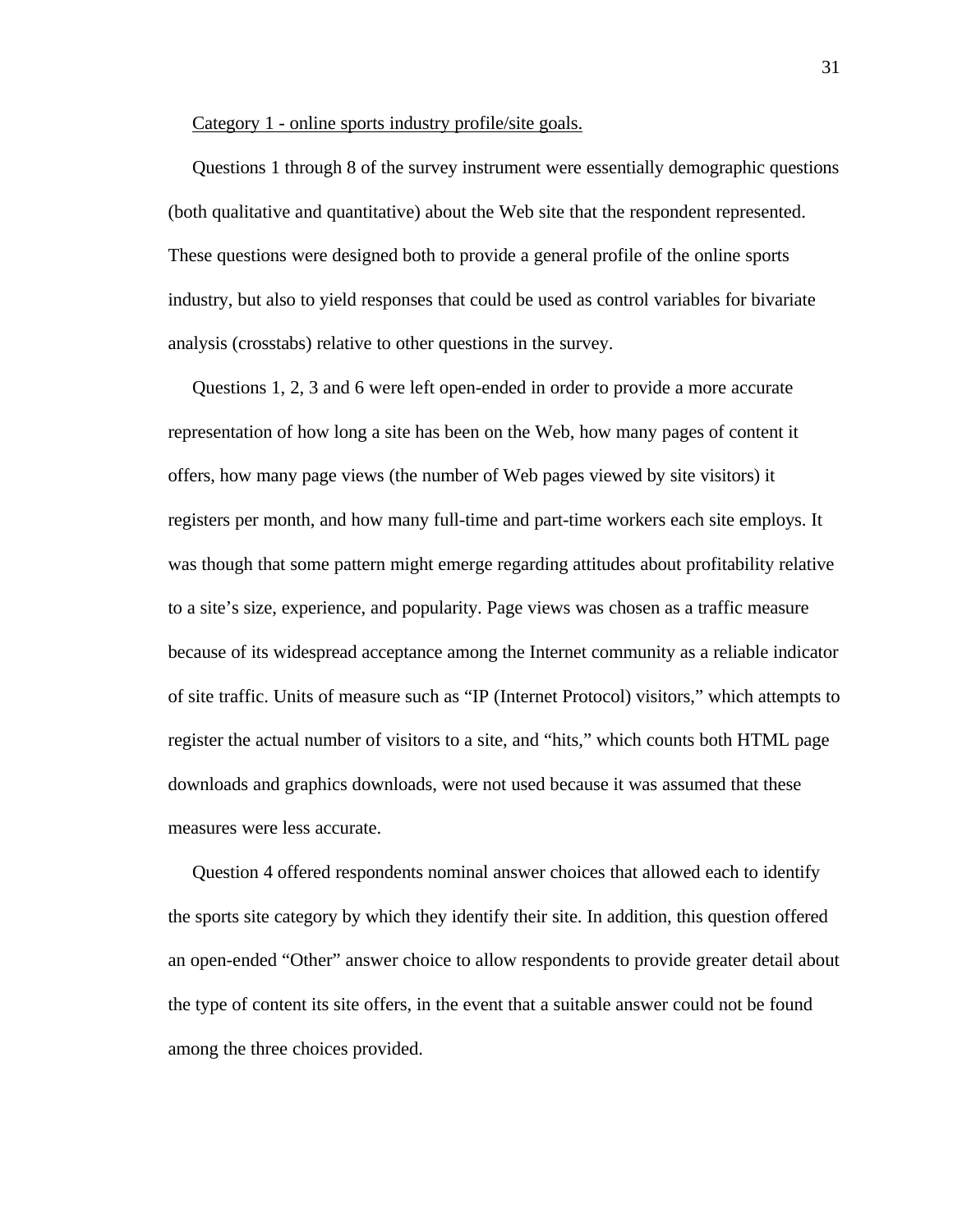Like Question 4, Question 5 also offered nominal answer choices to determine whether a site was geared toward a particular sport, or offered content about a number of different sports, both as a means of demographic identification and as a possible control variable for bivariate analysis.

 Question 7 was designed to determine whether a site was independent, or if it leveraged efforts in other media. Respondents were given three nominal choices of media (print, television and radio), as well as an open-ended "Other" answer choice in the event that a medium in which a site maintained a presence was not among the answer choices (e.g. billboards). Question 8 was designed as a follow-up to Question 7, in which respondents were asked to identify whether their Web content complemented information offered in other media (e.g. online game notes following a television broadcast), or duplicated information offered in other media (e.g. offering an Internet broadcast of a Yankee radio broadcast).

 Finally, Question 9 was designed to identify the most important goals for sports marketers, and represented a first attempt to gauge whether "making money" was the driving force behind the creation of a sports Web site.

 Respondents were given four potential site goals (as well as an open-ended "Other" category for site goals that weren't listed) and were asked to rank them in order from one (most important) to five (least important) with respect to their own sites.

#### Category 2 - revenue models employed.

 Questions 10 through 12 were designed to see which revenue models sports sites were utilizing at the present time, and to identify trends toward or away from particular models. Question 10 listed five online revenue models (and also offered an open-ended "Other"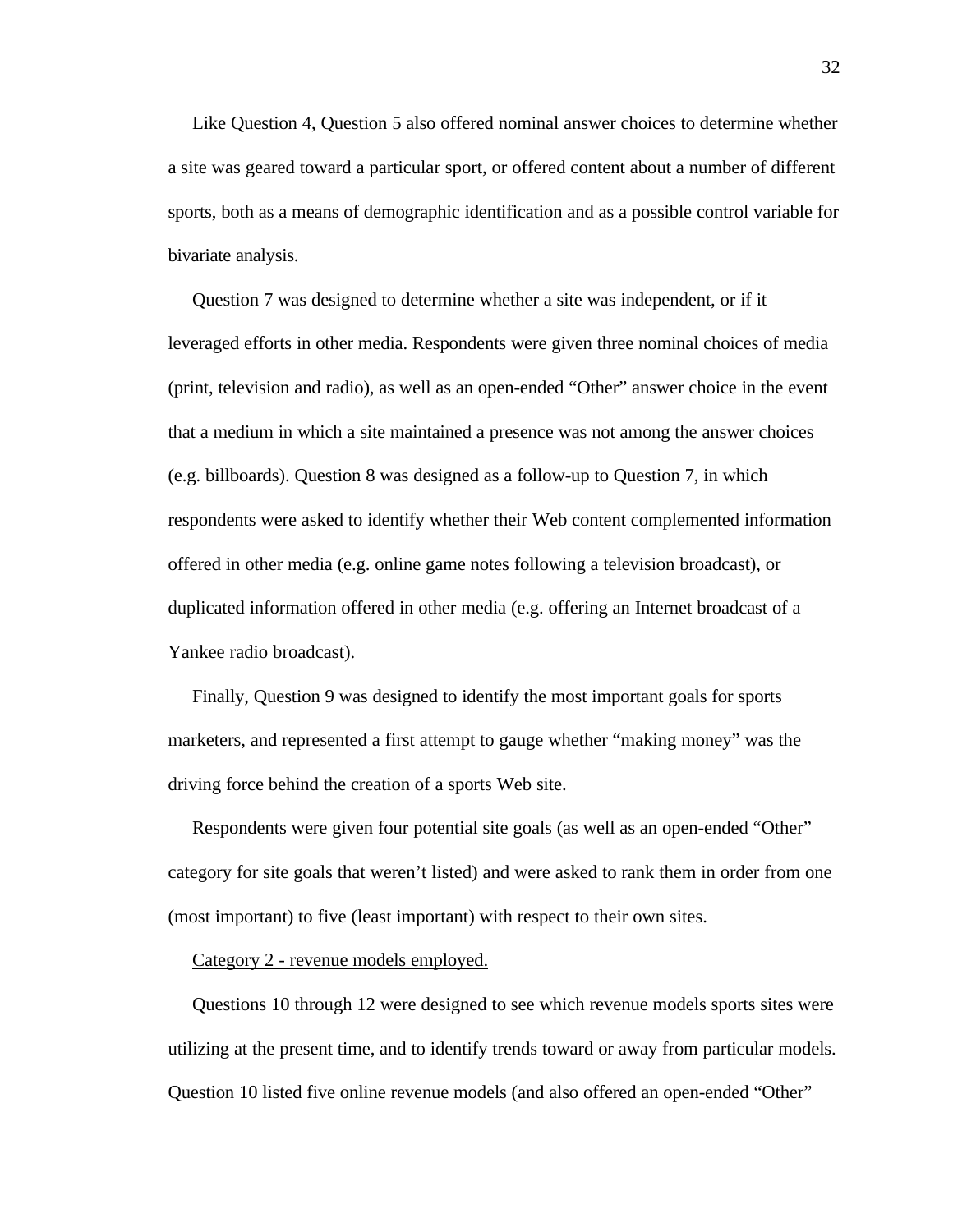category for revenue models that weren't listed), and asked respondents to identify the approximate percentage of revenue that each model generated on their sites. This question was left open-ended to provide a more accurate representation of the actual percentages of revenue being generated by each model.

 In Questions 11 and 12, respondents were asked to rank each of the models listed in Question 10 with regard to their perceived ability to generate revenue in the short-term (one year from now) and long-term (three years from now). Although three years seldom constitutes the "long-term" for most endeavors, this length of time represents an eternity in the Web world. Questions 11 and 12 also contained an open-ended component to allow sites to identify potentially important revenue models that may not have been included in the nominal answer choices provided.

 Question 13 was designed to provide insight into the online advertising pricing models utilized by sites that indicated the use of banner ads in Question 10. Respondents were given four nominal choices, as well as an open-ended answer choice to allow them to identify potentially important pricing models that may not have been included in the nominal answer choices provided.

 Questions 14 through 17 were designed to provide insight about the degree to which the subscription revenue stream is important to sports Web sites by identifying past and current satisfaction with the subscription model as a revenue source, as well as the future intentions for this model. Question 14 was a "Yes-No" question intended to determine how many sites in the sample were currently charging subscription fees for content. Question 15 was an open-ended follow-up to Question 14, in which respondents who answered "Yes" to Question 14 were asked to provide the size of their current subscriber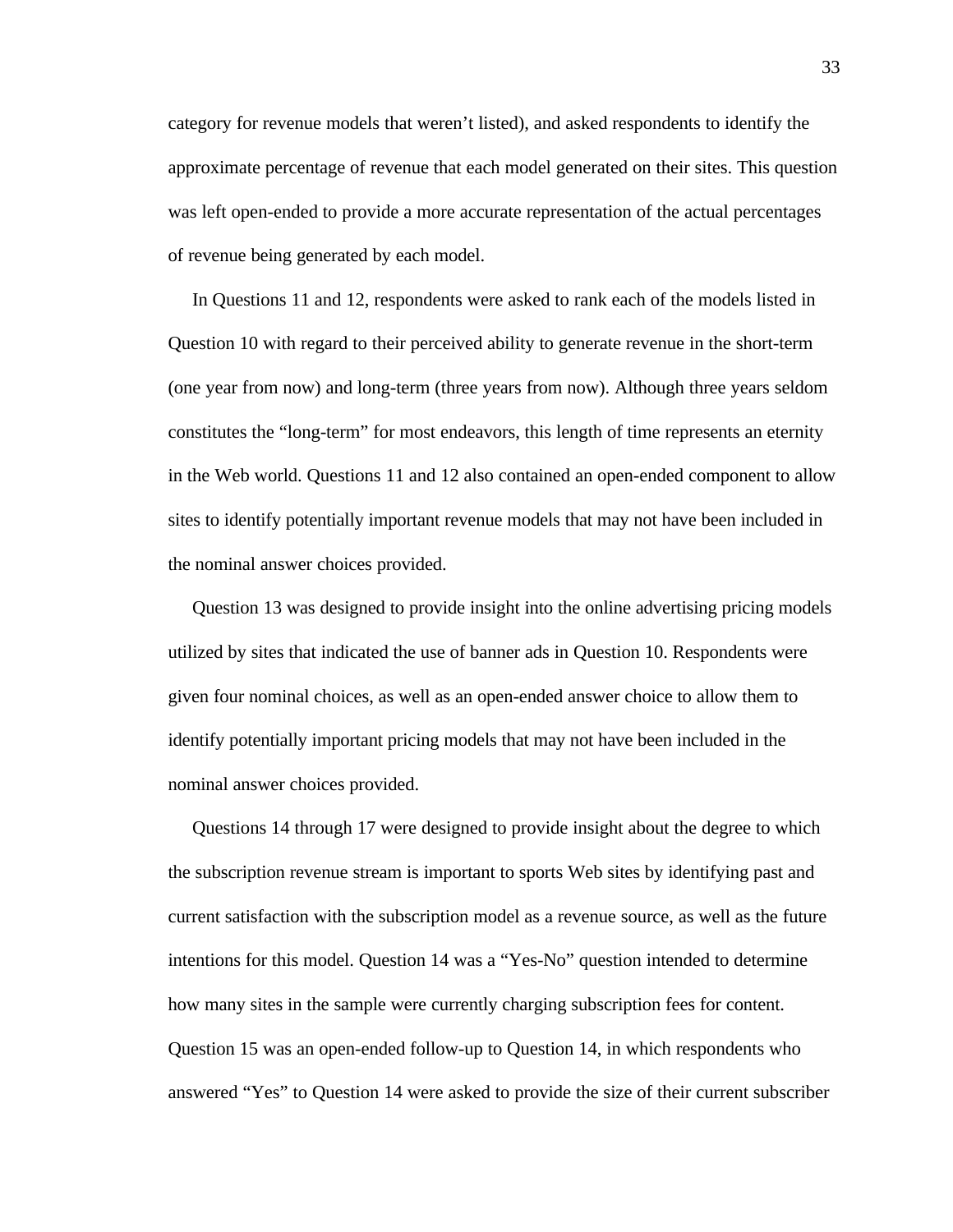base. Question 16 was targeted to those respondents that indicated in Question 14 that they did not currently charge a subscription fee, and was designed to identify a possible trend away from the subscription revenue model. Questions 16 and 17, both "Yes-No" questions, were designed to determine whether fantasy sports were expected to grow in popularity, asking respondents to identify whether or not they expected to offer this feature in the short-term (one year from now) and the long-term (three years from now).

 Like the preceding set of questions, Questions 18 through 22 (all "Yes-No" questions) also addressed the subscription model, but focused on a specific subscription fee – that charged for participation in online fantasy sports leagues. Question 18 was intended to determine how many sites in the sample offered fantasy sports participation. Question 19 was targeted to those respondents that indicated in Question 18 that they did not currently offer fantasy sports participation, and was designed to identify a possible trend away from fantasy sports offerings. Question 20 was designed to determine whether the subscription model was expected to grow in popularity, asking respondents to identify whether or not they expected to utilize this model one year from now. Question 21 was intended to determine whether sites were currently charging a fee for fantasy sports participation, while Question 22 asked whether respondents expected to charge a fee one year from now, hopefully shedding some light on sports marketers' future intentions for the use of the fantasy sports subscription model as a revenue stream.

 Questions 23 through 29 (all "Yes-No" questions) dealt with the online commerce revenue stream for sports Web sites (the sale of both merchandise and tickets), and attempted to identify the current degree of satisfaction with and future implications for this model. Question 23 was designed to determine the percentage of the sample that sold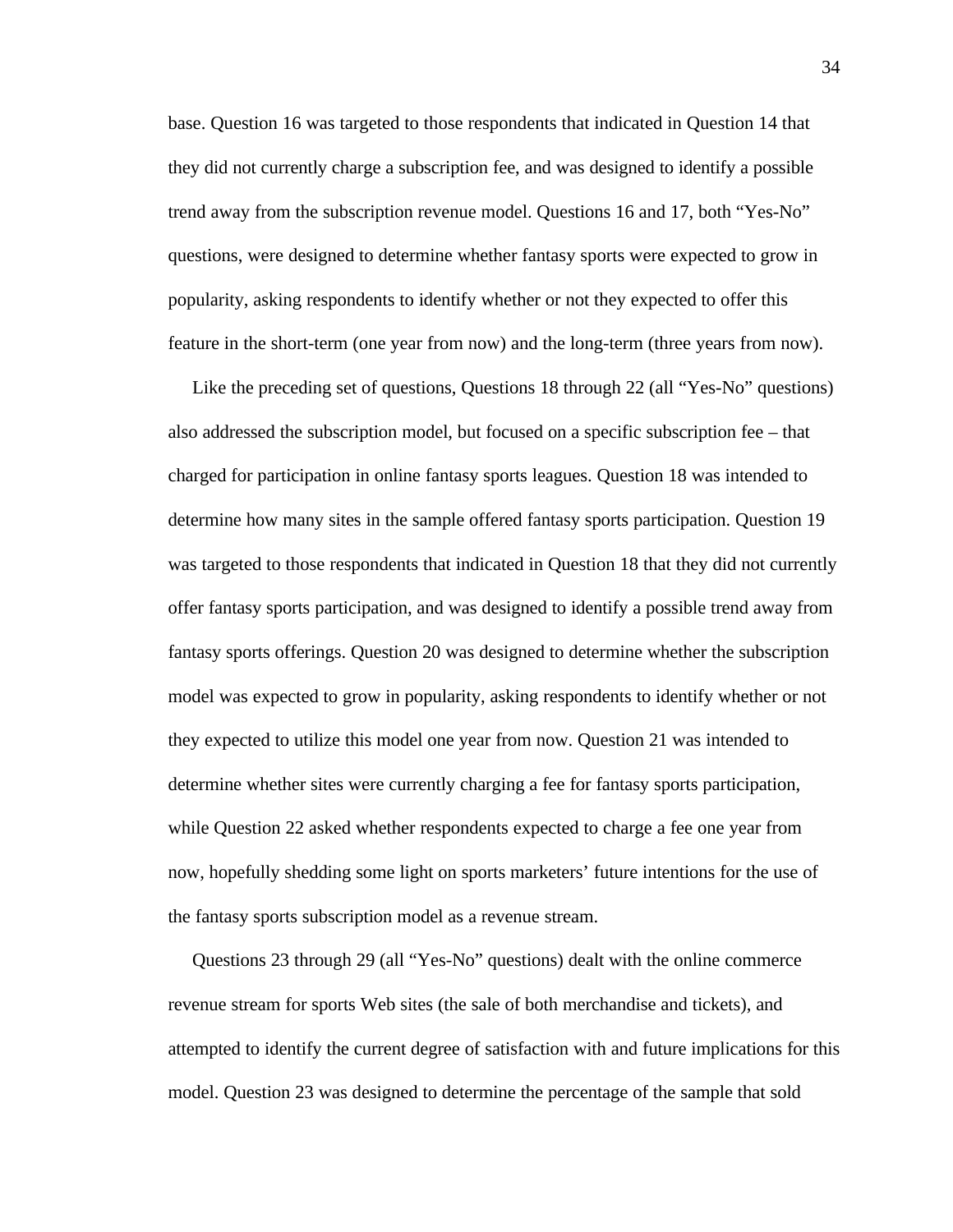merchandise on their site. Question 24 asked whether sites were capable of processing transactions online, which was intended to provide an indication of the level of sophistication of these sites (whether they simply offered an online catalog for off-line purchases, or whether they actually sold merchandise on the Web). Question 25 was intended for those respondents that indicated in Question 23 that their sites did not currently offer merchandise for sale, and asked whether these sites had offered merchandise for sale online in the past. This question was intended to determine whether or not sites were moving away from the online commerce model. Question 26 asked whether sites intended to offer merchandise for sale online in the future, hopefully revealing trends toward or away from the online commerce revenue model. Questions 27 through 29 were designed to elicit the same trends as in Questions 23 through 26, only with a focus on the online sale of tickets to sporting events.

#### Category 3 - what is being spent and earned?

 Question 30 provided a list of six marketing strategies (as well as an open-ended "Other" choice) and respondents were asked to rank them in order of how heavily they relied on each strategy to generate traffic to their sites (one represented a strategy that was "most used," while seven represented a strategy that was "least used"). This question was intended to see how sites were spending their advertising dollars to drive visitors to their sites.

 Question 31 asked respondents to indicate the amount of money that they spent on marketing of their Web sites in 1997, and offered them six ordinal choices ranging from "\$0" spent to "more than \$1 million." This question was designed to give a sense of the perceived legitimacy of the Web as a medium for sports marketing, presuming that the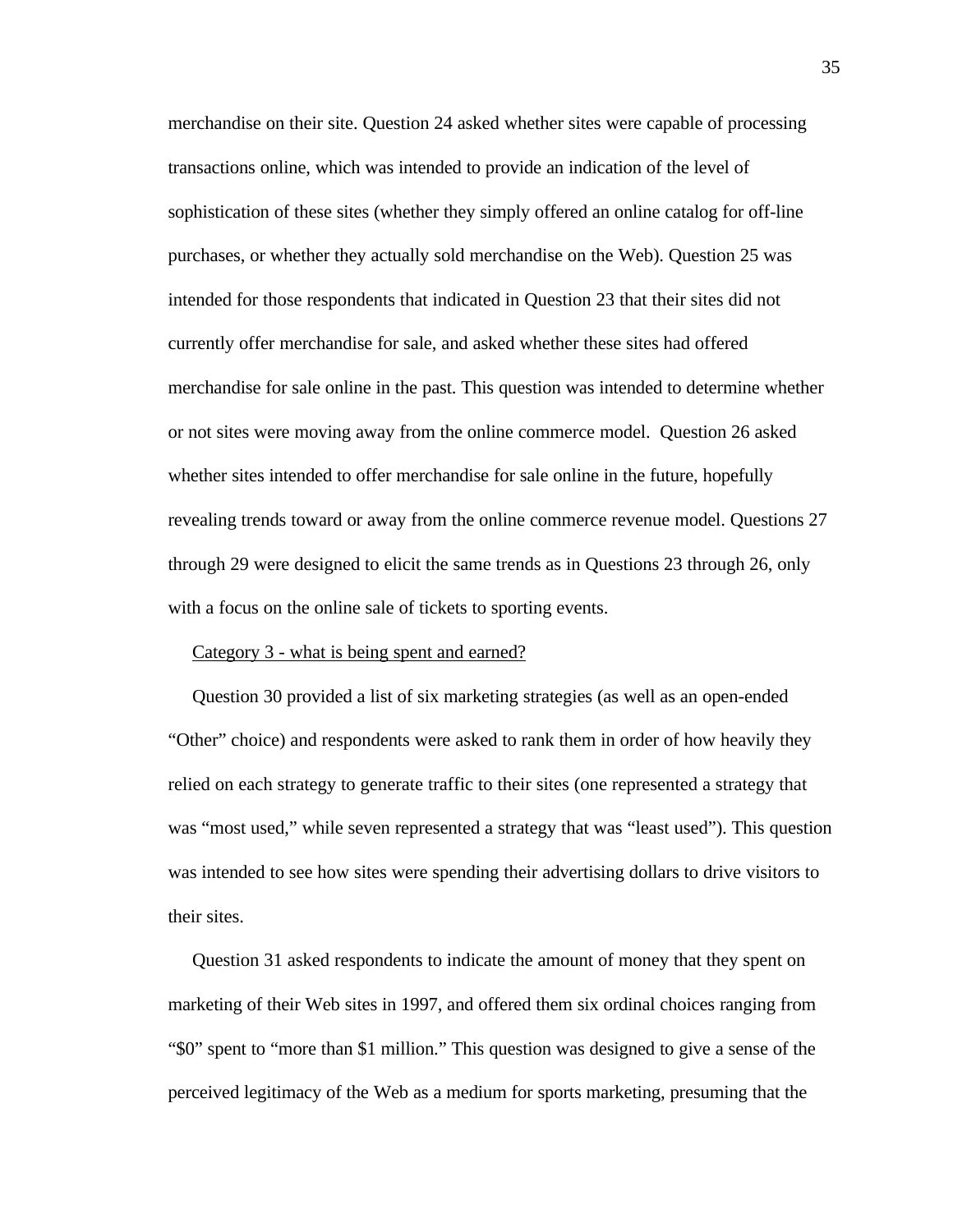greater the amount spent on advertising, the more steadfast were the sports marketers in their belief that their sites were viable products worthy of substantial investment. Question 32 was designed as a further gauge of how serious sports marketers were about their Web ventures, asking whether they thought they would spend more, less, or the same amount on Web site advertising in the current year.

 Questions 33 and 34 offered the same ordinal choices as Question 31. Question 33 asked respondents to indicate how much revenue their site generated in 1997, hopefully shedding further light on how much revenue a site was capable of generating on the Web. Question 34 asked respondents to indicate the amount of their site's 1997 budget, again hoping to gauge the level of commitment to this new medium.

# Category  $4$  – profitability.

Finally, Questions 35 through 39 (all "Yes-No" questions) were designed to determine whether or not respondents' sites were operating profitably on the Web, and whether or not the respondents believed that their sites (and sports sites in general) could be profitable in the short and long terms. For these questions, "profitability" was defined as a situation where revenues exceeded costs, as opposed to simply "making money" as addressed in Question 9. As mentioned, tangential revenues that could not be shown to be a direct result of Web efforts were not considered in this definition of profitability.

 Since much has been written about the paucity of profitable sites on the Web, Question 35 was designed to determine the percentage of Web sites in the sample that were currently operating profitably. Question 36 asked respondents whether profitability was a current goal of their sites, in order to determine just how important this goal is to a site's existence. Questions 37 and 38 were intended to determine if respondents were content to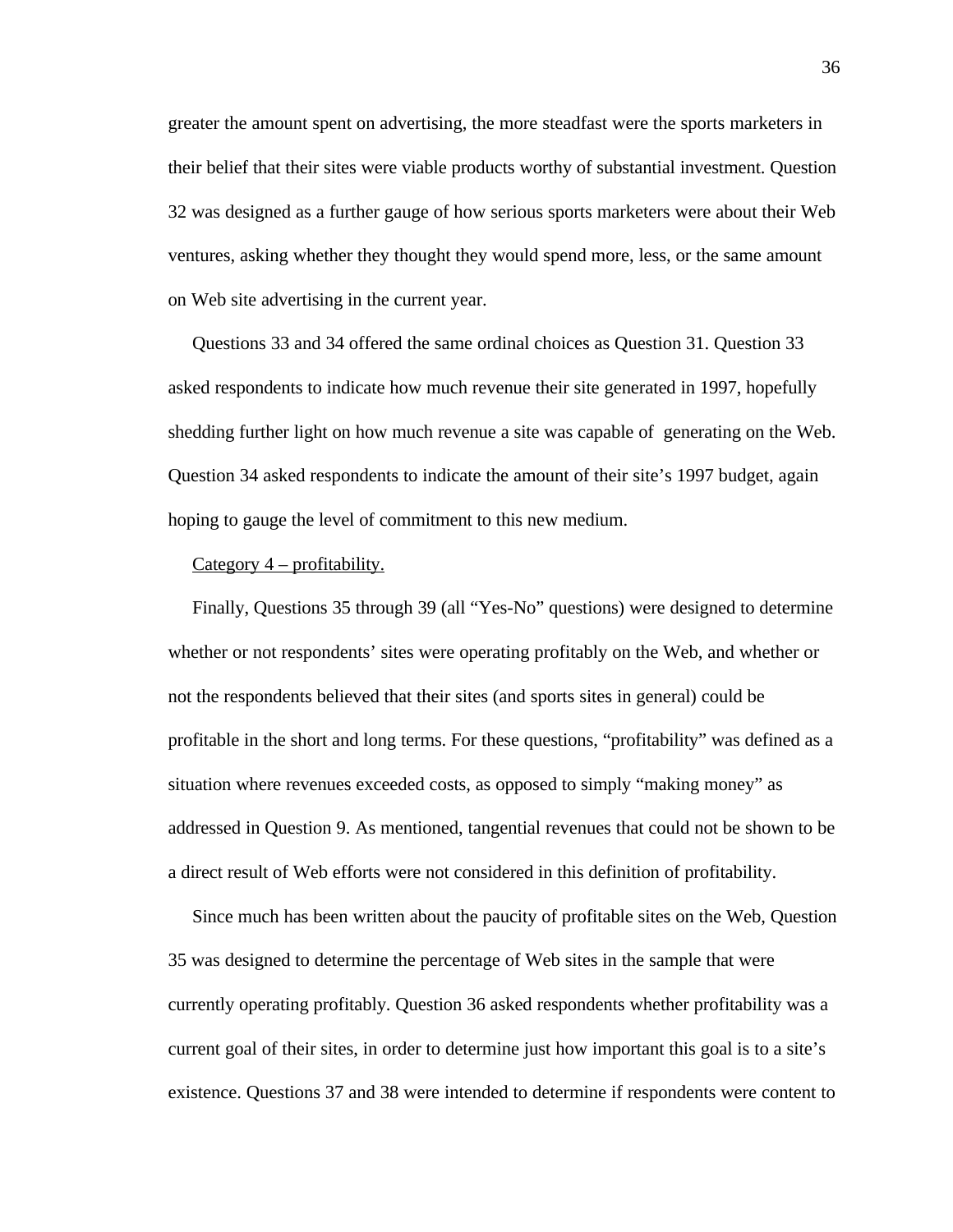subjugate short-term losses for potential profitability in the future, and whether sports marketers perceived a trend toward profitability. In these two questions, respondents were asked whether they felt their sites could be profitable in one year and in three years. Lastly, in Question 39, respondents were asked whether they felt that sports sites in general could be profitable, given the current technological environment and Web user base. This question was intended to gauge whether sports marketers felt that there were industry-wide barriers that precluded sports sites from being profitable.

#### Data Collection and Analysis

 All of the 158 sites identified as candidates for this survey were contacted via e-mail on at least one occasion, and at most three occasions, depending on when, if ever, a representative of the site replied to the request for survey participation. In all instances, potential survey respondents were offered a free copy of the results in exchange for their participation in the survey. Eighteen of the 45 respondents indicated that they wanted to receive a free copy of the survey upon completion.

 All e-mail correspondence took place through individual, personal messages (as opposed to a listserv or mass e-mail) requesting that a representative of the site participate in the survey. In many instances, correspondence was sent to the Webmaster of a particular site if no other e-mail address was readily available. However, when possible, the survey participation request was addressed to the marketing or communications personnel of the site contacted. An example of this correspondence may be found in Appendix C of this thesis.

 Survey candidates that either did not complete the survey or did not respond were sent a follow-up e-mail message on April 25, once again kindly requesting their participation in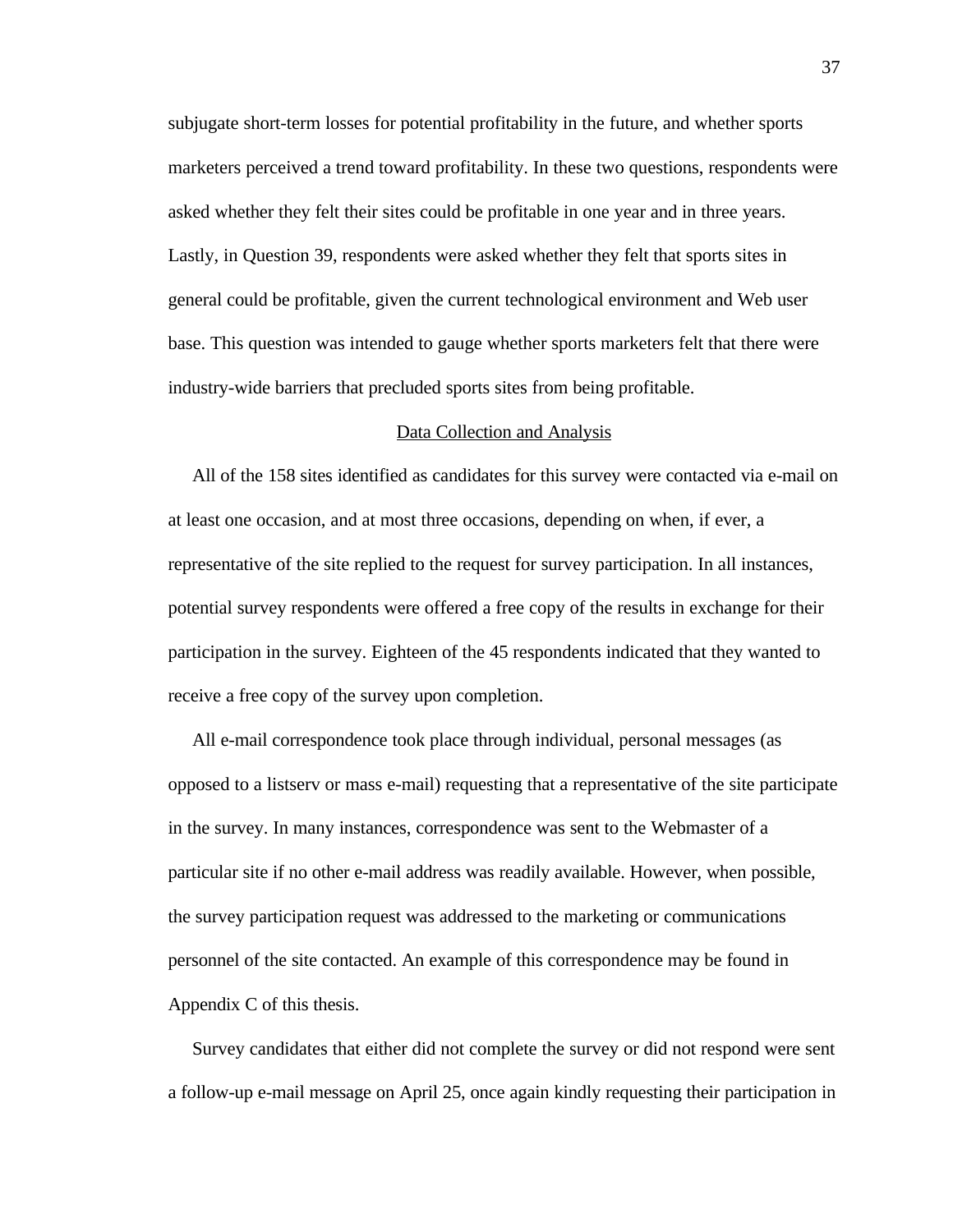the survey. On May 11, a third and final request for participation was sent to those sites that had still not responded. Additionally, representatives of some sites indicated that they would complete the survey, but were late in doing so, which delayed the receipt of final results until late May.

 In all e-mail correspondence, respondents were given the option of completing the survey by filling out an online form (available at http://www.outsidescore.com/survey/), replying by e-mail, sending the completed survey by fax, or sending it by postal mail. Of the 45 respondents who completed the survey, 32 utilized the online form, eight replied by e-mail, and five replied via fax. No completed surveys were received through postal mail. Any sites that responded to the participation request (either completing the survey or declining participation) were sent a personal thank you e-mail message.

 Once all data was collected, responses received via fax or e-mail were entered manually into the database file generated by the online form. This data was then imported into a Microsoft Excel spreadsheet, which was used as the basis for all univariate and bivariate statistical analysis.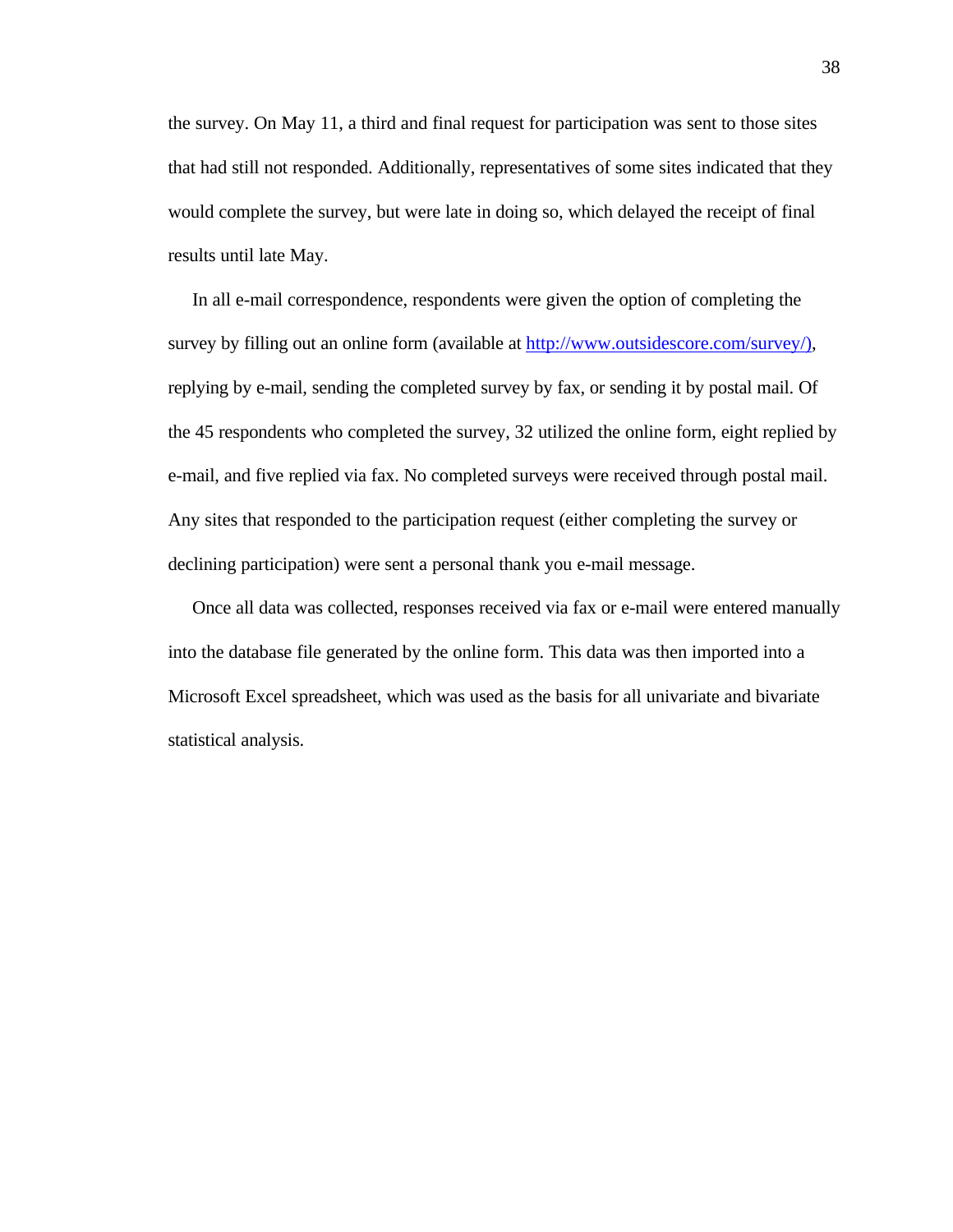#### CHAPTER IV

#### Findings

 This chapter presents the findings of a survey completed by 45 sports Web sites conducted between April 7 and May 11, 1998. As mentioned in Chapter III, 158 sites were solicited for participation in this survey, and 45 respondents (28.5%) successfully completed the survey instrument. Of the 158 sites contacted, 43 (27%) were content sites, 106 (67%) were team/league sites, eight (5%) were commerce sites, and one (1%) site was considered "other." Of the 45 respondents, 16 (36%) identified themselves as content sites, 26 (58%) as team/league sites, two (4%) as commerce sites, and one (2%) as "other." Thus, the makeup (with regard to site type) of the respondents very closely mirrors that of the entire population being studied.

 The survey respondents were employed in a wide range of occupations. Fifteen (33%) worked in the public relations, marketing, media relations, or advertising and promotion arms of their companies. Eight (18%) listed their occupations as "manager," six (13%) as "Webmaster," "producer," or "administrator," six (13%) were editors, and two (4%) were presidents of their companies. Eight respondents did not indicate an occupation.

 The findings in this chapter are presented in accordance with each question from the survey instrument, and are grouped into larger headings according to the four research objectives presented in Chapter III to which they pertain. For each question, all relevant univariate data (typically frequency, percentages of responses, mean, standard deviation, median and mode) is presented, followed by comprehensive comments that represent the findings. Where appropriate, bivariate analysis controlling for site type is also presented.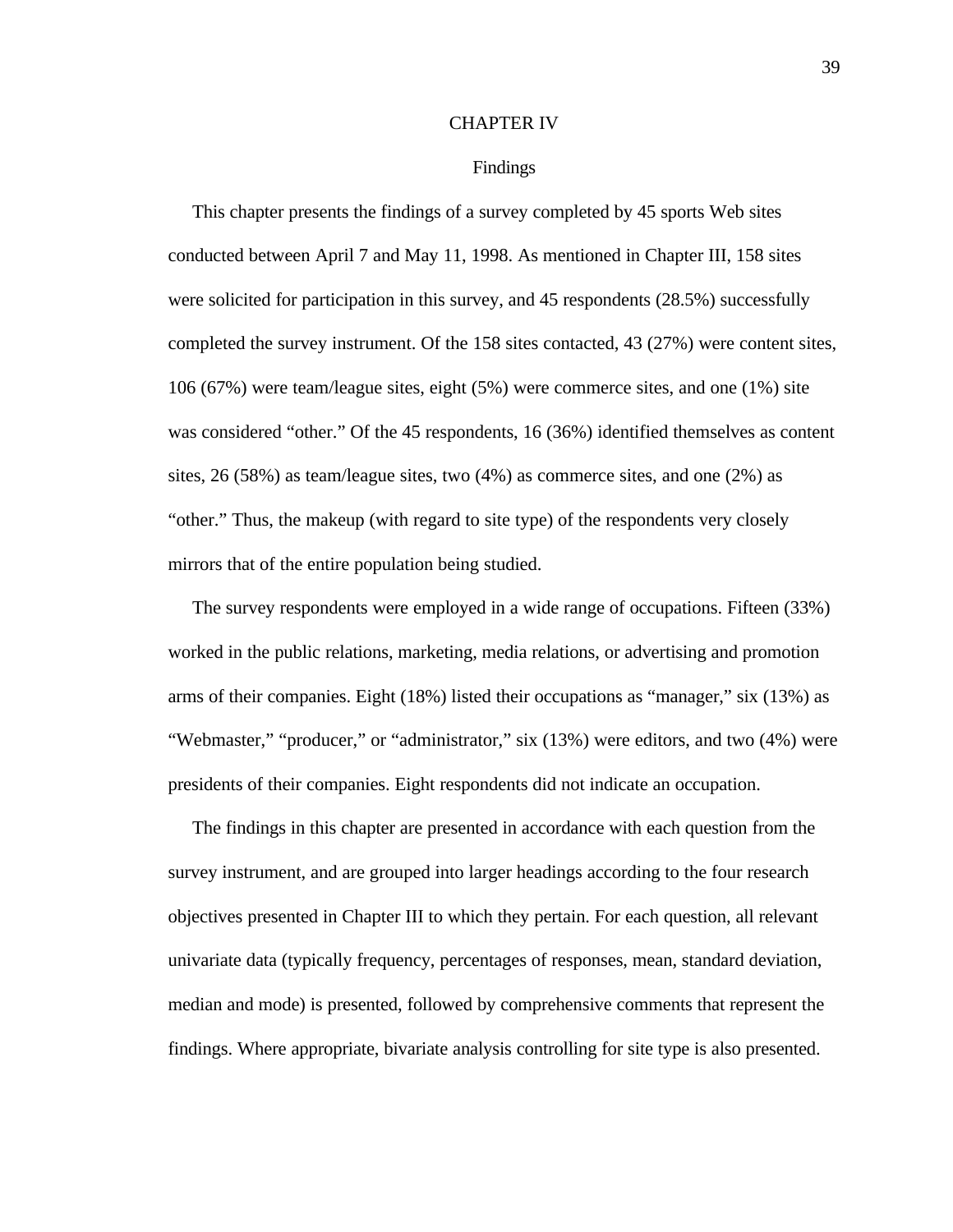Since the main thrust of this thesis is to determine sports marketers' attitudes about profitability of Web ventures, this chapter also includes comprehensive bivariate analysis of three key variables (length of time on Internet, site type, and single sport/multi-sport categorization) for Questions 35 through 39, all of which pertain to profitability. This analysis is intended to provide additional insight into the profitability issue. When response percentages for particular questions are given, the actual number of respondents (n) to that question is indicated in parentheses.

Online Sports Industry Profile/Site Goals (survey questions one through nine)

#### **Question 1 – When did your site debut on the Internet? (45 responses)**

#### **TABLE 1**

| <b>Mean Response</b>      | 1.77 |
|---------------------------|------|
| <b>Median Response</b>    | 1.91 |
| Mode Response             | 2.16 |
| <b>Standard Deviation</b> | .99  |
| Longest                   | 3.96 |
| <b>Shortest</b>           | .18  |

### HOW LONG ON INTERNET (IN YEARS)

 Respondents answered this question by providing the date on which they launched their Web site. This date was then compared to the date on which the data for this survey was compiled (June 8, 1998) to determine the length of time (in years) that each site had been on the Web. The mean value for how long the sites in the sample had been on the Internet was 1.77 years with a standard deviation of .99 years, while the median and mode were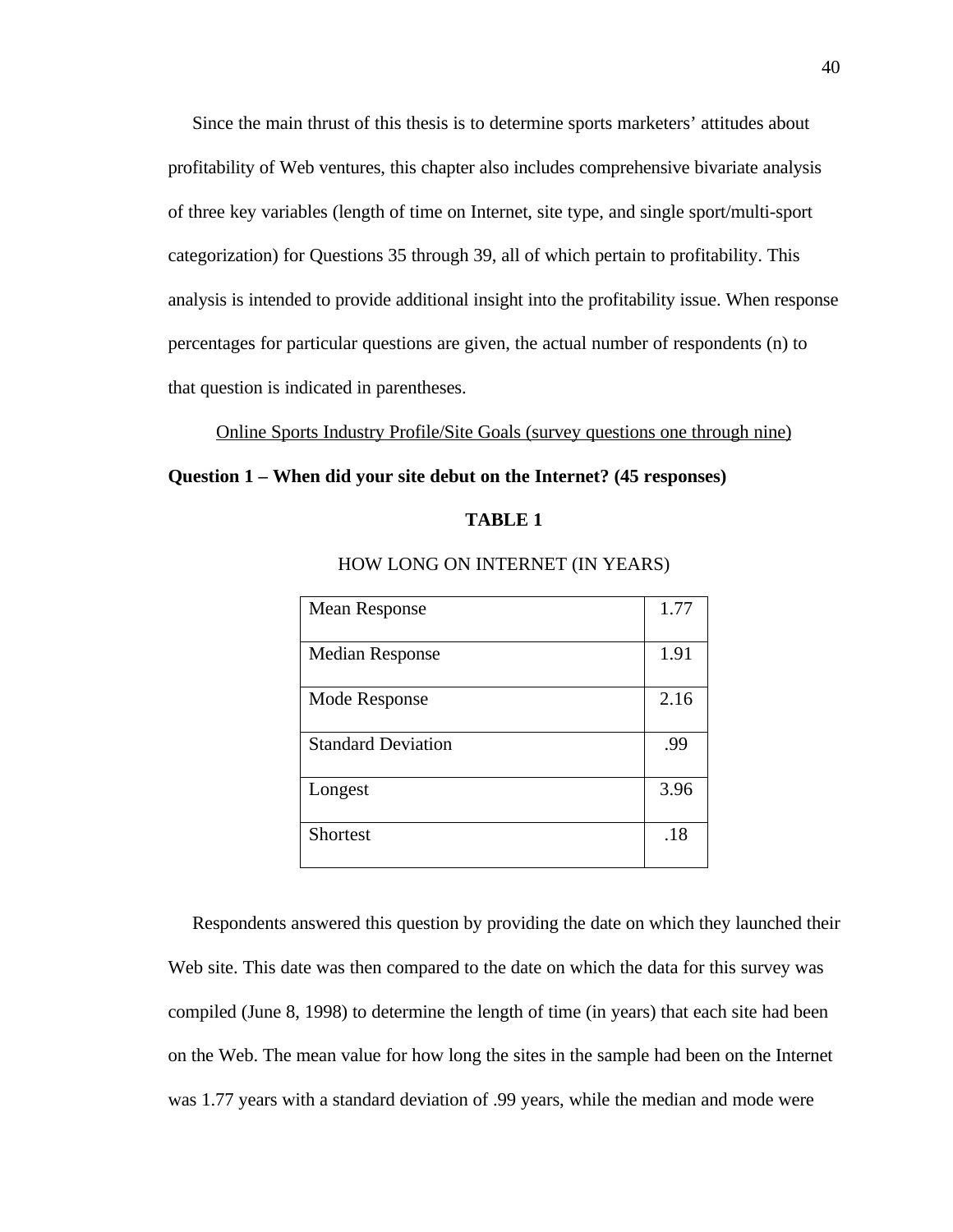1.91 and 2.16, respectively. The site with the most Web experience had been online for 3.96 years at the time of data compilation, while the newest site in the sample was just .18 years (roughly one month) old. Further analysis of the data revealed the following breakdowns with regard to how long the respondents had maintained a presence on the Internet.

## **FIGURE 1**



# HOW LONG ON INTERNET

 Based on the launch dates provided by respondents, five (11%) of the survey respondents indicated that their sites had been on the Internet for less than six months. Seven (16%) indicated having been online for more than six months and less than one year, while 12 (27%) indicated having been online for more than one year and less than two years. Fifteen (33%) of the 45 survey respondents indicated that their sites had been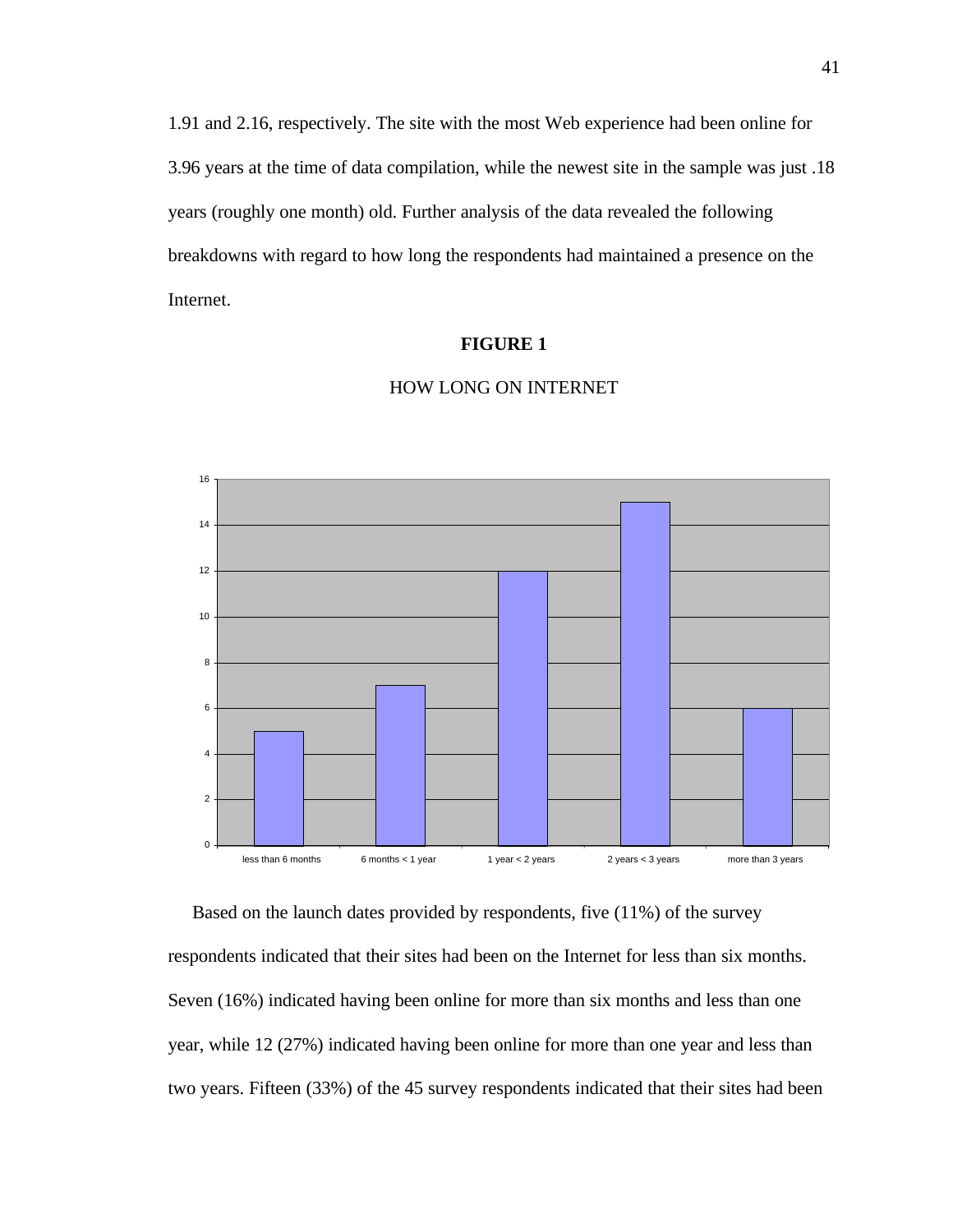on the Internet for more than two years and less than three years, while six (13%) indicated that their sites had been on the Internet for three years or more. In all, 73% of the 45 respondents indicated having maintained an Internet site for more than one year.

 Controlling for site type, content sites seem to have been the earliest adopters among the respondents.

# **TABLE 1A**

|                           | <b>Content</b> | <b>Team/League</b> | <b>Commerce</b> | <b>Other</b> |
|---------------------------|----------------|--------------------|-----------------|--------------|
| <b>Mean</b>               | 2.03           | 1.65               | 1.95            | 0.35         |
| <b>Median</b>             | 2.16           | 1.7                | 1.95            | 0.35         |
| <b>Mode</b>               | 2.4            | 2.16               |                 | 0.35         |
| <b>Standard Deviation</b> | 0.95           | 1.01               | 0.29            | O            |
| Longest                   | 3.96           | 3.39               | 2.16            | 0.35         |
| <b>Shortest</b>           | 0.27           | 0.18               | 1.75            | 0.35         |
| <b>Total Respondents</b>  | 16             | 26                 | 2               |              |
| fewer than 6 months       | $6\%$ (1)      | $12\%$ (3)         | $0\%$           | 100% (1)     |
| 6 months $<$ 1 year       | $6\%$ (1)      | 23% (6)            | $0\%$           | $0\%$        |
| 1 year $<$ 2 years        | $31\%$ (5)     | 23% (6)            | $50\%$ (1)      | $0\%$        |
| 2 years $<$ 3 years       | 38% (6)        | $31\%$ (8)         | $50\%$ (1)      | $0\%$        |
| 3 years or more           | 19% (3)        | $12\%$ (3)         | 0%              | 0%           |

# TIME ON INTERNET VS. SITE TYPE

 Content sites responding had been online an average of 2.03 years, with a median of 2.16 years, a mode of 2.4 years, and a standard deviation of .95 years. Among content sites, the oldest site had been online 3.96 years, while the newest had been online just more than three months. One site (6%) had been online for fewer than six months, one (6%) for between six months and less than one year, five (31%) had been online for between one year and less than two years, six (38%) had been online for between two years and less than three years, and three (19%) had been online for three years or more.

 Team/league sites responding had been online an average of 1.65 years, with a median of 1.7 years, a mode of 2.16 years, and a standard deviation of 1.01 years. Among team/league sites, the oldest site had been online 3.39 years, while the newest had been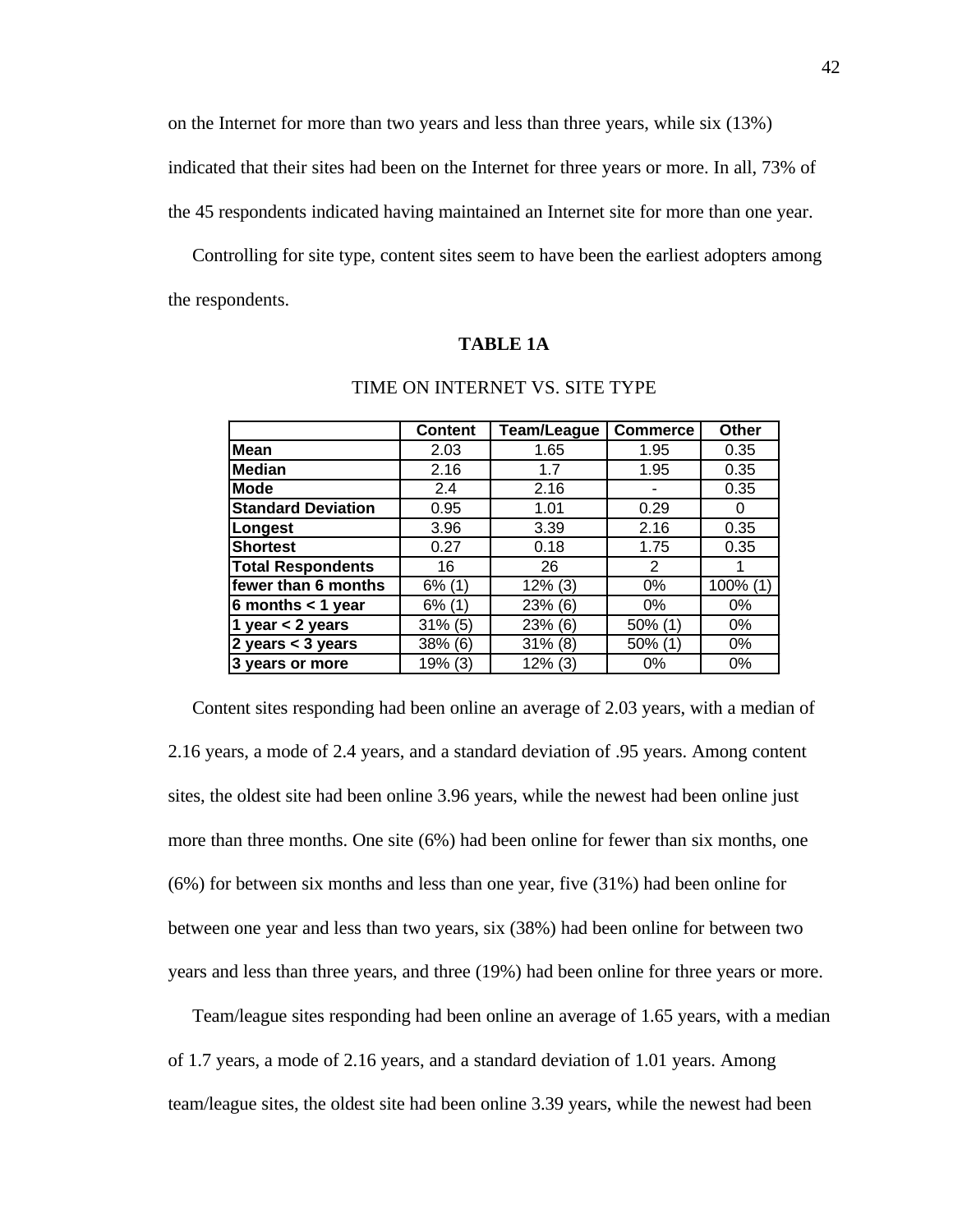online just more than two months. Three sites (12%) had been online for fewer than six months, six (23%) for between six months and less than one year, six (23%) for between one year and less than two years, eight (31%) for between two years and less than three years, and three (12%) for three years or more.

 Commerce sites responding had been online an average of 1.95 years, with a median of 1.95 years, and a standard deviation of .29 years. Among the two commerce sites, the oldest site had been online 2.16 years, while the newest had been online 1.75 years. One site (50%) had been online for between one year and less than two years, and one (50%) had been online for between two years and less than three years.

The lone "other" site had been online for .35 years (just more than four months).

# **Question 2 – How many pages does your site have? (42 responses)**

#### **TABLE 2**

| Mean Response             | 19,607  |
|---------------------------|---------|
|                           |         |
| <b>Median Response</b>    | 500     |
| Mode Response             | 500     |
| <b>Standard Deviation</b> | 80,707  |
| Maximum                   | 500,000 |
| Minimum                   | 10      |

#### HOW MANY PAGES?

 As the 42 respondents included a cross-section of sites in the online sports industry, responses to this question understandably varied widely. The mean number of pages per site for these respondents was 19,607, with median and mode values of 500 pages. The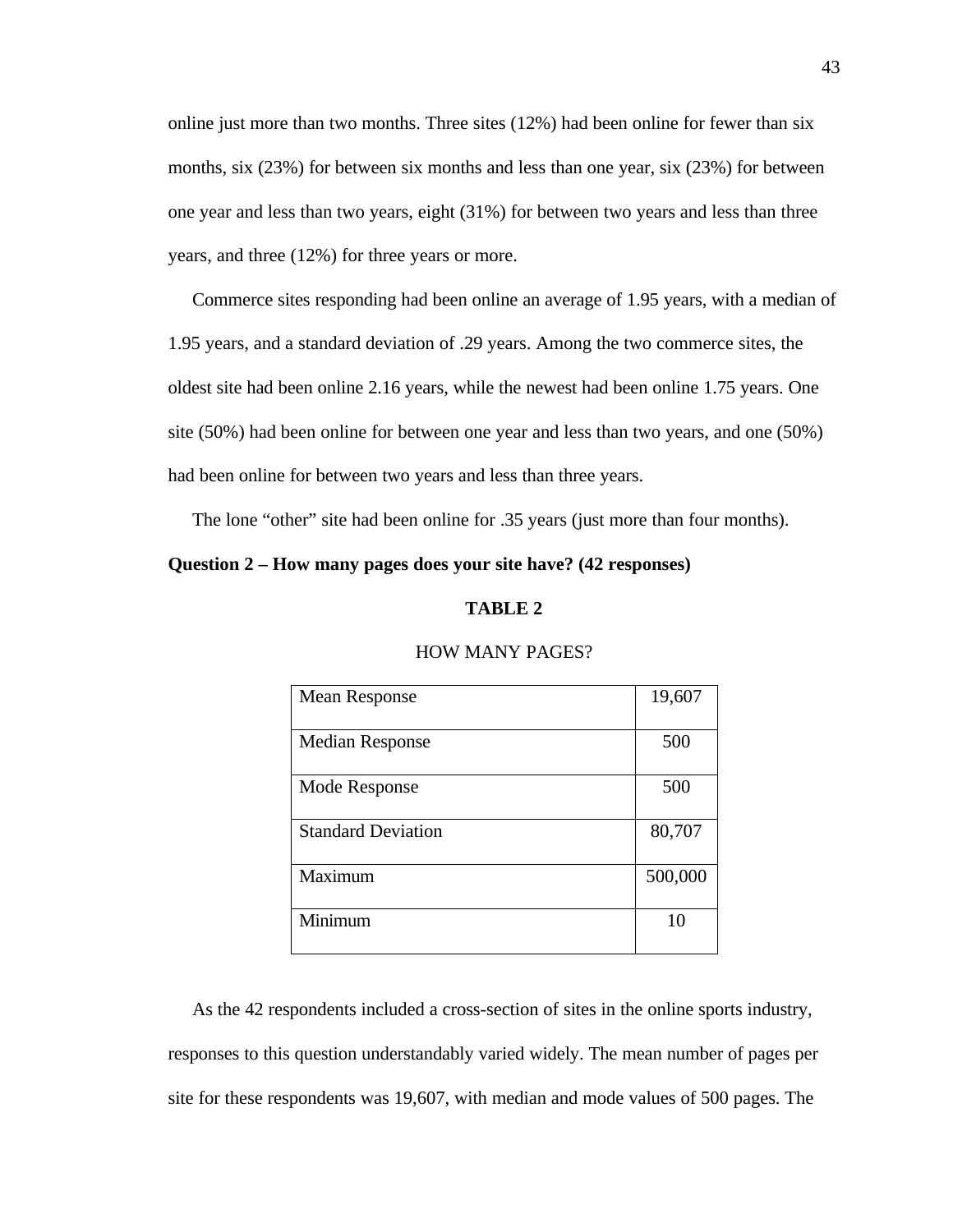maximum number of pages indicated by the respondents was 500,000, while the minimum was 10.

 Further analysis revealed the following breakdown with regard to the number of pages offered by the sites responding to this question.

# **FIGURE 2**





 Based on the responses provided, seven (17%) of the survey respondents had 99 pages or fewer, while 20 (48%) had between 100 and 999 pages. Eight (19%) had between 1,000 and 4,999 pages, one (2%) had between 5,000 and 9,999 pages, and six (14%) had 10,000 pages or more.

 Controlling for site type revealed the following with regard to the number of pages offered by the respondents: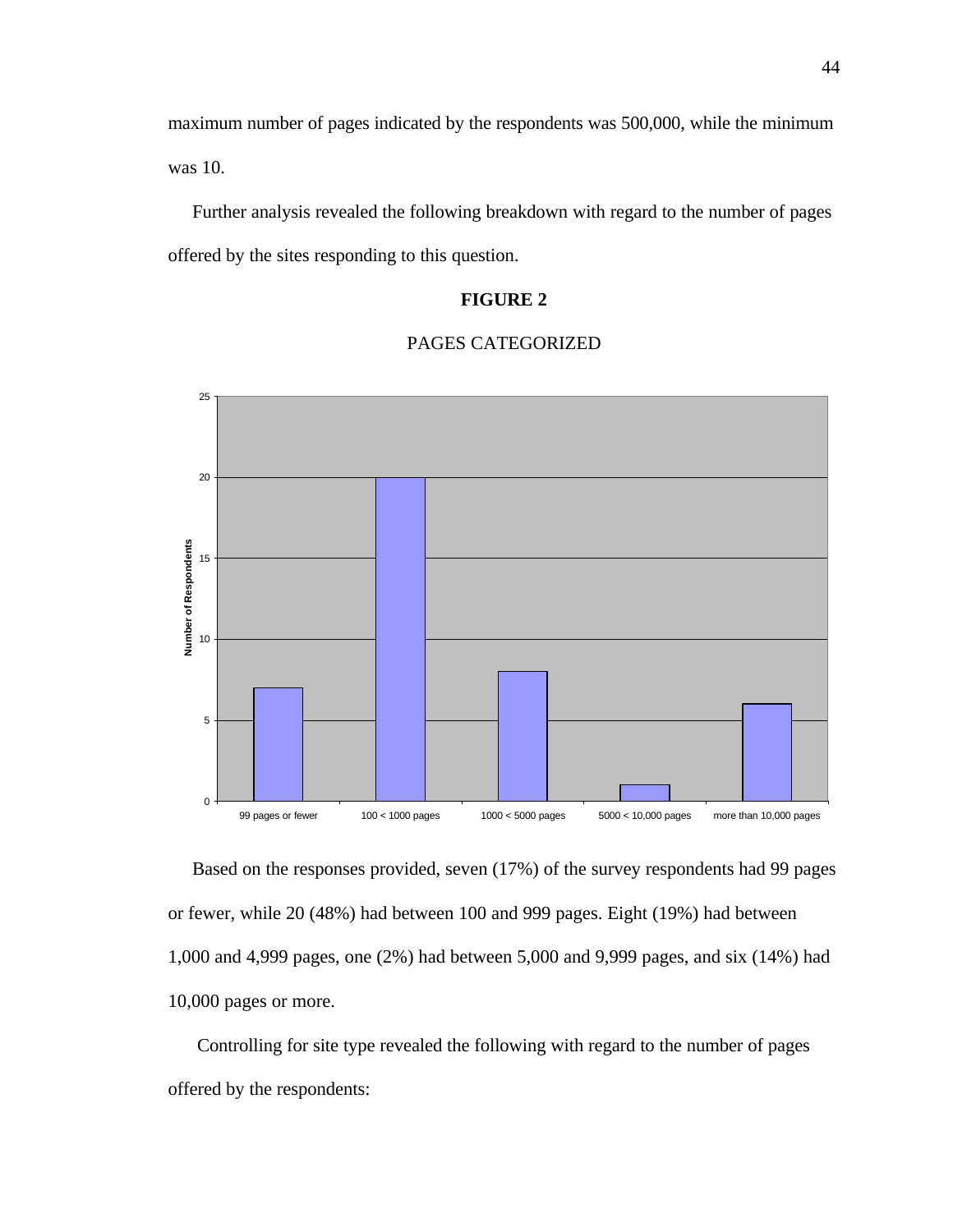#### **TABLE 2B**

## NUMBER OF PAGES VS. SITE TYPE

|                           | <b>Content</b> | Team/League | <b>Commerce</b> | Other    |
|---------------------------|----------------|-------------|-----------------|----------|
| <b>Mean</b>               | 56,200         | 1,371       | 110             | 950      |
| <b>Median</b>             | 650            | 325         | 110             | 950      |
| <b>Mode</b>               | 500            | 100         | 110             | 950      |
| <b>Standard Deviation</b> | 135,534        | 2,297       | 0               | 0        |
| <b>Most</b>               | 500,000        | 10,000      | 110             | 950      |
| <b>Fewest</b>             | 10             | 10          | 110             | 950      |
| <b>Total Respondents</b>  | 14             | 26          |                 |          |
| fewer than 100 pages      | 7% (1)         | 23% (6)     | 0%              | 0%       |
| $100 < 1,000$ pages       | $50\%$ (7)     | 42% (11)    | 100% (1)        | 100% (1) |
| $1,000 < 5,000$ pages     | 7% (1)         | 27% (7)     | 0%              | 0%       |
| $5,000 < 10,000$ pages    | 0%             | $4\%$ (1)   | $0\%$           | 0%       |
| 10,000 pages or more      | 36% (5)        | 4% (1)      | $0\%$           | 0%       |

 Clearly, the content sites responding seem to offer the greatest number of pages relative to the other three categories. The mean number of pages for content sites was found to be 56,200, a figure skewed upward by one content site boasting 500,000 pages. The median for content sites was 650 pages, the mode was 500, and the standard deviation was 135,534 pages. The fewest number of pages offered by a content site was 10. One site (7%) had fewer than 100 pages, seven (50%) had between 100 and 999 pages. One (7%) had between 1,000 and 4,999 pages, and five (36%) had 10,000 or more pages.

 Team/league sites averaged 1,371 pages, had a median of 325 pages, had a mode of 100 pages, and a standard deviation of 2,297 pages. The largest team/league site offered 10,000 pages, while the smallest offered only 10 pages. Six sites (23%) had fewer than 100 pages, 11 (42%) had between 100 and 999 pages. Seven (27%) had between 1,000 and 4,999 pages, one (4%) had between 5,000 and 9,999 pages, and one (4%) had 10,000 or more pages.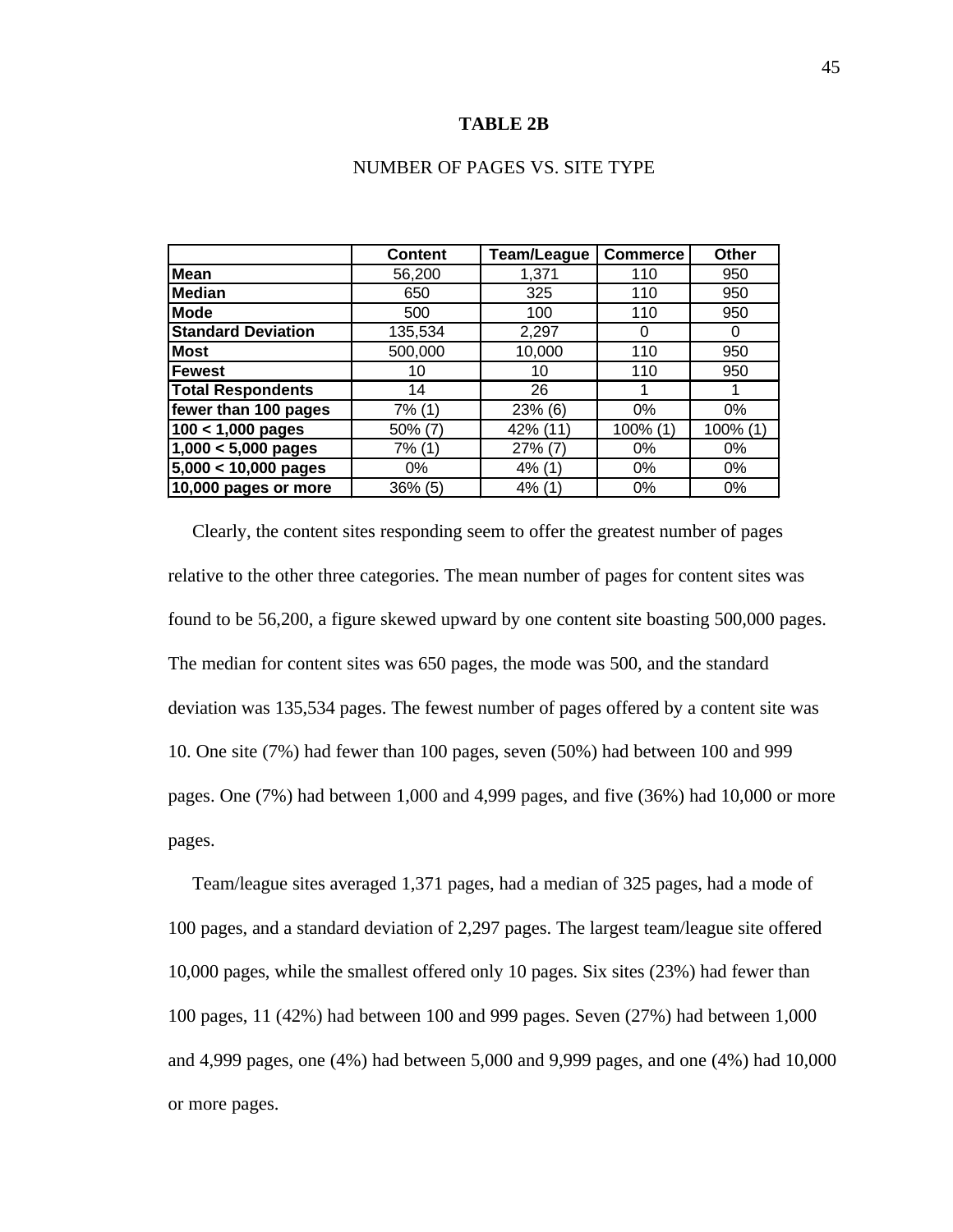The lone commerce site responding to this question had 110 pages, while the lone other site had 950 pages.

# **Question 3 – How many page views do you register on your site each month? (40 responses)**

# **TABLE 3**

| <b>Mean Response</b>      | 11,465,002  |
|---------------------------|-------------|
| <b>Median Response</b>    | 325,000     |
| Mode Response             | 1,200,000   |
| <b>Standard Deviation</b> | 39,681,811  |
| Maximum                   | 201,000,000 |
| Minimum                   | 48          |

#### HOW MANY PAGE VIEWS PER MONTH?

 The three measures of central tendency were rendered somewhat ineffective by the extremely wide range of responses given for this question. The mean number of monthly page views was calculated to be 11,465,002, while the median and mode were 325,000 and 1,200,000, respectively. Standard deviation was 39,681,811, an understandably large number considering that the minimum value given as a response to this question was 48 page views per month, while the maximum response was 201 million.

 Further analysis also revealed the following breakdown with regard to page views among respondents.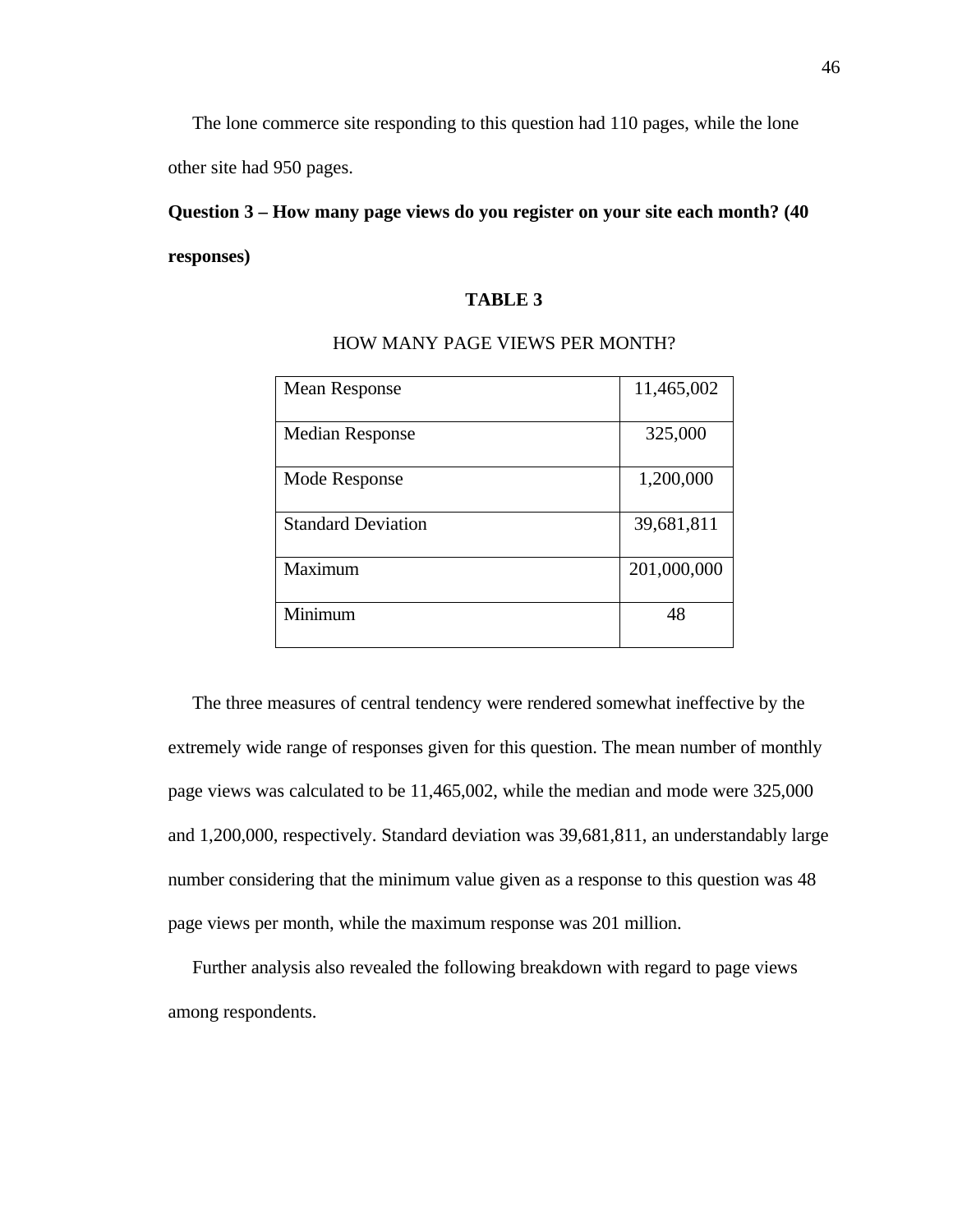#### **FIGURE 3**



#### MONTHLY PAGE VIEWS CATEGORIZED

 One (3%) of the 40 respondents to this question indicated that their sites registered fewer than 1,000 page views per month, while the vast majority (53%, 21 respondents) indicated that their sites registered between 100,000 and 499,999 page views per month. Four (10%) indicated between 500,000 and 999,999 page views per month, and 14 (35%) indicated monthly page views in excess of 1 million.

 Controlling for site type revealed the following with regard to the number of page views registered by these respondents.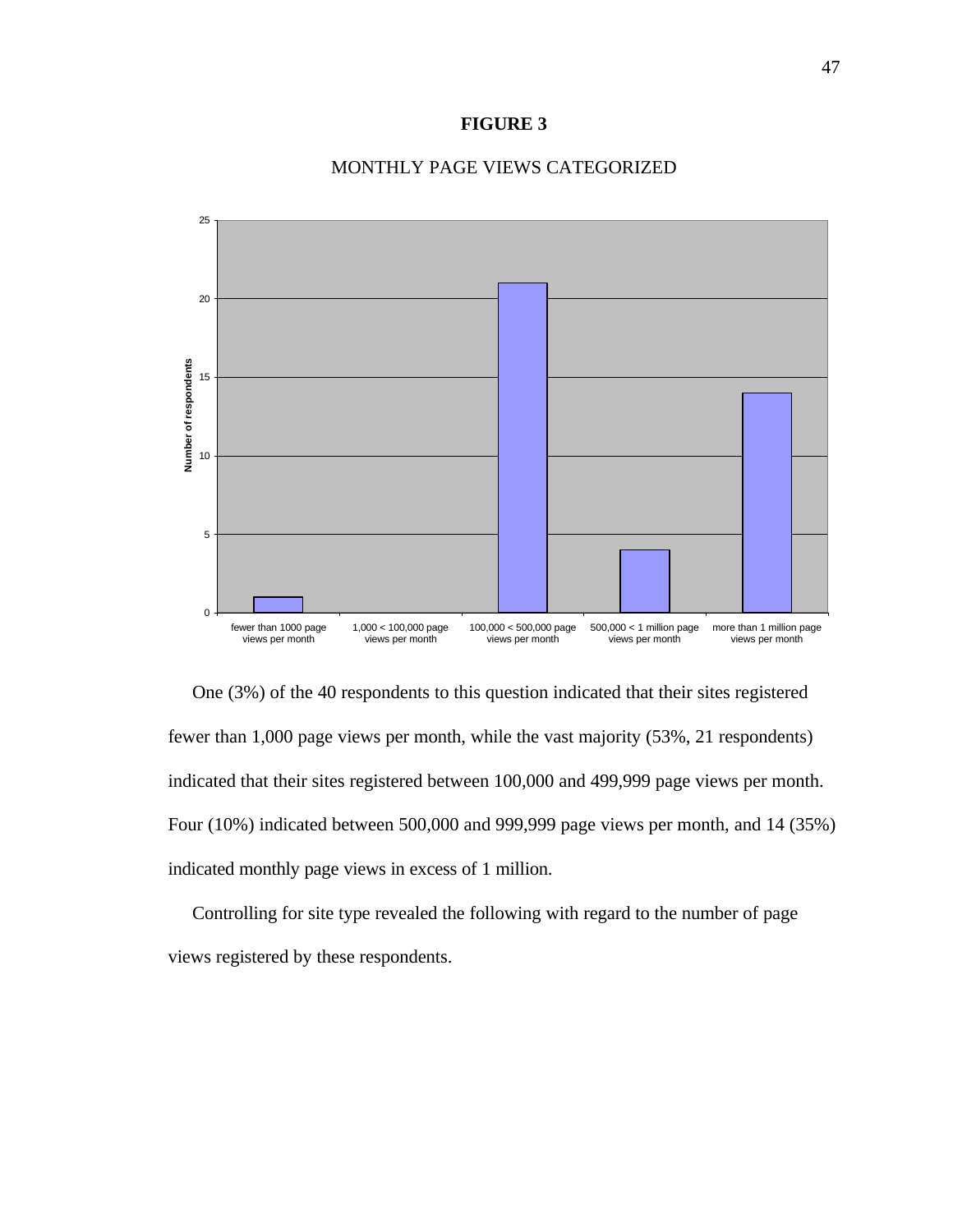#### **TABLE 3B**

|                                  | Content     | Team/League | Commerce    | Other    |
|----------------------------------|-------------|-------------|-------------|----------|
| Mean                             | 31,733,248  | 581,858     | 120,000     | 250,000  |
| Median                           | 800,000     | 237,500     | 120,000     | 250,000  |
| Mode                             |             | 1,200,000   | 120,000     | 250,000  |
| <b>Standard Deviation</b>        | 63,580,005  | 705,204     | $\Omega$    | O        |
| <b>Most</b>                      | 201,000,000 | 3,000,000   | 120,000     | 250,000  |
| Fewest                           | 48          | 16,595      | 120,000     | 250,000  |
| <b>Total Respondents</b>         | 14          | 24          |             |          |
| fewer than 1,000 page views      | 7% (1)      | 0%          | $0\%$       | 0%       |
| $1,000 < 100,000$ page views     | $50\%$ (7)  | 25% (6)     | $0\%$       | $0\%$    |
| $100,000 < 500,000$ page views   | 7% (1)      | 33% (8)     | $100\%$ (1) | 100% (1) |
| $500,000 < 1,000,000$ page views | 0%          | $13\%$ (3)  | $0\%$       | 0%       |
| 1,000,000 or more page views     | $36\%$ (5)  | $29\%$ (7)  | $0\%$       | 0%       |

 Content sites led all site types with regard to page views registered, averaging more than 31 million monthly page views, with a median of 800,000 page views and a standard deviation of more than 65 million. The greatest number of monthly page views among content sites was 201 million, while the fewest was 48. One content site (7%) registered fewer than 1,000 monthly page views, seven (50%) registered between 1,000 and 99,999, one (7%) registered between 100,000 and 499,999, and five (36%) registered 1 million or more.

 Among team/league sites, average monthly traffic was 581,858 page views, the median value was 237,500, and the mode value was 1.2 million, with a standard deviation of 705,204. The most monthly page views registered by a team/league site was 3 million, while the fewest was 16,595. Six respondents (25%) registered between 1,000 and 99,999 page views, eight (33%) registered between 100,000 and 499,999, three (13%) registered between 500,000 and 999,999, and seven (29%) registered 1 million or more.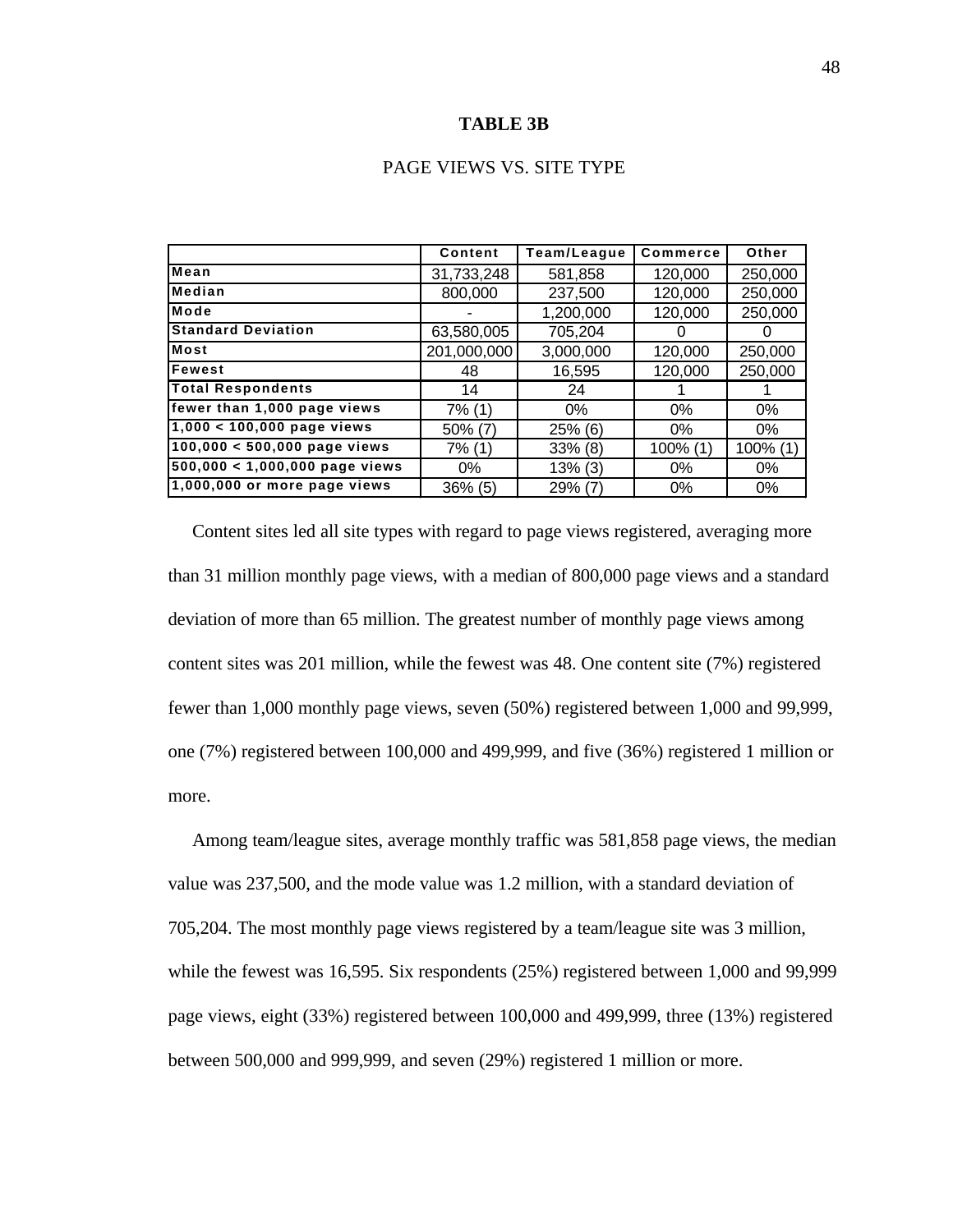The lone commerce site registered 120,000 monthly page views, while the lone other site registered 250,000 monthly page views.

**Question 5 – Does your site focus on a single sport or event, or does it take a multisport/all-sport approach? (45 responses)**

# **TABLE 5**

# SINGLE SPORT OR MULTI-SPORT

|                       | Percentage |
|-----------------------|------------|
| Single sport          | 67% (30)   |
| Multi-sport/all-sport | 33% (15)   |

Thirty (67%) of the respondents to this question indicated that their sites focused on a

single sport, while 15 (33%) indicated taking a multi-sport or all-sport approach.

#### **Question 6 – Approximately how many people do you employ in your online/Web**

#### **division? (43 respondents)**

## **TABLE 6**

## HOW MANY EMPLOYEES?

| <b>Full-Time</b>                             |      |
|----------------------------------------------|------|
| Mean full-time employees                     | 4.16 |
| Median full-time employees                   |      |
| Mode full-time employees                     |      |
| Most full-time employees                     | 62   |
| Fewest full-time employees (other than zero) |      |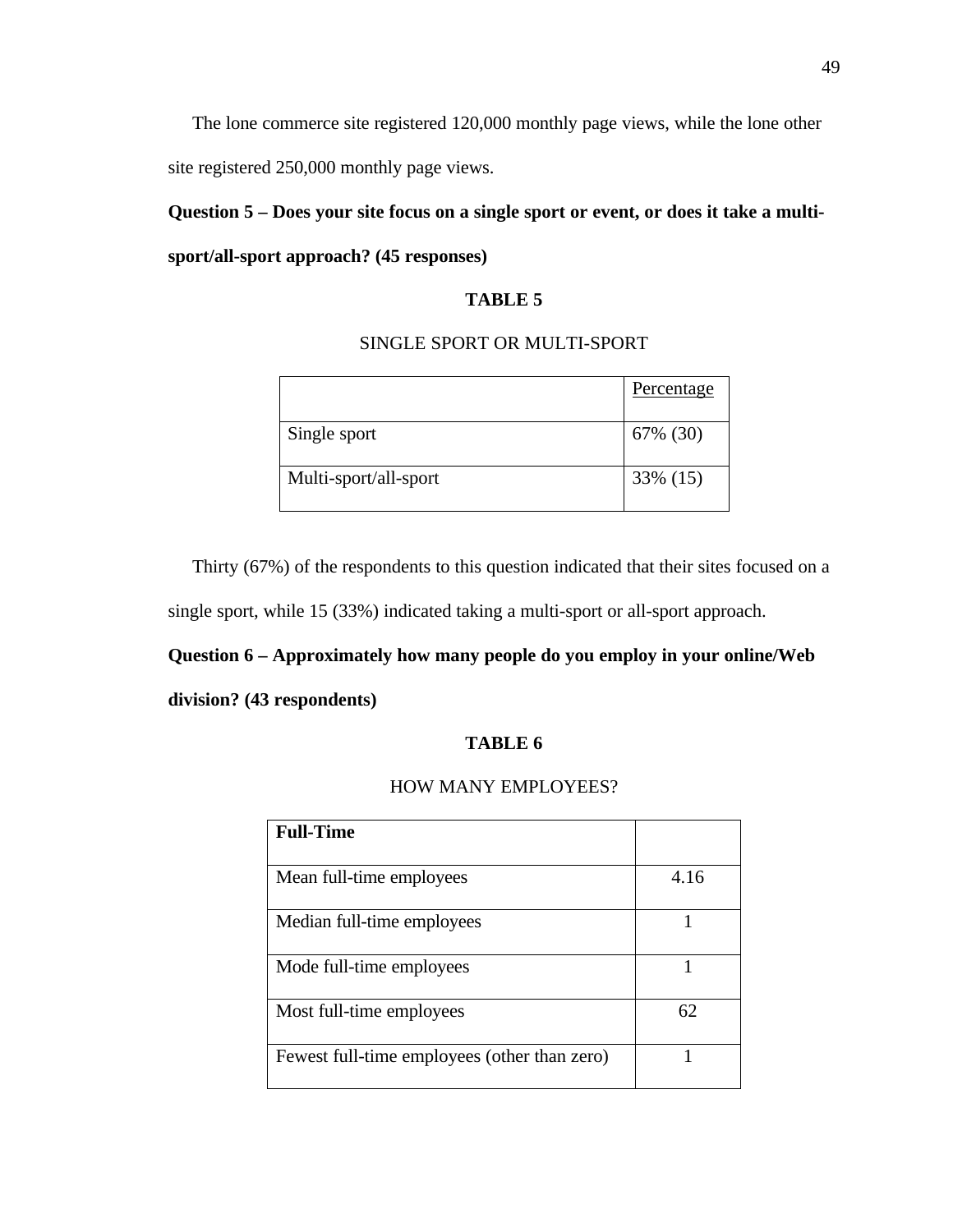| <b>Part-Time</b>                             |      |
|----------------------------------------------|------|
| Mean part-time employees                     | 1.93 |
| Median part-time employees                   |      |
| Mode part-time employees                     |      |
| Most part-time employees                     | 15   |
| Fewest part-time employees (other than zero) |      |

 The mean number of full-time employees among the survey respondents was 4.16, while one was the value for both the median and the mode. The greatest number of fulltime Web employees among survey respondents was 62, while the fewest (other than zero) was one.

 For part-time employees, respondents indicated a mean value of 1.93 employees, with a median value of one and a mode value of zero. The greatest number of part-time Web employees among respondents was 15, while the fewest (other than zero) was one.

 Further analysis also reveals a tendency towards low numbers of full- and part-time employees among the survey respondents.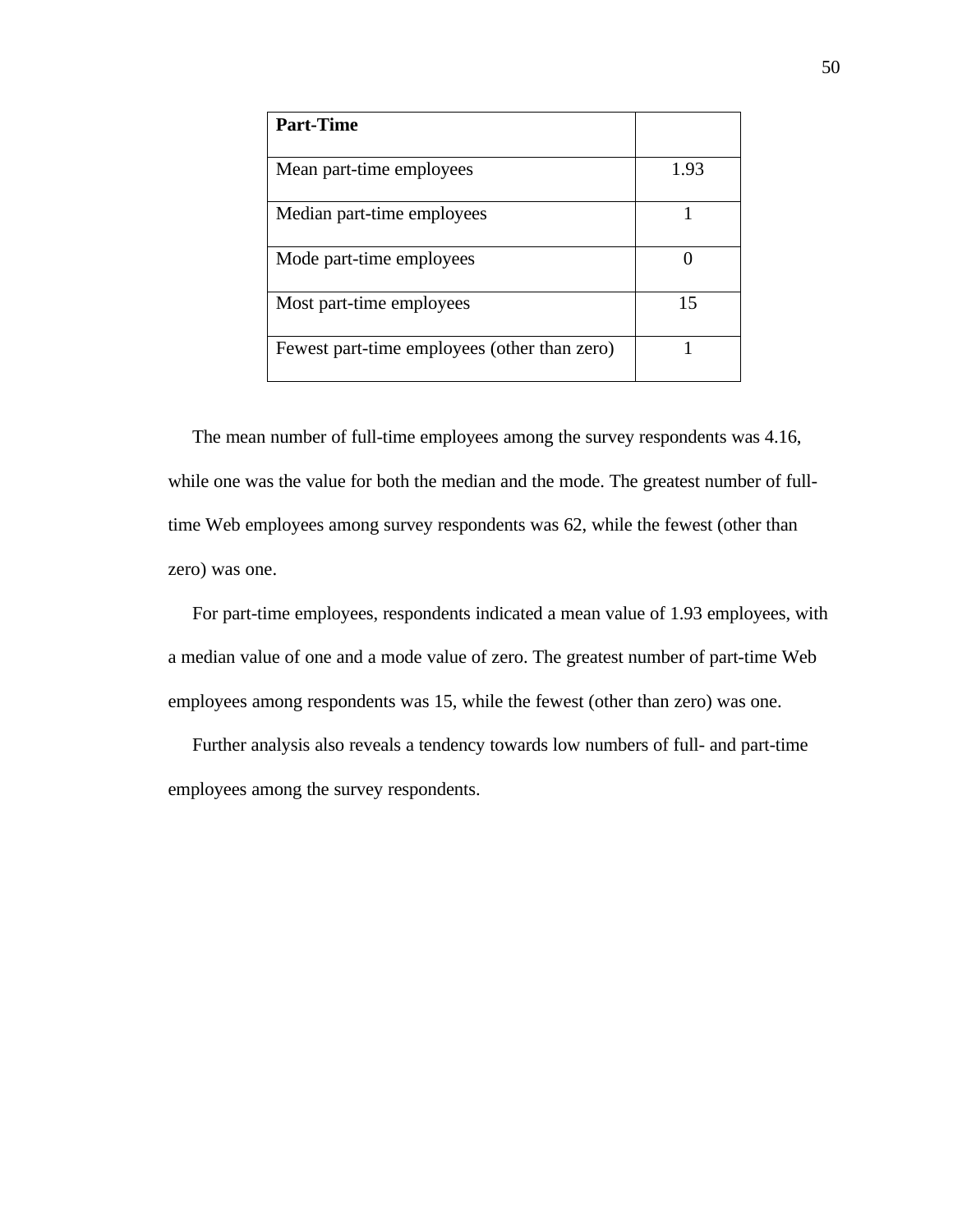# **FIGURE 6**

# NUMBER OF FULL-TIME EMPLOYEES



 Thirty-seven (86%) respondents indicated that they employed five or fewer people fulltime in their online/Web divisions. Three (7%) indicated employing six to ten people fulltime, one (2%) indicated employing 11 to 20 people full-time, and two (5%) indicated employing more than 20 people full-time.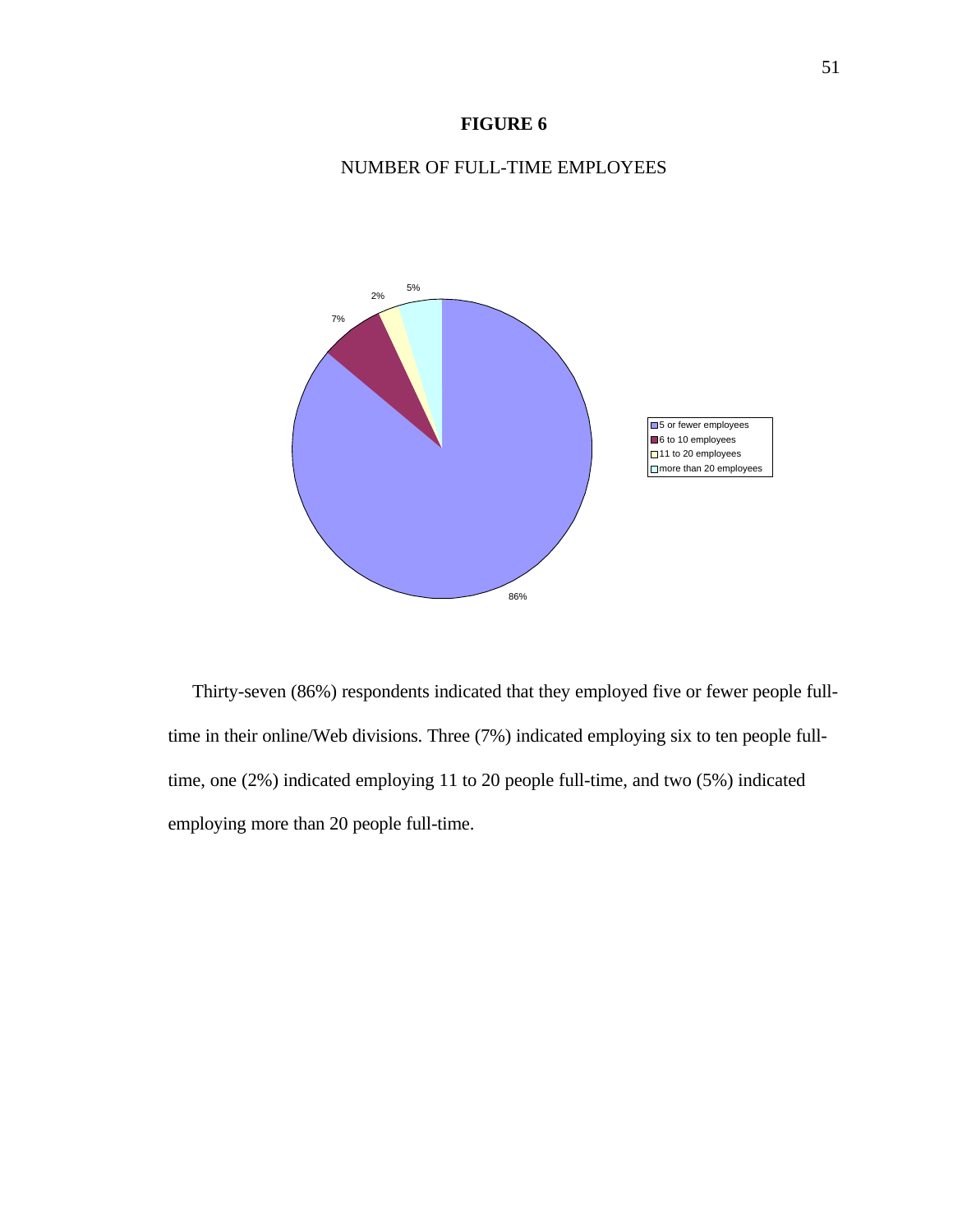# **FIGURE 6A**

# NUMBER OF PART-TIME EMPLOYEES



 Forty-one (96%) respondents indicated that they employed five or fewer part-time employees in their online/Web divisions. One (2%) indicated that they employed between six and ten part-time employees, and one (2%) indicated employing between 11 and 20 people part-time.

 Controlling for site type revealed the following characteristics with regard to numbers of full- and part-time workers employed by the survey respondents.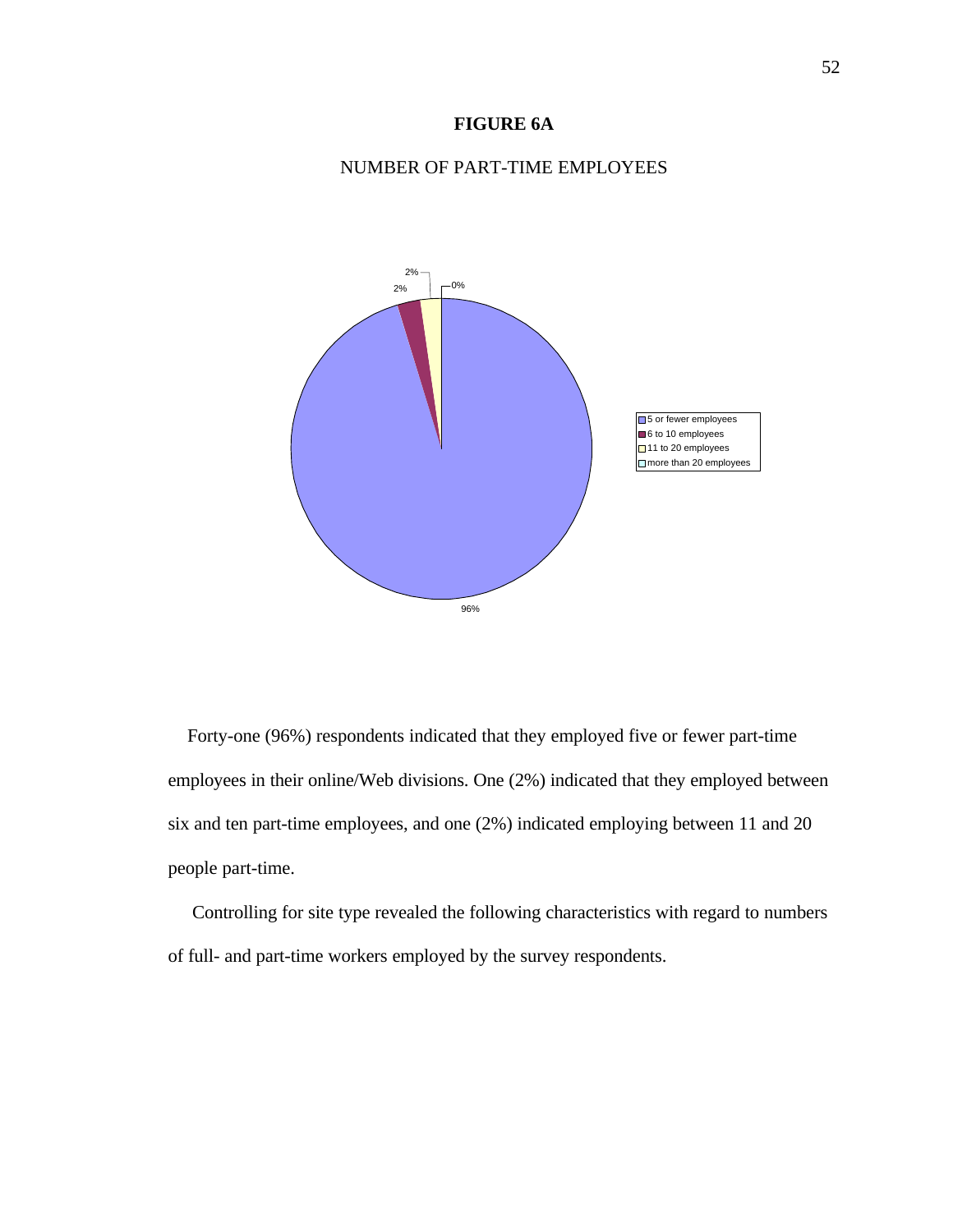#### **TABLE 6A**

|                  | <b>Content</b> | Team/League | <b>Commerce</b> | Other          |
|------------------|----------------|-------------|-----------------|----------------|
| <b>Full-Time</b> |                |             |                 |                |
| Mean             | 6.7            | 2.6         | 2.5             | 9              |
| Median           |                |             | 2.5             | 9              |
| Mode             | O              |             |                 | 9              |
| Maximum          | 62             | 25          | 3               | 9              |
| Minimum          |                | 0           | 2               | 9              |
| <b>Part-Time</b> |                |             |                 |                |
| Mean             | 3.7            | 0.88        | 1.5             | 2              |
| Median           | 3              |             | 1.5             | $\overline{2}$ |
| Mode             |                |             |                 | 2              |
| Maximum          | 15             | 5           | $\overline{2}$  | 2              |
| Minimum          |                | Π           |                 | 2              |

#### WORKERS EMPLOYED VS. SITE TYPE

 Content sites responding employ an average of 6.7 full-time employees, with a median of one employee. The greatest number of full-time workers among content sites is 62, while the fewest is zero. For part-time employees, content sites average 3.7 employees, with a median of three and a mode of one. The greatest number of part-time workers is 15, while the fewest is zero.

 Team/league sites employ an average of 2.6 full-time employees, with a median and mode of one employee. The greatest number of full-time workers among team/league sites is 25, while the fewest is zero. For part-time employees, team/league sites average .88 employees, with a median and mode of zero. The greatest number of part-time workers is 5, while the fewest is zero.

 The two commerce sites responding to this question employed three and two full-time workers, and two and one part-time workers, respectively. The lone other site employed nine full-time workers and two part-time workers.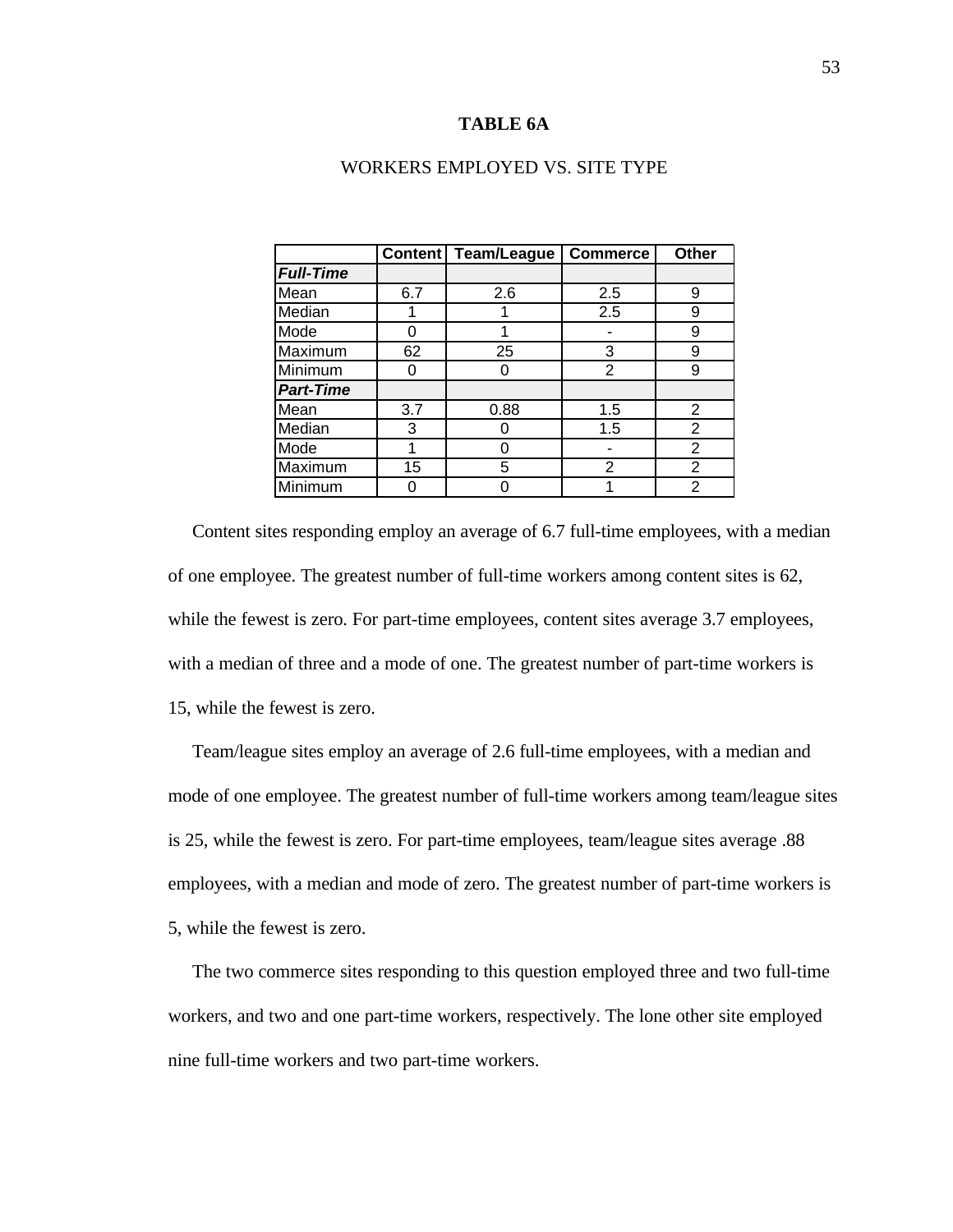# **Question 7 – In addition to the Internet, in which other media does your company**

**maintain a presence? (43 responses)**

#### **TABLE 7**

|                   | Percentage |
|-------------------|------------|
| Print             | 77% (33)   |
| Television        | 65% (28)   |
| Radio             | 63% (27)   |
| None of the above | 19% (8)    |

#### OTHER MEDIA

 This question allowed respondents to choose more than one answer, so the percentages in the table above do not add to 100%. Thirty-three (77%) of the 43 respondents indicated maintaining a presence in print, 28 (65%) maintained a presence in television, and 27 (63%) maintained a presence in radio. Eight (19%) indicated that they did not maintain a presence in any of these media.

**Question 8 – If your company maintains a presence in other media, does your online content complement or duplicate that information? (37 respondents)**

# **TABLE 8**

# COMPLEMENT OR DUPLICATE INFORMATION IN OTHER MEDIA

|                    | Percentage |
|--------------------|------------|
| <b>Complements</b> | 81% (30)   |
| Duplicates         | $19\%$ (7) |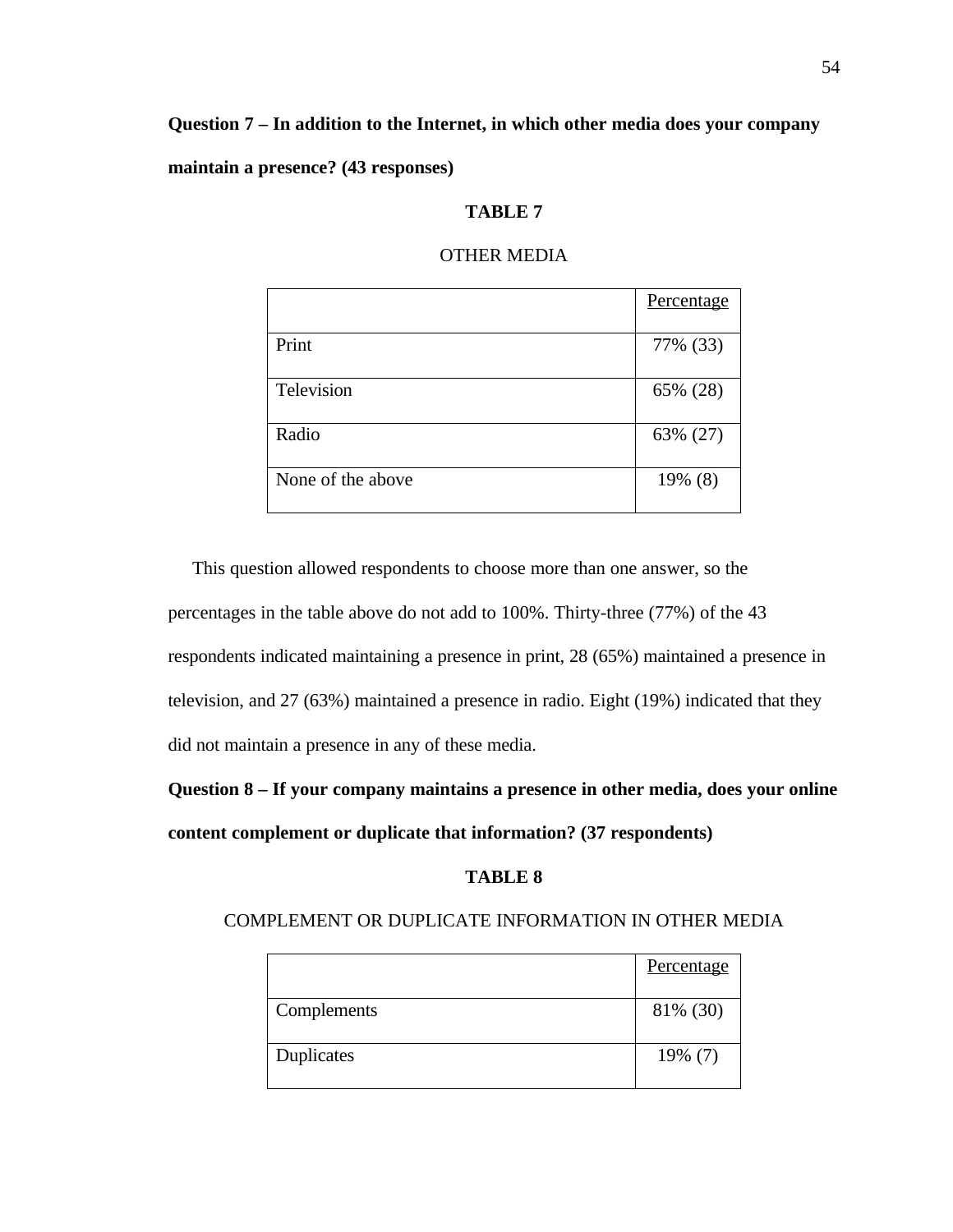Of the 37 respondents, 30 (81%) indicated that their sites offered content that

complemented information available in their other media offerings, while seven (19%)

indicated that their sites offered duplicative information.

# **Question 9 – Please rank the following site goals – from most important (one) to**

#### **least important (five) – with respect to your site. (29 responses)**

### **TABLE 9**

|                     | Offer timely,<br>useful<br>information | <b>Generate</b><br><b>revenue</b> | <b>Extend an</b><br>existing<br>brand | <b>Promote</b><br>other medial<br>endeavors | Other      |
|---------------------|----------------------------------------|-----------------------------------|---------------------------------------|---------------------------------------------|------------|
| Most important (1)  | 76% (22)                               | $4\%$ (1)                         | $17\%$ (5)                            | $0\%$                                       | $33\%$ (1) |
|                     | $10\%$ (3)                             | $26\%$ (7)                        | 48% (14)                              | 19% (5)                                     | 0%         |
| '3)                 | $10\%$ (3)                             | $30\%$ (8)                        | $21\%$ (6)                            | $30\%$ (8)                                  | $67\%$ (2) |
| (4)                 | $4\%$ (1)                              | 37% (10)                          | $14\%$ (4)                            | 41% (11)                                    | $0\%$      |
| Least important (5) | 0%                                     | $4\%$ (1)                         | $0\%$                                 | $11\%$ (3)                                  | 0%         |

# RANKING SITE GOALS

In retrospect, it seems that the directions for this question (as well as those for

Questions 10, 11, 12 and 30) may have been unclear. Although 43 respondents attempted to answer this question, only 29 of those provided answers in an ordinal fashion (ranking the items discreetly from one to five). The remaining 14 respondents utilized the same ranking for more than one answer choice, thus disqualifying their results from this analysis. Additionally, some respondents did not rank all answer choices. However, if the answer choices that they did identify were ranked in an ordinal fashion, their results were included. (This was true of Questions 10, 11, 12, and 30 as well.)

 Twenty-nine respondents ranked the goal "to offer timely, useful information." Twenty-two (76%) ranked this goal most important, three (10%) ranked it second in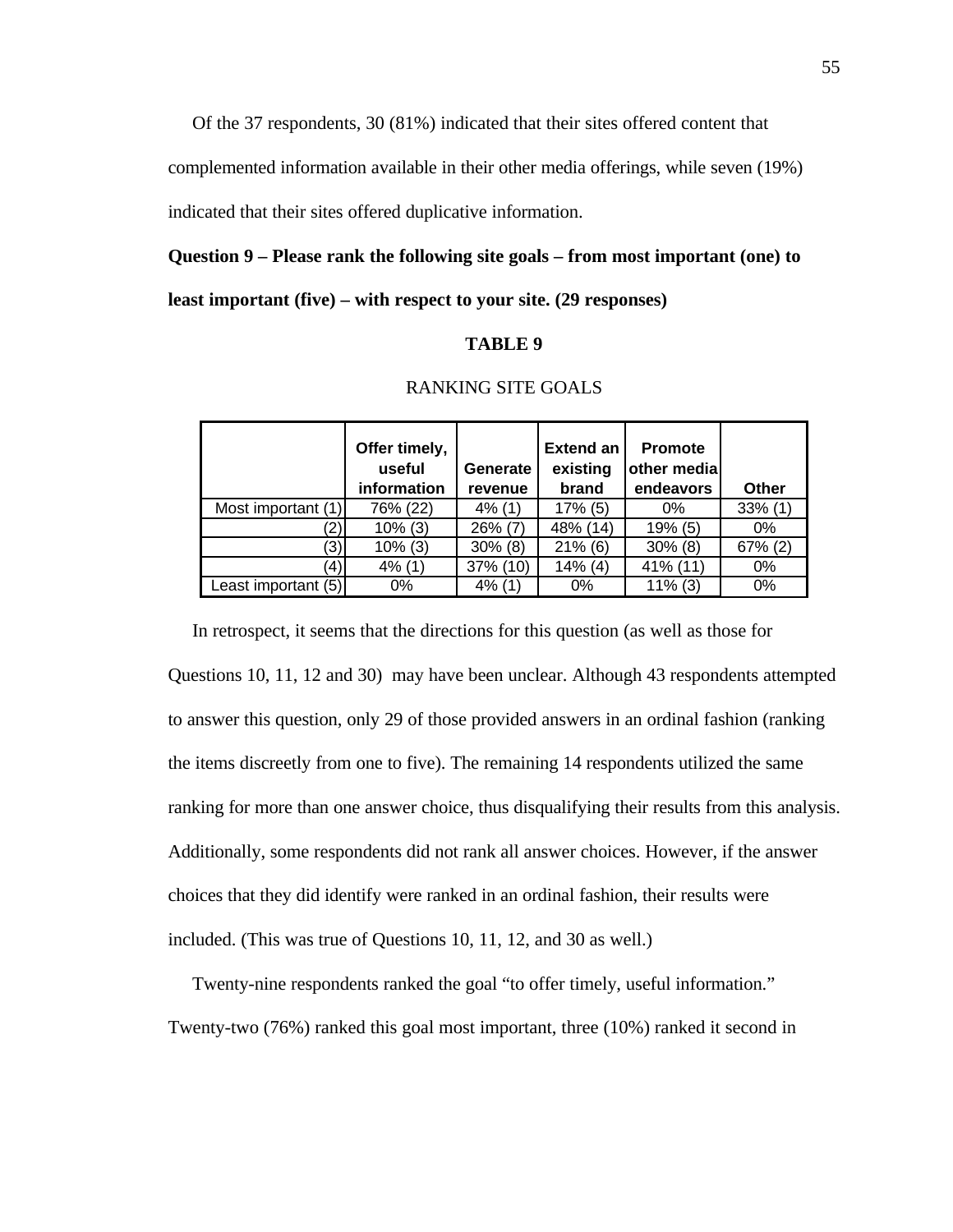importance, another three (10%) ranked it third most important, and one (4%) ranked it fourth most important.

 Twenty-seven respondents ranked the goal "generate revenue." One (4%) ranked this goal most important, seven (26%) ranked it second in importance, eight (30%) ranked it third most important, 10 (37%) ranked it fourth most important, and one (4%) ranked this goal least important.

 Twenty-nine respondents ranked the goal "extend an existing brand in a new medium." Five (17%) ranked this goal most important, 14 (48%) ranked it second in importance, six (21%) ranked it third most important, and four (14%) ranked it fourth most important.

 Twenty-seven respondents ranked the goal "promote other media endeavors." Five (19%) ranked it second in importance, eight (30%) ranked it third most important, 11 (41%) ranked it fourth most important, and three (11%) ranked this goal least important.

 Finally, three respondents included other goals as being of importance. One respondent (33%) ranked "to provide live broadcasts of sporting events over the Web" as most important, one respondent (33%) ranked the goal "to offer detailed information about the [team name]" third most important, and one respondent (33%) ranked the goal "promote ideals of [organization name]" as third most important.

 Transposing the x and y axes presents the data in a different, but equally revealing manner.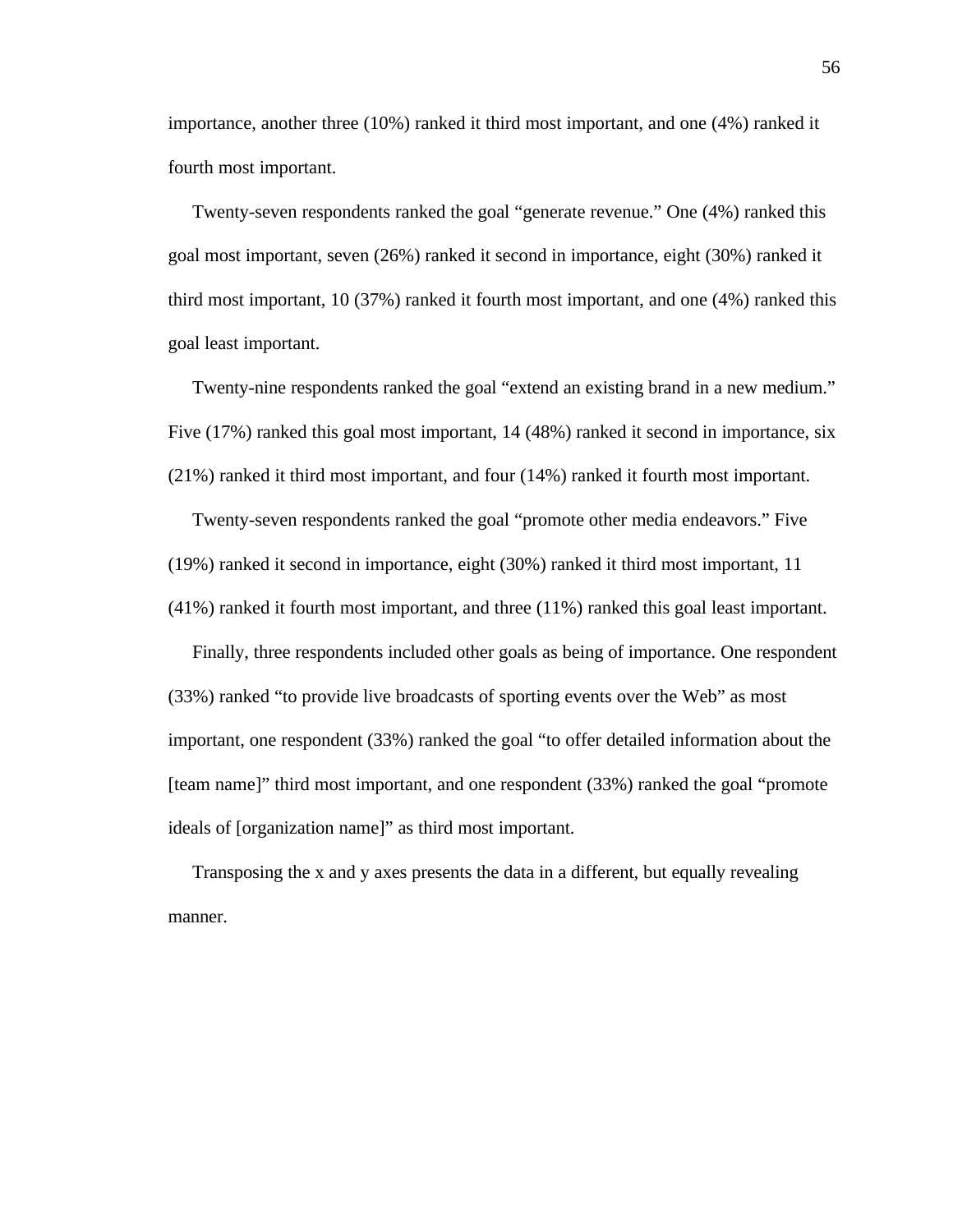#### **TABLE 9A**

|                                                 | Most<br>important<br>(1) | (2)                 | (3)                   | (4)                     | Least<br>important<br>(5) |
|-------------------------------------------------|--------------------------|---------------------|-----------------------|-------------------------|---------------------------|
| Offer timely, useful<br>information             | 76% (22)                 | $10\%$ (3)          | $11\%$ (3)            | $4\%$ (1)               | $0\%$                     |
| Generate revenue<br>Extend an existing<br>brand | $3\%$ (1)<br>17% (5)     | 24% (7)<br>48% (14) | $30\%$ (8)<br>22% (6) | $4\%$ (1)<br>$15\%$ (4) | 25% (1)<br>0%             |
| Promote other<br>media endeavors<br>Other       | $0\%$<br>3% (1)          | 17% (5)<br>0%       | $30\%$ (8)<br>7%      | 42% (11)<br>$0\%$       | 75% (3)<br>$0\%$          |

#### RANKING SITE GOALS (AXES TRANSPOSED)

 Twenty-two (76%) of those respondents indicating a goal as "most important" chose "offer timely, useful information." One (3%) chose "generate revenue" as most important, five (17%) chose "extend an existing brand" as most important, and one (3%) indicated another goal as being most important.

 Three (10%) of those respondents indicating a goal as "second most important" chose "offer timely, useful information." Seven (24%) chose "generate revenue" as second most important, 14 (48%) chose "extend an existing brand" as second most important, and five (17%) chose "promote other media endeavors" as second most important.

Three (11%) of those respondents indicating a goal as "third most important" chose "offer timely, useful information." Eight (30%) chose "generate revenue" as third most important, six (22%) chose "extend an existing brand" as third most important, eight (30%) chose "promote other media endeavors" as third most important, and two (7%) chose other goals as being third most important.

 One (4%) of those respondents indicating a goal as "fourth most important" chose "offer timely, useful information." One (4%) chose "generate revenue" as fourth most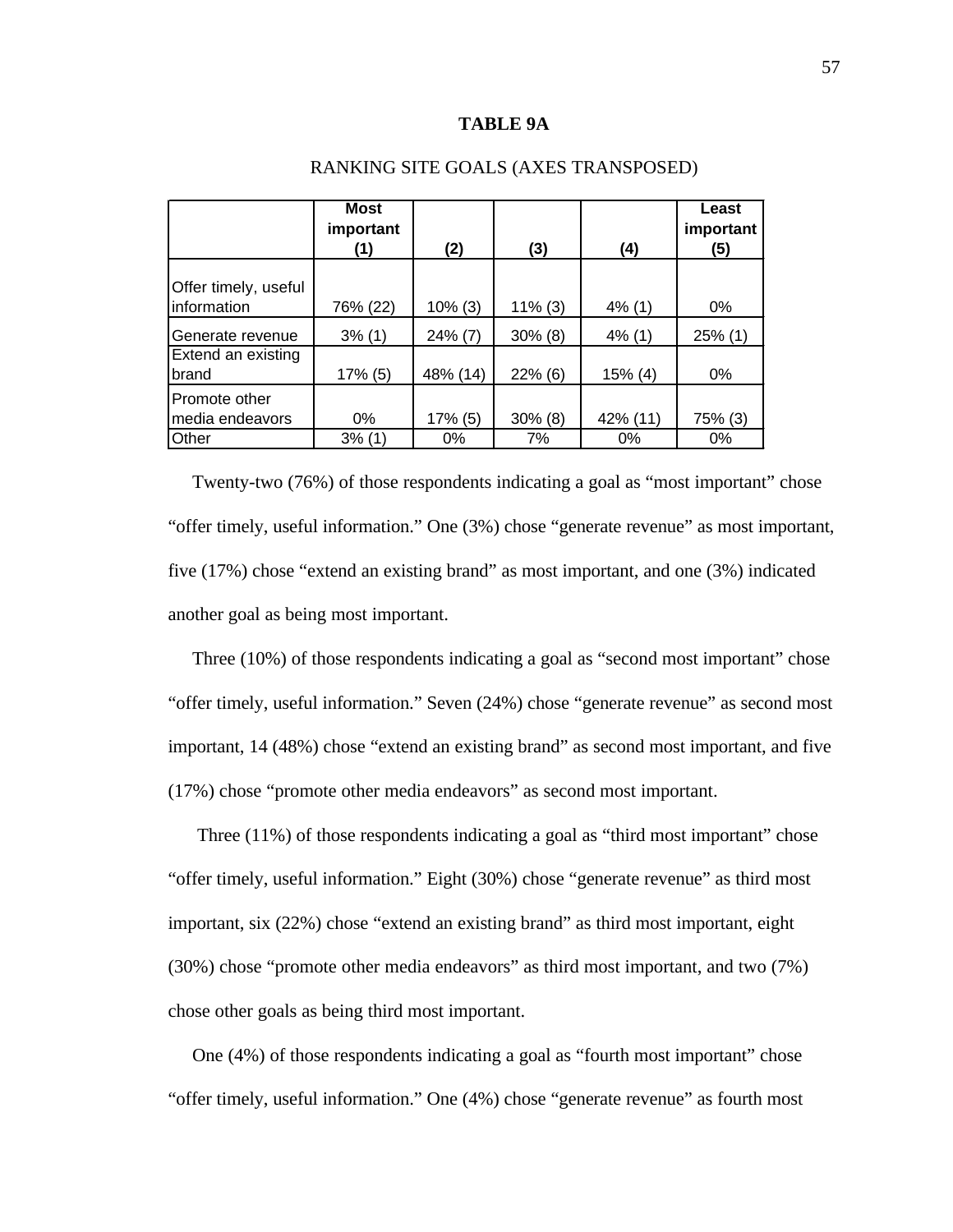important, four (15%) chose "extend an existing brand" as fourth most important, and 11

(42%) chose "promote other media endeavors" as fourth most important.

 Finally, one (25%) of those respondents indicating a goal as "least important" chose "generate revenue." Three (75%) chose "promote other media endeavors" as least important.

Controlling for site type reveals the following patterns with regard to site goals:

# **TABLE 9B**

|                     | Offer timely,<br>useful<br>information | Generate<br>revenue | Extend an<br>existing<br>brand | <b>Promote</b><br>other media<br>endeavors | Other |
|---------------------|----------------------------------------|---------------------|--------------------------------|--------------------------------------------|-------|
| Most important (1)  | $64\%$ (7)                             | $10\%$ (1)          | $27\%$ (3)                     | $0\%$                                      | $0\%$ |
| (2)                 | 18% (2)                                | $20\%$ (2)          | $45%$ (5)                      | $22\%$ (2)                                 | $0\%$ |
| '3)                 | 9% (1)                                 | $50\%$ (5)          | $27\%$ (3)                     | $0\%$                                      | 0%    |
| (4)                 | 9% (1)                                 | $10\%$ (1)          | 0%                             | 78% (7)                                    | 0%    |
| Least important (5) | 0%                                     | $10\%$ (1)          | 0%                             | 0%                                         | 0%    |

## RANKING SITE GOALS – CONTENT SITES

 Among content sites, the goal "offer timely, useful information" was ranked most important by seven (64%) respondents, second most important by two respondents (18%), third most important by one respondent (9%), and fourth most important by one respondent (9%).

 The goal "generate revenue" was ranked most important by one respondent (10%), second most important by two respondents (20%), third most important by five respondents (50%), fourth most important by one respondent (10%), and least important by one respondent (10%).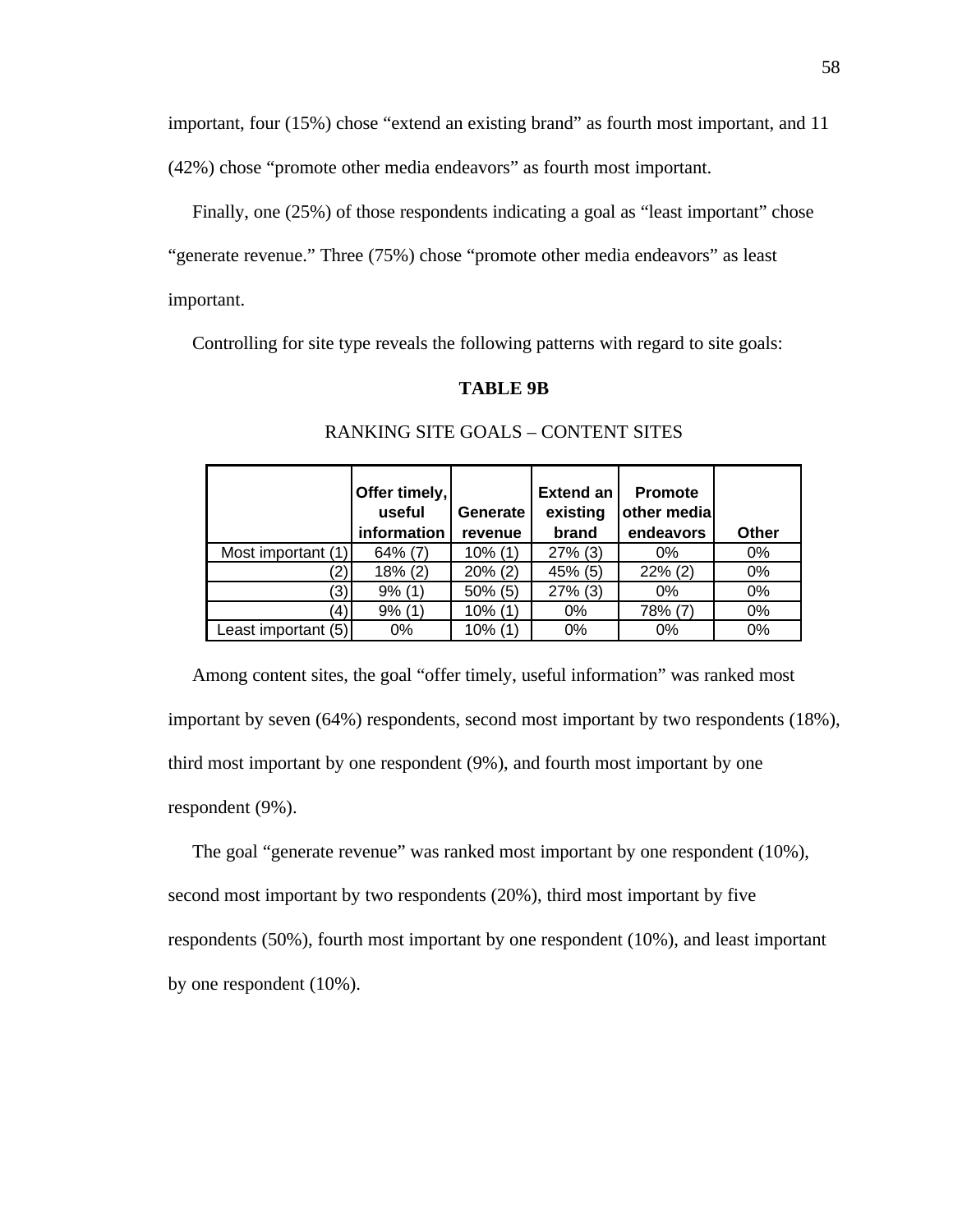The goal "extend an existing brand" was ranked most important by three respondents

(27%), second most important by five respondents (45%), and third most important by

three respondents (27%).

 The goal "promote other media endeavors" was ranked second most important by two respondents (22%), and fourth most important by seven respondents (78%).

# **TABLE 9C**

|                     | Offer timely,<br>useful<br>information | Generate<br>revenue | <b>Extend an</b><br>existing<br>brand | <b>Promote</b><br>other media<br>endeavors | <b>Other</b> |
|---------------------|----------------------------------------|---------------------|---------------------------------------|--------------------------------------------|--------------|
| Most important (1)  | 81% (13)                               | $0\%$               | 13% (2)                               | $0\%$                                      | 50% (1)      |
| '2,                 | $6\%$ (1)                              | $33\%$ (5)          | 44% (7)                               | 19% (3)                                    | $0\%$        |
| ′3)                 | $13\% (2)$                             | $20\%$ (3)          | $19%$ (3)                             | 44% (7                                     | 50% (1       |
| $\left( 4\right)$   | $0\%$                                  | 47% (7)             | $25\%$ (4)                            | 25% (4)                                    | $0\%$        |
| Least important (5) | $0\%$                                  | $0\%$               | 0%                                    | 13% (2)                                    | 0%           |

# RANKING SITE GOALS – TEAM/LEAGUE SITES

 Among team/league sites, the goal "offer timely, useful information" was ranked most important by 13 respondents (81%), second most important by one respondent (6%), and third most important by two respondents (13%).

 The goal "generate revenue" was ranked second most important by five respondents (33%), third most important by three respondents (20%), and fourth most important by seven respondents (47%).

The goal "extend an existing brand" was ranked most important by two respondents

(13%), second most important by seven respondents (44%), third most important by three respondents (19%), and fourth most important by four respondents (25%).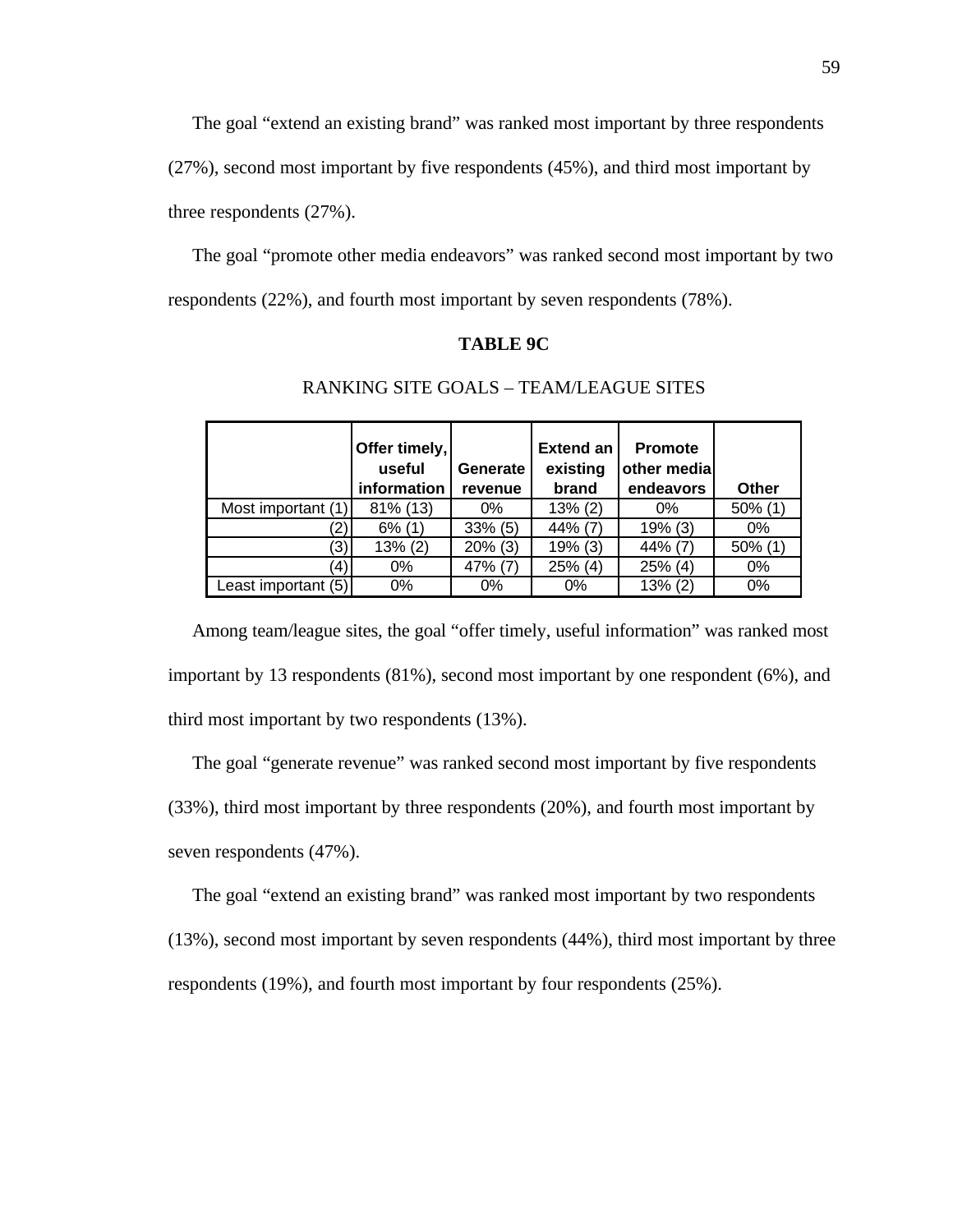The goal "promote other media endeavors" was ranked second most important by three respondents (19%), third most important by seven respondents (44%), fourth most important by four respondents (25%), and least important by two respondents (13%).

 Two "other" goals were offered by respondents, one of which was ranked most important, and another of which was ranked third most important.

 The lone commerce site responding to this question ranked "offer timely, useful information" as most important, "extend an existing brand" as second most important, "promote other media endeavors" as third most important, and "generate revenue" as fourth most important.

 The lone other site responding ranked "offer timely, useful information" as most important, "extend an existing brand" as second most important, "other" goals as third most important, "generate revenue" as fourth most important, and "promote other media endeavors" as least important.

#### Revenue Models Employed (survey questions 10 through 29)

**Question 10 – Identify the approximate percentage of all revenue generated by the following revenue models: subscriptions/fees for use; online commerce; banner advertisements; underwriting/sponsorship and/or co-branded content; interstitials; other. (23 respondents)**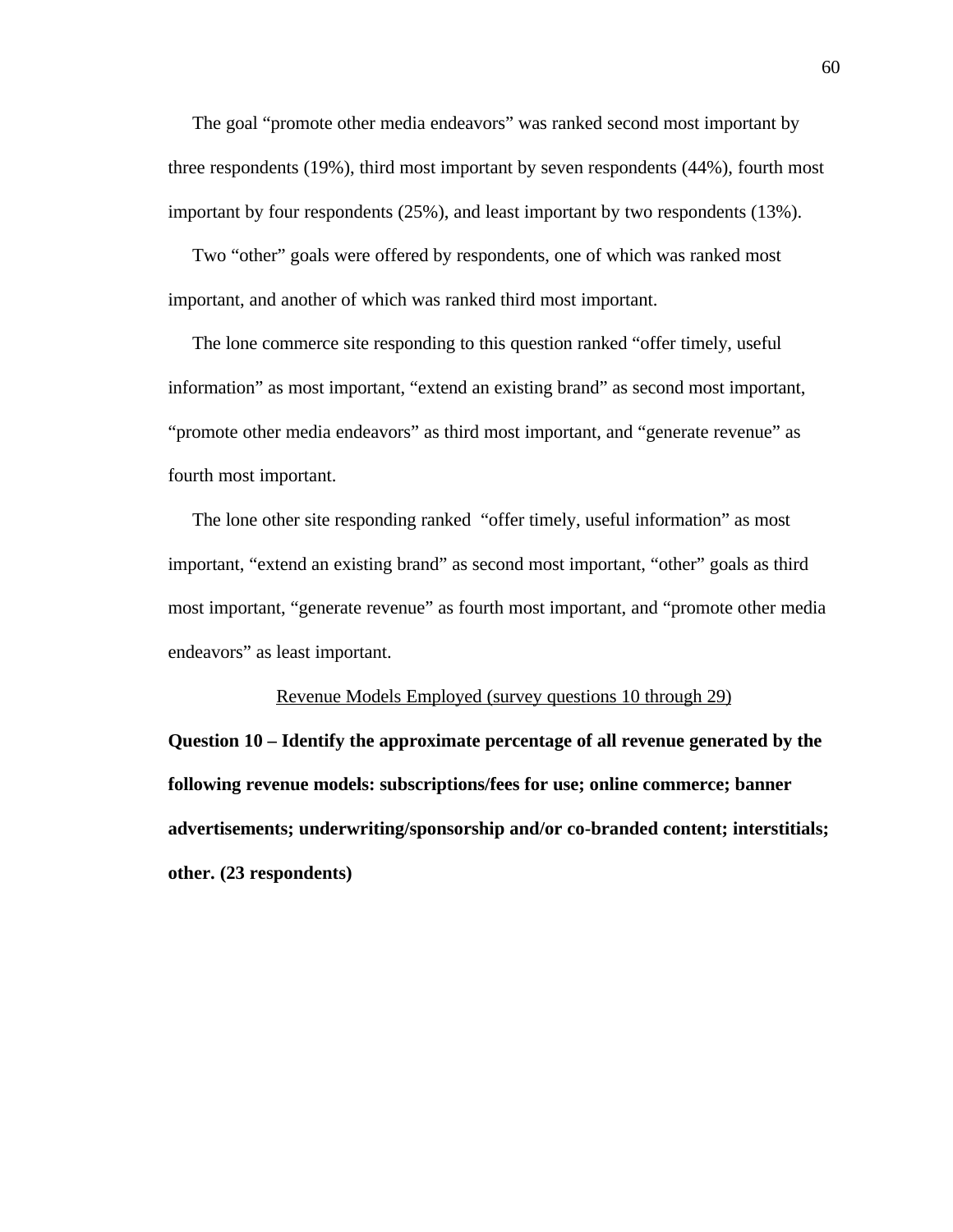# **TABLE 10**

# REVENUE PERCENTAGES

| <b>Subscription Model</b>                        |           |
|--------------------------------------------------|-----------|
| % of respondents employing revenue model         | 17% (4)   |
| Maximum percentage of revenue generated by model | 40%       |
| Minimum percentage of revenue generated by model | 3%        |
| <b>Online Commerce Model</b>                     |           |
| % of respondents employing revenue model         | 61% (14)  |
| Maximum percentage of revenue generated by model | 100%      |
| Minimum percentage of revenue generated by model | 2%        |
| <b>Banner Ad Model</b>                           |           |
| % of respondents employing revenue model         | 65% (15)  |
| Maximum percentage of revenue generated by model | 100%      |
| Minimum percentage of revenue generated by model | 20%       |
| <b>Underwriting/Sponsorship Model</b>            |           |
| % of respondents employing revenue model         | 35% (8)   |
| Maximum percentage of revenue generated by model | 100%      |
| Minimum percentage of revenue generated by model | 20%       |
| <b>Interstitial Ad Revenue Model</b>             |           |
| % of respondents employing revenue model         | $4\%$ (1) |
| Maximum percentage of revenue generated by model | 10%       |
| Minimum percentage of revenue generated by model | 10%       |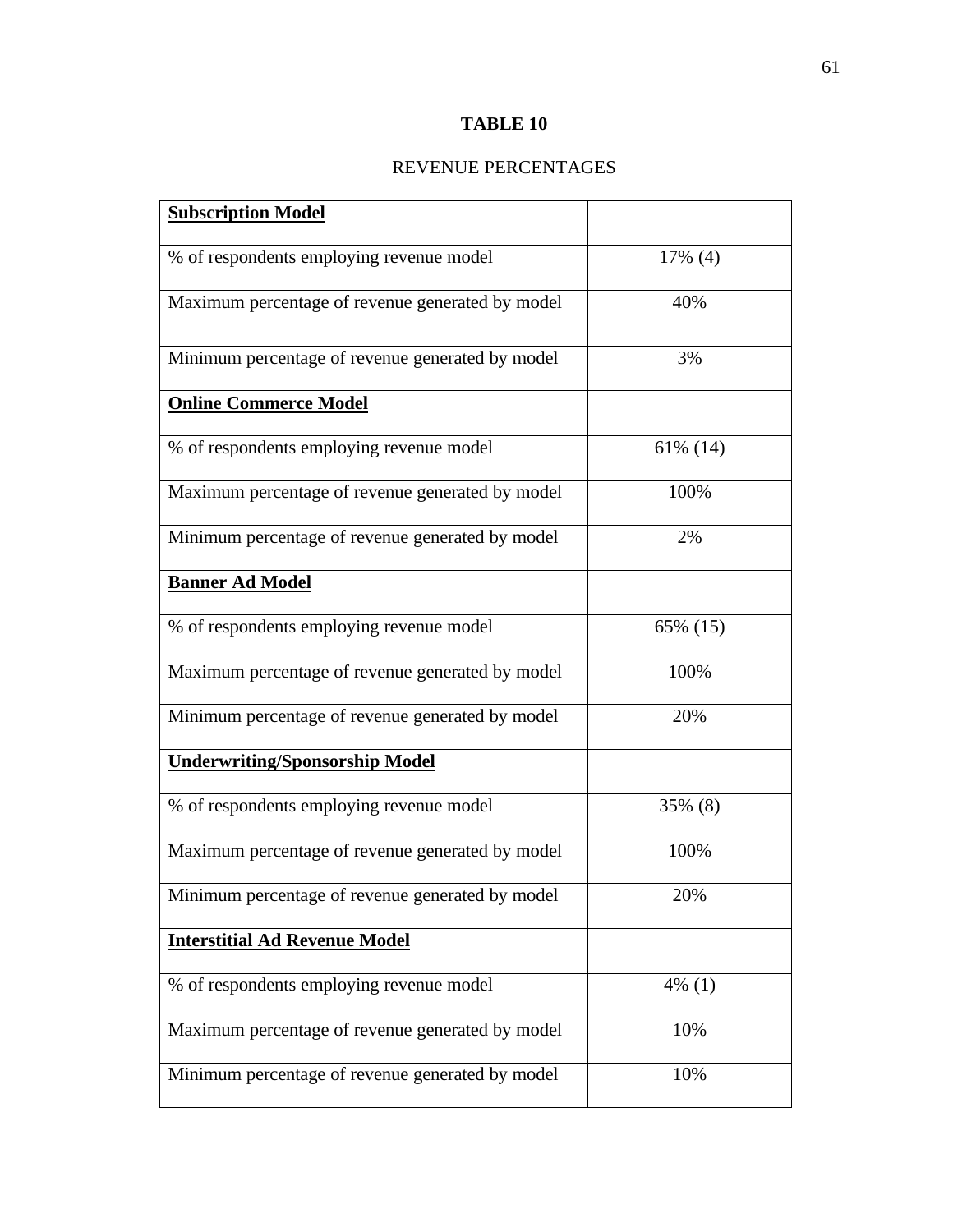As with Question 9, there seemed to be some confusion about how this question should be answered. Some respondents ranked the models rather than providing percentages, which resulted in these responses being removed from the results.

 Of the 23 valid responses to this question, four (17%) indicated that they utilized the subscription model as a source of online revenue. The largest percentage of revenue generated by the subscription model among the four respondents was 40%, while the smallest percentage was 3%.

 Fourteen of the 23 respondents (61%) indicated that they utilized the online commerce model as a source of online revenue. The largest percentage of revenue generated by the online commerce model among the 14 respondents was 100%, while the smallest percentage was 2%.

 Fifteen of the 23 respondents (65%) indicated that they utilized the banner advertisement model as a source of online revenue. The largest percentage of revenue generated by the banner advertisement model among the 15 respondents was 100%, while the smallest percentage was 20%.

 Eight of the 23 respondents (35%) indicated that they utilized the underwriting/sponsorship model as a source of online revenue. The largest percentage of revenue generated by the underwriting/sponsorship model among the eight respondents was 100%, while the smallest percentage was 20%.

 Only one of the 23 respondents (4%) indicated that they utilized the interstitial model as a source of online revenue. This respondent indicated that the interstitial model currently accounted for 10% of revenue generated online by their site.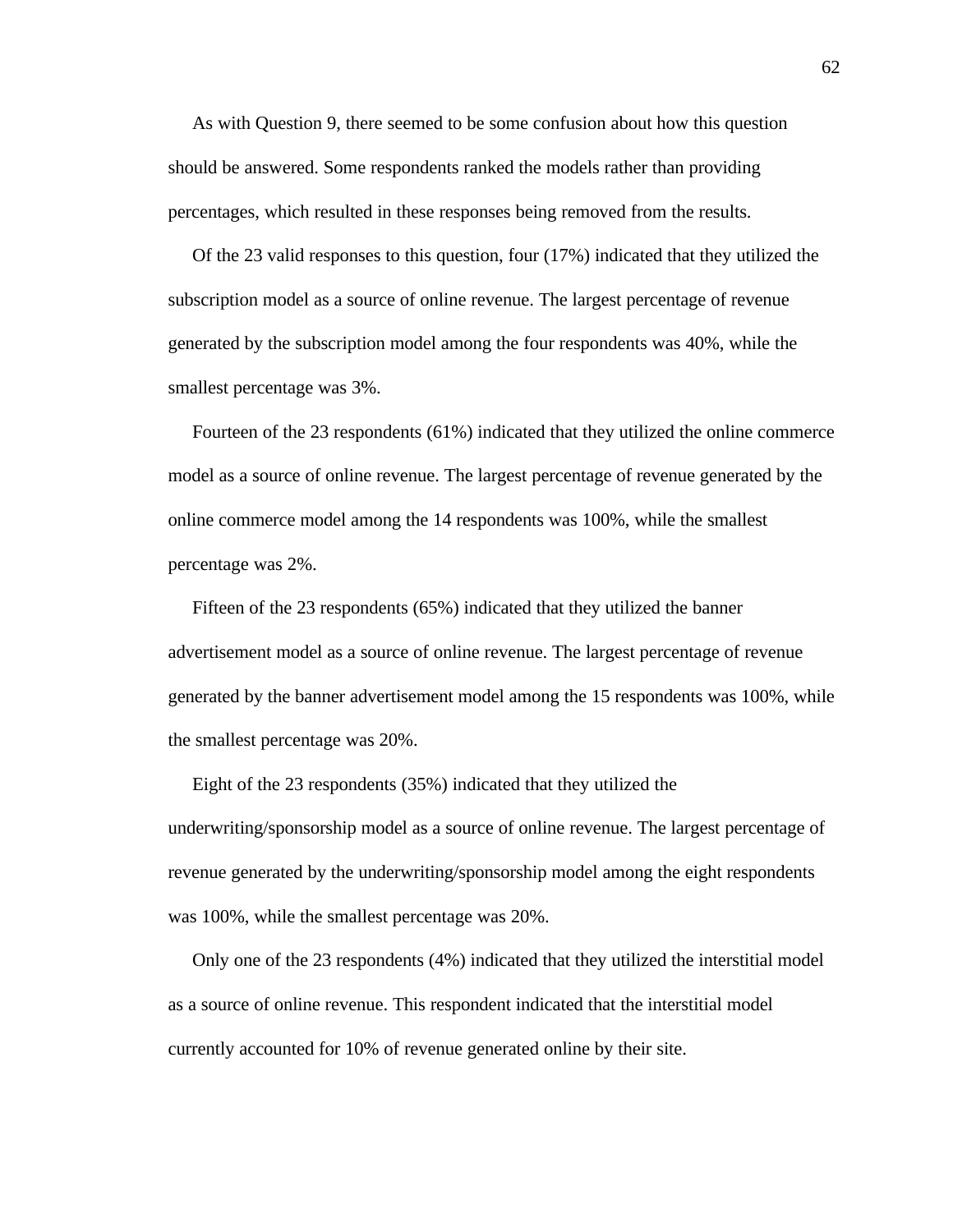Three respondents indicated other sources of online revenue. These were "tickets," comprising 40% of the online revenue generated by the respondent's site, "magazine subscriptions," comprising 25% of the revenue generated by the respondent's site, and "ticket and merchandise sales," comprising 100% of the revenue generated by the respondent's site. These responses could technically be added to the figures for the online commerce model.

 Controlling for site type revealed the following characteristics of the respondents with regard to sources of online revenue.

#### **TABLE 10A**

|                          |            | Content   Team/League | <b>Commerce</b> | <b>Other</b> |
|--------------------------|------------|-----------------------|-----------------|--------------|
| <b>Respondents</b>       |            |                       |                 |              |
| <b>Subscriptions</b>     | $33\%$ (3) | 0%                    | -               |              |
| <b>Online Commerce</b>   | 67% (6)    | $67\%$ (6)            | -               |              |
| <b>Banner Ads</b>        | 78% (7)    | $33\%$ (3)            | ۰               |              |
| Underwriting/Sponsorship | $33\%$ (3) | 56% (5)               | ۰               |              |
| Interstitials            | 0%         | $0\%$                 | -               |              |
| <b>Other</b>             | $11\%$ (1) | $11\%$ (1)            | -               |              |

#### REVENUE MODELS VS. SITE TYPE

Among the nine content sites responding to this question, three (33%) rely on the subscription revenue model to generate revenue, six (67%) rely on online commerce, seven (78%) rely on banner ads, three (33%) rely on underwriting/sponsorship, and one (11%) relies on "other" revenue streams.

 Among the nine team/league sites responding to this question, six (67%) rely on online commerce, three (33%) rely on banner ads, five (56%) rely on underwriting/sponsorship, and one (11%) relies on "other" revenue streams.

No commerce or other sites responded to this question.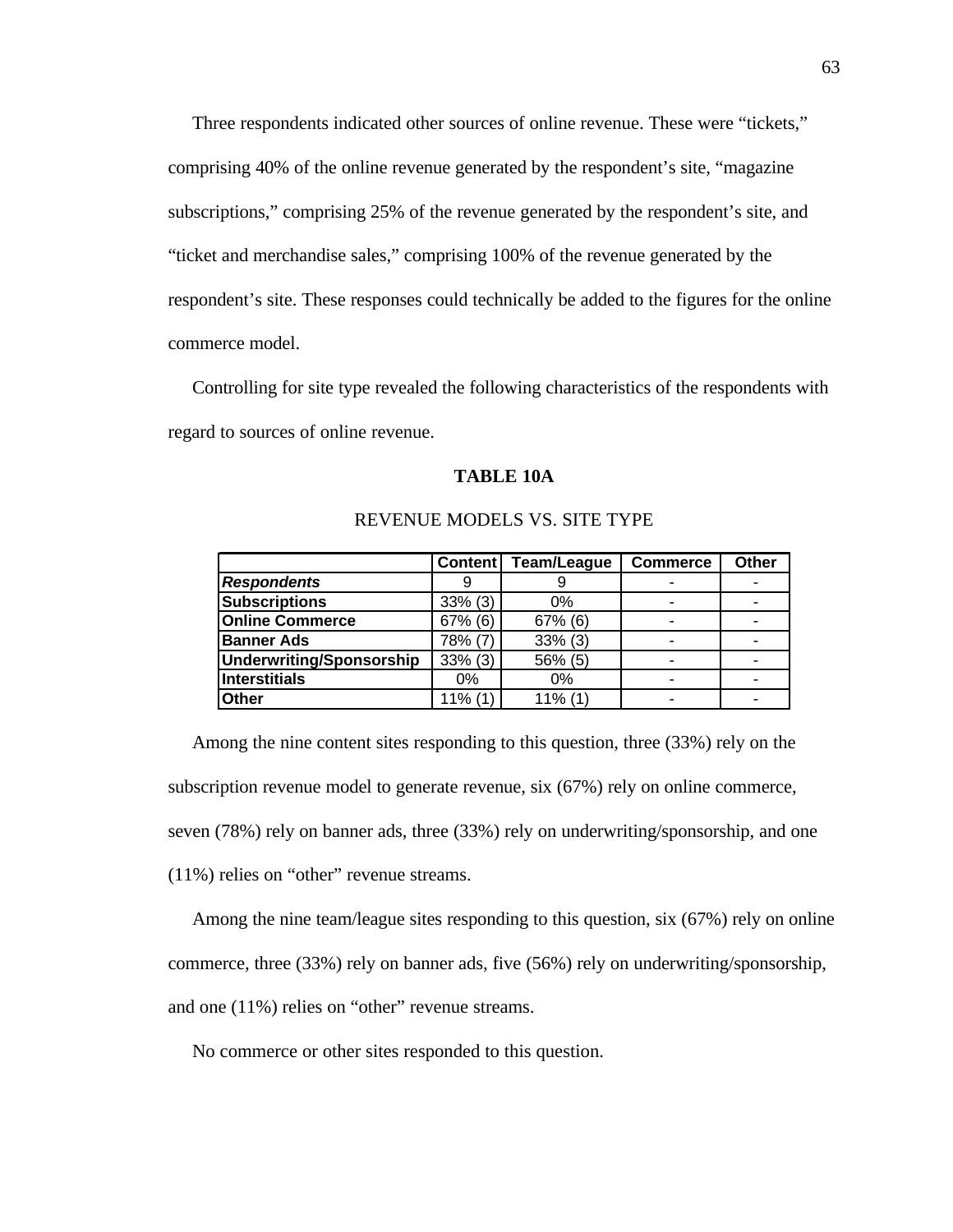**Question 11 – Rank the revenue models from highest (one) to lowest (six) based on the amount of income that you expect each to generate on your site one year from now. (25 respondents)**

# **TABLE 11**

|                              | Subscriptions/<br>fees for use | Online<br>commerce | <b>Banner</b><br>advertisements | Underwriting/<br>sponsorship<br>or co-branded<br>content | <b>Interstitials</b> | Other |
|------------------------------|--------------------------------|--------------------|---------------------------------|----------------------------------------------------------|----------------------|-------|
| lighest amount of income (1) | $0\%$                          | $30\%$ (6)         | $38\%$ (8)                      | 67% (10)                                                 | 0%                   | $0\%$ |
| (2)                          | $13\% (2)$                     | $35\%$ (7)         | 19% (4)                         | $33\%$ (5)                                               | $33\% (2)$           | $0\%$ |
| (3)                          | $20\%$ (3)                     | $30\%$ (6)         | $38\%$ (8)                      | 0%                                                       | 0%                   | $0\%$ |
| (4)                          | 47% (7)                        | $5\%$ (1)          | $5\%$ (1)                       | 0%                                                       | $33\%$ (2)           | $0\%$ |
| (5)                          | $20\%$ (3)                     | $0\%$              | $0\%$                           | 0%                                                       | $33\%$ (2)           | $0\%$ |
| Lowest amount of income (6)  | 0%                             | $0\%$              | $0\%$                           | $0\%$                                                    | 0%                   | $0\%$ |

#### REVENUE PERCENTAGES ONE YEAR FROM NOW

 Fifteen respondents included the revenue model "subscriptions/fees for use" in their rankings. No respondents indicated that they expected this model to generate the highest amount of income for their sites one year from now. Two (13%) expected it to generate the second highest amount of income, three (20%) expected it to generate the third highest amount of income, seven (47%) expected it to generate the fourth highest amount of income, and three (20%) expected it to generate the fifth highest amount of income one year from now.

 Twenty respondents included the revenue model "online commerce" in their rankings. Six (30%) indicated that they expected this model to generate the highest amount of income for their sites one year from now, seven (35%) expected it to generate the second highest amount of income, six (30%) expected it to generate the third highest amount of income, and one (5%) expected it to generate the fourth highest amount of income.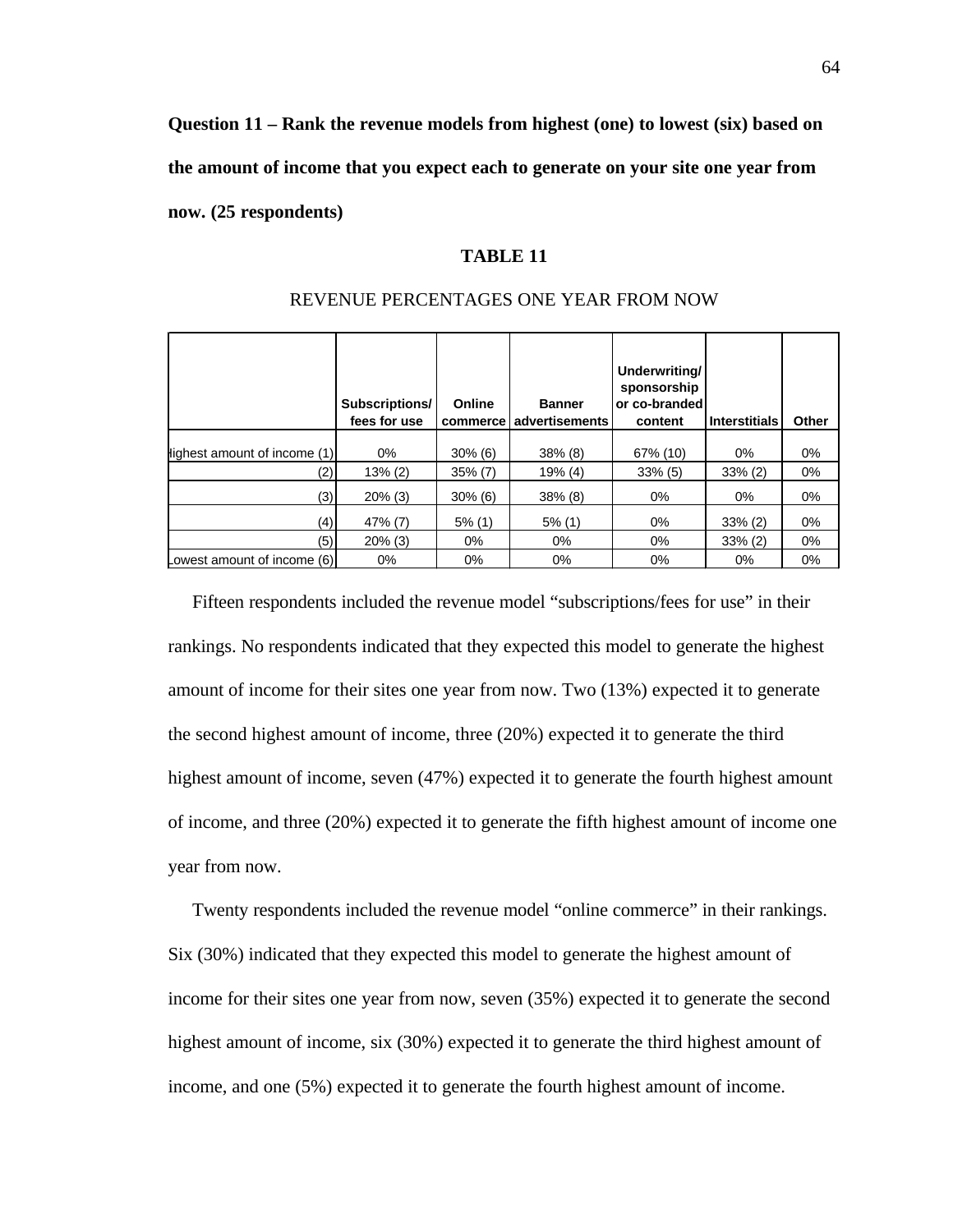Twenty-one respondents included the revenue model "banner advertisements" in their rankings. Eight (38%) indicated that they expected this model to generate the highest amount of income for their sites one year from now, four (19%) expected it to generate the second highest amount of income, eight (38%) expected it to generate the third highest amount of income, and one (5%) expected it to generate the fourth highest amount of income.

 Fifteen respondents included the revenue model "underwriting/sponsorship or cobranded content" in their rankings. Ten (67%) indicated that they expected this model to generate the highest amount of income for their sites one year from now, and five (33%) expected it to generate the second highest amount of income.

 Six respondents included the revenue model "interstitials" in their rankings. Two (33%) indicated that they expected this model to generate the second highest amount of income for their sites one year from now, two (33%) expected it to generate the fourth highest amount of income, and two (33%) expected it to generate the fifth highest amount of income.

Transposing the axes for this graph provides additional insight about this question.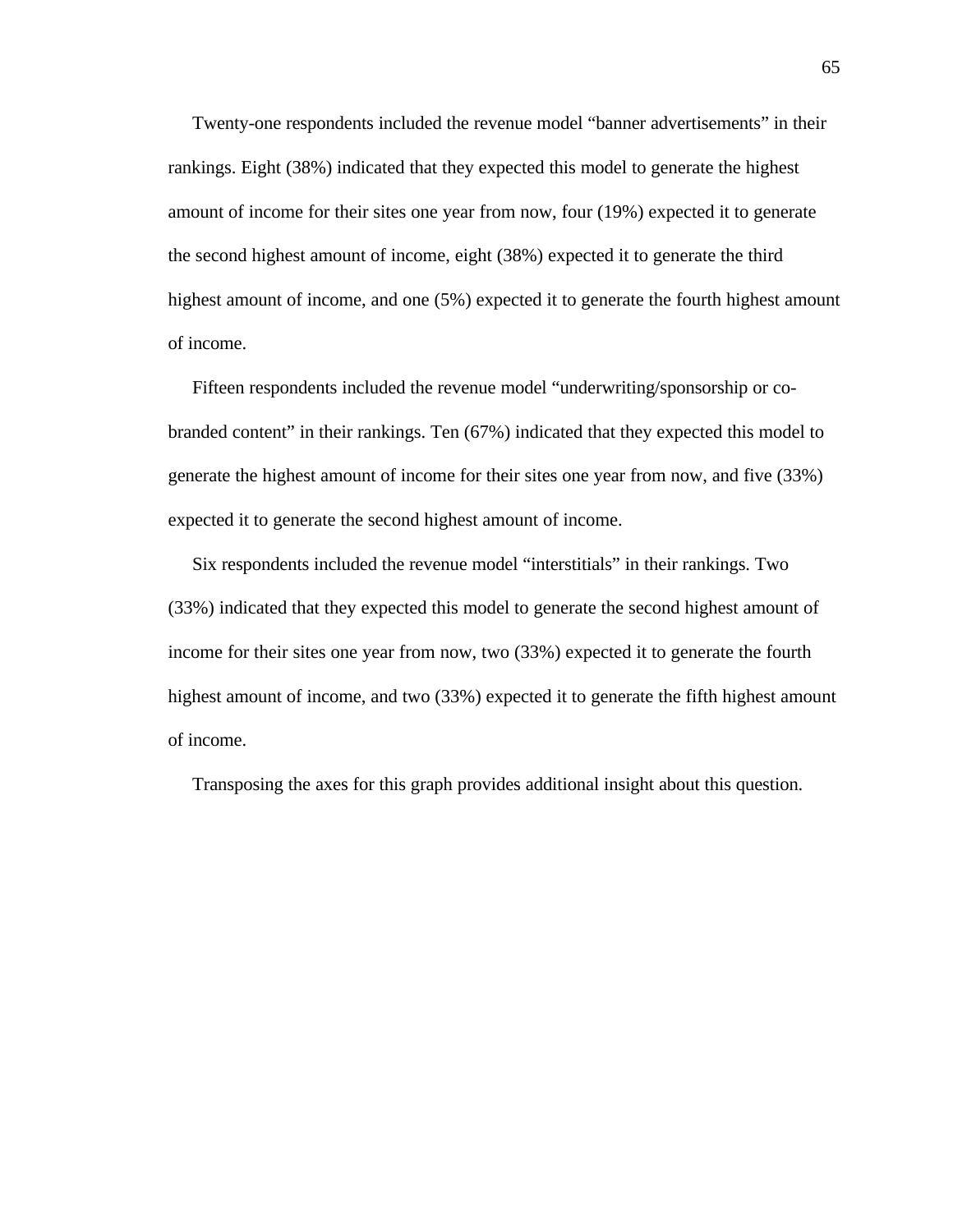#### **TABLE 11A**

|                           | <b>Highest</b><br>amount of<br>income (1) | (2)        | (3)        | (4)       | (5)        | Lowest<br>amount of<br>income (6) |
|---------------------------|-------------------------------------------|------------|------------|-----------|------------|-----------------------------------|
| <b>Subscriptions/fees</b> |                                           |            |            |           |            |                                   |
| lfor use                  | $0\%$                                     | $10\% (2)$ | $18\%$ (3) | 64% (7)   | $60\%$ (3) | 0%                                |
| <b>Online commerce</b>    | $25%$ (6)                                 | $35\%$ (7) | 35% (6)    | 9% (1)    | $0\%$      | $0\%$                             |
| <b>Banner</b>             |                                           |            |            |           |            |                                   |
| advertisements            | $33\%$ (8)                                | $20\%$ (4) | 47% (8)    | $9\%$ (1) | 0%         | 0%                                |
| Underwriting/             |                                           |            |            |           |            |                                   |
| sponsorship or co-        |                                           |            |            |           |            |                                   |
| branded content           | 42% (10)                                  | $25\%$ (5) | $0\%$      | $0\%$     | $0\%$      | 0%                                |
| <b>Interstitials</b>      | 0%                                        | $10\% (2)$ | $0\%$      | 18% (2)   | 40% (2)    | $0\%$                             |
| <b>Other</b>              | $0\%$                                     | $0\%$      | $0\%$      | 0%        | 0%         | 0%                                |

# REVENUE PERCENTAGES ONE YEAR FROM NOW (AXES TRANSPOSED)

 Of the 24 respondents designating one of the revenue models as generating the "highest amount of income" one year from now, six (25%) indicated online commerce. Eight (33%) indicated banner advertisements, and 10 (42%) indicated

underwriting/sponsorship or co-branded content.

 Of the 20 respondents designating one of the revenue models as generating the second highest amount of income, two (10%) indicated subscriptions/fees for use. Seven (35%) indicated online commerce, four (20%) indicated banner advertisements, five (25%) indicated underwriting/sponsorship or co-branded content, and two (10%) indicated interstitials.

 Of the 17 respondents designating one of the revenue models as generating the third highest amount of income, three (18%) indicated subscriptions/fees for use. Six (35%) indicated online commerce, and eight (47%) indicated banner advertisements.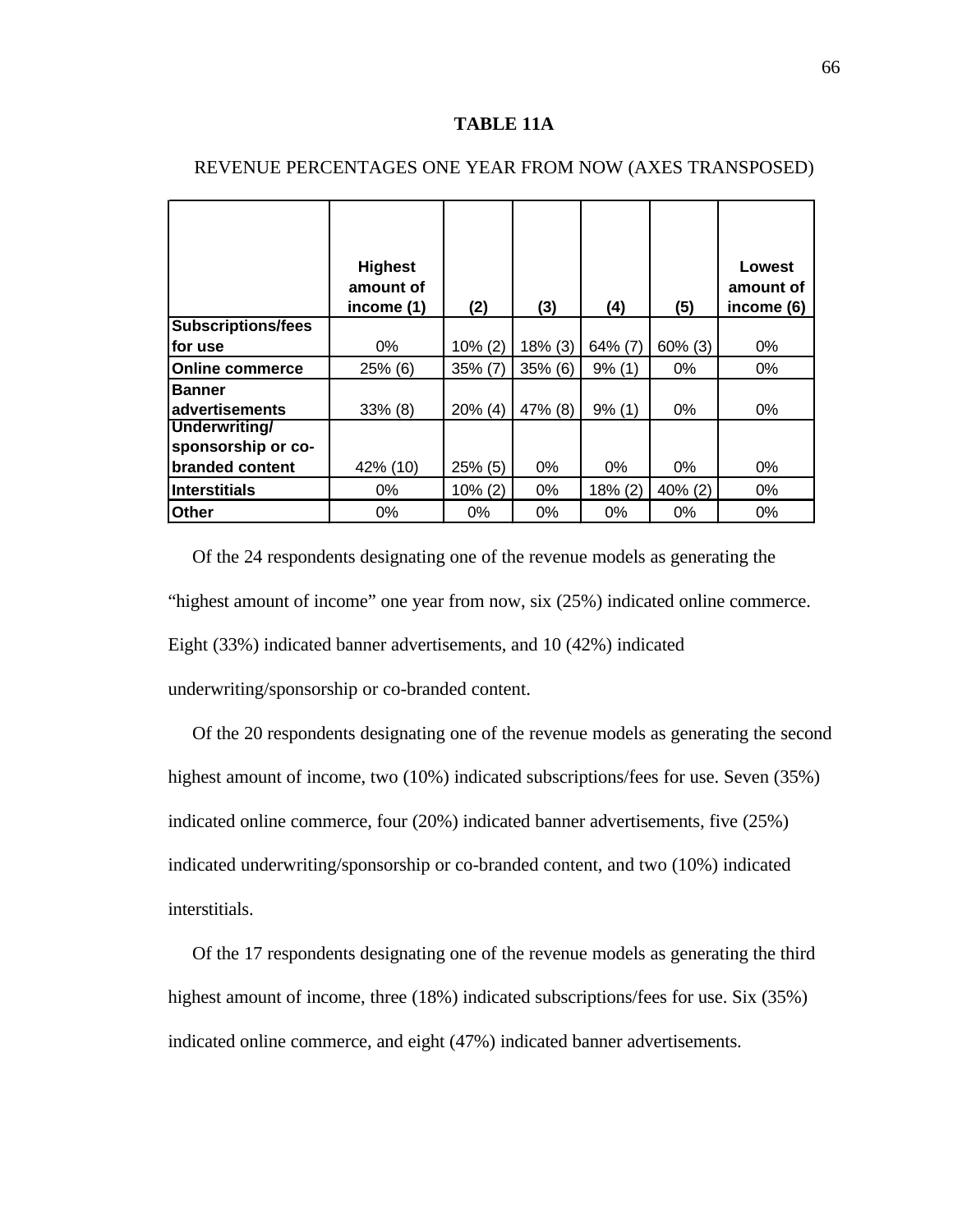Of the 11 respondents designating one of the revenue models as generating the fourth highest amount of income, seven (64%) indicated subscriptions/fees for use. One (9%) indicated online commerce, one (9%) indicated banner advertisements, and two (18%) indicated interstitials.

Of the five respondents designating one of the revenue models as generating the fifth highest amount of income, three (60%) indicated subscriptions/fees for use. Two (40%) indicated interstitials.

 Controlling for site type revealed the following characteristics of the respondents with regard to the amount of revenue expected to be generated by each model one year from now.

# **TABLE 11B**

|                              | Subscriptions/<br>fees for use | Online<br>commerce | <b>Banner</b><br>advertisements | Underwriting/<br>sponsorship or<br>co-branded<br>content | <b>Interstitials</b> | Other       |
|------------------------------|--------------------------------|--------------------|---------------------------------|----------------------------------------------------------|----------------------|-------------|
| Highest amount of income (1) | 0%                             | 17% (1)            | 57% (4)                         | $100\%$ (3)                                              | 0%                   | $0\%$       |
| (2)                          | 17% (1)                        | $50\%$ (3)         | $29\%$ (2)                      | $0\%$                                                    | $0\%$                | 0%          |
| (3)                          | $33\%$ (2)                     | $33\%$ (2)         | $14\%$ (1)                      | $0\%$                                                    | 0%                   | $100\%$ (1) |
| (4)                          | $33\%$ (2)                     | 0%                 | 0%                              | $0\%$                                                    | $100\%$ (1)          | $0\%$       |
| (5)                          | 17% (1)                        | $0\%$              | $0\%$                           | $0\%$                                                    | $0\%$                | $0\%$       |
| Lowest amount of income (6)  | 0%                             | 0%                 | $0\%$                           | $0\%$                                                    | 0%                   | 0%          |

#### REVENUE PERCENTAGES ONE YEAR FROM NOW – CONTENT SITES

 Among content sites, "subscriptions/fees for use" were expected to generate the second highest amount of income by one respondent (17%), the third highest by two respondents (33%), the fourth highest by two respondents (33%), and the fifth highest by one respondent (17%).

 For content sites including "online commerce" in their rankings, one (17%) expected it to generate the highest amount of income one year from now, three (50%) expected it to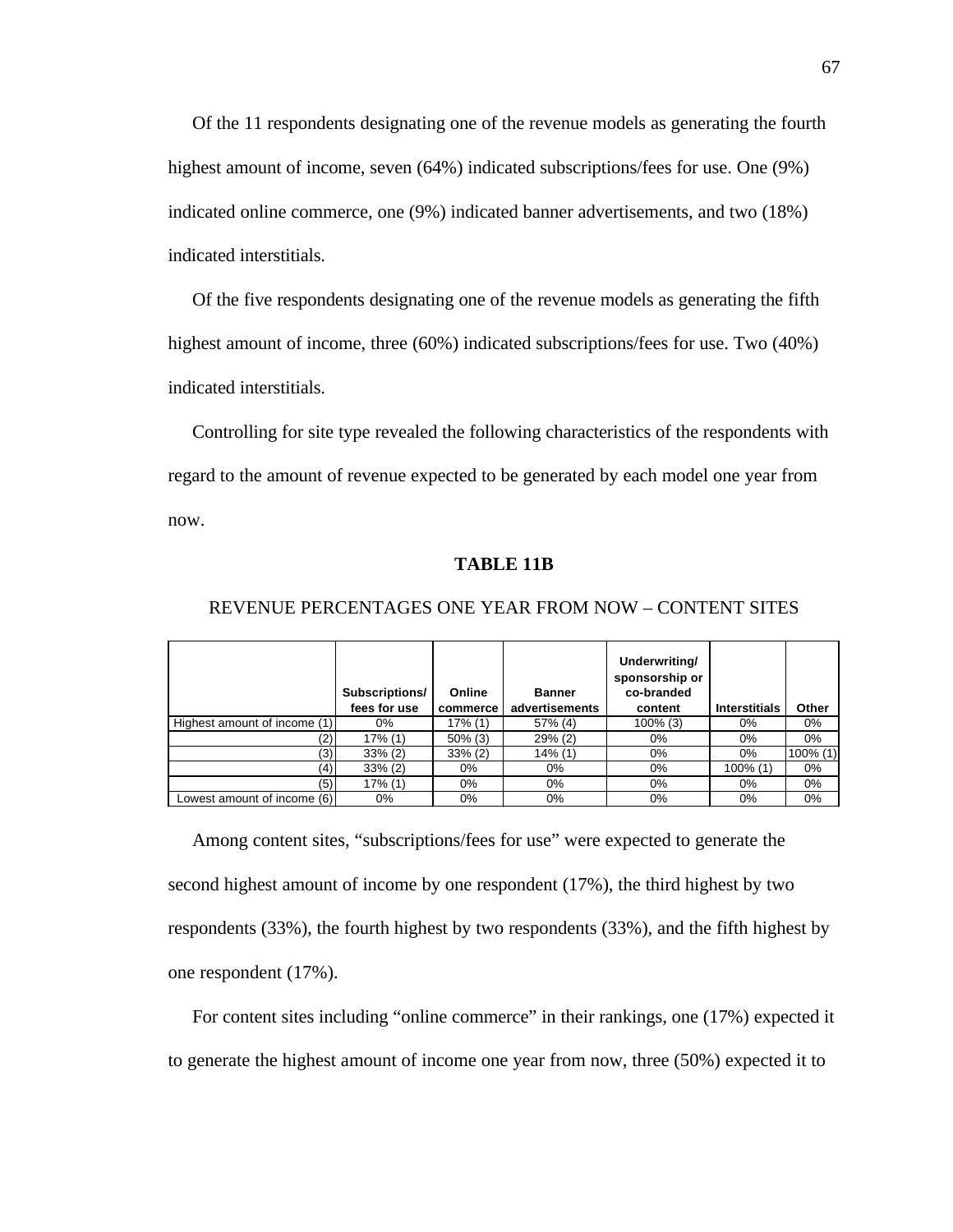generate the second highest amount of income, and two (33%) expected it to generate the third highest amount of income.

 For content sites including banner advertisements in their rankings, four (57%) expected it to generate the highest amount of income one year from now, two (29%) expected it to generate the second highest amount of income, and one (14%) expected it to generate the third highest amount of income.

 For content sites including "underwriting/sponsorship or co-branded content" in their rankings, three (100%) expected it to generate the highest amount of income one year from now.

 One content site (100%) believed that interstitials would generate the fourth highest amount of income one year from now, and one content site (100%) believed that other sources would generate the third highest amount of income one year from now.

#### **TABLE 11C**

|                              | Subscriptions/<br>fees for use | Online<br>commerce | <b>Banner</b><br>advertisements | Underwriting/<br>sponsorship or<br>co-branded<br>content | <b>Interstitials</b> | Other       |
|------------------------------|--------------------------------|--------------------|---------------------------------|----------------------------------------------------------|----------------------|-------------|
| Highest amount of income (1) | 0%                             | $36\%$ (5)         | $29\%$ (4)                      | 55% (6)                                                  | $0\%$                | 0%          |
| $^{\prime}2)$                | $11\%$ (1)                     | 29% (4)            | $14\%$ (2)                      | 45% (5)                                                  | $40\%$ (2)           | 0%          |
| (3)                          | $11\%$ (1)                     | 29% (4)            | $50\%$ (7)                      | 0%                                                       | 0%                   | $100\%$ (1) |
| (4)                          | 56% (5)                        | 7% (1)             | 7% (1)                          | 0%                                                       | $20\%$ (1)           | 0%          |
| (5)                          | $22\%$ (2)                     | $0\%$              | $0\%$                           | $0\%$                                                    | $40\%$ (2)           | 0%          |
| Lowest amount of income (6)  | 0%                             | 0%                 | 0%                              | 0%                                                       | 0%                   | 0%          |

REVENUE PERCENTAGES ONE YEAR FROM NOW – TEAM/LEAGUE SITES

 Among team/league sites, "subscriptions/fees for use" were expected to generate the second highest amount of income by one respondent (11%), the third highest by one respondent (11%), the fourth highest by five respondents (56%), and the fifth highest by two respondents (22%).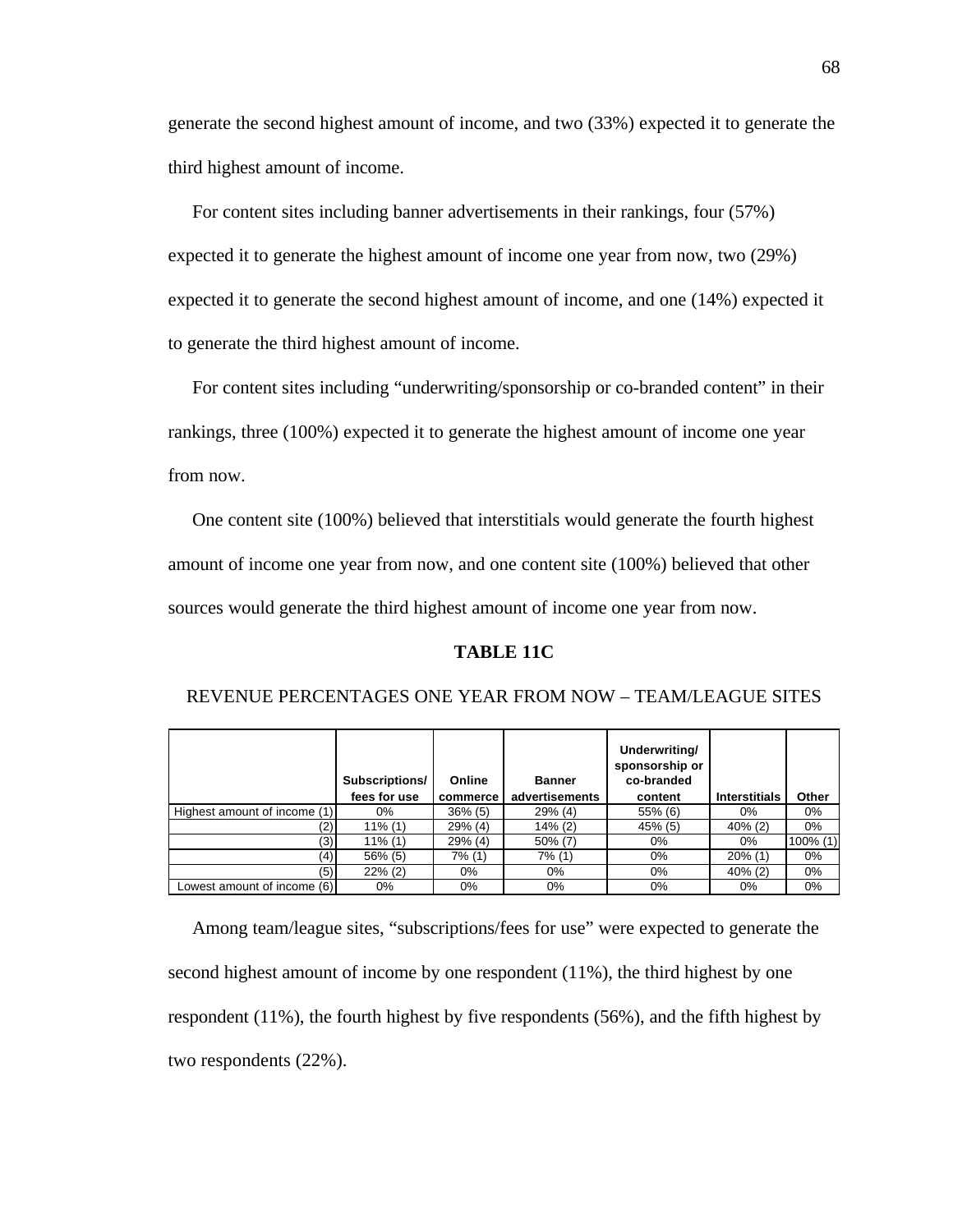For team/league sites including "online commerce" in their rankings, five (36%) expected it to generate the highest amount of income one year from now, four (29%) expected it to generate the second highest amount of income, four (29%) expected it to generate the third highest amount of income, and one (7%) expected it to generate the fourth highest amount of income.

 For team/league sites including banner advertisements in their rankings, four (29%) expected it to generate the highest amount of income one year from now, two (14%) expected it to generate the second highest amount of income, seven (50%) expected it to generate the third highest amount of income, and one (7%) expected it to generate the fourth highest amount of income.

 For team/league sites including "underwriting/sponsorship or co-branded content" in their rankings, six (55%) expected it to generate the highest amount of income one year from now, and five (45%) expected it to generate the second highest amount of income one year from now.

 For team/league sites including "interstitials" in their rankings, two (40%) expected it to generate the second highest amount of income one year from now, one (20%) expected it to generate the fourth highest amount of income one year from now, and two (40%) believed it would generate the fifth highest amount of income one year from now. One team/league site ranked "other" revenue models as expected to generate the third-highest amount of income one year from now.

 No commerce sites responded to this question. The lone other site expected the highest amount of income one year from now to come from underwriting/sponsorship or cobranded content.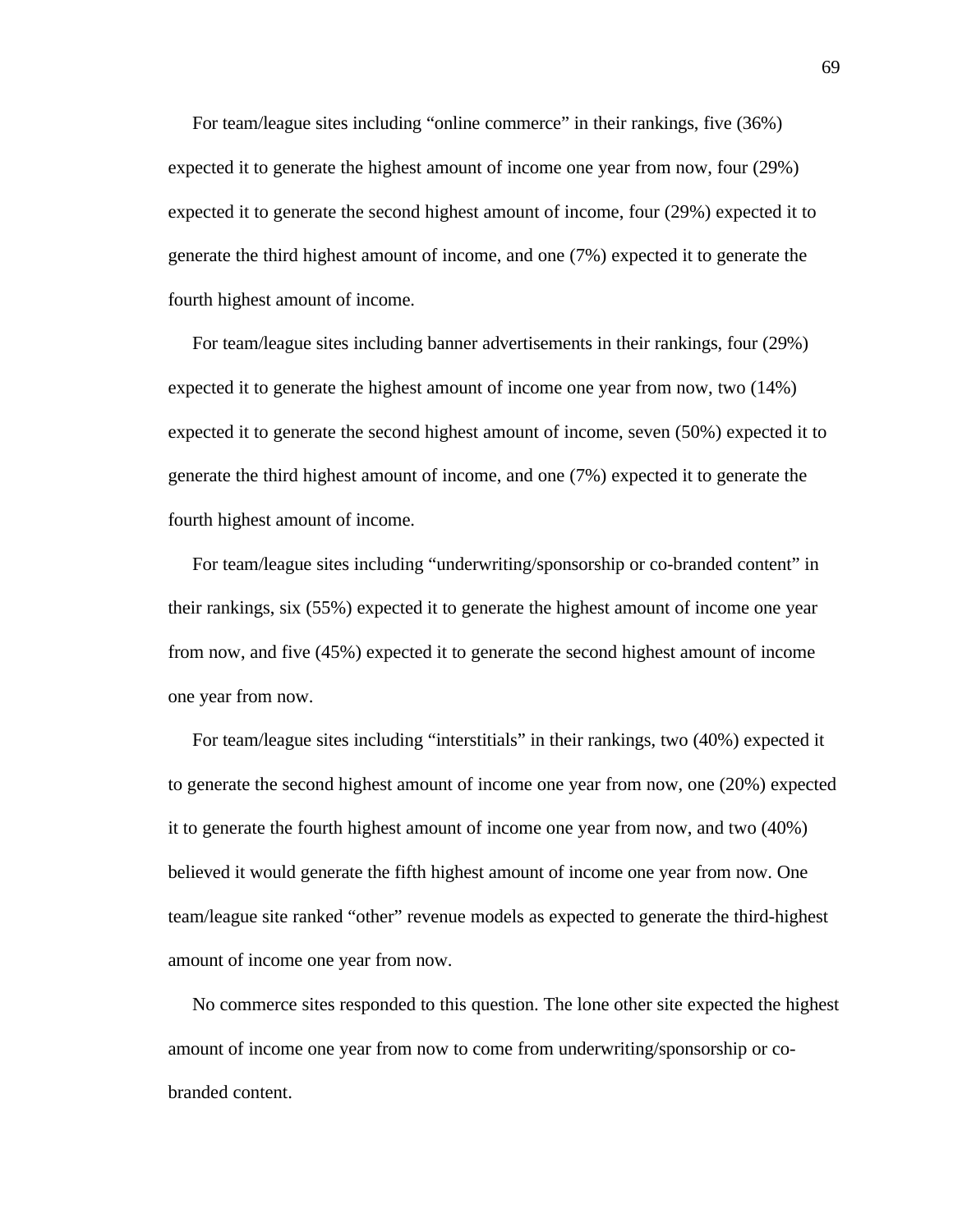**Question 12 – Rank the revenue models from highest (one) to lowest (six) based on the amount of income that you expect each to generate on your site three years from now. (24 respondents)**

# **TABLE 12**

|                              | Subscriptions/<br>fees for use | Online<br>commerce | <b>Banner</b><br>advertisements | Underwriting/<br>sponsorship<br>or co-branded<br>content | <b>Interstitials</b> | Other       |
|------------------------------|--------------------------------|--------------------|---------------------------------|----------------------------------------------------------|----------------------|-------------|
| Highest amount of income (1) | $6\%$ (1)                      | $30\%$ (7)         | $30\%$ (7)                      | $50\%$ (9)                                               | 0%                   | 0%          |
| (2)                          | $0\%$                          | $35\%$ (8)         | $35\%$ (8)                      | $33\%$ (6)                                               | 17% (1)              | $100\%$ (1) |
| (3)                          | $24\%$ (4)                     | $26\%$ (6)         | $30\%$ (7)                      | $11\% (2)$                                               | 17% (1)              | $0\%$       |
| (4)                          | 59% (10)                       | 9% (2)             | $4\%$ (1)                       | $6\%$ (1)                                                | 0%                   | 0%          |
| (5)                          | $12\%$ (2)                     | $0\%$              | 0%                              | $0\%$                                                    | $67\%$ (4)           | 0%          |
| Lowest amount of income (6)  | 0%                             | $0\%$              | 0%                              | $0\%$                                                    | 0%                   | 0%          |

#### REVENUE PERCENTAGES THREE YEARS FROM NOW

 Seventeen respondents included the revenue model "subscriptions/fees for use" in their rankings. One (6%) indicated that they expected this model to generate the highest amount of income for their sites three years from now. Four (24%) expected it to generate the third highest amount of income, 10 (59%) expected it to generate the fourth highest amount of income, and two (12%) expected it to generate the fifth highest amount of income three years from now.

 Twenty-three respondents included the revenue model "online commerce" in their rankings. Seven (30%) indicated that they expected this model to generate the highest amount of income for their sites three years from now, eight (35%) expected it to generate the second highest amount of income, six (26%) expected it to generate the third highest amount of income, and two (9%) expected it to generate the fourth highest amount of income.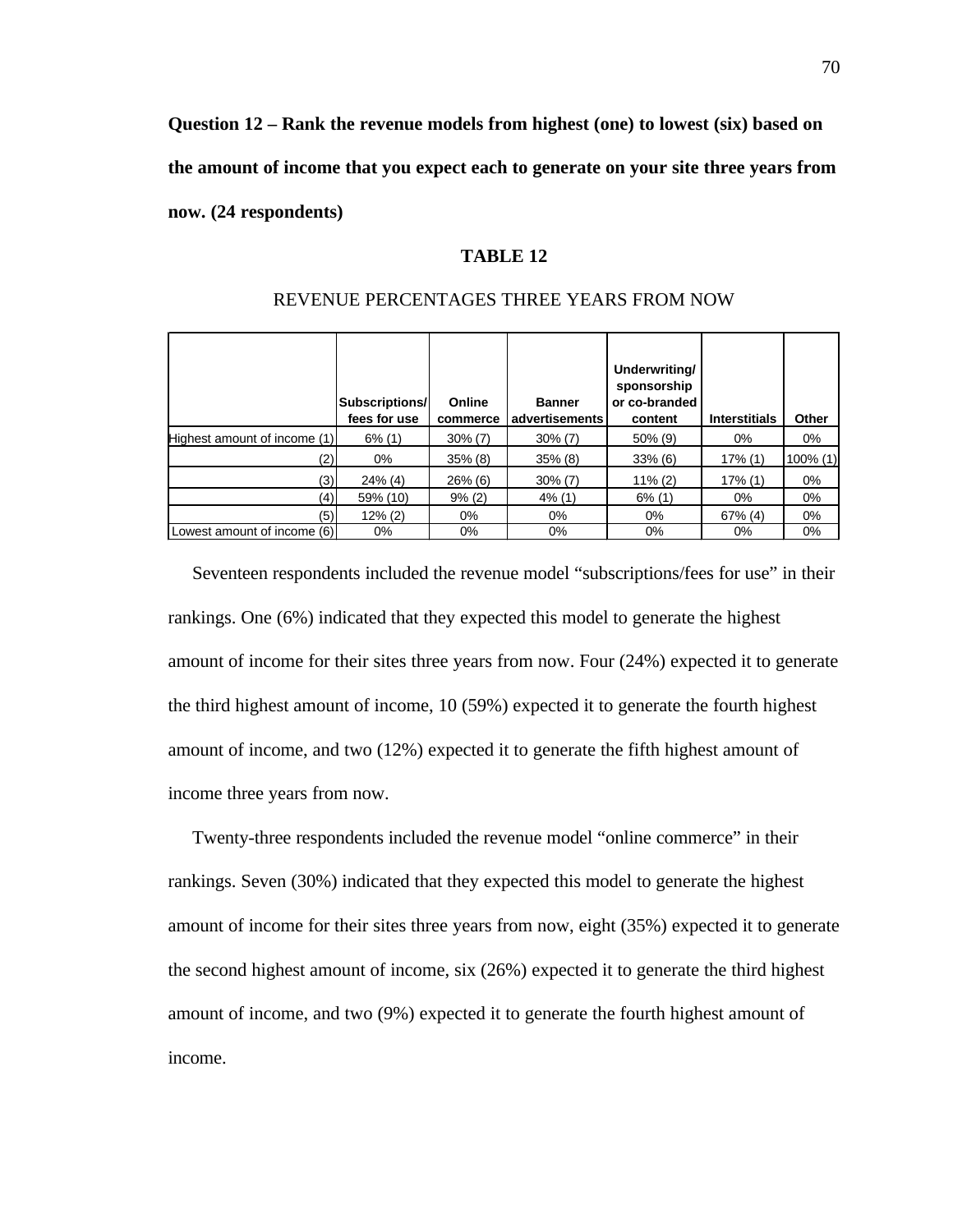Twenty-three respondents included the revenue model "banner advertisements" in their rankings. Seven (30%) indicated that they expected this model to generate the highest amount of income for their sites three years from now, eight (35%) expected it to generate the second highest amount of income, seven (30%) expected it to generate the third highest amount of income, and one (4%) expected it to generate the fourth highest amount of income.

 Eighteen respondents included the revenue model "underwriting/sponsorship or cobranded content" in their rankings. Nine (50%) indicated that they expected this model to generate the highest amount of income for their sites three years from now, six (33%) expected it to generate the second highest amount of income, two (11%) expected it to generate the third highest amount of income, and one (6%) expected it to generate the fourth highest amount of income.

 Six respondents included the revenue model "interstitials" in their rankings. One (17%) indicated that they expected this model to generate the second highest amount of income for their sites three years from now, one (17%) expected it to generate the third highest amount of income, and four (67%) expected it to generate the fifth highest amount of income.

 One respondent indicated the sale of tickets as an additional source of revenue, expecting it to generate the second highest amount of revenue three years from now.

Transposing the axes for this graph provides additional insight about this question.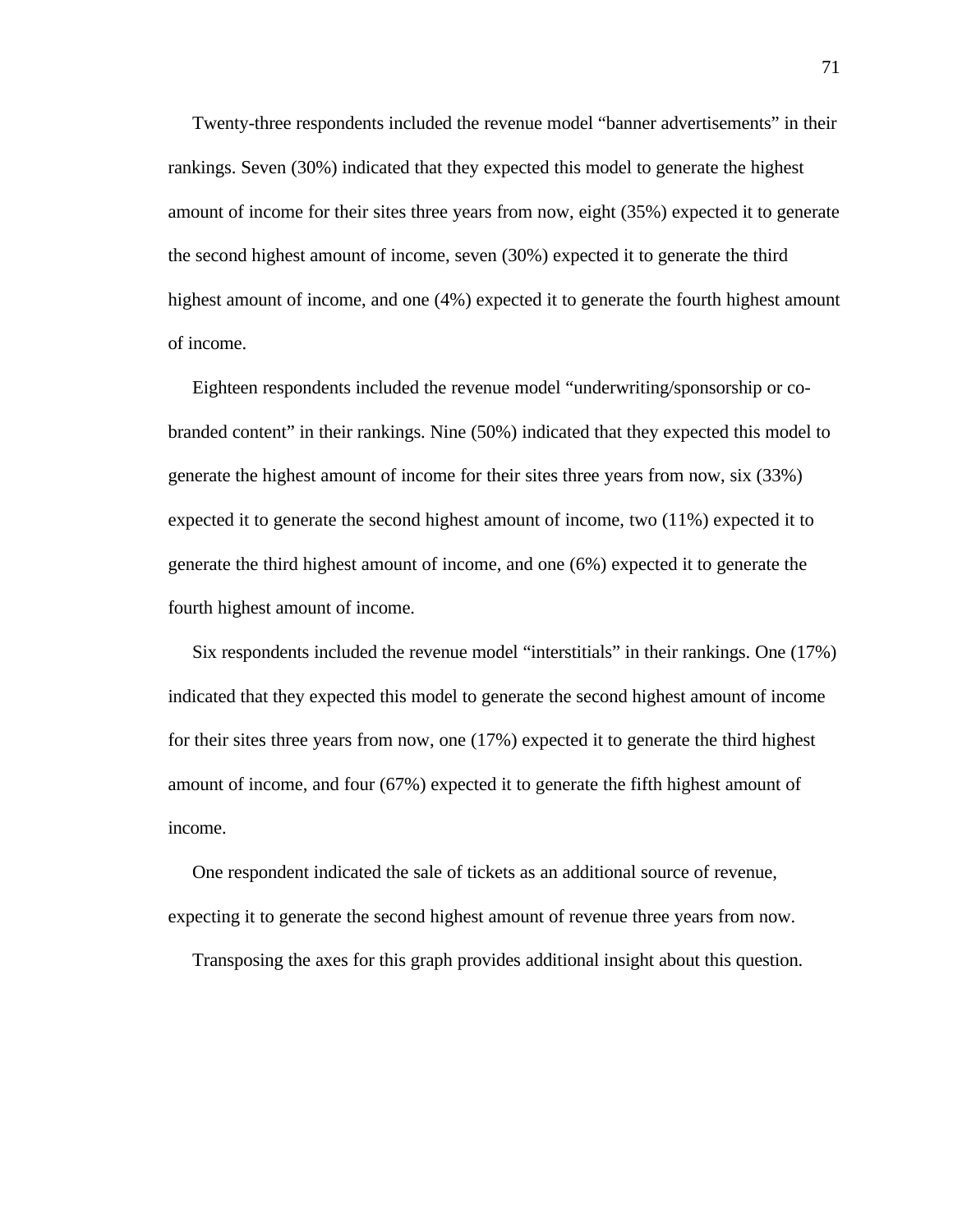#### **TABLE 12A**

|                               | <b>Highest</b><br>amount of<br>income (1) | (2)        | (3)        | (4)        | (5)        | Lowest<br>amount of<br>income<br>(6) |
|-------------------------------|-------------------------------------------|------------|------------|------------|------------|--------------------------------------|
| <b>Subscriptions/fees for</b> |                                           |            |            |            |            |                                      |
| <b>use</b>                    | $4\%$ (1)                                 | 0%         | $20\%$ (4) | 71% (10)   | $33\% (2)$ | $0\%$                                |
| <b>Online commerce</b>        | $29\%$ (7)                                | $33\%$ (8) | $30\%$ (6) | $14\%$ (2) | $0\%$      | 0%                                   |
| <b>Banner advertisements</b>  | $29\%$ (7)                                | $33\%$ (8) | $35\%$ (7) | 7% (1)     | $0\%$      | 0%                                   |
| Underwriting/                 |                                           |            |            |            |            |                                      |
| sponsorship or co-            |                                           |            |            |            |            |                                      |
| branded content               | 38% (9)                                   | 25% (6)    | $10\% (2)$ | $7\%$ (1)  | $0\%$      | 0%                                   |
| <b>Interstitials</b>          | 0%                                        | $4\%$ (1)  | $5%$ (1)   | 0%         | 67% (4)    | 0%                                   |
| Other                         | $0\%$                                     | 4% (1      | $0\%$      | $0\%$      | 0%         | 0%                                   |

# REVENUE PERCENTAGES THREE YEARS FROM NOW (AXES TRANSPOSED)

 Of the 24 respondents designating one of the revenue models as generating the "highest amount of income" three years from now, one (4%) indicated subscriptions/fees for use. Seven (29%) indicated online commerce, seven (29%) indicated banner advertisements, and nine (38%) indicated underwriting/sponsorship or co-branded content.

 Of the 24 respondents designating one of the revenue models as generating the second highest amount of income three years from now, eight (33%) indicated online commerce, eight (33%) indicated banner advertisements, six (25%) indicated underwriting/sponsorship or co-branded content, one (4%) indicated interstitials, and one

(4%) indicated another stream (ticket sales) as generating the second highest amount of

income three years from now.

 Of the 20 respondents designating one of the revenue models as generating the third highest amount of income three years from now, four (20%) indicated subscriptions/fees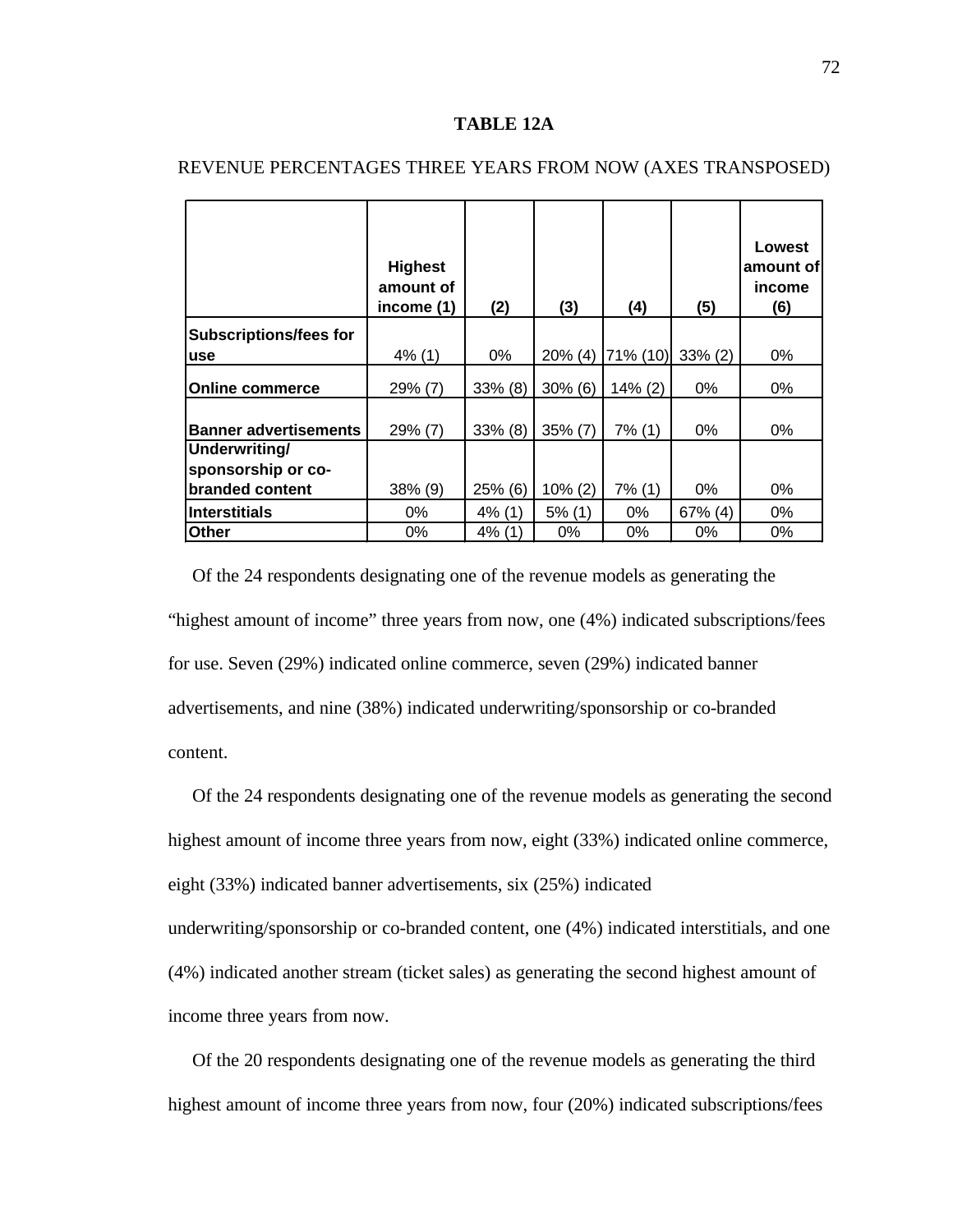for use. Six (30%) indicated online commerce, seven (35%) indicated banner

advertisements, two (10%) indicated underwriting/sponsorship or co-branded content, and one (5%) indicated interstitials.

 Of the 14 respondents designating one of the revenue models as generating the fourth highest amount of income three years from now, 10 (71%) indicated subscriptions/fees for use. Two (14%) indicated online commerce, one (7%) indicated banner advertisements, and one (7%) indicated underwriting/sponsorship or co-branded content.

Of the six respondents designating one of the revenue models as generating the fifth highest amount of income, two (33%) indicated subscriptions/fees for use. Four (67%) indicated interstitials.

 Controlling for site type reveals the following characteristics of the respondents with regard to the amount of revenue expected to be generated by each model three years from now.

# **TABLE 12B**

|                              | Subscriptions/<br>fees for use | Online<br>commerce | <b>Banner</b><br>advertisements | Underwriting/<br>sponsorship<br>or co-branded<br>content | <b>Interstitials</b> | Other |
|------------------------------|--------------------------------|--------------------|---------------------------------|----------------------------------------------------------|----------------------|-------|
| Highest amount of income (1) | 0%                             | $14\%$ (1)         | 57% (4)                         | $50\%$ (2)                                               | 0%                   | $0\%$ |
| (2)                          | $33\%$ (2)                     | 57% (4)            | 14% (1)                         | $50\%$ (2)                                               | $0\%$                | $0\%$ |
| (3)                          | $0\%$                          | $29\%$ (2)         | $29\%$ (2)                      | $0\%$                                                    | $0\%$                | $0\%$ |
| (4)                          | $67\%$ (4)                     | 0%                 | $0\%$                           | $0\%$                                                    | $0\%$                | $0\%$ |
| (5)                          | $0\%$                          | 0%                 | $0\%$                           | $0\%$                                                    | 100% (1)             | $0\%$ |
| Lowest amount of income (6)  | $0\%$                          | 0%                 | $0\%$                           | $0\%$                                                    | $0\%$                | $0\%$ |

#### REVENUE PERCENTAGES THREE YEARS FROM NOW – CONTENT SITES

 Among content sites, "subscriptions/fees for use" were expected to generate the second highest amount of income three years from now by two respondents (33%), and the fourth highest by four respondents (67%).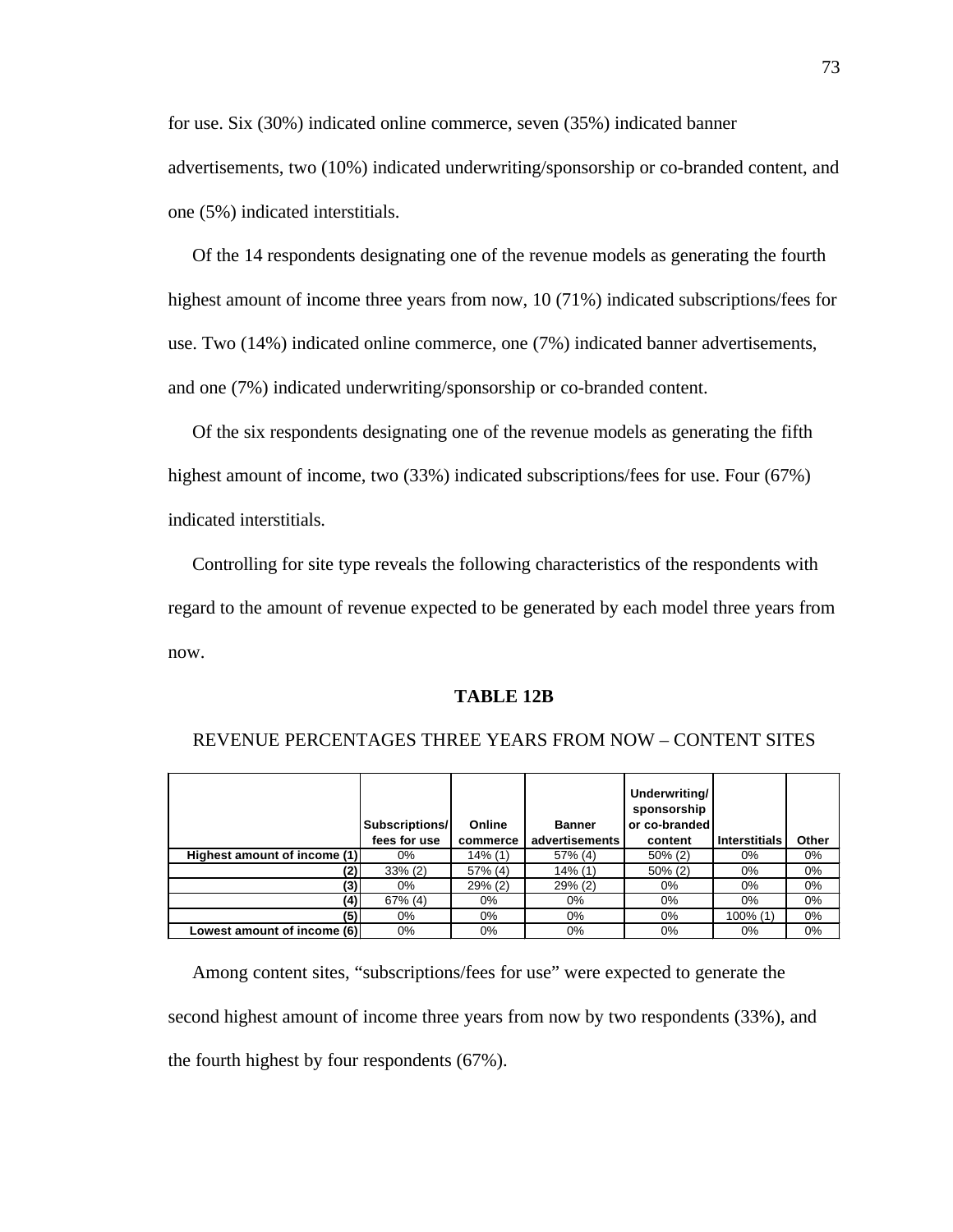For content sites including "online commerce" in their rankings, one (14%) expected this model to generate the highest amount of income three years from now, four (57%) expected it to generate the second highest amount of income, and two (29%) expected it to generate the third highest amount of income.

 For content sites including "banner advertisements" in their rankings, four (57%) expected this model to generate the highest amount of income three years from now, one (14%) expected it to generate the second highest amount of income, and two (29%) expected it to generate the third highest amount of income.

 For content sites including "underwriting/sponsorship or co-branded content" in their rankings, two (50%) expected this model to generate the highest amount of income three years from now, and two (50%) expected it to generate the second highest amount of income.

 One content site (100%) believed that interstitials would generate the fifth highest amount of income one year from now.

#### **TABLE 12C**

|                              | Subscriptions/<br>fees for use | Online<br>commerce | <b>Banner</b><br>advertisements | Underwriting/<br>sponsorship<br>or co-branded<br>content | <b>Interstitials</b> | Other |
|------------------------------|--------------------------------|--------------------|---------------------------------|----------------------------------------------------------|----------------------|-------|
| Highest amount of income (1) | $10\%$ (1)                     | $40\%$ (6)         | $19\%$ (3)                      | 46% (6)                                                  | 0%                   | $0\%$ |
| (2)                          | $0\%$                          | $20\%$ (3)         | 44% (7)                         | $31\%$ (4)                                               | $20\%$ (1)           | 0%    |
| (3)                          | $10\%$ (1)                     | 27% (4)            | $31\%$ (5)                      | $15\%$ (2)                                               | $20\%$ (1)           | $0\%$ |
| (4)                          | $60\%$ (6)                     | $13\%(2)$          | $6\%$ (1)                       | $8\%$ (1)                                                | 0%                   | $0\%$ |
| (5)                          | $20\%$ (2)                     | 0%                 | $0\%$                           | $0\%$                                                    | $60\%$ (3)           | 0%    |
| Lowest amount of income (6)  | $0\%$                          | 0%                 | $0\%$                           | 0%                                                       | 0%                   | $0\%$ |

#### REVENUE PERCENTAGES THREE YEARS FROM NOW – TEAM/LEAGUE SITES

 Among team/league sites, "subscriptions/fees for use" were expected to generate the highest amount of income three years from now by one respondent (10%), the third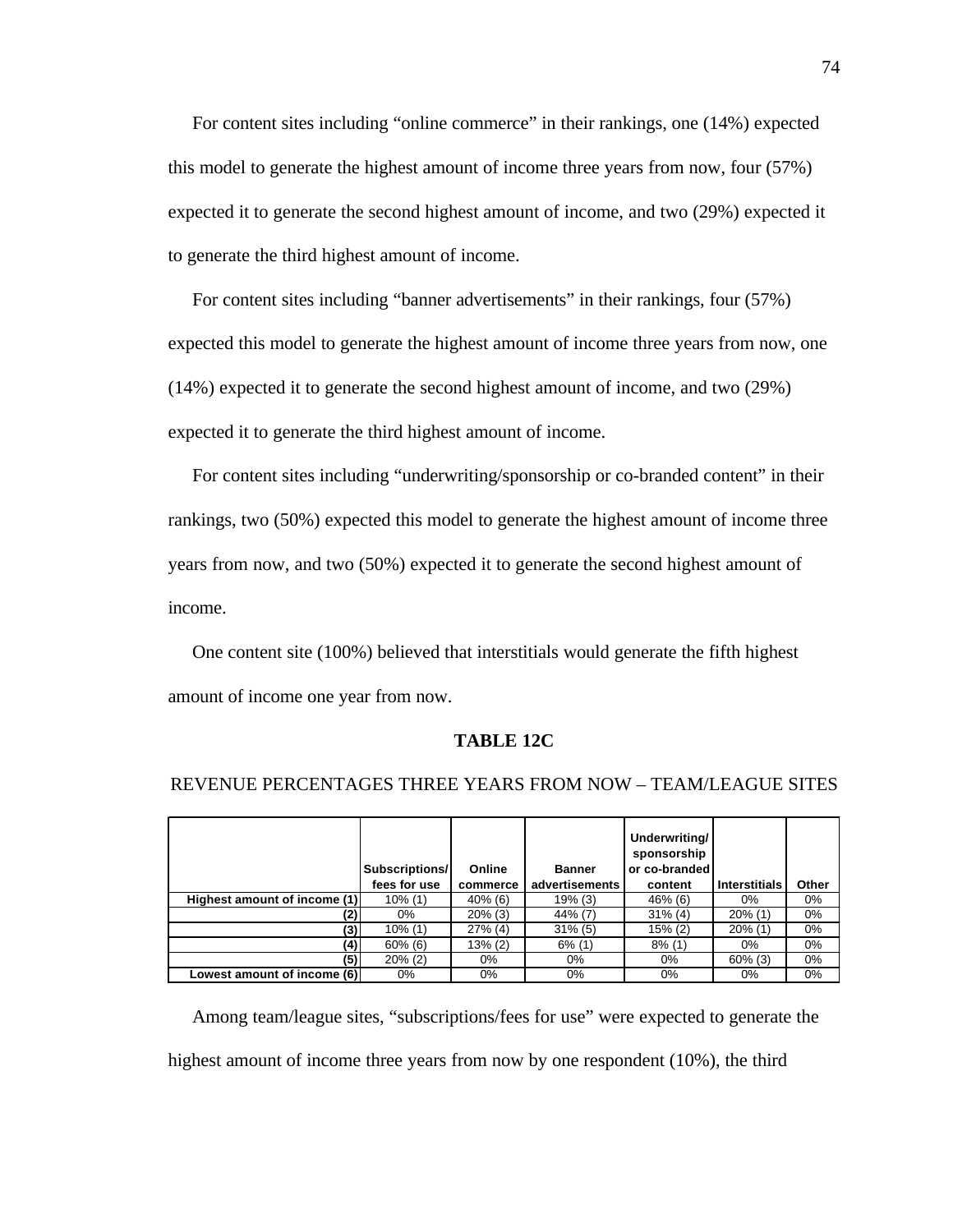highest by one respondent (10%), the fourth highest by six respondents (60%), and the fifth highest by two respondents (20%).

 For team/league sites including "online commerce" in their rankings, six (40%) expected this model to generate the highest amount of income three years from now, three (20%) expected it to generate the second highest amount of income, four (27%) expected it to generate the third highest amount of income, and two (13%) expected it to generate the fourth highest amount of income.

 For team/league sites including "banner advertisements" in their rankings, three (19%) expected this model to generate the highest amount of income three years from now, seven (44%) expected it to generate the second highest amount of income, five (31%) expected it to generate the third highest amount of income, and one (6%) expected it to generate the fourth highest amount of income.

 For team/league sites including "underwriting/sponsorship or co-branded content" in their rankings, six (46%) expected this model to generate the highest amount of income three years from now, four (31%) expected it to generate the second highest amount of income, two (15%) expected it to generate the third highest amount of income, and one (8%) expected it to generate the fourth highest amount of income.

 For team/league sites including "interstitials" in their rankings, one (20%) expected this model to generate the second highest amount of income three years from now, one (20%) expected it to generate the third highest amount of income, and three (60%) believed it would generate the fifth highest amount of income.

 No commerce sites responded to this question. The lone other site expected the highest amount of income one year from now to come from underwriting/sponsorship or co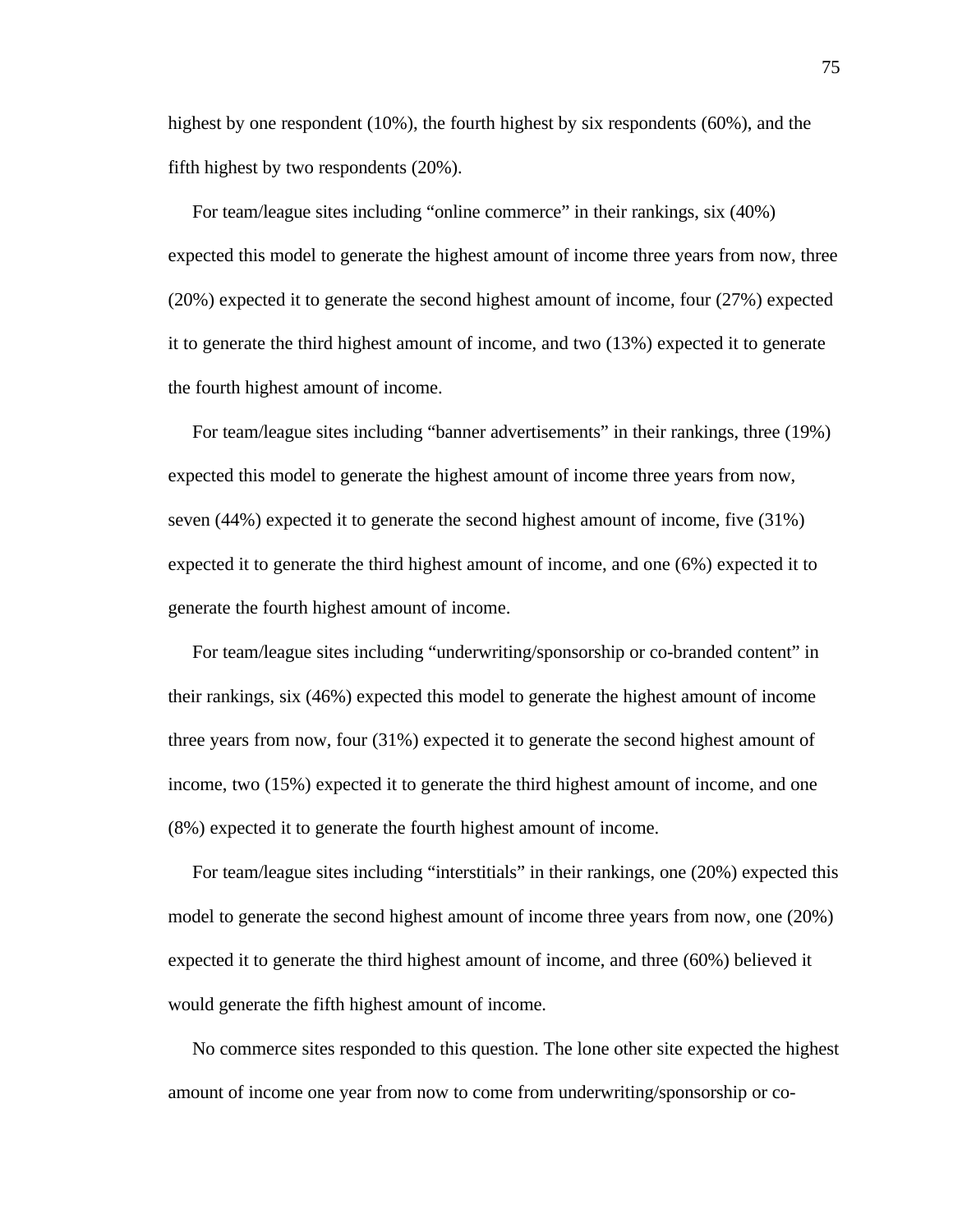branded content, the second highest to come from online commerce, and the third highest from subscriptions/fees for use.

# **Question 13 – If you have banner advertising on your site, which pricing model do you use for your ad inventory? (24 responses)**

# **TABLE 13**

| <b>CPM</b>                   | 67% (16)   |
|------------------------------|------------|
| Click-through                | $17\%$ (4) |
| Cost per lead/cost per buyer | 17% (4)    |
| Flat fee                     | 54% (13)   |
| Other                        | 0%         |

# PRICING MODELS FOR BANNER ADS

 As this question allowed respondents to provide more than one answer, the percentages for the various models do not add to 100% (there is some overlap because some sites use more than one model). Sixteen respondents (67%) indicated using the CPM model as one of the means for pricing their banner ad inventory, four (17%) indicated using the click-through model, four (17%) indicated using the cost per lead/cost per buyer model, and 13 (54%) indicated using flat fee pricing for their ad inventories.

 Controlling for site type revealed the following with regard to banner advertisement pricing models.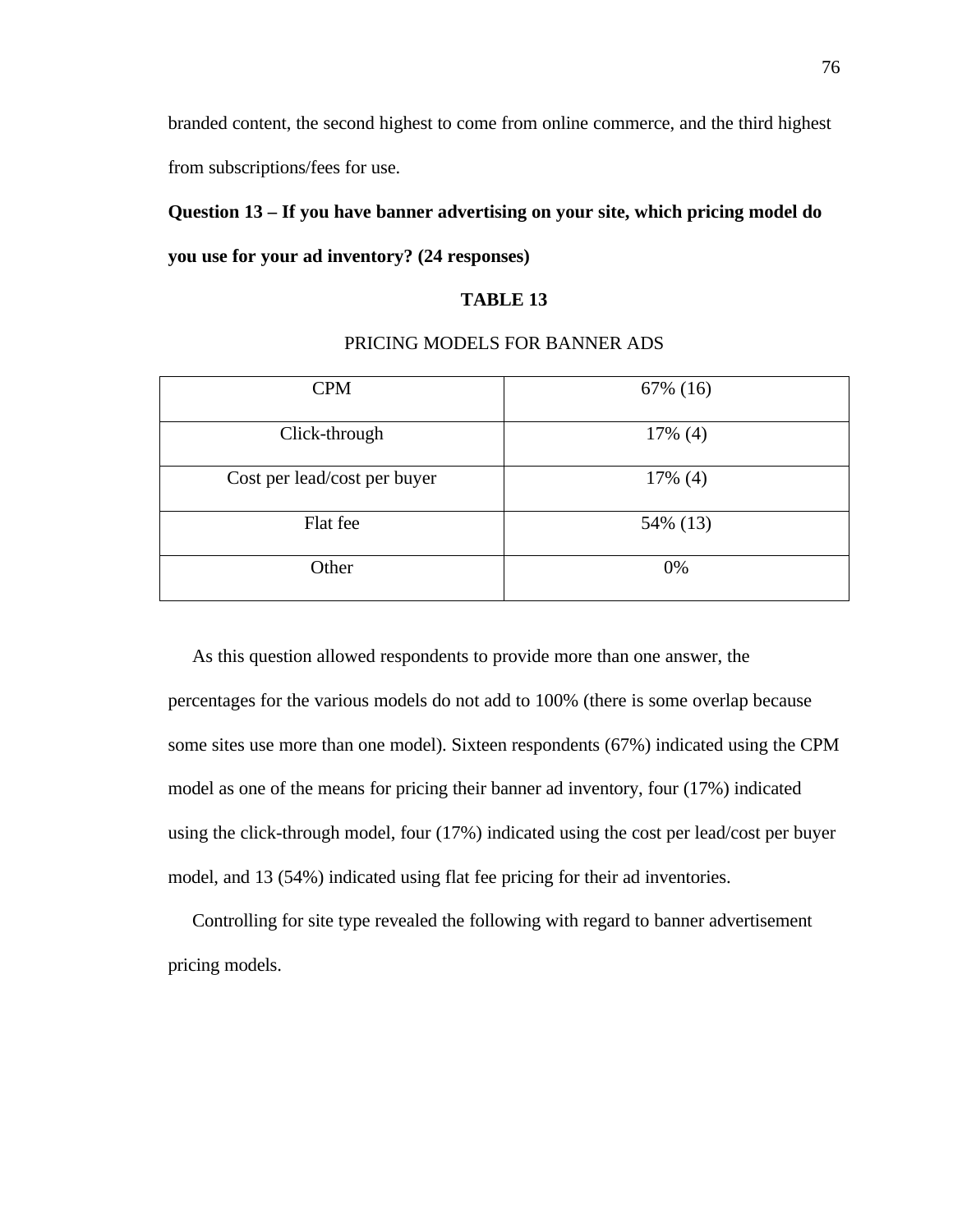#### **TABLE 13A**

|                              | <b>Content</b> | Team/League | <b>Commerce</b>          | <b>Other</b> |
|------------------------------|----------------|-------------|--------------------------|--------------|
| <b>Respondents</b>           | 10             | 14          |                          |              |
| <b>CPM</b>                   | $80\%$ (8)     | 57% (8)     |                          |              |
| <b>Click-through</b>         | $10\%$ (1)     | $21\%$ (3)  | $\overline{\phantom{0}}$ |              |
| Cost per lead/cost per buyer | $30\%$ (3)     | $7%$ (1)    |                          |              |
| <b>Flat Fee</b>              | 40% (4)        | 64% (9)     |                          |              |
| <b>Other</b>                 | 0%             | 0%          |                          |              |

# PRICING MODELS FOR BANNER ADS VS. SITE TYPE

Of the ten content sites responding to this question, eight (80%) utilize the CPM model, one (10%) uses the click-through model, three (30%) use the cost per lead/cost per buyer model, and four (40%) use flat fee pricing. Among the 14 team/league sites responding, eight (57%) utilize the CPM model, three (21%) use the click-through model, one (7%) uses cost per lead/cost per buyer pricing, and nine (64%) use flat fee pricing.

No commerce or other sites responded to this question.

# **Question 14 – Do you currently charge a subscription fee for any areas of your site? (45 respondents)**

#### **TABLE 14**

# CURRENTLY CHARGE A SUBSCRIPTION FEE?

| Yes | 13% (6)  |
|-----|----------|
| No  | 87% (39) |

 Six (13%) of the 45 respondents indicated that they currently charge a subscription fee for some areas of their site.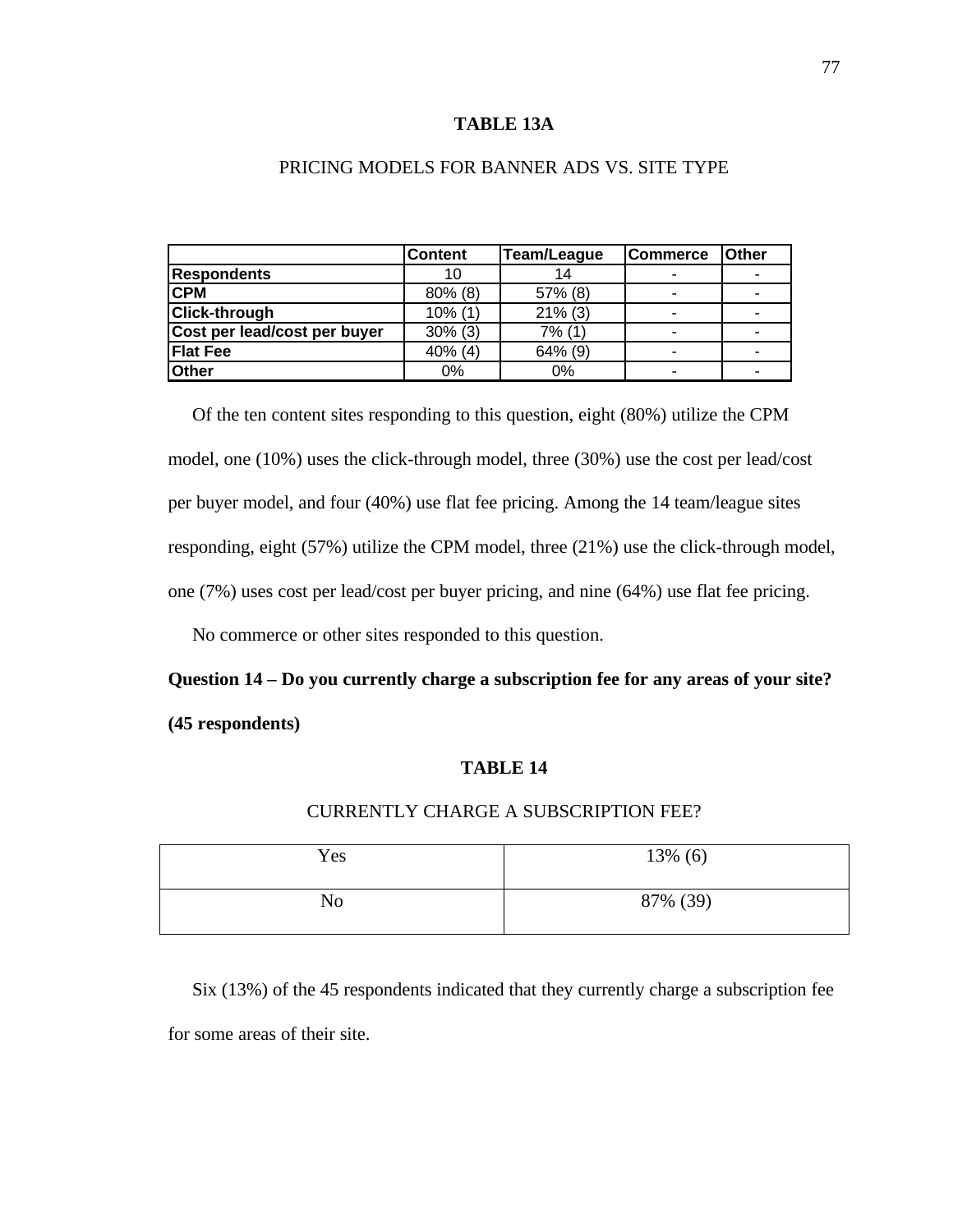Controlling for site type reveals the following breakdown with regard to subscription fees.

#### **TABLE 14A**

|                    | <b>Content</b> | Team/League | <b>Commerce</b> | Other |
|--------------------|----------------|-------------|-----------------|-------|
| <b>Respondents</b> | 16             | 26          |                 |       |
| <b>Yes</b>         | $31\%$ (5)     | $4\%$ (1)   | ገ%              | 0%    |
| <b>No</b>          | 69% (11)       | 96% (25)    | 100% (2)        | 100%  |

# CURRENTLY CHARGE A SUBSCRIPTION FEE VS. SITE TYPE

 Among content sites, five (31%) currently charge a subscription fee, while eleven (69%) do not. Among team/league sites, one (4%) currently charges a fee, while 25 (96%) do not. Neither of the two commerce sites, nor the other site currently charges a subscription fee.

#### **Question 15 – How many total subscribers do you have to the fee-based areas of**

**your site? (2 respondents)**

#### **TABLE 15**

#### HOW MANY SUBSCRIBERS

| Highest response | $10,000+$ |
|------------------|-----------|
| Lowest response  | 500       |

 Designed as a follow-up to Question 14, this was to be answered by those sites that indicated in the previous question that they currently charge a subscription fee for areas of their site. Two respondents answered this question, with one indicating a current subscriber base in excess of 10,000, while the second respondent indicated current subscribers of 500.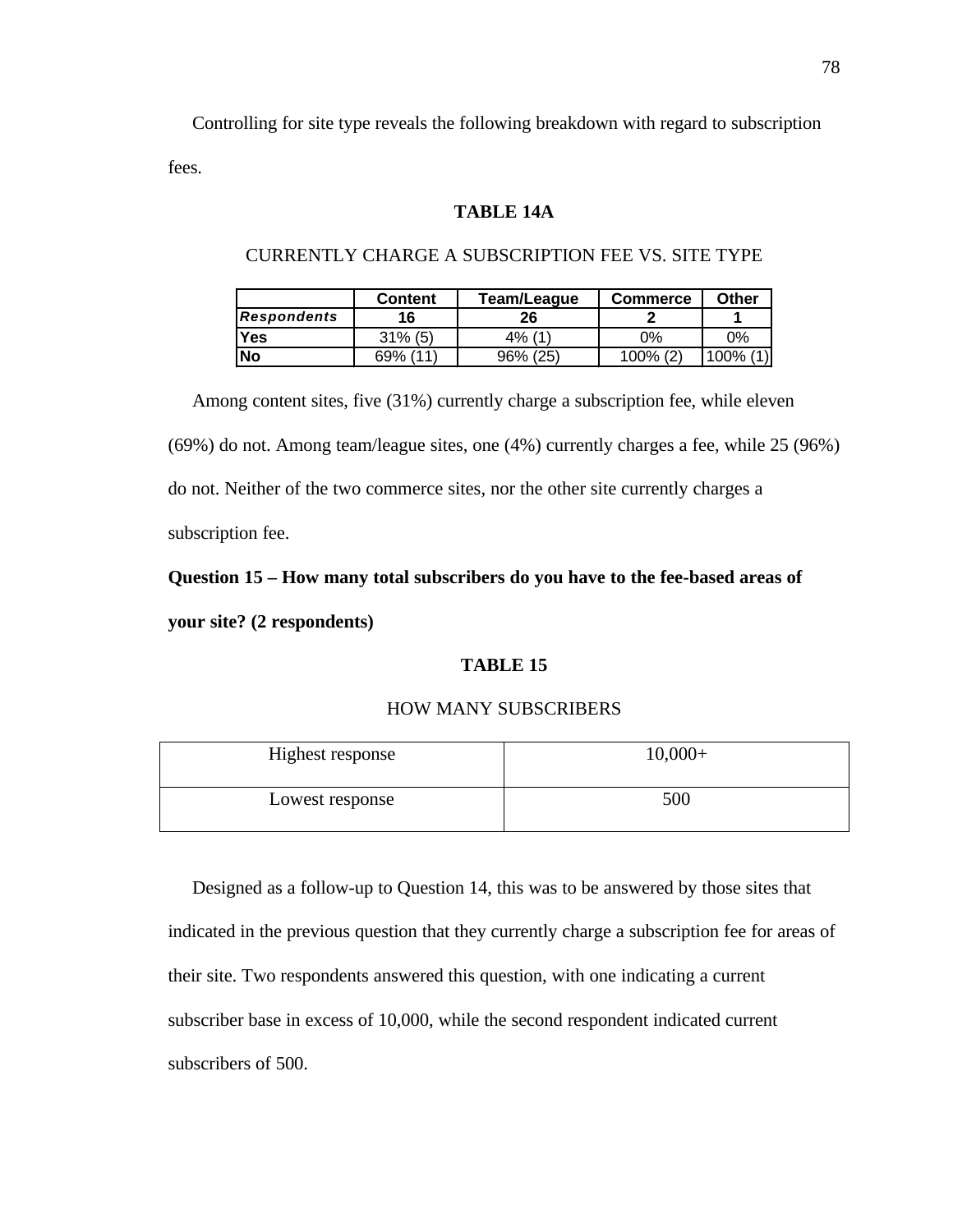**Question 16 – If you don't currently charge a subscription fee to areas of your site,**

**have you at any time in the past? (36 respondents)**

#### **TABLE 16**

#### CHARGED A SUBSCRIPTION FEE IN THE PAST?

| Yes | 0%        |
|-----|-----------|
| No  | 100% (36) |

All 36 respondents to this question indicated that they have not charged subscription

fees to any areas of their sites in the past (nor do they currently).

**Question 17 – Do you plan to charge subscription fees on your site one year from now? (45 respondents)**

#### **TABLE 17**

#### PLAN TO CHARGE A SUBSCRIPTION FEE ONE YEAR FROM NOW

| Yes | 18% (8)  |
|-----|----------|
| No  | 82% (37) |

Eight (18%) of the 45 respondents to this question indicated that they planned to

charge subscription fees on their sites one year from now.

Controlling for site type reveals the following respondent characteristics regarding

plans to charge a subscription fee one year from now.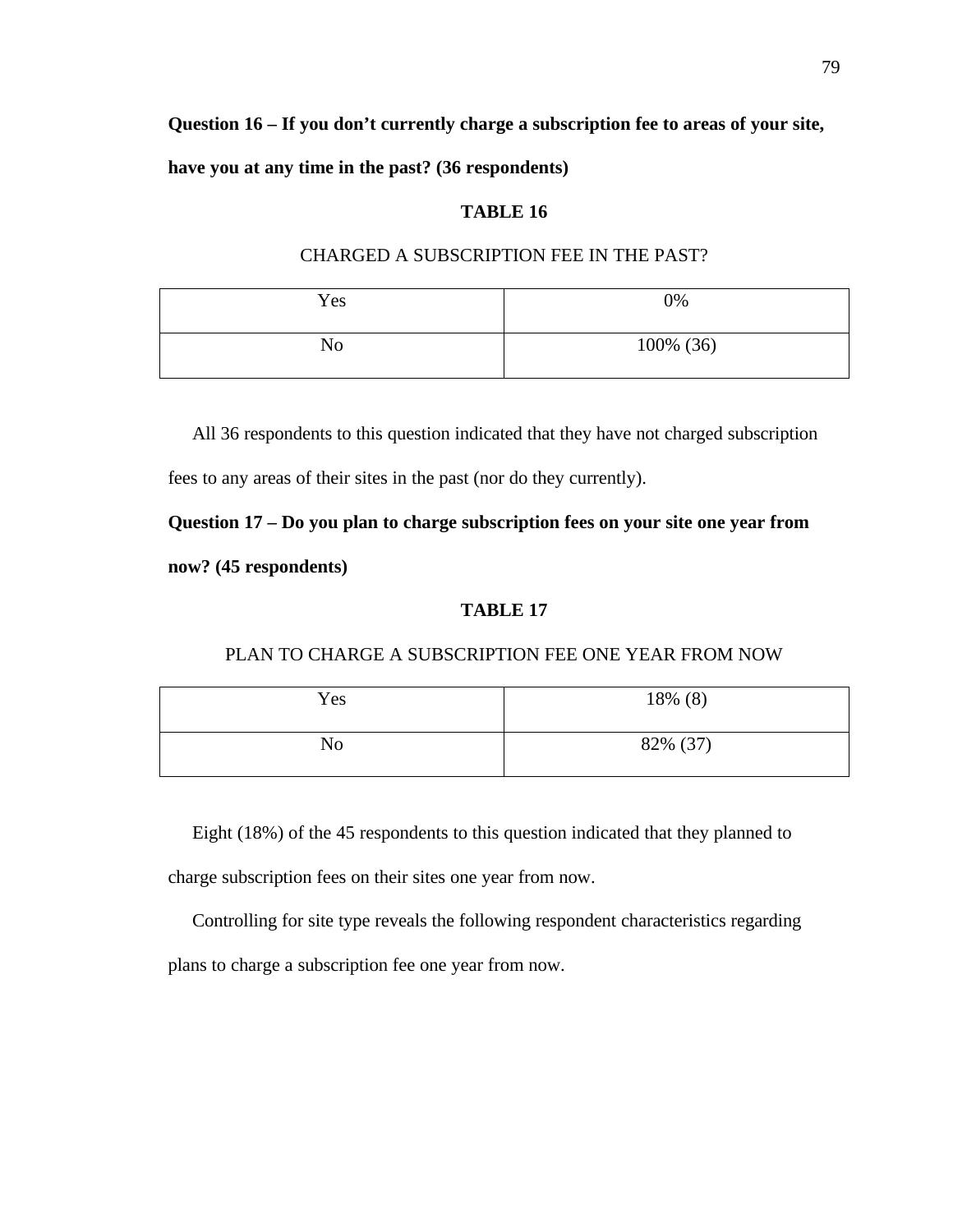# **TABLE 17A**

# PLAN TO CHARGE A SUBSCRIPTION FEE ONE YEAR FROM NOW VS. SITE

#### TYPE

|                    | Content    | Team/League | <b>Commerce</b> | Other |
|--------------------|------------|-------------|-----------------|-------|
| <b>Respondents</b> | 16         | 26          |                 |       |
| Yes                | $31\%$ (5) | $8\%$ (2)   | 0%              | 100%  |
| <b>No</b>          | 69% (11)   | 92% (24)    | $100\%$ (2)     | $0\%$ |

 Among content sites, five (31%) plan to charge a subscription fee one year from now, while among team/league sites, two (8%) plan to charge a subscription fee one year from now. Neither of the two commerce sites plans to charge a subscription fee one year from now. The lone other site indicated that it plans to charge a subscription fee one year from now.

# **Question 18 – Does your site currently offer fantasy sports participation? (45**

**respondents)**

# **TABLE 18**

#### FANTASY SPORTS PARTICIPATION

| Yes | $20\%$ (9) |
|-----|------------|
| No  | 80% (36)   |

 Nine (20%) of the 45 respondents to this question indicated that their sites currently offer fantasy sports.

 Controlling for site type reveals the following respondent characteristics regarding fantasy sports offerings.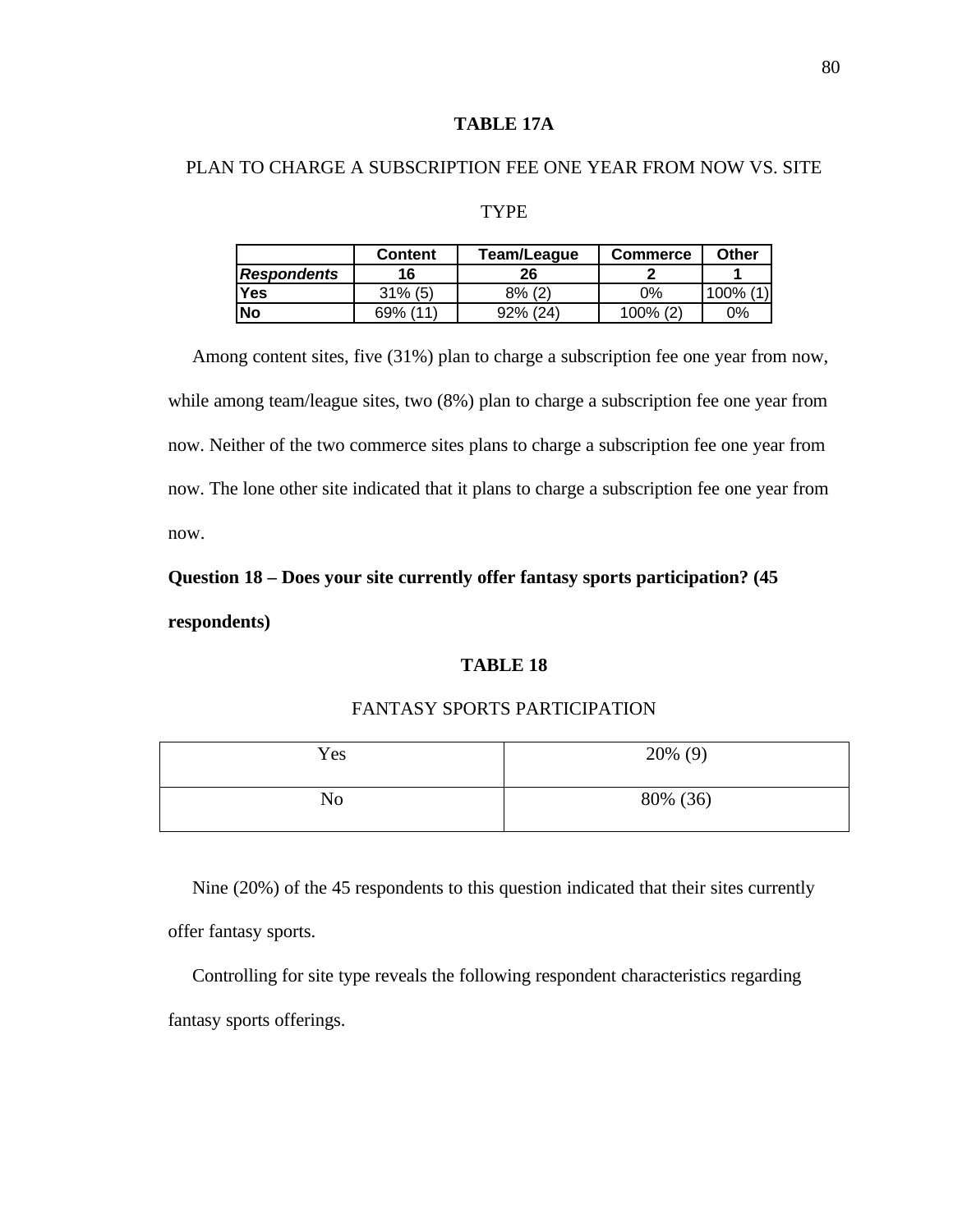#### **TABLE 18A**

|                    | <b>Content</b> | Team/League | Commerce   | Other       |
|--------------------|----------------|-------------|------------|-------------|
| <b>Respondents</b> | 16             | 26          |            |             |
| <b>Yes</b>         | $31\%$ (5)     | $12\%$ (3)  | $50\%$ (1) | 0%          |
| lNo                | 69% (11)       | 88% (23)    | $50\%$ (1) | $100\%$ (1) |

# FANTASY SPORTS PARTICIPATION VS. SITE TYPE

 Among content sites, five (31%) currently offer fantasy sports participation, while among team/league sites, three (12%) offer fantasy sports participation. One (50%) of the two commerce sites offers fantasy sports participation. The lone other site does not offer fantasy sports participation.

**Question 19 – If you do not currently offer fantasy sports participation, have you offered it on your site at any time in the past? (34 respondents)**

# **TABLE 19**

# PAST FANTASY SPORTS PARTICIPATION

| Yes | $6\%$ (2) |
|-----|-----------|
| No  | 94% (32)  |

Two (6%) of the 34 respondents to this question indicated that they do not currently offer fantasy sports participation on their sites, but have at some time in the past.

 Controlling for site type reveals the following breakdown with regard to having offered fantasy sports participation in the past.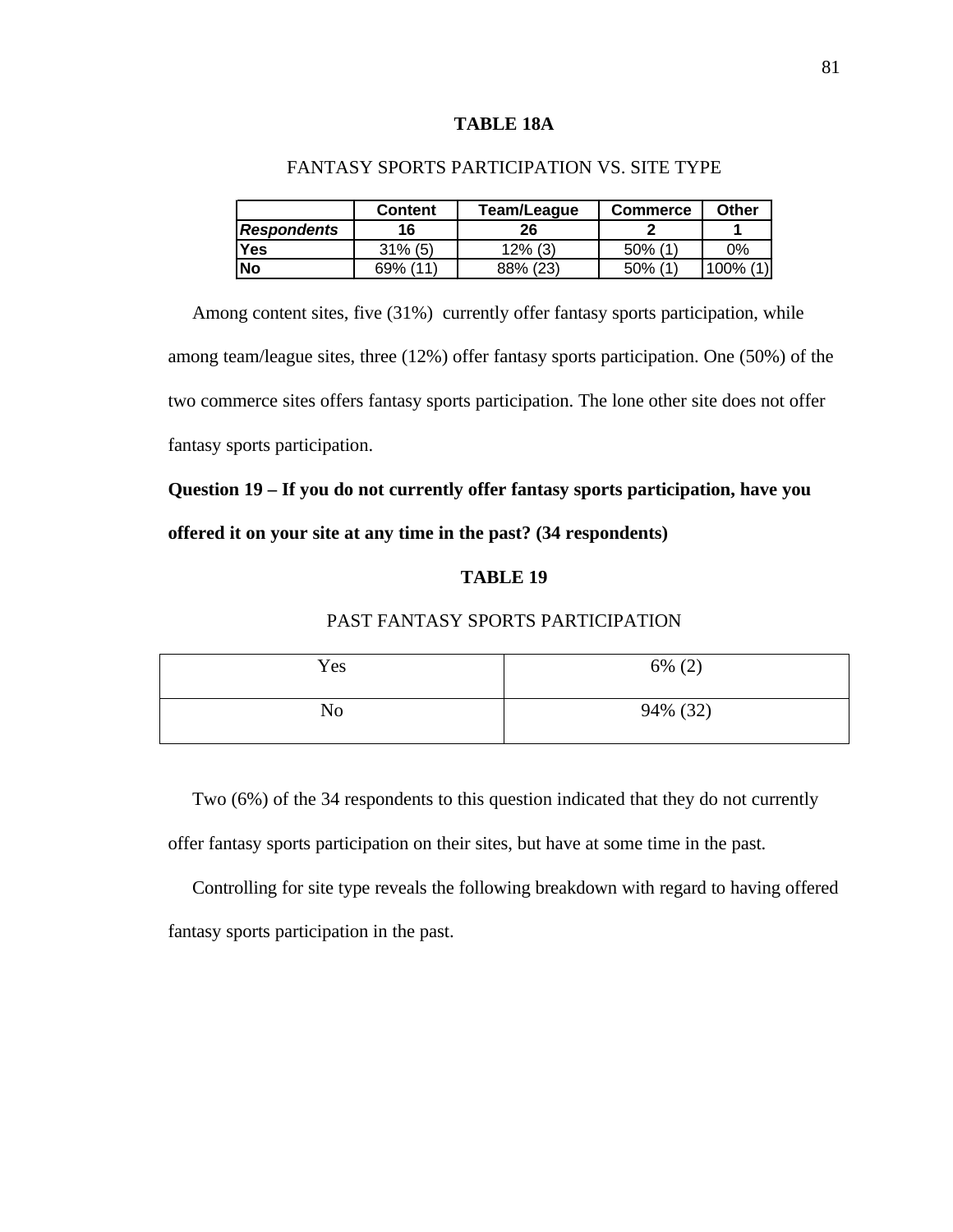#### **TABLE 19A**

|                    | <b>Content</b> | Team/League | <b>Commerce</b> | Other       |
|--------------------|----------------|-------------|-----------------|-------------|
| <b>Respondents</b> | 10             | າາ          |                 |             |
| <b>Yes</b>         | $20\%$ (2)     | ገ%          | ገ%              | 0%          |
| <b>No</b>          | $80\%$ (8)     | 100% (22)   | 100% (1         | $100\%$ (1) |

# PAST FANTASY SPORTS PARTICIPATION VS. SITE TYPE

Two of the ten (80%) content sites that do not currently offer fantasy sports indicated having offered it at some time in the past. All of the other respondents in all categories indicated that they have never offered fantasy sports participation in the past.

**Question 20 – Do you plan to offer fantasy sports participation on your site one year**

# **from now? (44 respondents)**

#### **TABLE 20**

# PLAN TO OFFER FANTASY SPORTS ONE YEAR FROM NOW

| Yes | $41\%$ (18) |
|-----|-------------|
| No  | 59% (26)    |

 Eighteen (41%) of the 44 respondents to this question indicated that they planned to offer fantasy sports participation on their sites one year from now.

 Controlling for site type reveals the following breakdown with regard to plans to offer fantasy sports participation one year from now.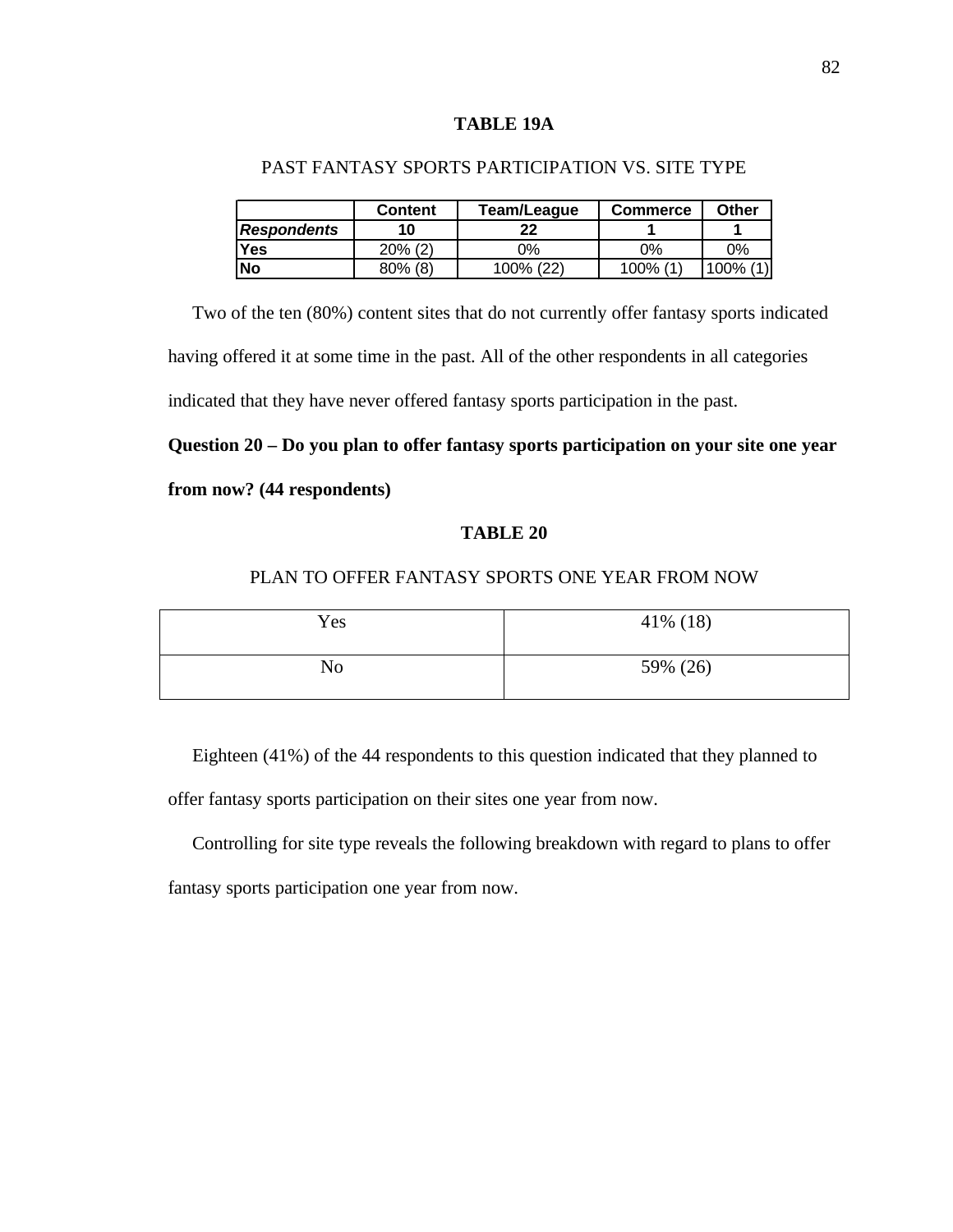#### **TABLE 20A**

PLAN TO OFFER FANTASY SPORTS ONE YEAR FROM NOW VS. SITE TYPE

# **Content Team/League Commerce Other** *Respondents* **15 26 2 1 Yes**  $\begin{array}{|c|c|c|c|c|c|} \hline \end{array}$  53% (8) 31% (8) 50% (1) 30% (1) **No** 47% (7) 69% (18) 50% (1) 0%

 Eight (53%) content sites said that they planned to offer fantasy sports one year from now, while among team/league sites, eight (31%) said that they plan to offer fantasy sports one year from now. One (50%) of the two commerce sites plans to offer fantasy sports one year from now. The lone other site said that it planned to offer fantasy sports one year from now.

# **Question 21 – If you offer fantasy sports participation on your site, do you currently charge a fee for participation? (12 respondents)**

#### **TABLE 21**

CHARGE A FEE FOR FANTASY SPORTS PARTICIPATION

# $Yes$  17% (2) No 83% (10)

 Two (17%) of the 12 respondents to this question indicated that they currently charge a fee for fantasy sports participation. Controlling for site type, only two of seven (29%) content sites charge a fee. None of the sites in other categories charges a fee for fantasy sports participation.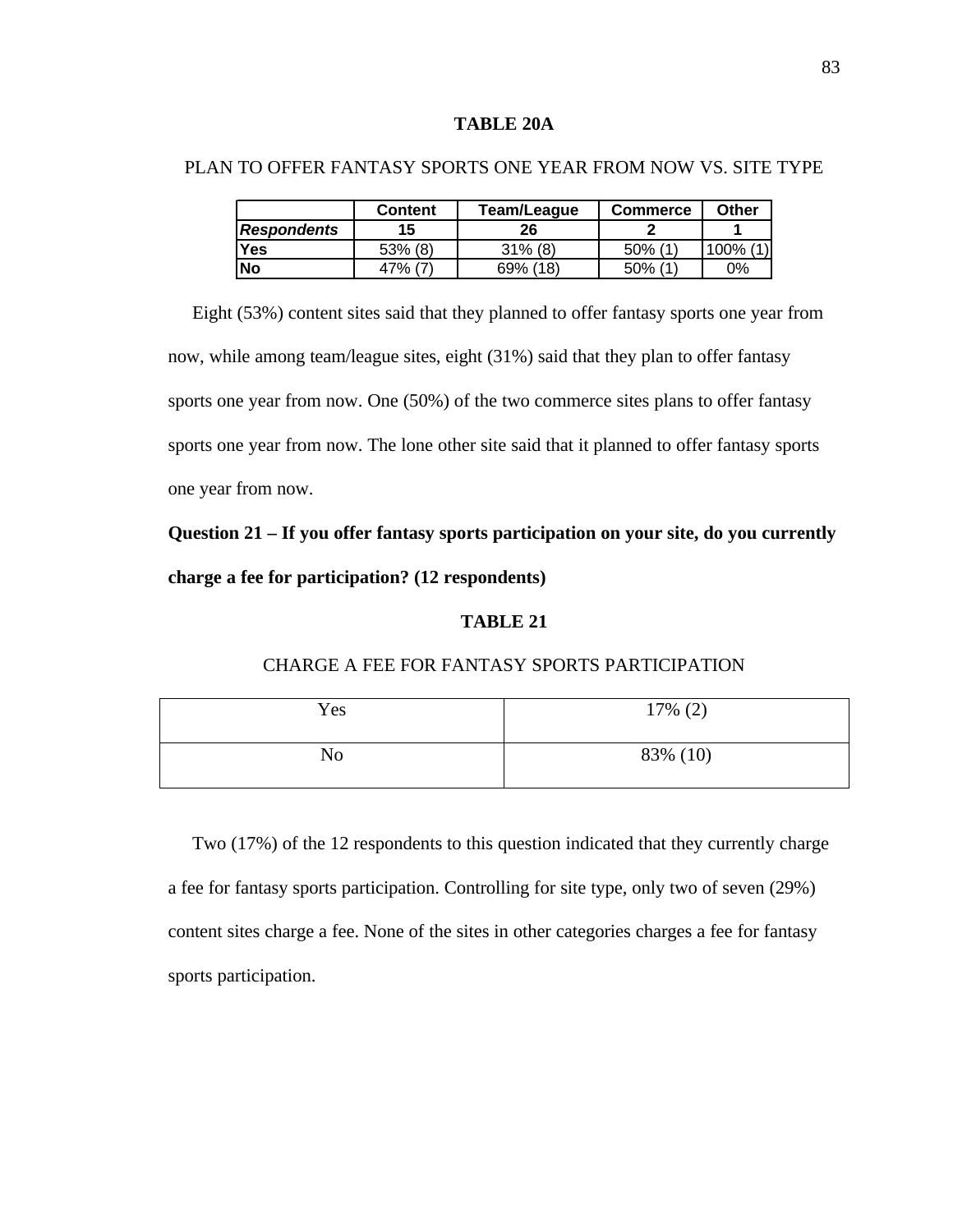**Question 22 – If you offer fantasy sports participation on your site, do you plan to charge a fee for participation one year from now? (8 respondents)**

#### **TABLE 22**

# CHARGE A FEE FOR FANTASY SPORTS PARTICIPATION

#### ONE YEAR FROM NOW

| Yes            | $25\%$ (2) |
|----------------|------------|
| N <sub>0</sub> | 75% (6)    |

Two (25%) of the eight respondents to this question indicated that they plan to charge a fee for fantasy sports participation one year from now. Controlling for site type, two of three content sites (67%) plan to charge a fee one year from now, while all other respondents indicated that they do not plan to charge a fee.

#### **Question 23 – Do you offer merchandise for sale on your site? (45 respondents)**

#### **TABLE 23**

#### OFFER MERCHANDISE

| Yes            | 71% (32) |
|----------------|----------|
| N <sub>o</sub> | 29% (13) |

 Thirty-two (71%) of the 45 respondents indicated that their sites currently offer merchandise for online purchase.

 Controlling for site type revealed the following breakdown with regard to sites offering merchandise for sale online.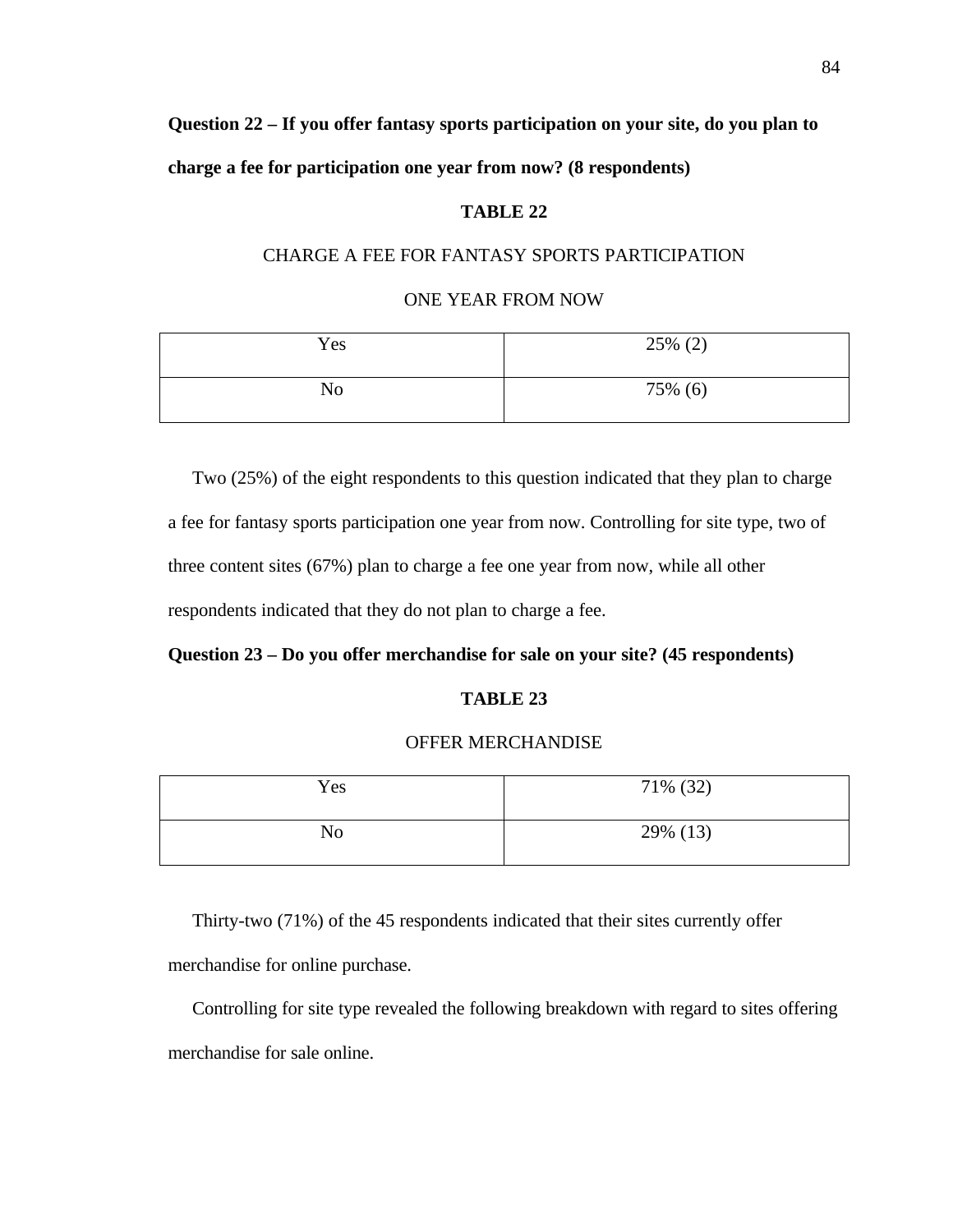# **TABLE 23A**

# OFFER MERCHANDISE VS. SITE TYPE

|                    | <b>Content</b> | Team/League | Commerce | Other        |
|--------------------|----------------|-------------|----------|--------------|
| <b>Respondents</b> | 16             | 26          |          |              |
| <b>Yes</b>         | 75% (12)       | 77% (20)    | ገ%       | 0%           |
| <b>No</b>          | $25\%$ (4)     | $23%$ (6)   | 100% (2) | (1)<br>,100% |

 Twelve of 16 (75%) content sites offer merchandise for sale online, as do 20 team/league sites (77%). Neither of the commerce sites, nor the other site offers merchandise for online purchase.

# **Question 24 – Can you process transactions online? (44 respondents)**

# **TABLE 24**

# PROCESS TRANSACTIONS ONLINE

| Yes | 52% (23) |
|-----|----------|
| No  | 48% (21) |

Twenty-three (52%) of the 44 respondents indicated that their can process online

transactions.

Controlling for site type reveals the following breakdown with regard to sites' ability to

process transactions online.

#### **TABLE 24A**

#### **PROCESS TRANSACTIONS ONLINE VS. SITE TYPE**

|                    | Content    | Team/League | <b>Commerce</b> | <b>Other</b> |
|--------------------|------------|-------------|-----------------|--------------|
| <b>Respondents</b> | 16         | 25          |                 |              |
| Yes                | $50\%$ (8) | 60% (15)    | 0%              | $0\%$        |
| <b>No</b>          | $50\%$ (8) | 40% (10)    | 100% (2)        | (1)<br>100%  |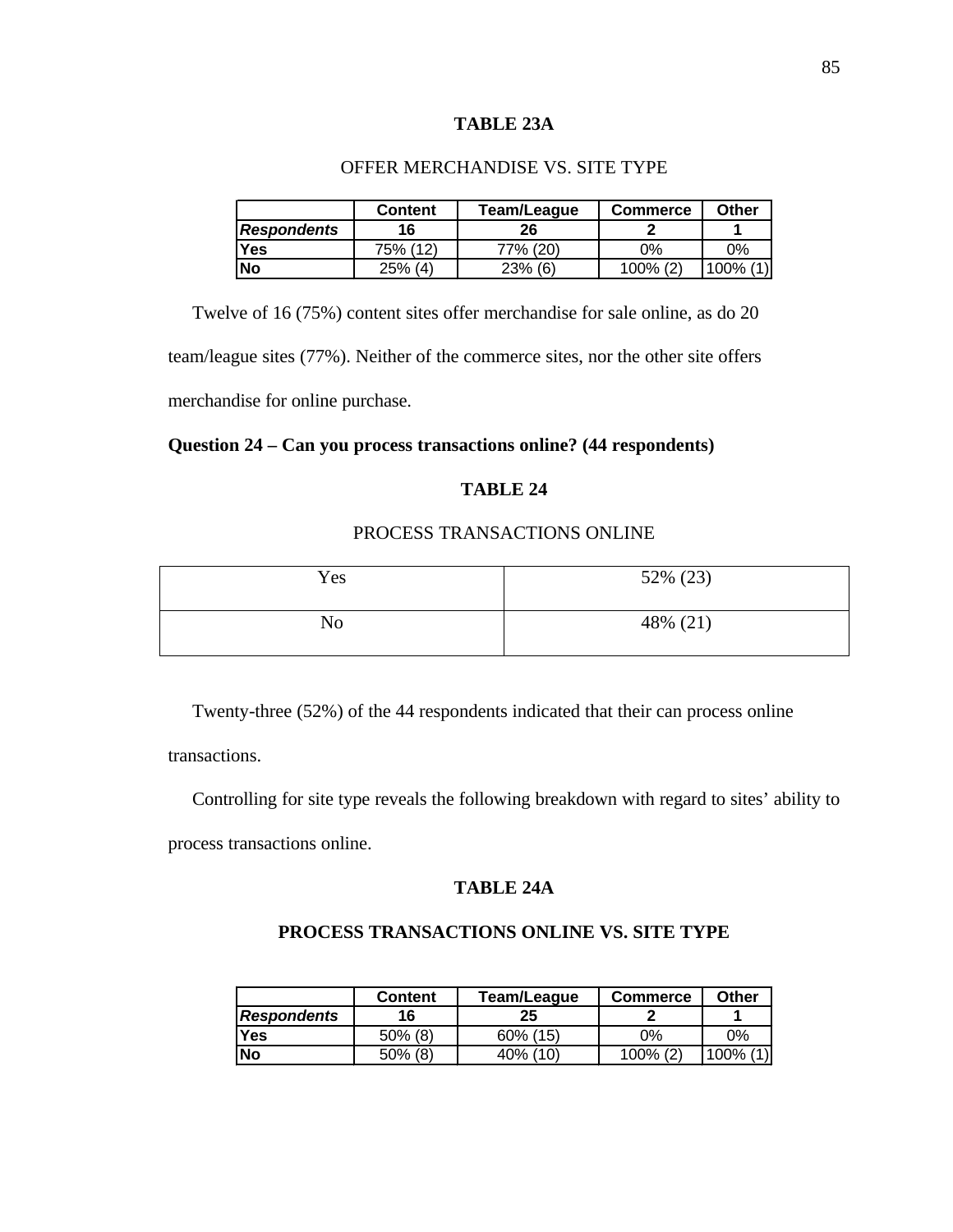Eight of 16 (50%) content sites can process transactions online, while 15 of 25 (60%)

team/league sites possess this ability. Neither the commerce nor the other sites can process transactions online.

**Question 25 – If you do not currently offer merchandise for sale online, have you at any time in the past? (13 respondents)**

# **TABLE 25**

# OFFERED MERCHANDISE ONLINE IN THE PAST

| Yes | $15\%$ (2) |
|-----|------------|
| No  | 85% (11)   |

Two (15%) of the 13 respondents to this question indicated that they had offered merchandise online in the past.

 Controlling for site type reveals the following breakdown with regard to having offered merchandise online in the past.

#### **TABLE 25A**

#### OFFERED MERCHANDISE ONLINE IN THE PAST VS. SITE TYPE

|                    | Team/League<br><b>Content</b> |            | Commerce    | Other       |
|--------------------|-------------------------------|------------|-------------|-------------|
| <b>Respondents</b> |                               |            |             |             |
| Yes                | ገ%                            | $14\%$ (1) | $100\%$ (1) | ገ%          |
| <b>No</b>          | $100\%$ (4)                   | 86% (6)    | 0%          | (1)<br>100% |

 Of the four content sites that indicated that they do not currently offer merchandise, none indicated having sold merchandise online in the past. One of the seven team/league sites (14%) indicated having offered merchandise online in the past, as did the lone commerce site responding to this question. The other site indicated having never offered merchandise for sale online.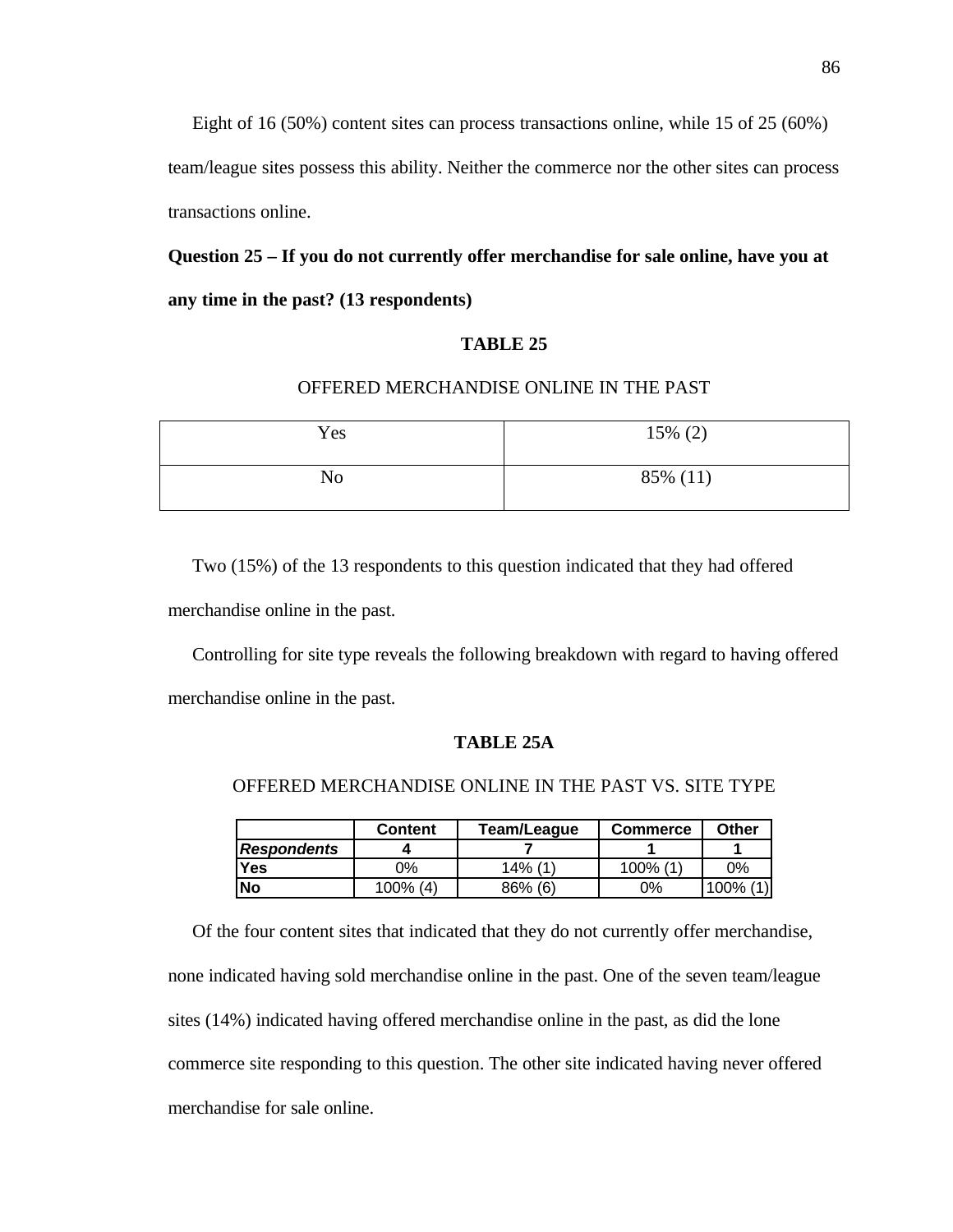**Question 26 – Do you plan to offer merchandise for sale on your site one year from now? (43 respondents)**

#### **TABLE 26**

PLAN TO OFFER MERCHANDISE ONLINE ONE YEAR FROM NOW

| Yes            | 93% (40)  |
|----------------|-----------|
| N <sub>o</sub> | $7\%$ (3) |

Forty (93%) of the 43 respondents indicated that they planned to offer merchandise online one year from now. Three (7%) indicated that they have no such plans. Controlling for site type, 13 (87%) content sites said that they plan to sell merchandise online one year from now, while 25 (100%) of the team/league sites said that they planned to sell merchandise online one year from now. Both of the commerce sites (100%) said that they planned to offer merchandise for sale online.

# **Question 27 – Do you currently sell tickets to sporting events on your site? (44 respondents)**

# **TABLE 27**

# CURRENTLY SELL TICKETS ONLINE

| Yes            | 41\% (18) |
|----------------|-----------|
| N <sub>0</sub> | 59% (26)  |

 Eighteen (41%) of the 44 respondents to this question indicated that they currently sell tickets to sporting events online.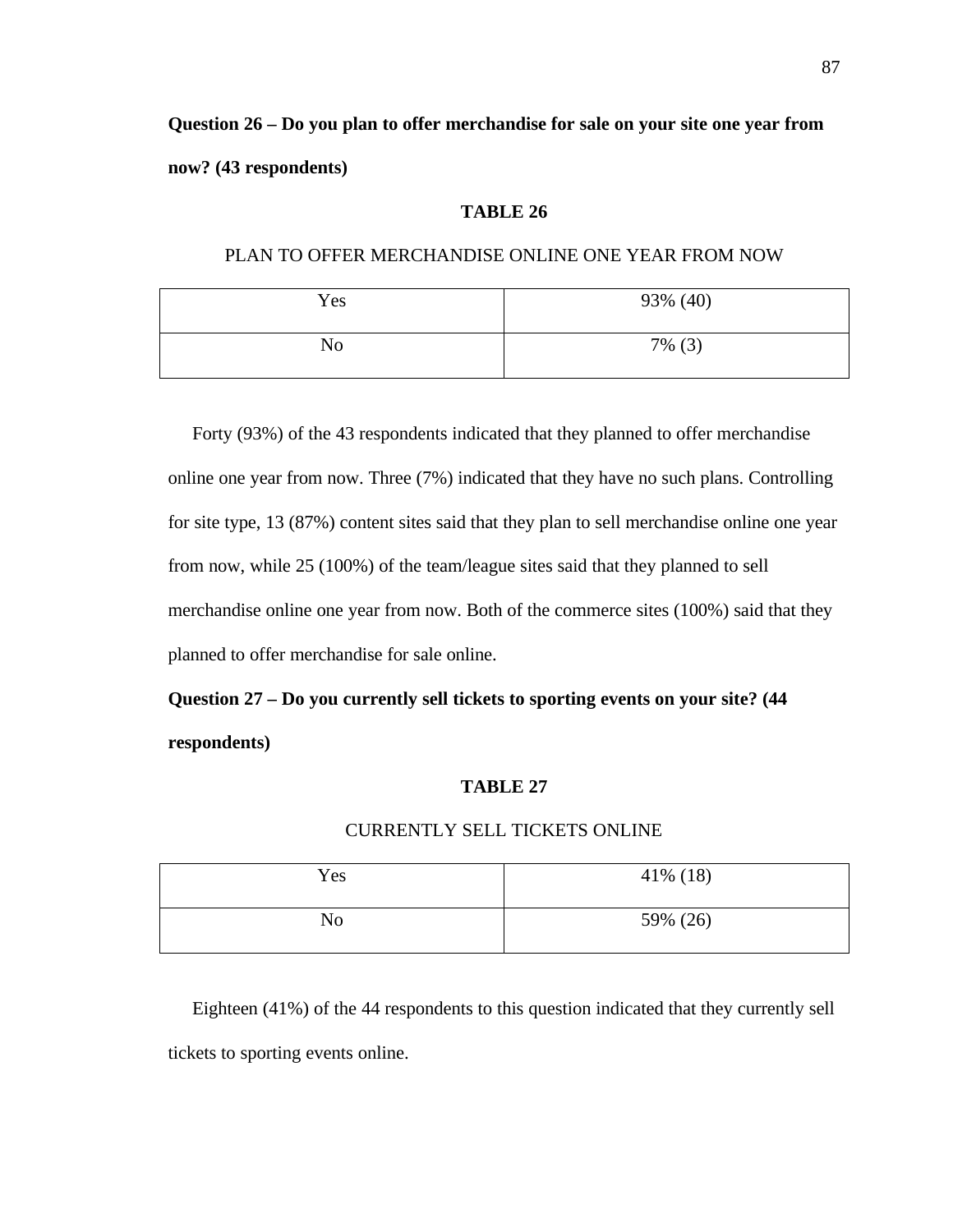Controlling for site type reveals the following breakdown with regard to selling tickets to sporting events online.

#### **TABLE 27A**

|                    | <b>Content</b> | Team/League | <b>Commerce</b> | Other |
|--------------------|----------------|-------------|-----------------|-------|
| <b>Respondents</b> | 15             | 26          |                 |       |
| Yes                | $33\%$ (5)     | 50% (13)    | 0%              | 0%    |
| <b>No</b>          | (10)<br>67%    | 50% (13)    | 100% (2)        | 100%  |

# CURRENTLY SELL TICKETS ONLINE VS. SITE TYPE

Five (33%) of the content sites currently sell tickets to sporting events online, while 13

(50%) of the team/league sites offer this feature.

# **Question 28 – If you do not currently sell tickets to sporting events online, have you**

#### **at any time in the past? (26 respondents)**

# **TABLE 28**

#### SOLD TICKETS ONLINE IN THE PAST

| Yes | 0%        |
|-----|-----------|
| No  | 100% (26) |

All 26 respondents who indicated that their sites do not currently offer online ticket

sales also indicated that they have never offered this feature in the past.

# **Question 29 – Do you plan to sell tickets to sporting events on your site one year**

**from now? (41 respondents)**

# **TABLE 29**

# PLAN TO SELL TICKETS ONLINE ONE YEAR FROM NOW

| . .<br>Yes | 59% (24) |
|------------|----------|
|            |          |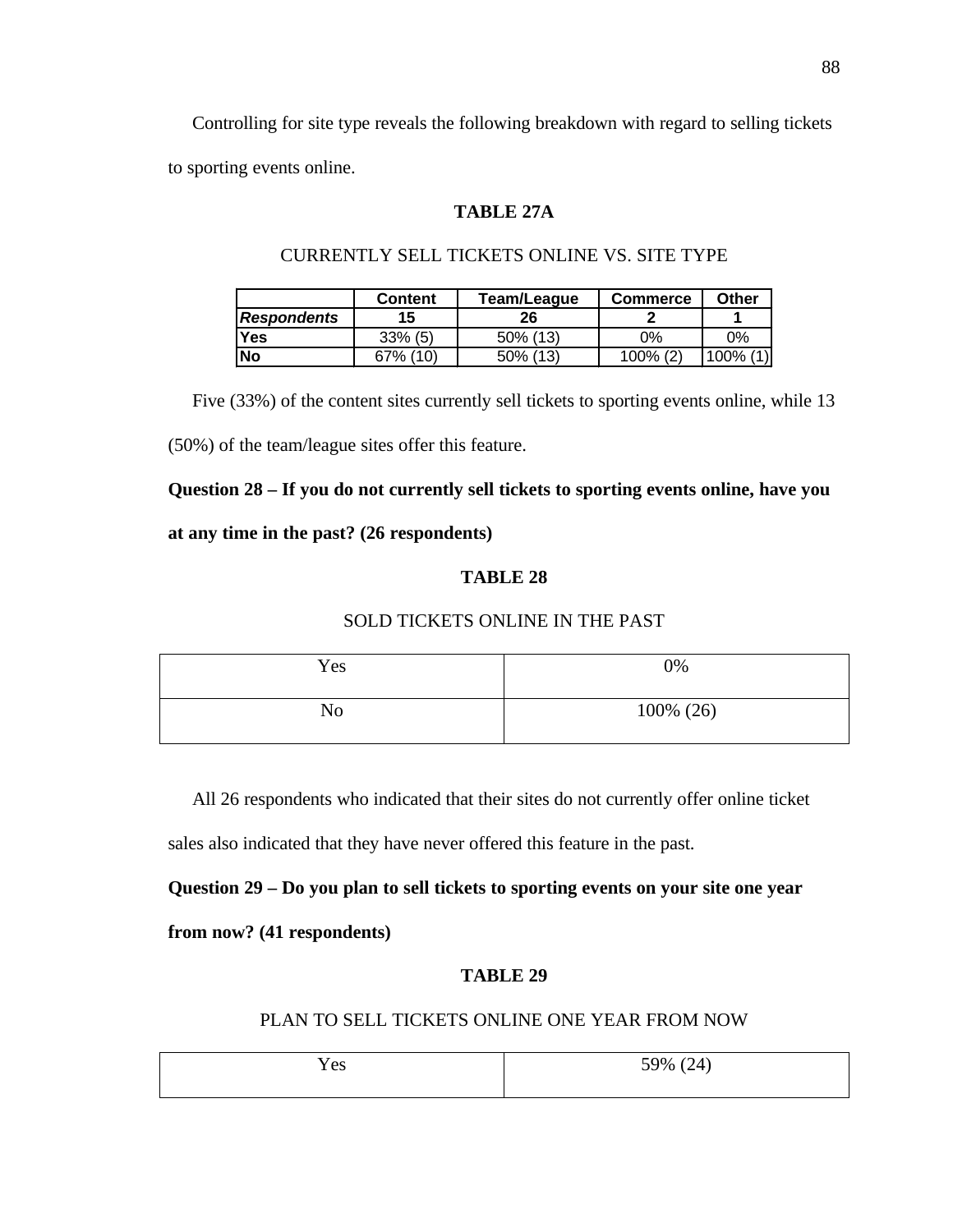| N <sub>0</sub> | 41\% $(17)$ |
|----------------|-------------|
|                |             |

Twenty-four (59%) of the 41 respondents indicated that they planned to sell tickets online one year from now.

 Controlling for site type reveals the following breakdown with regard to plans to sell tickets to sporting events online one year from now.

# **TABLE 29A**

PLAN TO SELL TICKETS ONLINE ONE YEAR FROM NOW VS. SITE TYPE

|                    | <b>Content</b> | Team/League | Commerce | Other |
|--------------------|----------------|-------------|----------|-------|
| <b>Respondents</b> | 19             | 26          |          |       |
| <b>Yes</b>         | $50\%$ (6)     | 69% (18)    | ገ%       | 9%    |
| <b>INo</b>         | $50\%$ (6)     | $31\%$ (8)  | 100% (2) | 100%  |

 Six of the content sites (50%) said that they plan to sell tickets to sporting events online one year from now, while 18 (69%) team/league sites indicated plans to sell tickets online.

What is Being Spent and Earned (survey questions 30-34)

**Question 30 – Rank the following marketing strategies in order of how heavily you**

**rely on each to generate traffic to your site (1=most used, 7=least used) (29**

**respondents)**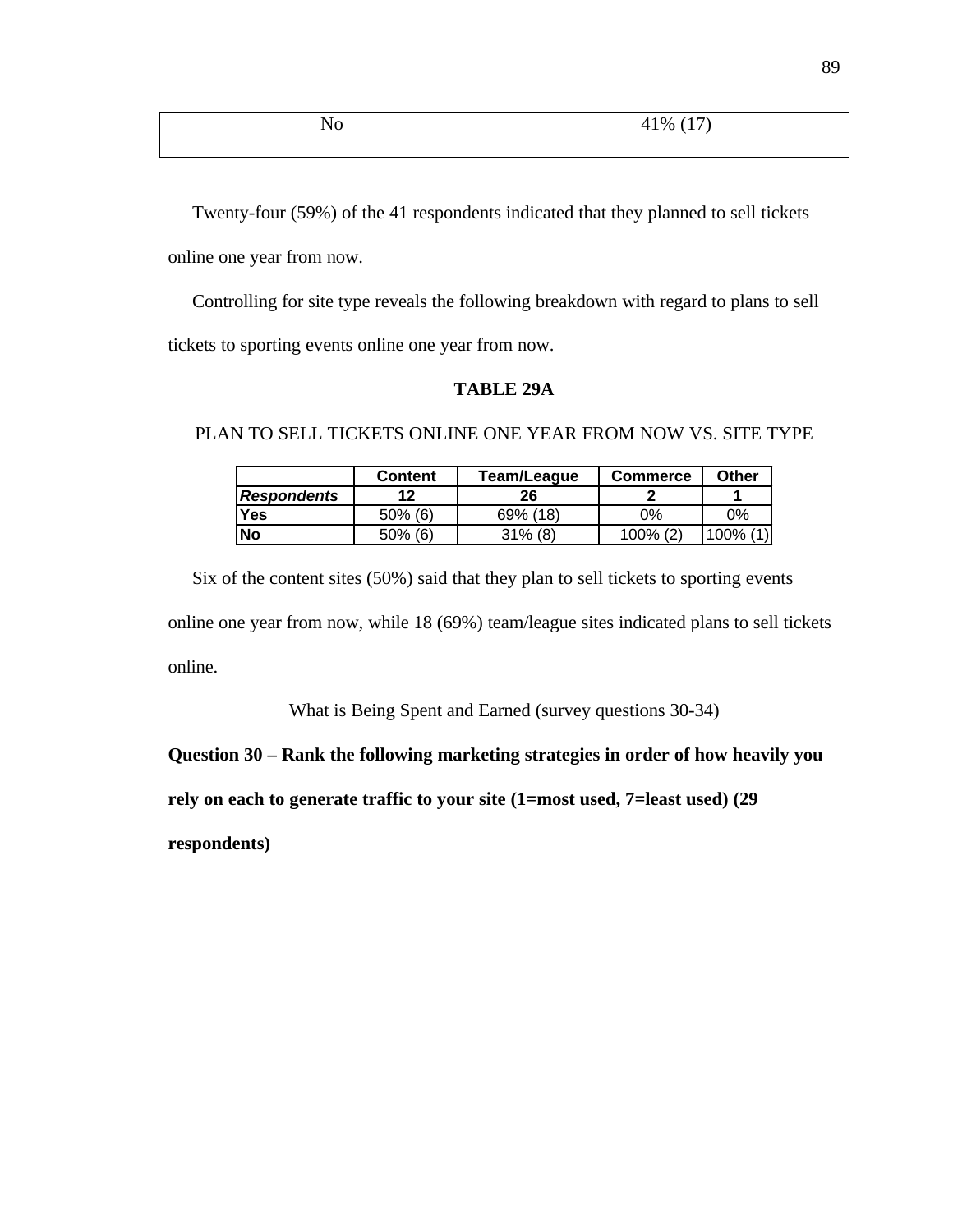#### **TABLE 30**

|                | Leveraging<br>other media | <b>Print ad</b><br>buys | Online<br>ad buys | TV ad<br><b>buys</b> | Radio ad<br>buys | <b>Search</b><br>engine<br>placement | Other      |
|----------------|---------------------------|-------------------------|-------------------|----------------------|------------------|--------------------------------------|------------|
| Most used (1)  | 45% (9)                   | 14% (2)                 | $25\%$ (3)        | 9% (1)               | 9% (1)           | 46% (11)                             | $22\%$ (2) |
| (2)            | $20\%$ (4)                | 14% (2)                 | 17% (2)           | $0\%$                | 18% (2)          | $33\%$ (8)                           | 67% (6)    |
| (3)            | $5%$ (1)                  | $36\%$ (5)              | $0\%$             | $27\%$ (3)           | $27\%$ (3)       | $13\%$ (3)                           | 11% (1)    |
| (4)            | $5%$ (1)                  | 7% (1)                  | $33\%$ (4)        | 18% (2)              | $27\%$ (3)       | $4\%$ (1)                            | 0%         |
| (5)            | 15% (3)                   | 14% (2)                 | 17% (2)           | 18% (2)              | 9% (1)           | $0\%$                                | $0\%$      |
| (6)            | $5\%$ (1)                 | 14% (2)                 | $8\%$ (1)         | $27\%$ (3)           | 0%               | $0\%$                                | $0\%$      |
| Least used (7) | 5% (1)                    | 0%                      | $0\%$             | 0%                   | 9% (1)           | $4\%$ (1)                            | 0%         |

#### RANK MARKETING STRATEGIES

 Of the 20 respondents who included "leveraging other media" in their rankings, nine (45%) ranked this strategy most used, four (20%) ranked this strategy second most used, one (5%) ranked it third most used, one (5%) ranked it fourth most used, three (15%) ranked it fifth most used, one (5%) ranked it sixth most used, and one (5%) ranked it least used.

 Of the 14 respondents who included "print ad buys" in their rankings, two (14%) ranked this strategy most used, two (14%) ranked this strategy second most used, five (36%) ranked it third most used, one (7%) ranked it fourth most used, two (14%) ranked it fifth most used, and two (14%) ranked it sixth most used.

 Of the 12 respondents who included "online ad buys" in their rankings, three (25%) ranked this strategy most used, two (17%) ranked this strategy second most used, four (33%) ranked it fourth most used, two (17%) ranked it fifth most used, and one (8%) ranked it sixth most used.

 Of the 11 respondents who included "TV ad buys" in their rankings, one (9%) ranked this strategy most used, three (27%) ranked it third most used, two (18%) ranked it fourth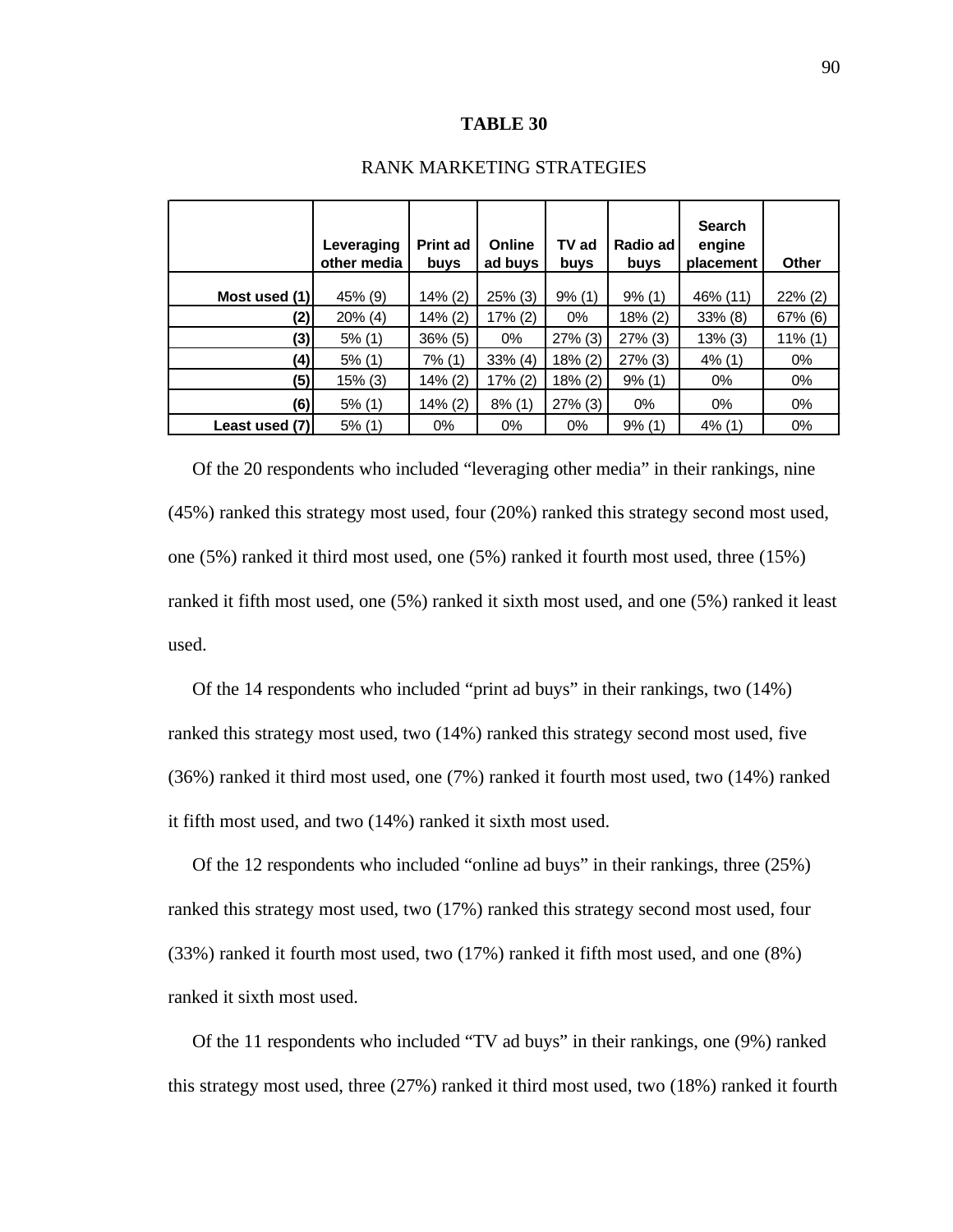most used, two (18%) ranked it fifth most used, and three (27%) ranked it sixth most used.

 Of the 11 respondents who included "radio ad buys" in their rankings, one (9%) ranked this strategy most used, two (18%) ranked it second most used, three (27%) ranked it third most used, three (27%) ranked it fourth most used, one (9%) ranked it fifth most used, and one (9%) ranked it least used.

 Of the 24 respondents who included "search engine placement" in their rankings, 11 (46%) ranked this strategy most used, eight (33%) ranked it second most used, three (13%) ranked it third most used, one (4%) ranked it fourth most used, and one (4%) ranked it least used.

 Nine respondents indicated "other" promotional strategies in their rankings. These included "including address in various publications" (ranked third most used), press releases (ranked second most used), linking arrangements (ranked fifth most used), "guerilla marketing" (second most used), utilizing media buys for other events (ranked most used), and local market saturation (ranked most used).

 Transposing the x and y axes presents the data in a different, but equally revealing manner.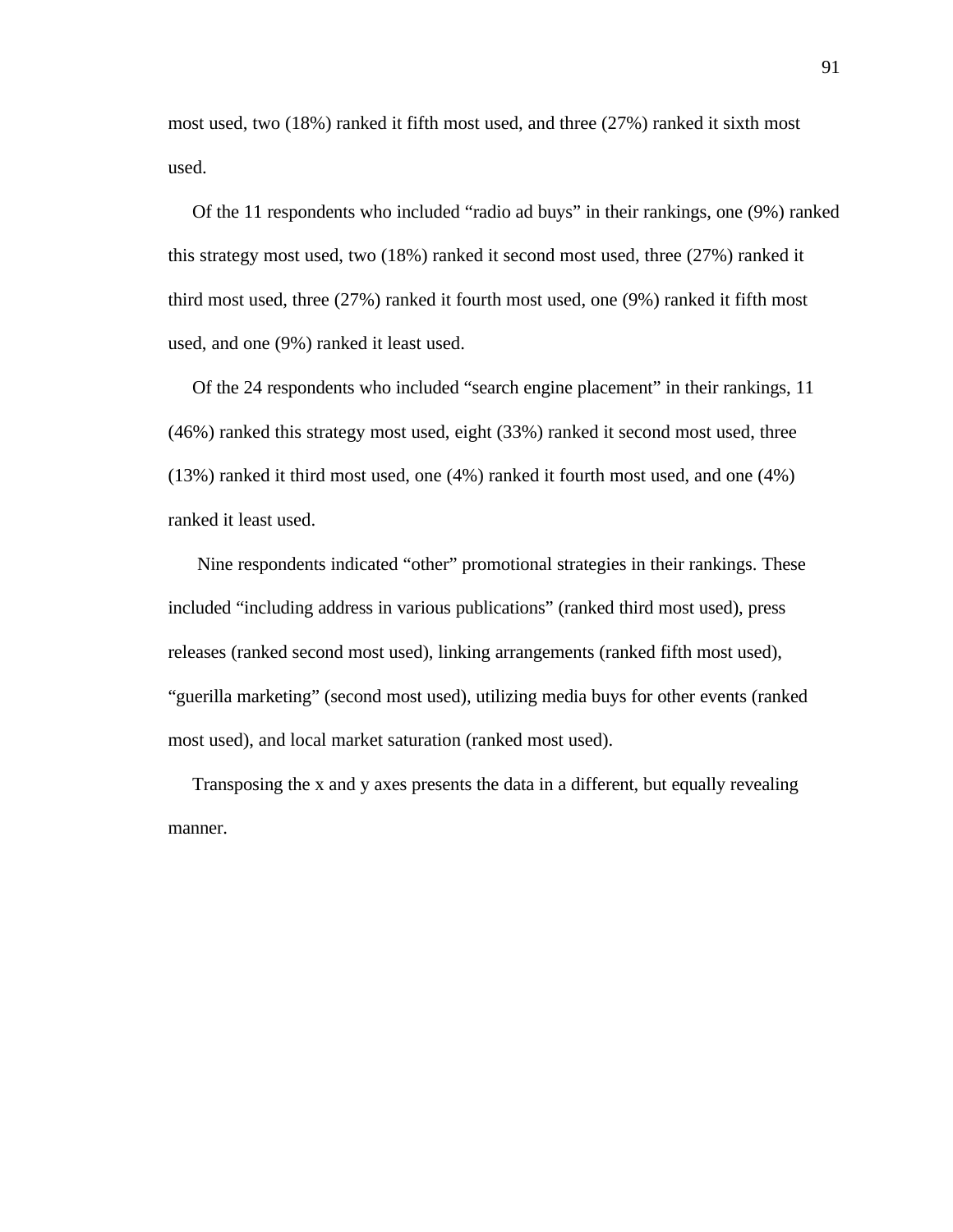#### **TABLE 30A**

|                           | Most<br>used $(1)$ | (2)        | (3)        | (4)        | (5)        | (6)        | Least<br>used $(7)$ |
|---------------------------|--------------------|------------|------------|------------|------------|------------|---------------------|
| Leveraging<br>other media | 31% (9)            | $17\%$ (4) | $6\%$ (1)  | $9\%$ (1)  | $30\%$ (3) | $14\%$ (1) | $33\%$ (1)          |
| <b>Print ad buys</b>      | 7% (2)             | $8\%$ (2)  | $31\%$ (5) | 9% (1)     | $20\%$ (2) | 29% (2)    | $0\%$               |
| Online ad                 |                    |            |            |            |            |            |                     |
| buys                      | $10\%$ (3)         | $8\%$ (2)  | $0\%$      | $36\%$ (4) | $20\%$ (2) | $14\%$ (1) | $0\%$               |
| TV ad buys                | 3% (1)             | $0\%$      | 19% (3)    | 18% (2)    | $20\%$ (2) | 43% (3)    | $0\%$               |
| Radio ad                  |                    |            |            |            |            |            |                     |
| buys                      | 3% (1)             | $8\%$ (2)  | 19% (3)    | 27% (3)    | $10\%$ (1) | $0\%$      | $33\%$ (1)          |
| <b>Search</b>             |                    |            |            |            |            |            |                     |
| engine                    |                    |            |            |            |            |            |                     |
| placement                 | 38% (11)           | 33% (8)    | 19% (3)    | 0%         | $0\%$      | $0\%$      | $33\%$ (1)          |
| Other                     | 7% (2)             | 25% (6)    | $6\%$ (1)  | $0\%$      | $0\%$      | $0\%$      | 0%                  |

#### RANK MARKETING STRATEGIES – AXES TRANSPOSED

Of the 29 respondents indicating one of the answer choices "most used," nine (31%) chose leveraging other media, two (7%) chose print ad buys, three (10%) chose online ad buys, one (3%) chose TV ad buys, one (3%) chose radio ad buys, 11 (38%) chose search engine placement, and two (7%) identified other promotional strategies as most used.

 Of the 24 respondents indicating one of the answer choices second most used, four (17%) chose leveraging other media, two (8%) chose print ad buys, two (8%) chose online ad buys, two (8%) chose radio ad buys, eight (33%) chose search engine placement, and six (25%) identified other promotional strategies.

 Of the 16 respondents indicating one of the answer choices as third most used, one (6%) chose leveraging other media, five (31%) chose print ad buys, three (19%) chose TV ad buys, three (19%) chose radio ad buys, three (19%) chose search engine placement, and one (6%) identified other promotional strategies.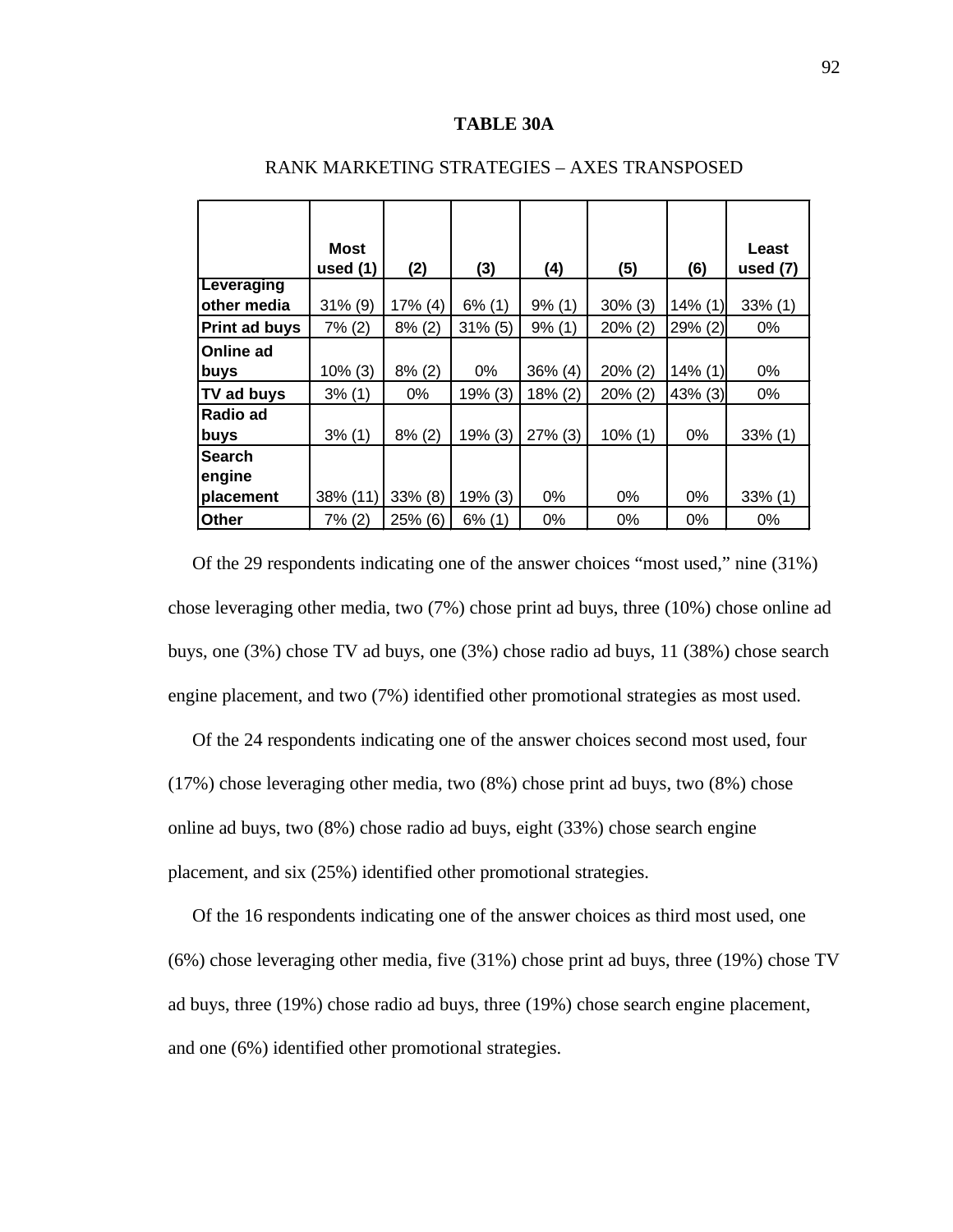Of the 11 respondents indicating one of the answer choices fourth most used, one (9%) chose leveraging other media, one (9%) chose print ad buys, four (36%) chose online ad buys, two (18%) chose TV ad buys, and three (27%) chose radio ad buys.

 Of the 10 respondents indicating one of the answer choices fifth most used, three (30%) chose leveraging other media, two (20%) chose print ad buys, two (20%) chose online ad buys, two (20%) chose TV ad buys, and one (10%) chose radio ad buys.

 Of the seven respondents indicating one of the answer choices sixth most used, one (14%) chose leveraging other media, two (29%) chose print ad buys, one (14%) chose online ad buys, and three (43%) chose TV ad buys.

 Finally, of the three respondents indicating one of the answer choices least (seventh most) used, one (33%) chose leveraging other media, one (33%) chose radio ad buys, and one (33%) chose search engine placement.

 Controlling for site type reveals the following characteristics of the respondents with regard to marketing strategies employed.

#### **TABLE 30B**

|                | Leveraging<br>other media | <b>Print ad</b><br>buys | Online ad<br>buys | TV ad<br>buys | Radio ad<br>buys | <b>Search</b><br>engine<br>placement | Other       |
|----------------|---------------------------|-------------------------|-------------------|---------------|------------------|--------------------------------------|-------------|
| Most used (1)  | $50\%$ (3)                | $25\%$ (1)              | $33\%$ (2)        | $33\%$ (1)    | 0%               | $13\%$ (1)                           | $100\%$ (1) |
| (2)            | $33\%$ (2)                | $25\%$ (1)              | $33\%$ (2)        | 0%            | 0%               | $38\%$ (3)                           | 0%          |
| (3)            | 0%                        | $25\%$ (1)              | 0%                | 0%            | $33\%$ (1)       | $38\%$ (3)                           | 0%          |
| (4)            | 0%                        | 0%                      | $33\%$ (2)        | 0%            | 0%               | $13\%$ (1)                           | 0%          |
| (5)            | $17\%$ (1)                | $25\%$ (1)              | 0%                | $0\%$         | $33\%$ (1)       | $0\%$                                | 0%          |
| (6)            | $0\%$                     | 0%                      | 0%                | $67\%$ (2)    | 0%               | 0%                                   | 0%          |
| Least used (7) | $0\%$                     | $0\%$                   | $0\%$             | 0%            | $33\%$ (1)       | 0%                                   | 0%          |
|                | 0%                        | $0\%$                   | 0%                | 0%            | 0%               | 0%                                   | $0\%$       |

#### RANK MARKETING STRATEGIES – CONTENT SITES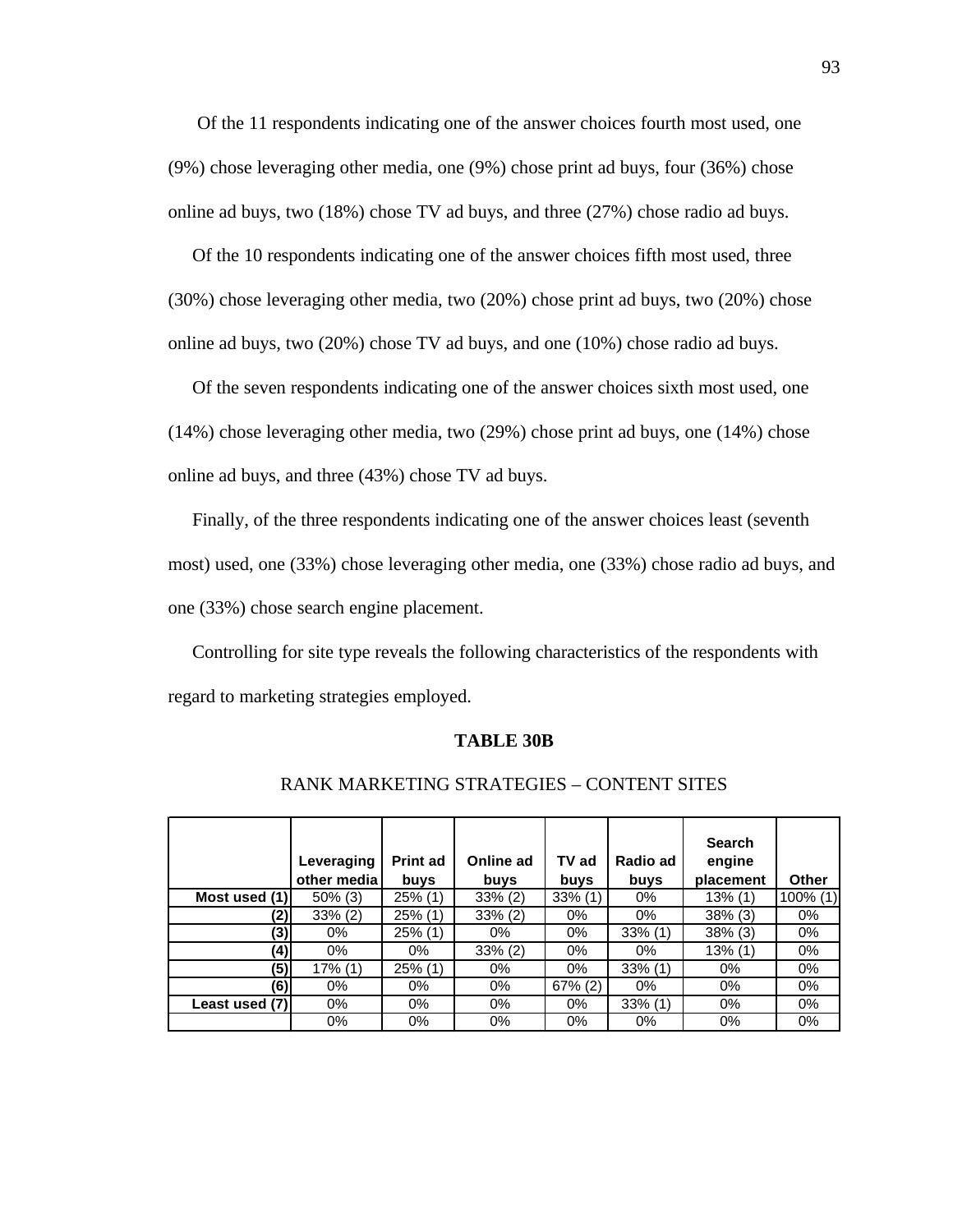Of the six content sites who included "leveraging other media" in their rankings, three (50%) ranked this strategy most used, two (33%) ranked this strategy second most used, and one (17%) ranked it fifth most used.

 Of the four content sites who included "print ad buys" in their rankings, one (25%) ranked this strategy most used, one (25%) ranked this strategy second most used, one (25%) ranked it third most used, and one (25%) ranked it fifth most used.

 Of the six content sites who included "online ad buys" in their rankings, two (33%) ranked this strategy most used, two (33%) ranked this strategy second most used, and two (33%) ranked it fourth most used.

 Of the three content sites who included "TV ad buys" in their rankings, one (33%) ranked this strategy most used, and two (67%) ranked it sixth most used.

 Of the three content sites who included "radio ad buys" in their rankings, one (33%) ranked this strategy third most used, one (33%) ranked it fifth most used, and one (33%) ranked it least used.

 Of the eight content sites who included "search engine placement" in their rankings, one (13%) ranked this strategy most used, three (38%) ranked it second most used, three (38%) ranked it third most used, and one (13%) ranked it fourth most used.

One content site indicated other promotional strategies most used in their rankings.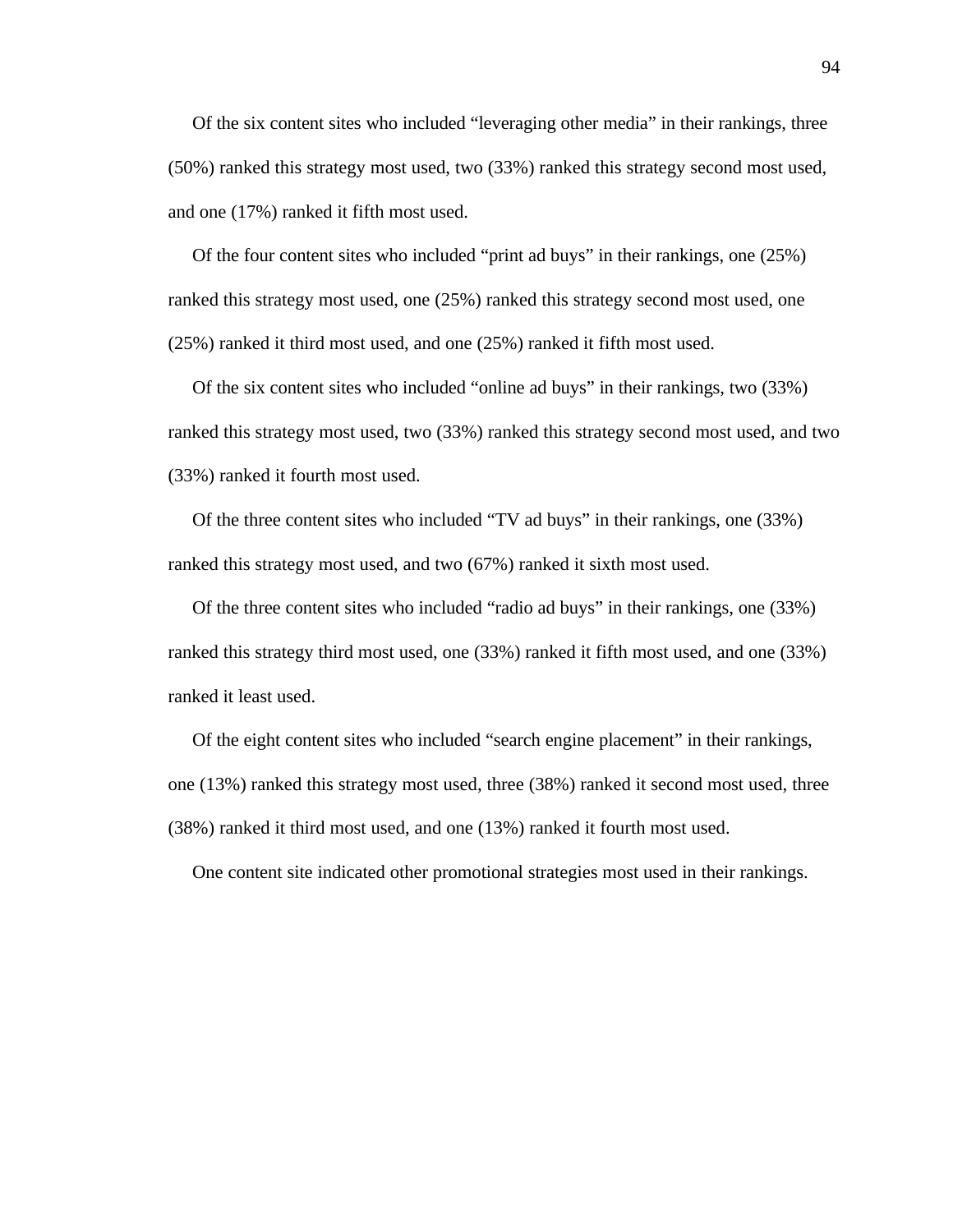#### **TABLE 30C**

|                | Leveraging<br>other media | <b>Print ad</b><br>buys | Online ad<br><b>buys</b> | TV ad<br>buys | Radio ad<br>buys | <b>Search</b><br>engine<br>placement | Other      |
|----------------|---------------------------|-------------------------|--------------------------|---------------|------------------|--------------------------------------|------------|
| Most used (1)  | 43% (6)                   | 10% (1)                 | $17\%$ (1)               | 0%            | 13% (1)          | 57% (8)                              | 17% (1)    |
| (2)            | 14% (2)                   | 10% (1)                 | $0\%$                    | $0\%$         | 25% (2)          | $36\%$ (5)                           | $67\%$ (4) |
| (3)            | 7% (1)                    | $40\%$ (4)              | 0%                       | $38\%$ (3)    | 25% (2)          | $0\%$                                | 0%         |
| (4)            | 7% (1)                    | $10\%$ (1)              | $33\% (2)$               | $25\%$ (2)    | 38% (3)          | $0\%$                                | $0\%$      |
| (5)            | 14% (2)                   | 10% (1)                 | $33\%$ (2)               | 25% (2)       | 0%               | $0\%$                                | 17% (1)    |
| (6)            | 7% (1)                    | $20\%$ (2)              | $17\%$ (1)               | $13\%$ (1)    | 0%               | 0%                                   | 0%         |
| Least used (7) | 7% (1)                    | 0%                      | $0\%$                    | $0\%$         | 0%               | 7% (1)                               | 0%         |

#### RANK MARKETING STRATEGIES – TEAM/LEAGUE SITES

Of the 14 team/league sites who included "leveraging other media" in their rankings, six (43%) ranked this strategy most used, two (14%) ranked this strategy second most used, one (7%) ranked it third most used, one (7%) ranked it fourth most used, two (14%) ranked it fifth most used, one (7%) ranked it sixth most used, and one (7%) ranked it least used.

 Of the 10 team/league sites who included "print ad buys" in their rankings, one (10%) ranked this strategy most used, one (10%) ranked this strategy second most used, four (40%) ranked it third most used, one (10%) ranked it fourth most used, one (10%) ranked it fifth most used, and two (20%) ranked it sixth most used.

 Of the six team/league sites who included "online ad buys" in their rankings, one (17%) ranked this strategy most used, two (33%) ranked this strategy fourth most used, two (33%) ranked it fifth most used, and one (17%) ranked it sixth most used.

 Of the eight team/league sites who included "TV ad buys" in their rankings, three (38%) ranked this strategy third most used, two (25%) ranked it fourth most used, two (25%) ranked it fifth most used, and one (13%) ranked it sixth most used.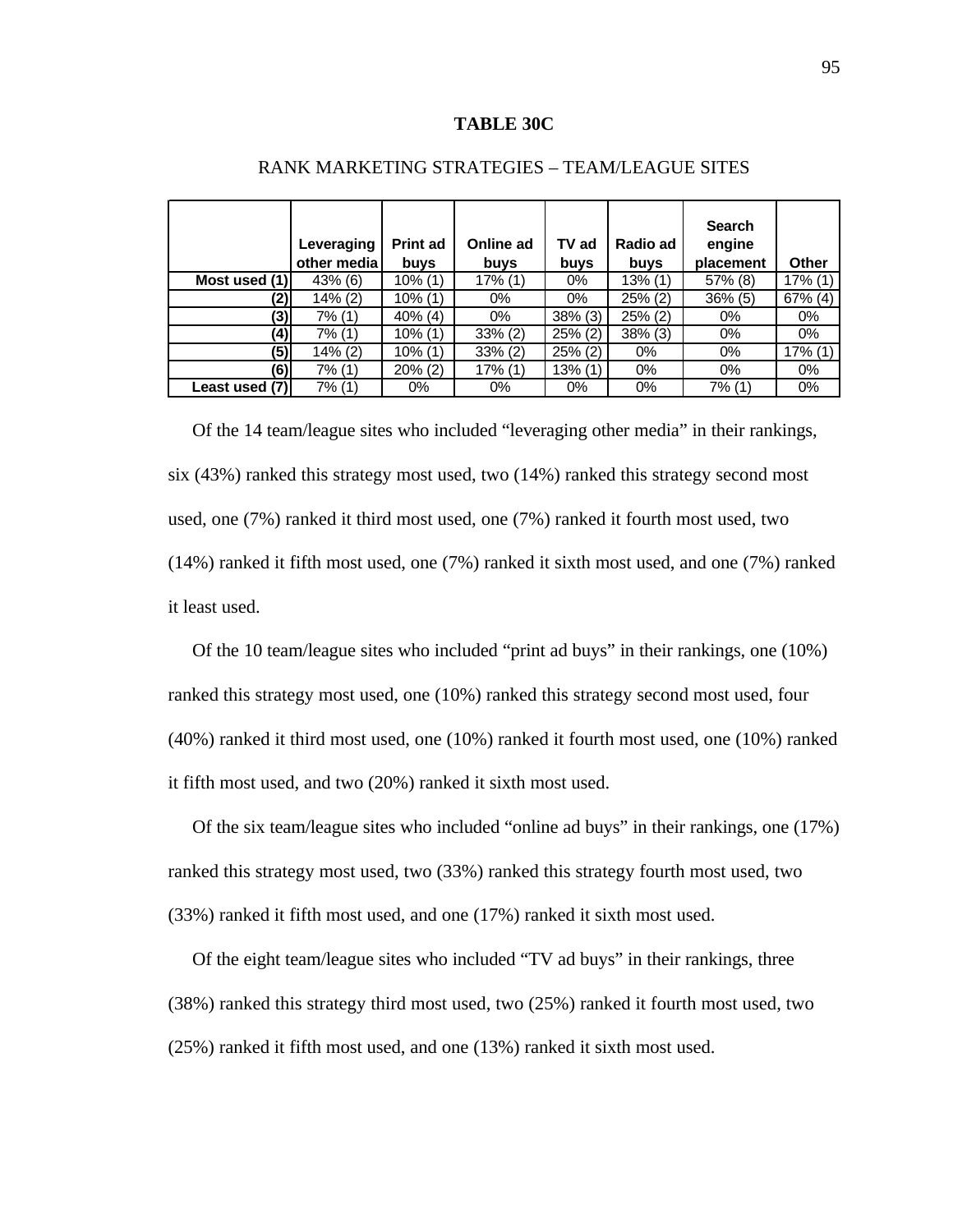Of the eight team/league sites who included "radio ad buys" in their rankings, one (13%) ranked this strategy most used, two (25%) ranked it second most used, two (25%) ranked it third most used, and three (38%) ranked it fourth most used.

 Of the 14 team/league sites who included "search engine placement" in their rankings, eight (57%) ranked this strategy most used, five (36%) ranked it second most used, and one (7%) ranked it least used.

Six content sites indicated other promotional strategies in their rankings.

 Only one commerce site responded to this question, indicating search engine placement as the most used marketing tool. Likewise, the lone other site indicated search engine placement as most used.

**Question 31 – Approximately how much money did you spend on all marketing of your Web site in 1997? (39 respondents)**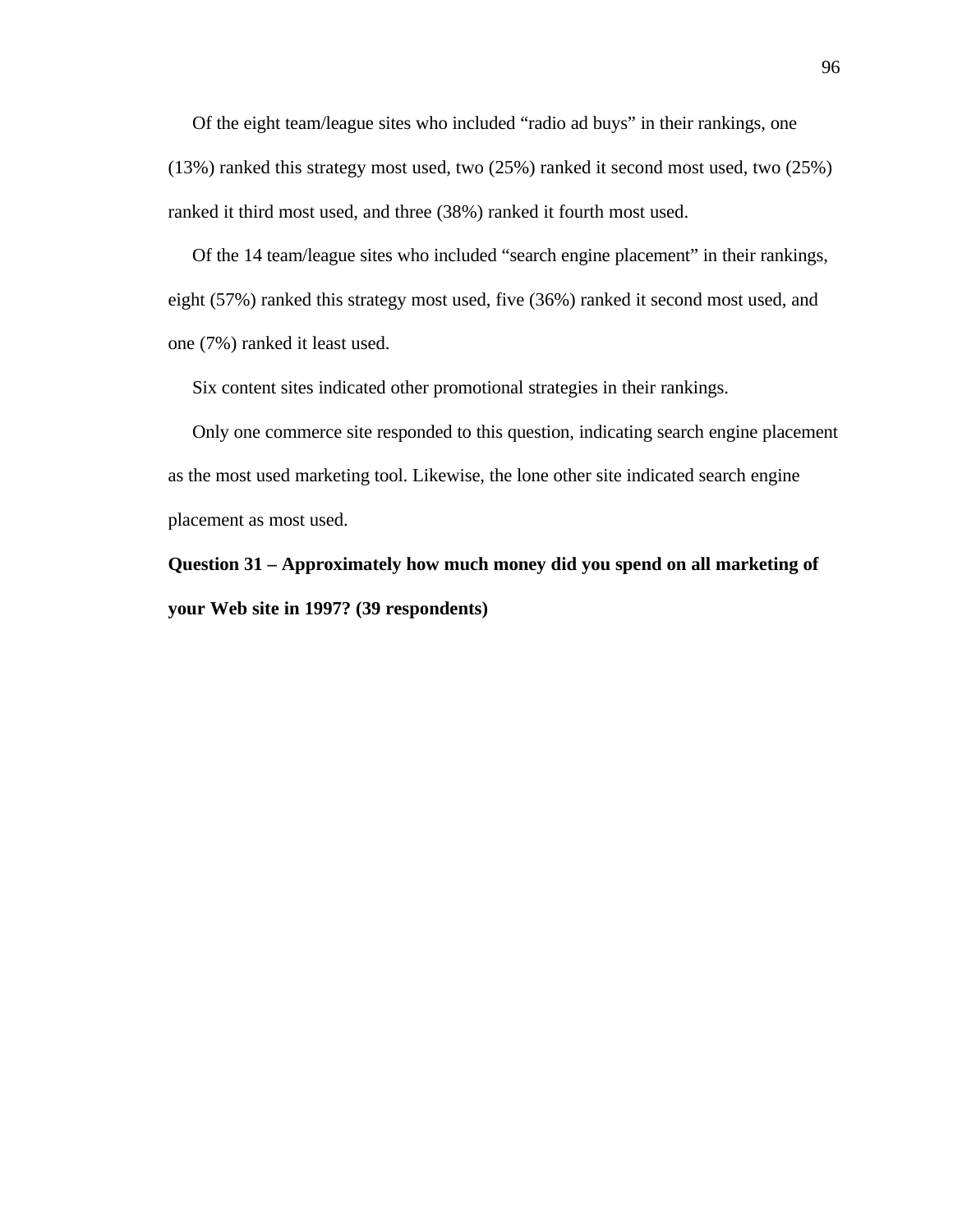# **TABLE 31**

| \$0                     | 33% (13)   |
|-------------------------|------------|
| \$1 < \$10,000          | 46% (18)   |
| \$10,000 < \$50,000     | $15\%$ (6) |
| \$50,000 < \$100,000    | 5% (2)     |
| \$100,000 < \$500,000   | 0%         |
| $$500,000 < $1$ million | 0%         |
| \$1 million or more     | 0%         |
|                         |            |

# MONEY SPENT ON MARKETING

Thirteen (33%) of the 39 respondents to this question indicated spending no money (\$0) on marketing of their Web site in 1997. Eighteen (46%), indicated that they spent between \$1 and \$9,999, six (15%) indicated that they spent between \$10,000 and \$49,999, and two (5%) indicated that they spent between \$50,000 and \$99,999.

 Controlling for site type reveals the following breakdown with regard to the amount of money spent on Web site marketing.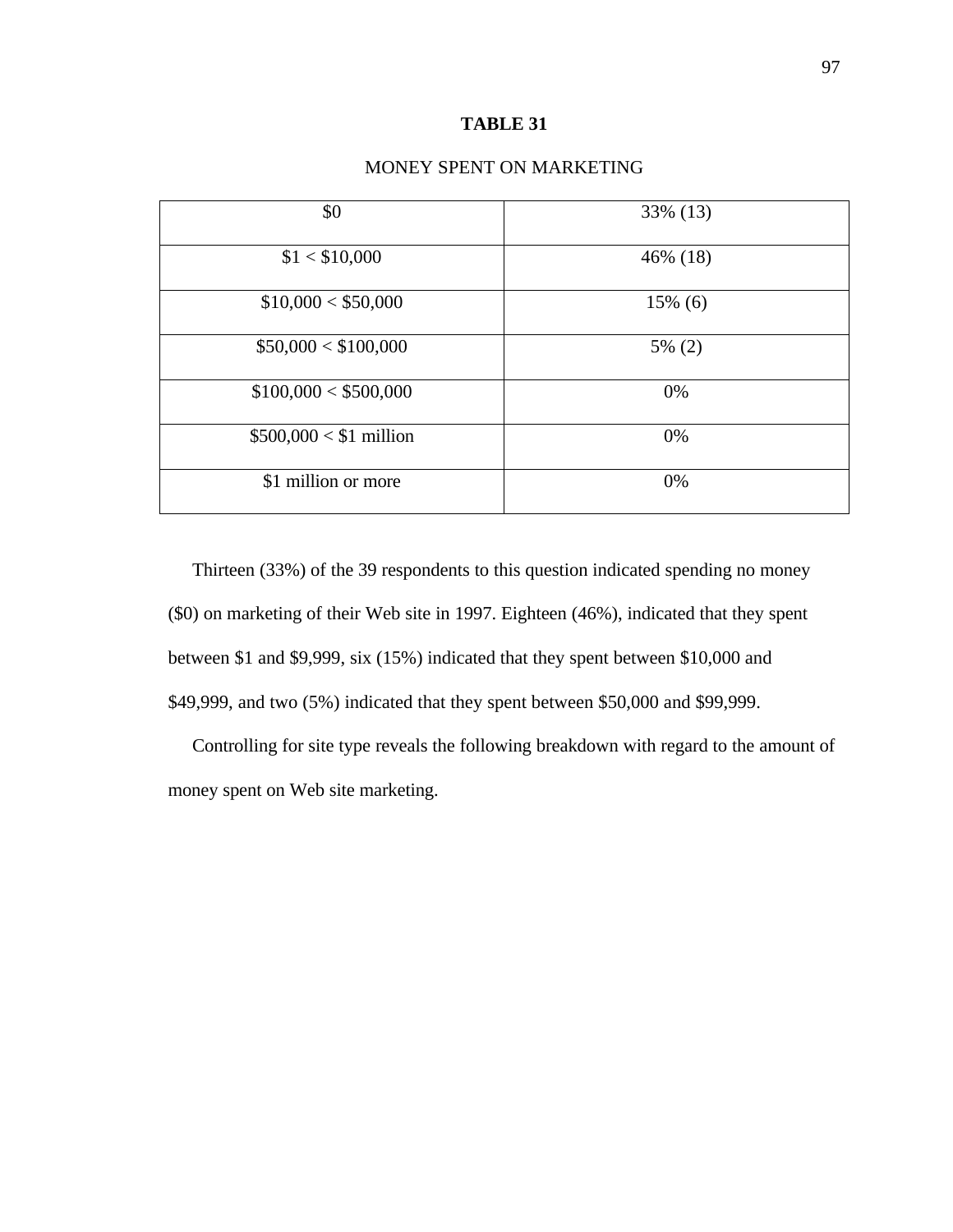#### **TABLE 31A**

|                       | <b>Content</b> | Team/League | <b>Commerce</b> | Other       |
|-----------------------|----------------|-------------|-----------------|-------------|
| <b>Respondents</b>    | 12             | 24          | 2               |             |
| 0\$                   | $42\%$ (5)     | $33\%$ (8)  | 0%              | $0\%$       |
| \$1 < \$10,000        | $50\%$ (6)     | 46% (11)    | 0%              | $100\%$ (1) |
| \$10,000<\$50,000     | $0\%$          | $21\%$ (5)  | 50% (1)         | 0%          |
| \$50,000<\$100,000    | $8\%$ (1)      | $0\%$       | 50% (1)         | 0%          |
| \$100,000<\$500,000   | $0\%$          | 0%          | 0%              | 0%          |
| \$500,000<\$1 million | $0\%$          | $0\%$       | 0%              | 0%          |
| million or more       | 0%             | 0%          | 0%              | 0%          |

# MONEY SPENT ON MARKETING IN 1997 VS. SITE TYPE

 Of the 12 content sites responding to this question, five (42%) spent no money (0\$) on Web marketing in 1997, while six (50%) spent between \$1 and \$9,999, and one (8%) spent between \$50,000 and \$99,999. Among team/league sites, eight (33%) reported spending no money on marketing of their sites in 1997, while 11 (46%) spent between \$1 and \$9,999, and five (21%) spent between \$10,000 and \$49,999. Among the two commerce sites, one (50%) spent between \$10,000 and \$49,999, while one (50%) spent between \$50,000 and \$99,999. The lone other site spent between \$1 and \$9,999 on Web marketing in 1997.

**Question 32 – Do you expect that figure to increase, decrease, or remain the same for the current year? (40 respondents)**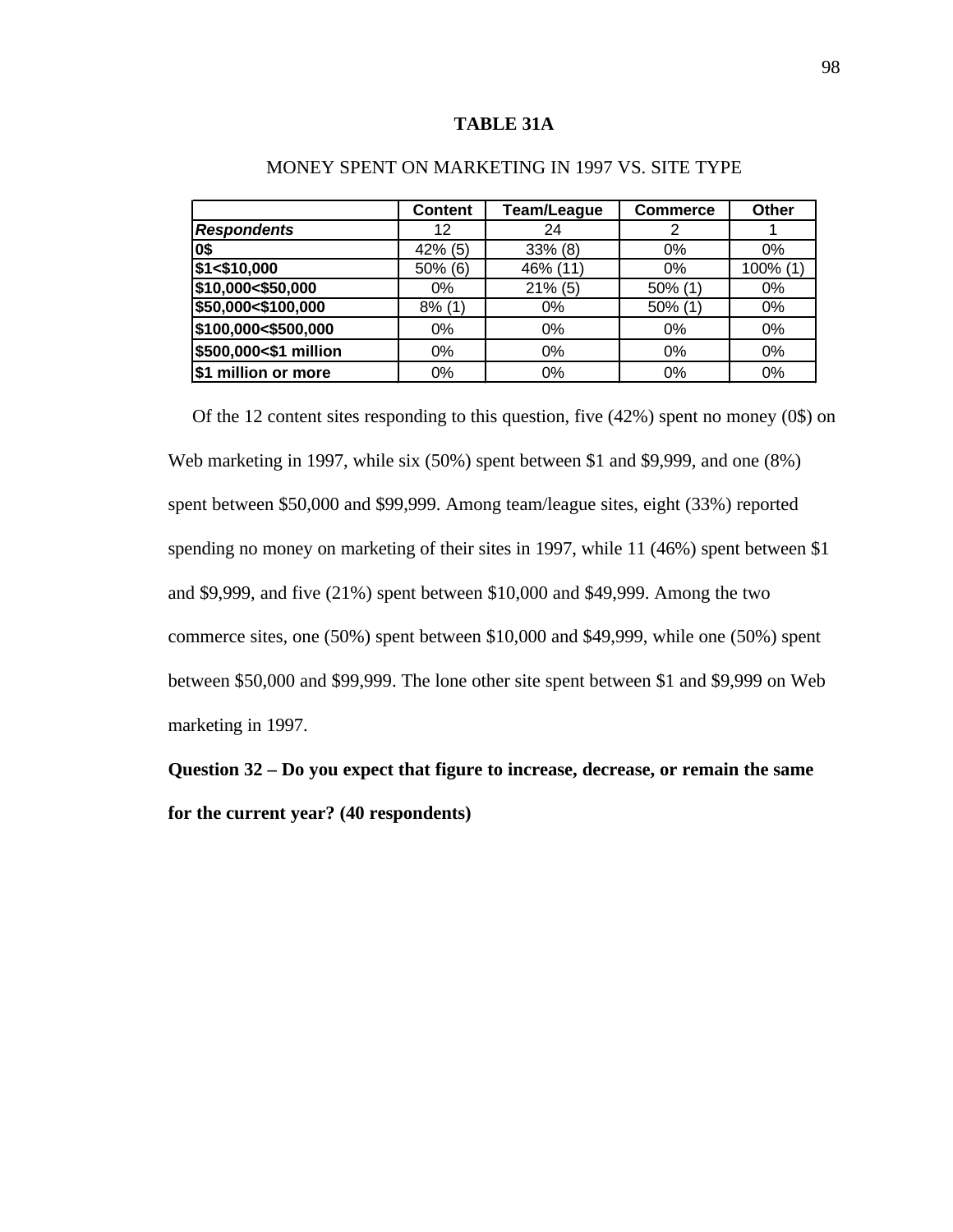# **TABLE 32**

| Increase      | 54% (22) |
|---------------|----------|
| Decrease      | 0%       |
| Stay the same | 46% (19) |

# CHANGE IN AMOUNT SPENT ON MARKETING IN 1998

Twenty-two (54%) of the 41 respondents to this question expected to increase spending on the marketing of their Web sites during the current year. No respondents thought that the figure would decrease, and 19 (46%) believed that the amount would stay the same for their sites during 1998.

 Controlling for site type reveals the following breakdown with regard to anticipated changes in Web site marketing expenditures.

# **TABLE 32A**

|                      | <b>Content</b> | Team/League | <b>Commerce</b> | Other   |
|----------------------|----------------|-------------|-----------------|---------|
| <b>Respondents</b>   | 13             | 25          |                 |         |
| <b>Increase</b>      | $54\%$ (7)     | 52% (13)    | $50\%$ (1)      | 100% (1 |
| <b>IDecrease</b>     | 0%             | 0%          | 0%              | 0%      |
| <b>Stay the same</b> | 46% (6)        | 48% (12)    | 50% (1          | 0%      |

# CHANGE IN AMOUNT SPENT ON MARKETING IN 1998 VS. SITE TYPE

 Seven of the 13 content sites (54%) expected to increase spending on Web marketing during the current year, while six (46%) thought that the figure would remain constant. Among team/league sites, 13 (52%) expected the amount spent on Web site marketing to rise in 1998, while 12 (48%) expected it to decrease. One (50%) of the two commerce sites expected spending on Web marketing to increase, while one (50%) thought it would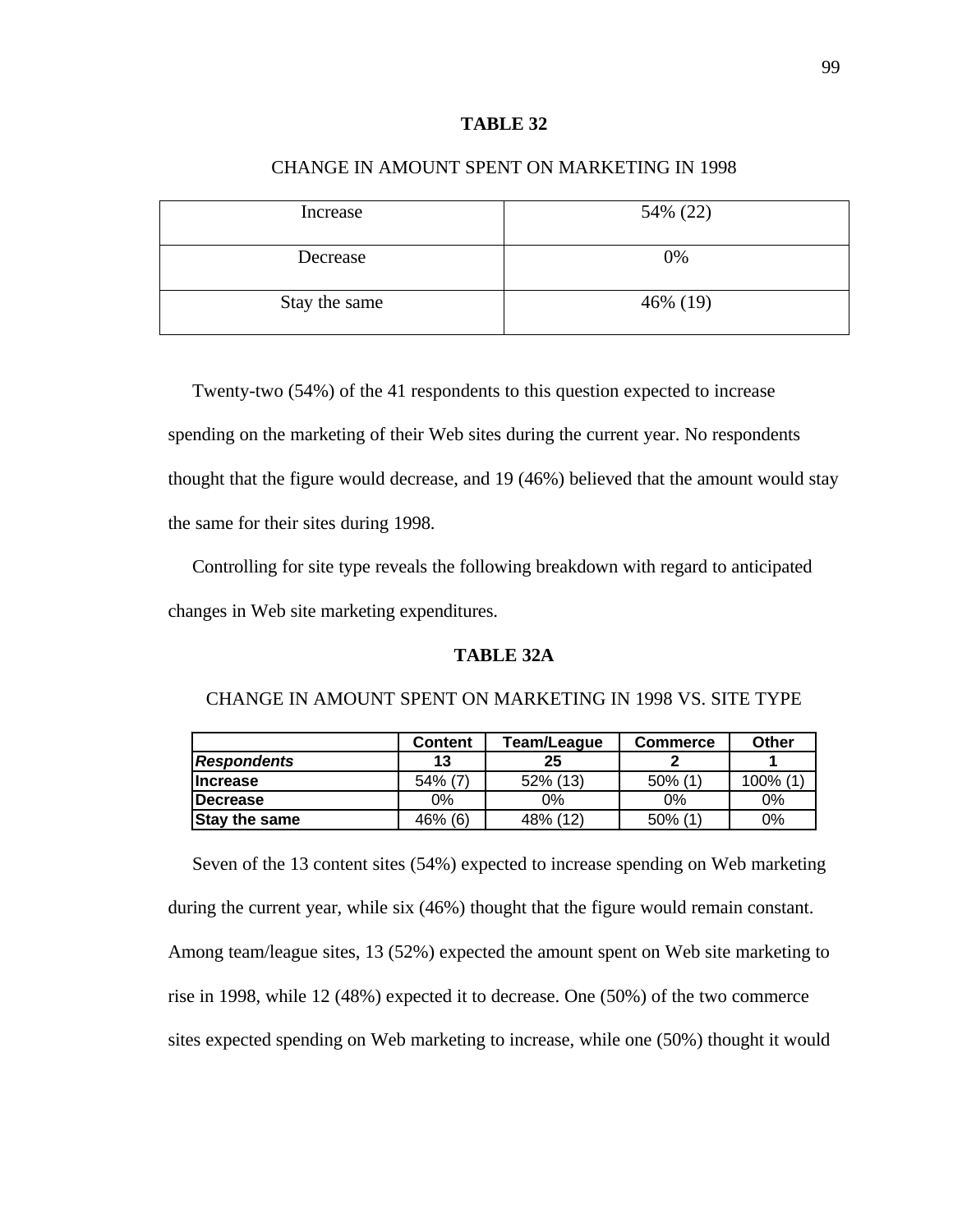hold constant. The lone other site expected spending on Web marketing to increase in 1998.

# **Question 33 – Approximately how much revenue did your Web site generate during**

**1997? (38 respondents)**

# **TABLE 33**

| \$0                     | 32% (12)   |
|-------------------------|------------|
| \$1 < \$10,000          | 34% (13)   |
| \$10,000 < \$50,000     | $11\%$ (4) |
| \$50,000 < \$100,000    | $11\%$ (4) |
| \$100,000 < \$500,000   | $8\%$ (3)  |
| $$500,000 < $1$ million | $3\%$ (1)  |
| \$1 million or more     | $3\%$ (1)  |

### REVENUE GENERATED DURING 1997

Twelve (32%) of the 38 respondents to this question indicated generating no money (\$0) from their Web site in 1997. Thirteen (34%), indicated that they generated between \$1 and \$9,999, four (11%) indicated that they generated between \$10,000 and \$49,999, four (11%) indicated that they generated between \$50,000 and \$99,999, three (8%) indicated that they earned between \$100,000 and \$499,999, one (3%) indicated generating between \$500,000 and \$999,999, and one (3%) indicated generating \$1 million or more in revenue during 1997.

 Controlling for site type reveals the following with regard to the amount of revenue generated by the respondents.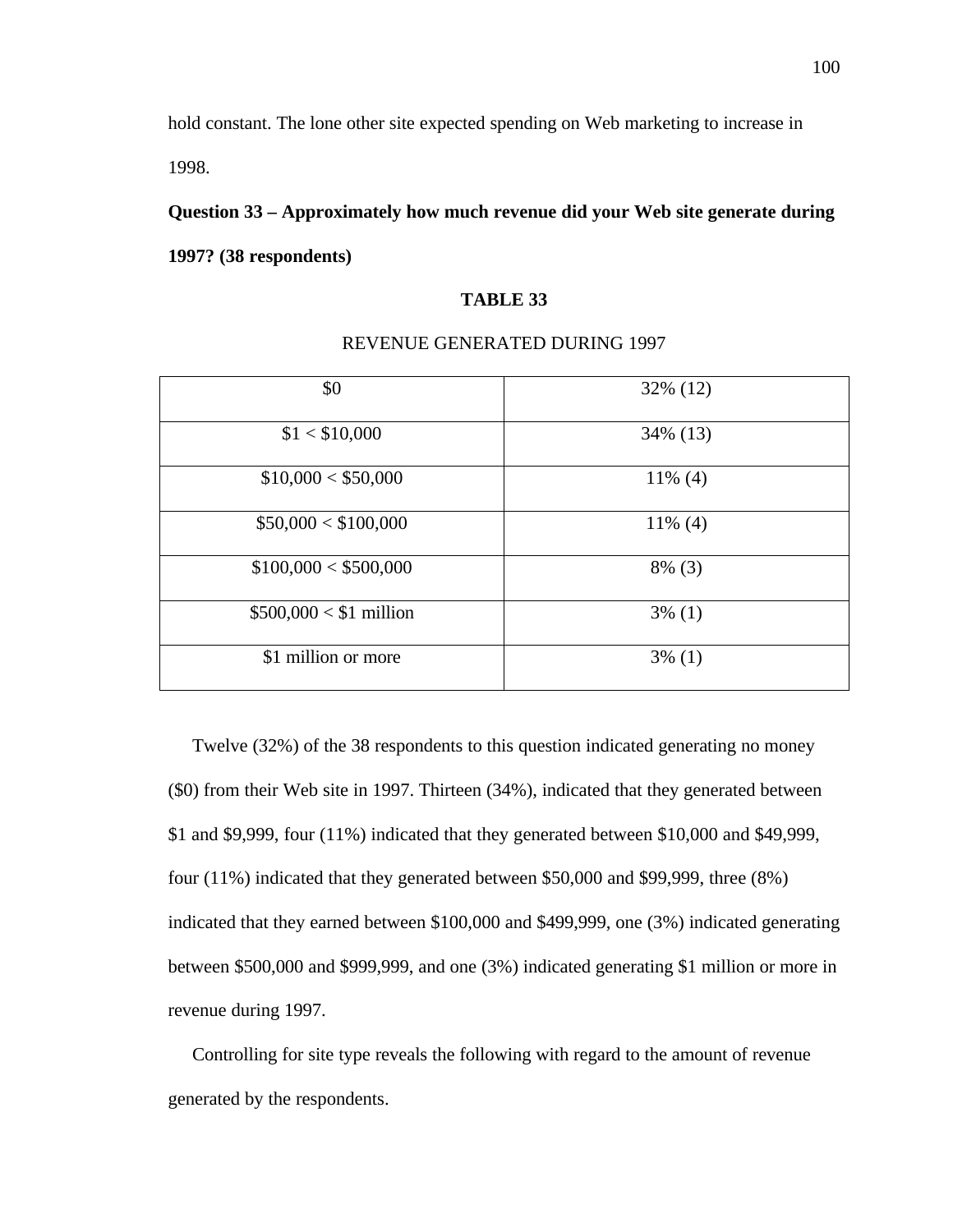#### **TABLE 33A**

|                       | <b>Content</b> | <b>Team/League</b> | Commerce | <b>Other</b> |
|-----------------------|----------------|--------------------|----------|--------------|
| <b>Respondents</b>    | 13             | 22                 | 2        |              |
| 0\$                   | $23\%$ (3)     | $32\%$ (7)         | 50% (1)  | 100% (1)     |
| \$1 < \$10,000        | $31\%$ (4)     | $36\%$ (8)         | 50% (1)  | $0\%$        |
| \$10,000<\$50,000     | 15% (2)        | 9% (2)             | $0\%$    | 0%           |
| \$50,000<\$100,000    | 15% (2)        | 9% (2)             | $0\%$    | 0%           |
| \$100,000<\$500,000   | $0\%$          | $14\%$ (3)         | 0%       | 0%           |
| \$500,000<\$1 million | $8\%$ (1)      | 0%                 | 0%       | 0%           |
| more than \$1 million | $8\%$ (1)      | $0\%$              | 0%       | 0%           |

# REVENUE GENERATED DURING 1997 VS. SITE TYPE

 Three of the 13 content sites (23%) said that they generated no revenue during 1997, four (31%) reported revenues of between \$1 and \$9,999, two (15%) reported revenues of between \$10,000 and \$49,999, two (15%) reported revenues of between \$50,000 and \$99,999, one (8%) reported revenues of between \$500,000 and \$999,999, and one (8%) reported revenues of \$1 million dollars or more.

 Among team/league sites, seven (32%) said that they generated no revenue during 1997, eight (36%) reported revenues of between \$1 and \$9,999, two (9%) reported revenues of between \$10,000 and \$49,999, two (9%) reported revenues of between \$50,000 and \$99,999, and three (14%) reported revenues of between \$100,000 and \$499,999.

 Among the two commerce sites, one (50%) reported no revenues generated during 1997, while the other (50%) reported revenues of between \$1 and \$9,999. The other site claimed no revenues were generated in 1997.

**Question 34 – What was the approximate operating budget of your online efforts in 1997? (35 respondents)**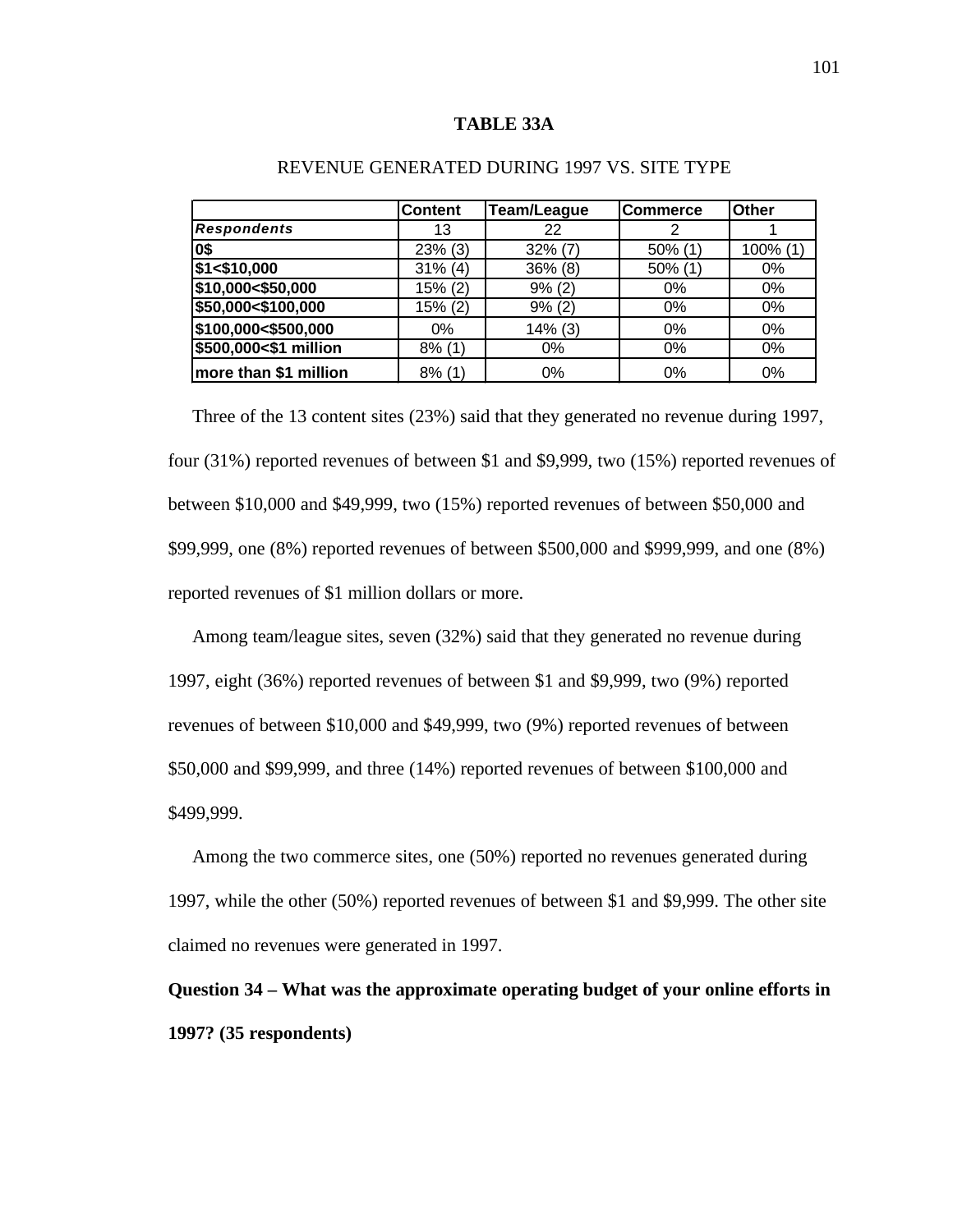#### **TABLE 34**

| \$0                     | $14\%$ (5) |
|-------------------------|------------|
| \$1 < \$10,000          | $17\%$ (6) |
| \$10,000 < \$50,000     | 29% (10)   |
| \$50,000 < \$100,000    | $20\%$ (7) |
| \$100,000 < \$500,000   | $14\%$ (5) |
| $$500,000 < $1$ million | 0%         |
| \$1 million or more     | $6\%$ (2)  |

#### 1997 ONLINE BUDGET

Five (14%) of the 35 respondents to this question indicated online operating budgets of \$0 in 1997. Six (17%) indicated that they had budgets of between \$1 and \$9,999, 10 (29%) indicated that they had budgets of between \$10,000 and \$49,999, seven (20%) indicated budgets of between \$50,000 and \$99,999, five (14%) indicated budgets of between \$100,000 and \$499,999, and two (6%) indicated budgets of \$1 million or more during 1997.

 Controlling for site type reveals the following with regard to the operating budgets of the respondents.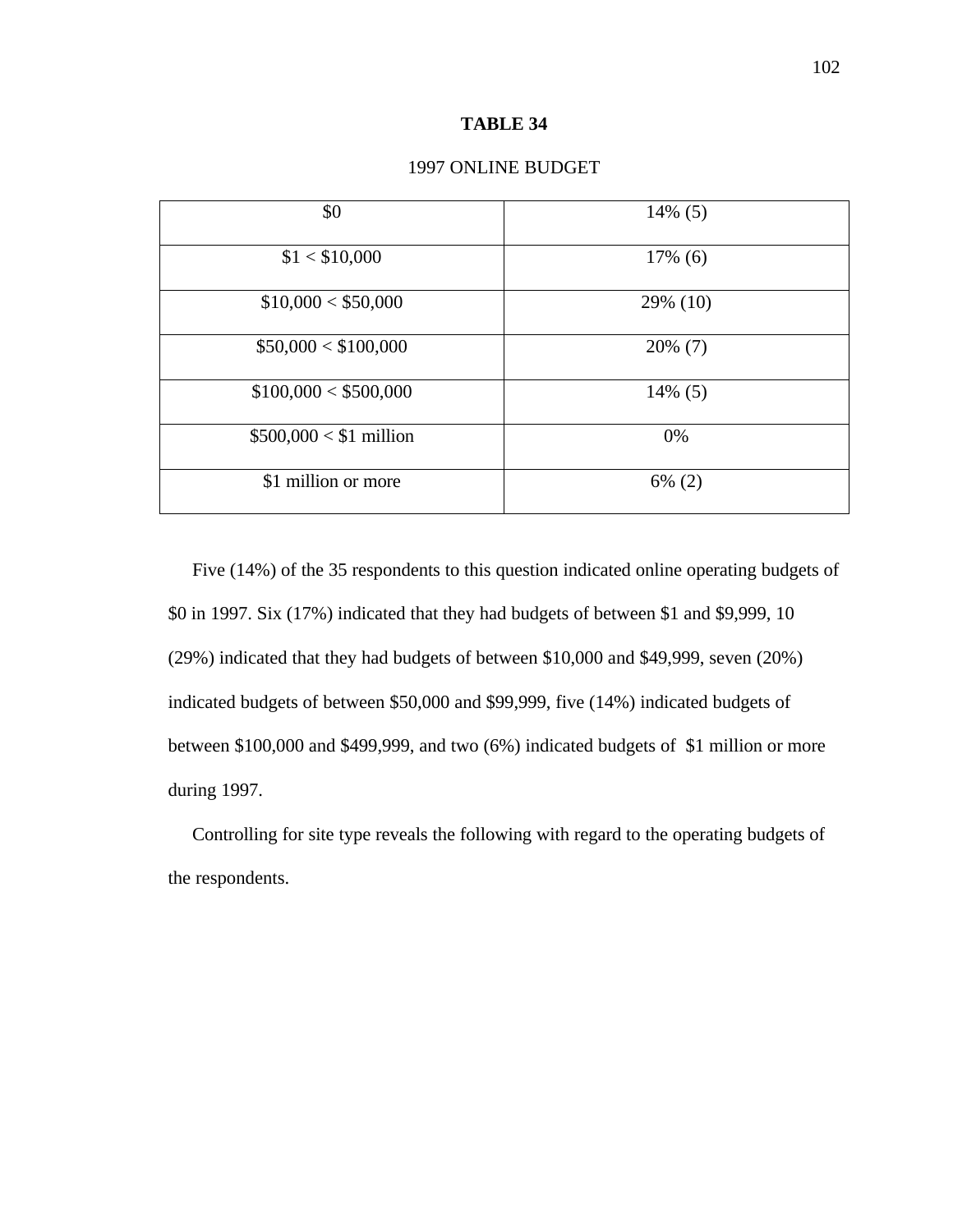#### **TABLE 34A**

|                       | <b>Content</b> | Team/League | <b>Commerce</b> | <b>Other</b> |
|-----------------------|----------------|-------------|-----------------|--------------|
| <b>Respondents</b>    | 12             | 20          | 2               |              |
| 0\$                   | 17% (2)        | 15% (3)     | $0\%$           | $0\%$        |
| \$1 < \$10,000        | 17% (2)        | $20\%$ (4)  | 0%              | $0\%$        |
| \$10,000<\$50,000     | $25\%$ (3)     | $35\%$ (7)  | $0\%$           | $0\%$        |
| \$50,000<\$100,000    | 25% (3)        | $15\%$ (3)  | $50\%$ (1)      | $0\%$        |
| \$100,000<\$500,000   | $0\%$          | $15\%$ (3)  | $50\%$ (1)      | 100% (1)     |
| \$500,000<\$1 million | $0\%$          | 0%          | $0\%$           | $0\%$        |
| more than \$1 million | $17\% (2)$     | 0%          | $0\%$           | $0\%$        |

# 1997 ONLINE BUDGET VS. SITE TYPE

 Two (17%) content sites indicated online budgets of \$0, two (17%) reported budgets of between \$1 and \$9,999, three (25%) reported budgets of between \$10,000 and \$49,999, three (25%) reported budgets of between \$50,000 and \$99,999, and two (17%) reported operating budgets of one million dollars or more.

 Three (15%) team/league sites indicated online budgets of \$0, four (20%) reported budgets of between \$1 and \$9,999, seven (35%) reported budgets of between \$10,000 and \$49,999, three (15%) reported budgets of between \$50,000 and \$99,999, and three (15%) reported operating budgets of between \$100,000 and \$499,999.

 Among the two commerce sites, one (50%) reported an operating budget of between \$50,000 and \$99,999, while the other (50%) reported a budget of between \$100,000 and \$499,999. The lone other site reported an online budget of between \$100,000 and \$499,999.

#### Profitability (survey questions 35 through 39)

**Question 35 – Is your site currently profitable (are revenues exceeding costs)? (42 respondents)**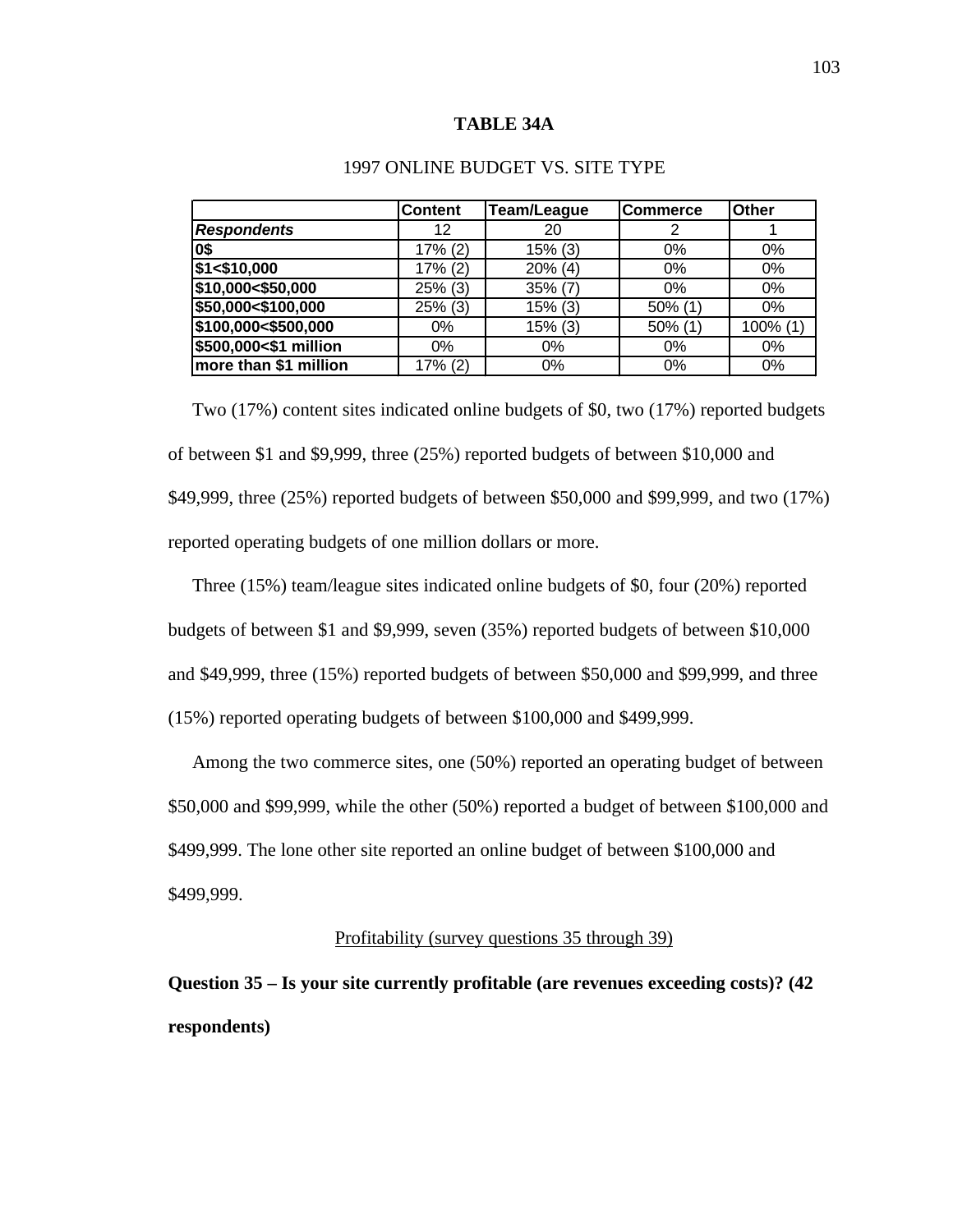# SITE CURRENTLY PROFITABLE

| Yes | 43% (8)  |
|-----|----------|
| No  | 57% (24) |

Eighteen (43%) of the 42 respondents indicated that their sites are currently profitable,

according to the definition of profitability provided in the question.

 Bivariate analysis using three variables (length of time on Internet, site type, and single sport/multi-sport categorization) reveals the following respondent characteristics with regard to profitability.

# **TABLE 35A**

|                    | less than 6<br>months | 6 months $<$ 1<br>vear | 1 < 2<br>vears | 2 < 3<br>vears | 3 years<br>or more |
|--------------------|-----------------------|------------------------|----------------|----------------|--------------------|
| <b>Respondents</b> |                       |                        | 12             | 15             |                    |
| <b>Yes</b>         | $50\%$ (2)            | $43\%$ (3)             | $33\%$ (4)     | 47% (7         | $50\%$ (2)         |
| <b>No</b>          | $50\%$ (2)            | $57\%$ (4)             | $67\%$ (8)     | $53\%$ (8)     | $50\%$ (2)         |

#### PROFITABILITY VS. TIME ON INTERNET

Controlling for a site's length of time on the Internet, two (50%) of the sites that had been online for fewer than six months indicated that they were currently profitable. For sites that were online between six months and less than one year, three (43%) were currently profitable. Sites online between one year and less than two years indicated four (33%) operating profitably, while seven (47%) of the sites that had been online between two years and less than three years were currently profitable. Finally, of the four sites that had been online for three years or more, two (50%) were currently profitable.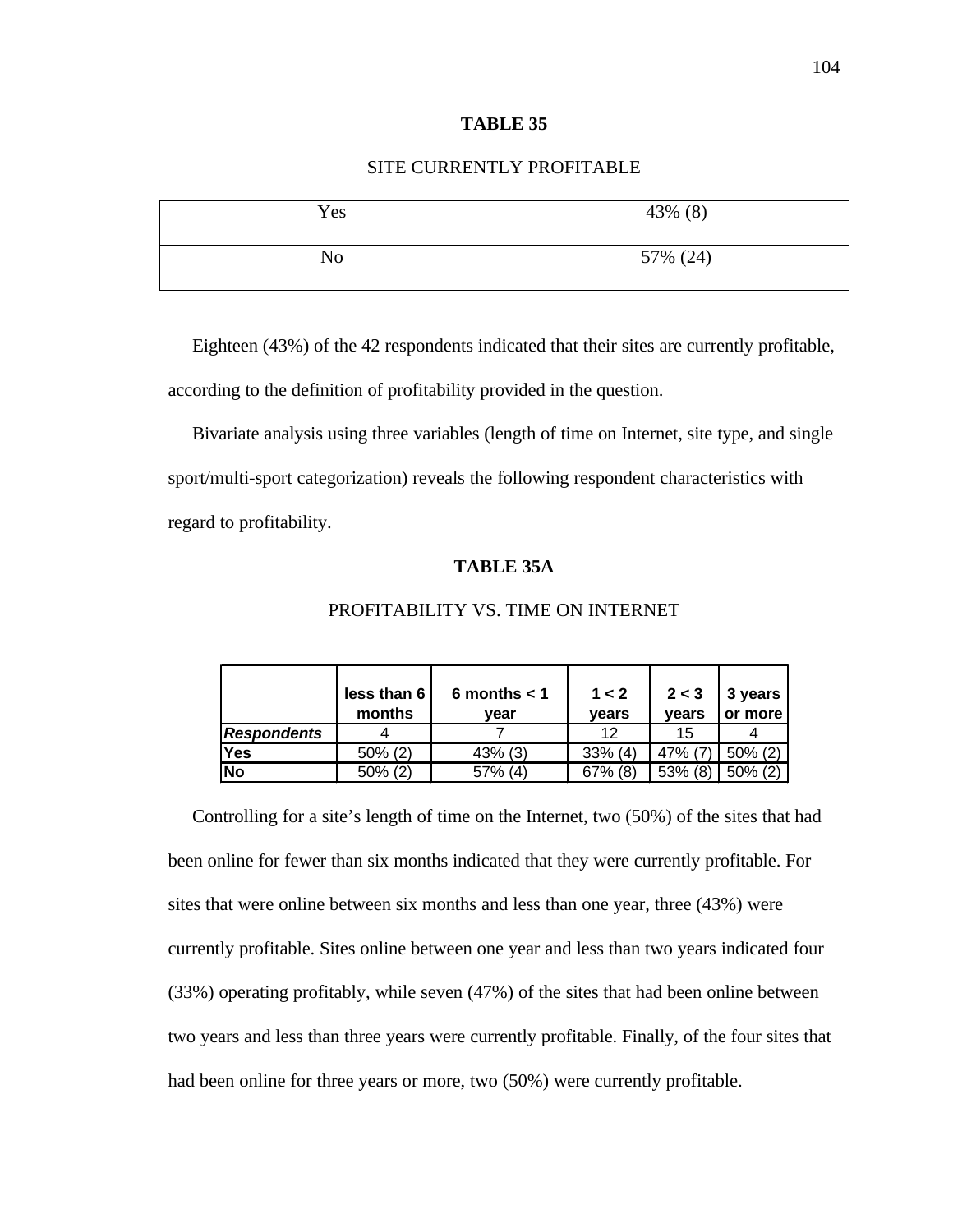#### **TABLE 35B**

# PROFITABILITY VS. SITE TYPE

|                    | <b>Content</b> | <b>Team/League</b> | <b>Commerce</b> | <b>Other</b> |
|--------------------|----------------|--------------------|-----------------|--------------|
| <b>Respondents</b> | 14             | 25                 |                 |              |
| <b>Yes</b>         | $43\%$ (6)     | 48% (12)           | 0%              | $0\%$        |
| No                 | $57\%$ (8)     | 52% (13)           | $100\%$ (2)     | 100%         |

 Controlling for a site's type, six (43%) of the content sites indicated that they are operating profitably. Among team/league sites, 12 (48%) are currently profitable. For commerce sites, two (100%) are not operating profitably. Among other sites, one (100%) is not operating profitably.

# **TABLE 35C**

# PROFITABILITY VS. SPORT OFFERINGS

|                    | <b>Single</b> |                    |
|--------------------|---------------|--------------------|
|                    | <b>Sport</b>  | <b>Multi-sport</b> |
| <b>Respondents</b> | 29            | 13                 |
| <b>Yes</b>         | 55% (16)      | 15% (2)            |
| No                 | 45% (13)      | 85% (11            |

Controlling for the number of sports to which a site caters, 16 (55%) sites focusing on

a single sport indicated that they are currently profitable. Among multi-sport sites, two

(15%) are currently profitable.

# **Question 36 – Is profitability a current goal of your site? (44 respondents)**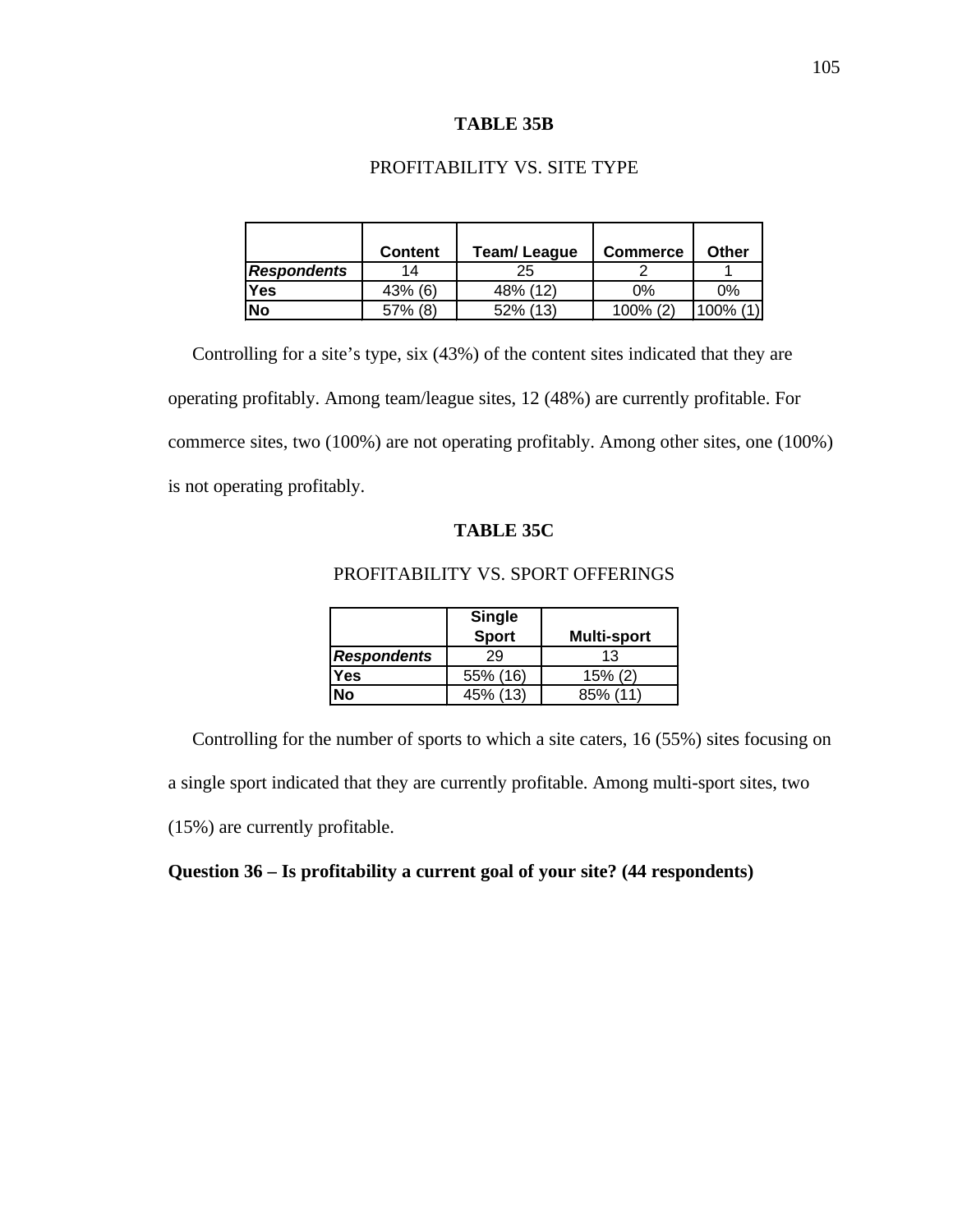#### **TABLE 36**

# IS PROFITABILITY A CURRENT GOAL

| Yes | 64% (28) |
|-----|----------|
| No  | 36% (16) |

Twenty-eight (64%) of the 44 respondents indicated that profitability is a current goal of their site. Sixteen (36%) indicated that profitability is not a current goal of their site.

 Bivariate analysis using three variables (length of time on Internet, site type, and single sport/multi-sport categorization) reveals the following respondent characteristics with regard to profitability as a current goal.

# **TABLE 36A**

|                    | less than 6<br>months | 6 months $<$ 1 year $\vert$ | 1 < 2 years $ 2 < 3$ years $ $ or more |            | 3 years     |
|--------------------|-----------------------|-----------------------------|----------------------------------------|------------|-------------|
| <b>Respondents</b> |                       |                             |                                        | 15         |             |
| Yes                | $40\%$ (2)            | 57% (4)                     | 58% (7)                                | 67% (10)   | $100\%$ (5) |
| No                 | $60\%$ (3)            | $43\%$ (3)                  | $42\%$ (5)                             | $33\%$ (5) | $0\%$       |

#### PROFITABILITY AS A GOAL VS. TIME ON INTERNET

Controlling for a site's length of time on the Internet, two (40%) of the sites that had been online for fewer than six months indicated that profitability was a current goal. For sites that were online for between six months and less than one year, four (57%) indicated profitability as a current goal. Among sites online between one year and less than two years, seven (58%) indicated that profitability was a current goal. Of the sites that had been online between two years and less than three years, 10 (67%) indicated that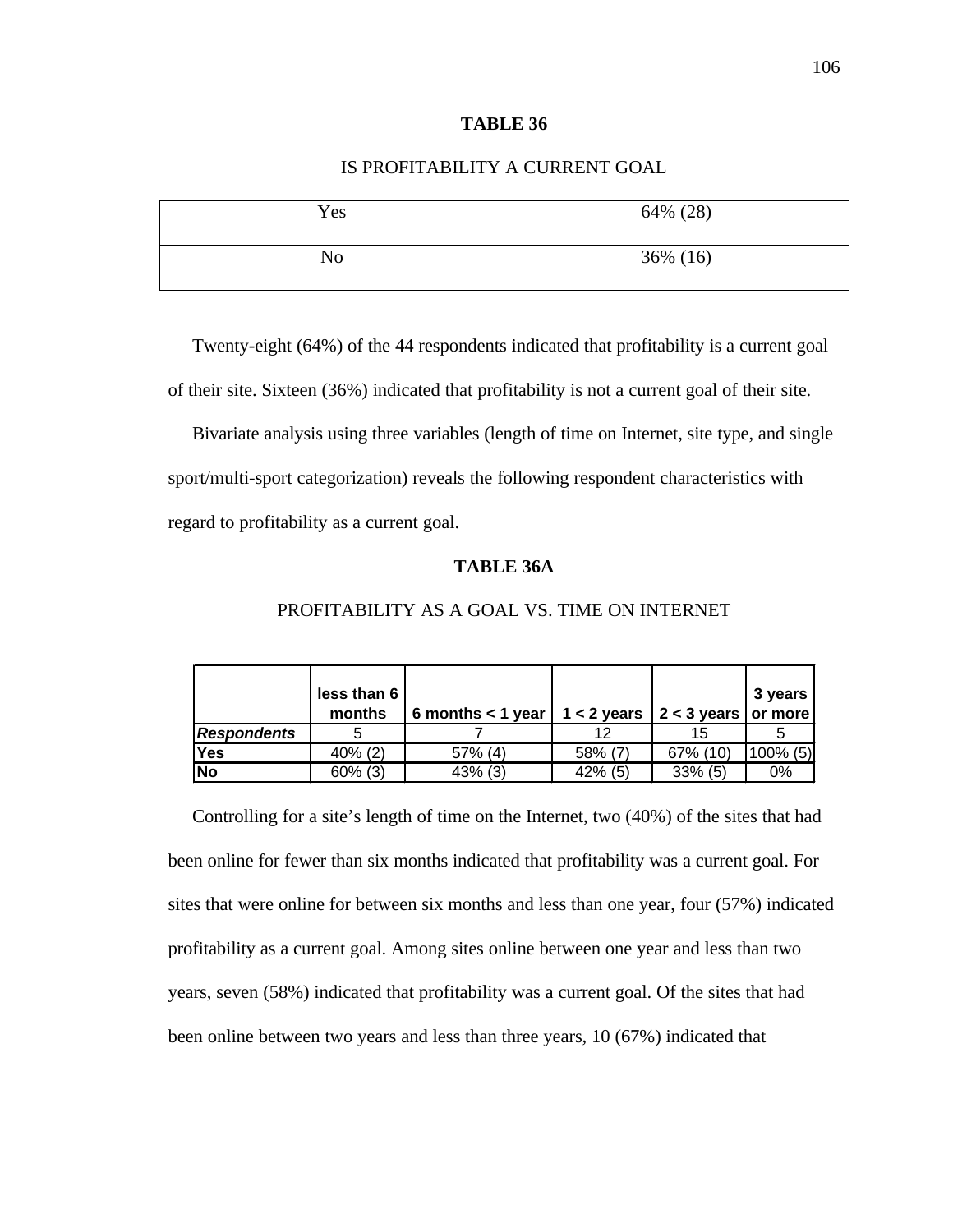profitability was a current goal. Finally, of the five sites that had been online for three years or more, all (100%) indicated that profitability was a current goal.

#### **TABLE 36B**

#### PROFITABILITY AS A GOAL VS. SITE TYPE

|             | Content | Team/League | <b>Commerce</b>  | Other                        |
|-------------|---------|-------------|------------------|------------------------------|
| Respondents | 14      | 26          |                  |                              |
| Yes         | 43% (6) | 65% (17)    | 0%               | 0%                           |
| <b>No</b>   | 57% (8) | $35\%$ (9)  | (2)<br>$100\%$ , | $\overline{14}$<br>$100\%$ . |

 Controlling for a site's type, six (43%) of the content sites indicated that profitability was a current goal. Among team/league sites, 17 (65%) said that profitability was a current goal. Among commerce sites, two (100%) said that profitability is not a current goal. For other sites, one (100%) said that profitability was not a current goal.

# **TABLE 36C**

|                    | Single Sport | <b>Multi-sport</b> |
|--------------------|--------------|--------------------|
| <b>Respondents</b> |              | 14                 |
| Yes                | 70% (21)     | $50\%$ (7)         |
| No                 | $30\%$ (9)   | 50%                |

#### PROFITABILITY AS A GOAL VS. SPORT OFFERINGS

 Controlling for the number of sports to which a site caters, 21 (70%) of the sites focusing on a single sport indicated that profitability was a current goal, while among multi-sport respondents, seven (50%) said that profitability was a current site goal. **Question 37 – Do you believe that your site can be profitable one year from now?**

# **(43 respondents)**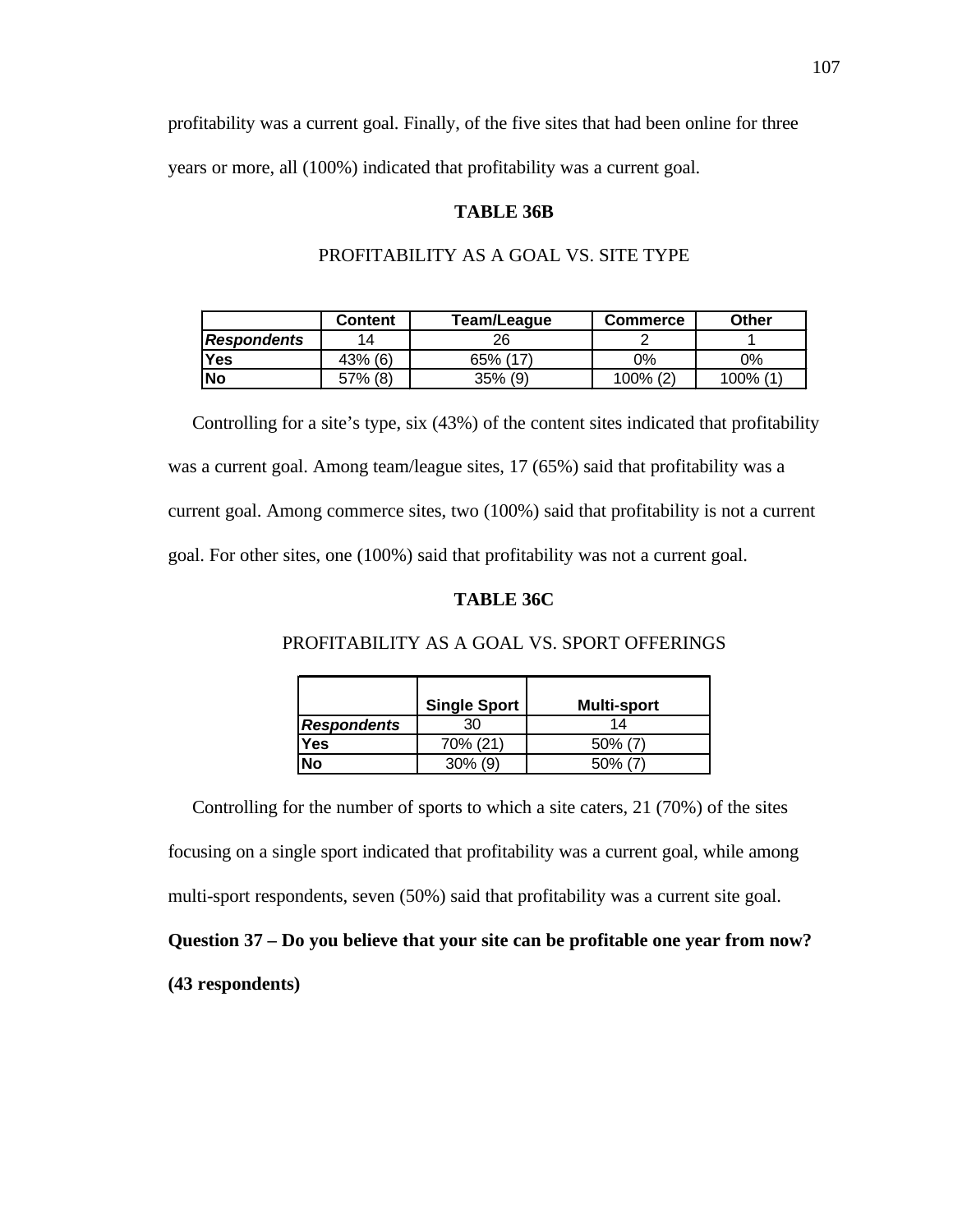# CAN SITE BE PROFITABLE IN ONE YEAR

| Yes            | 79% (34)   |
|----------------|------------|
| N <sub>o</sub> | $21\%$ (9) |

Thirty-four (79%) of the 43 respondents indicated that they believe that their sites can be profitable one year from now.

 Bivariate analysis using three variables (length of time on Internet, site type, and single sport/multi-sport categorization) reveals the following respondent characteristics with regard to attitudes about profitability one year from now.

# **TABLE 37A**

|                    | less than 6<br>months | 6 months < 1 year   $1 < 2$ years   $2 < 3$ years   or more |             |            | 3 years     |
|--------------------|-----------------------|-------------------------------------------------------------|-------------|------------|-------------|
| <b>Respondents</b> |                       |                                                             | 12          | 15         |             |
| Yes                | $80\%$ (4)            | $57\%$ (4)                                                  | $92\%$ (11) | 73% (11)   | $100\%$ (4) |
| <b>No</b>          | $20\%$ (1)            | $43\%$ (3)                                                  | $8\%$ (1)   | $27\%$ (4) | $0\%$       |

# PROFITABILITY ONE YEAR FROM NOW VS. TIME ON INTERNET

Controlling for a site's length of time on the Internet, four (80%) of the sites that had been online for fewer than six months indicated that they believed their sites could be profitable one year from now. For sites that were online for between six months and less than one year, four (57%) indicated that their sites could be profitable one year from now. Among sites online between one year and less than two years, 11 (92%) indicated their sites could be profitable in one year. Of the sites that had been online between two years and less than three years, 11 (73%) indicated their sites could be profitable in one year.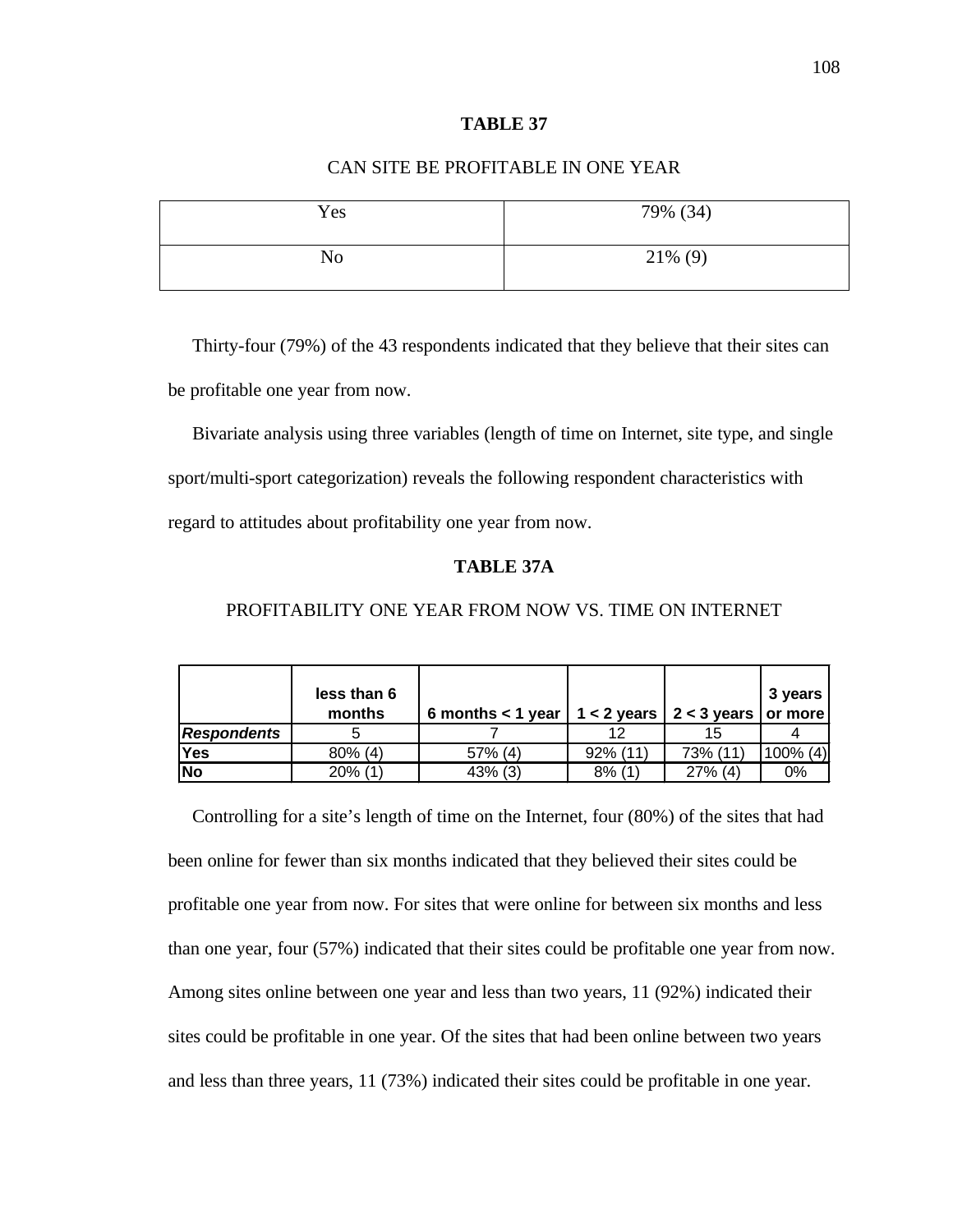Finally, of the four sites that had been online for three years or more, all (100%) indicated that they believed their sites could be profitable in one year.

#### **TABLE 37B**

## PROFITABILITY IN ONE YEAR VS. SITE TYPE

|                    | <b>Content</b> | Team/League | <b>Commerce</b> | Other   |
|--------------------|----------------|-------------|-----------------|---------|
| <b>Respondents</b> | 14             | 26          |                 |         |
| Yes                | 86% (12)       | 81% (21)    | $50\%$ (1)      | 0%      |
| <b>No</b>          | $14\%$ (2)     | 19% (5)     | 50% (1          | 100% (1 |

 Controlling for a site's type, 12 (86%) of the content sites indicated that they believed that their sites could be profitable one year from now. Among team/league sites, 21 (81%) said that their sites could be profitable one year from now. For commerce sites, one (50%) believed that their site could be profitable one year from now, while among other sites, one (100%) said that their sites could not be profitable one year from now.

### **TABLE 37C**

#### PROFITABILITY ONE YEAR FROM NOW VS. SPORT OFFERINGS

|             | <b>Single Sport</b> | <b>Multi-sport</b> |
|-------------|---------------------|--------------------|
| Respondents | 29                  | 14                 |
| Yes         | 86% (25)            | $64\%$ (9)         |
| No          | $14\%$ (4)          | 36%<br>(5)         |

 Controlling for the number of sports to which a site caters, 25 (86%) of the sites focusing on a single sport indicated that their sites could be profitable in one year. Among multi-sport sites responding, nine (64%) said that their sites could be profitable one year from now.

**Question 38 – Do you believe that your site can be profitable three years from now? (43 respondents)**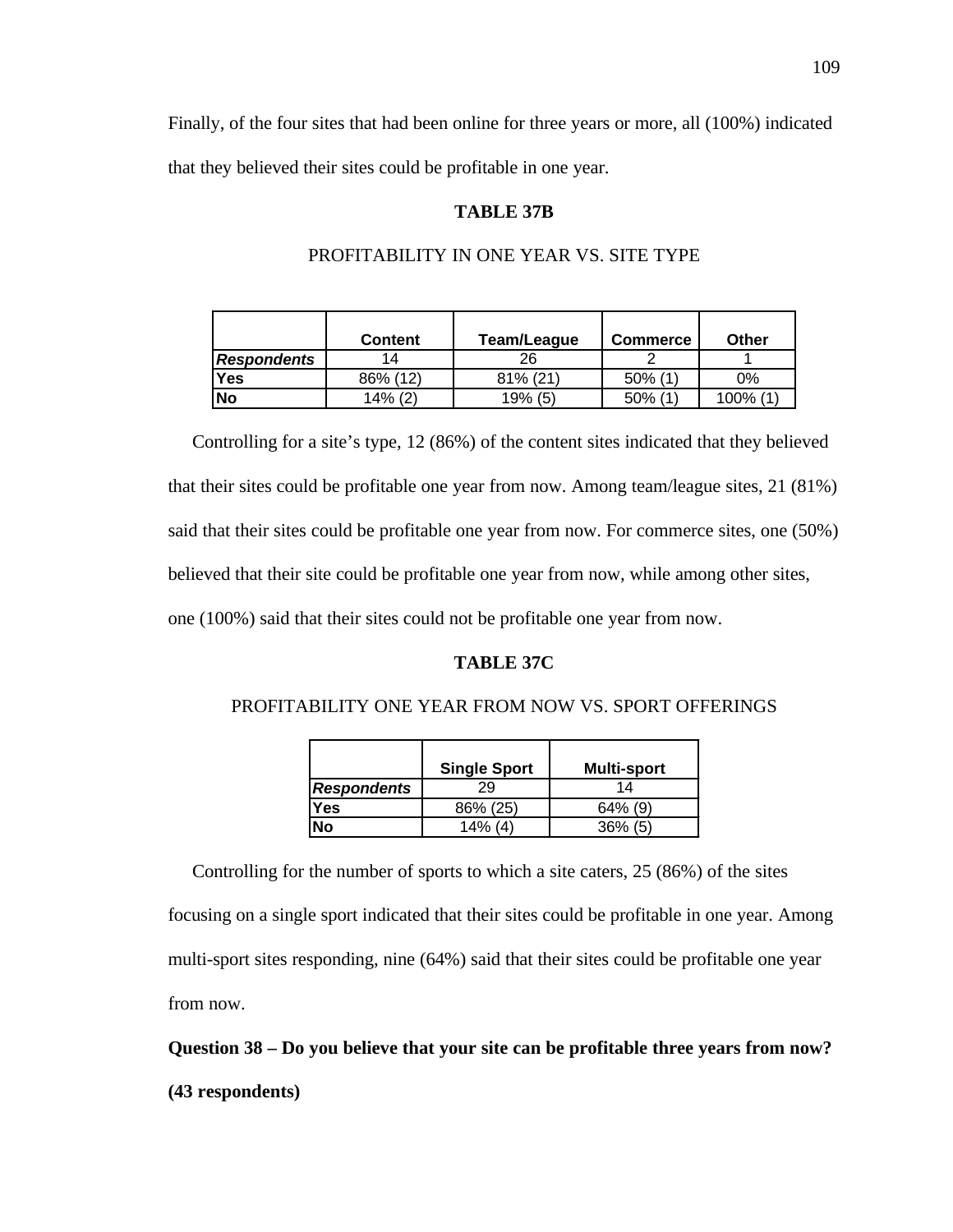## CAN SITE BE PROFITABLE IN THREE YEARS

| Yes | 93% (40)  |
|-----|-----------|
| No  | $7\%$ (3) |

Forty (93%) of the 43 respondents indicated that they believe their sites can be

profitable three years from now.

 Bivariate analysis using three variables (length of time on Internet, site type, and single sport/multi-sport categorization) reveals the following respondent characteristics with regard to attitudes about profitability three years from now.

## **TABLE 38A**

# PROFITABILITY THREE YEARS FROM NOW VS. TIME ON INTERNET

|                    | less than 6 |                                                 |           |            | 3 years     |
|--------------------|-------------|-------------------------------------------------|-----------|------------|-------------|
|                    | months      | 6 months < 1 year $ 1 < 2$ years $ 2 < 3$ years |           |            | or more     |
| <b>Respondents</b> |             |                                                 | 12        | 15         |             |
| Yes                | 100% (5)    | 83% (5)                                         | 100% (12) | 87% (13)   | $100\%$ (5) |
| lNo                | 0%          | 17% (1,                                         | 0%        | $13\%$ (2) | 0%          |

Controlling for a site's length of time on the Internet, five (100%) of the sites that had been online for fewer than six months indicated that they believed their sites could be profitable three years from now. For sites that were online for between six months and less than one year, five (83%) indicated that their sites could be profitable three years from now. For sites online between one year and less than two years, 12 (100%) indicated their sites could be profitable in three years. Of the sites that had been online between two years and less than three years, 13 (87%) indicated their sites could be profitable in three years.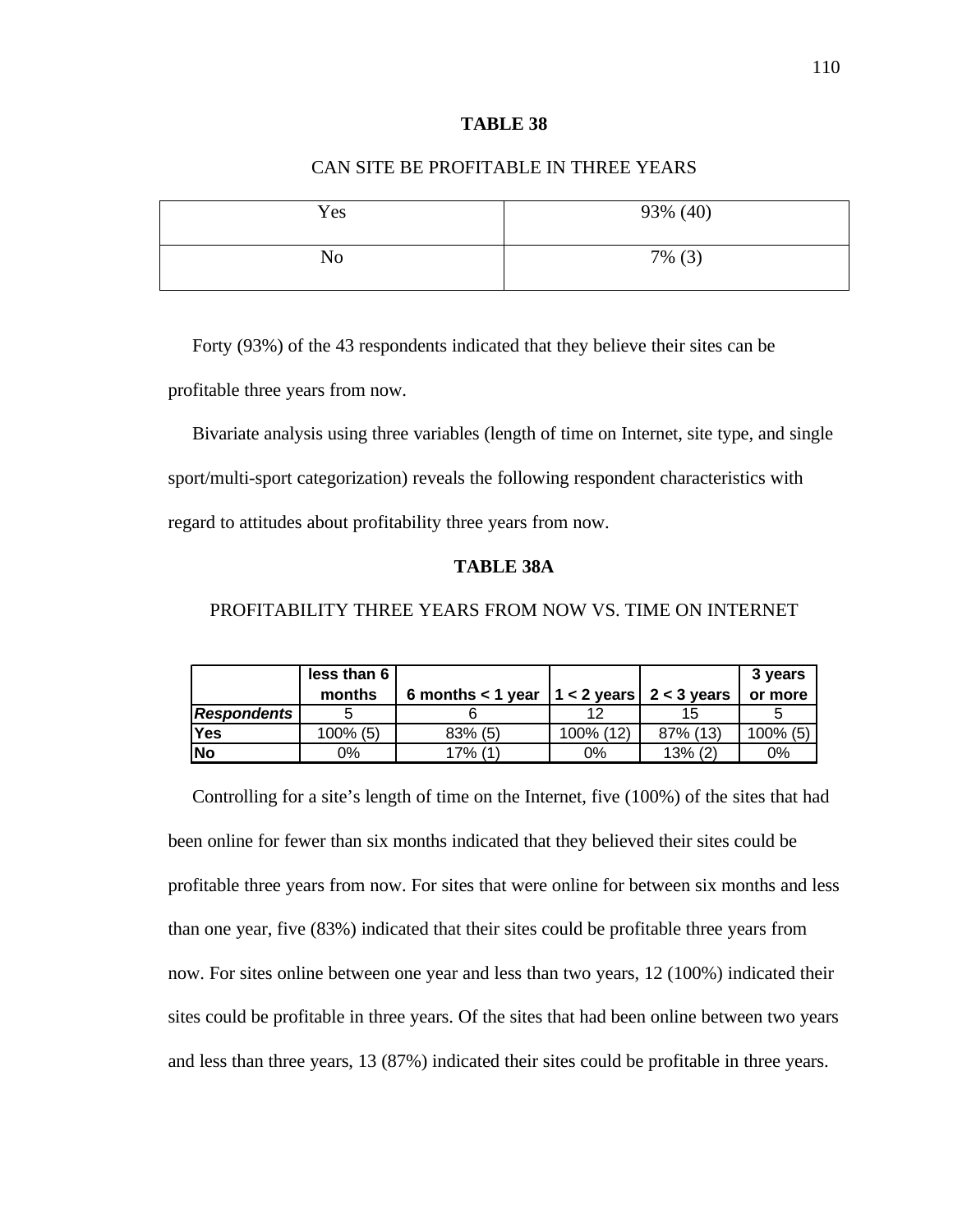Finally, of the five sites that had been online for three years or more, all (100%) indicated that they believed their sites could be profitable in three years.

#### **TABLE 38B**

|                    | Content  | Team/League | Commerce    | Other   |
|--------------------|----------|-------------|-------------|---------|
| <b>Respondents</b> | 15       | 25          |             |         |
| Yes                | 93% (14) | 92% (23)    | $100\%$ (2) | 100% (1 |
| No                 | $7\%$ (  | 8% (2)      | 0%          | 0%      |

#### PROFITABILITY IN THREE YEARS VS. SITE TYPE

 Controlling for a site's type, 14 (93%) of the content sites indicated that they believed that their sites could be profitable three years from now. Among team/league sites, 23 (92%) said that their sites could be profitable three years from now. For commerce sites, two (100%) believed that their sites could be profitable three years from now. Among other sites, one (100%) said that their site could be profitable three years from now.

#### **TABLE 38C**

#### PROFITABILITY THREE YEARS FROM NOW VS. SPORT OFFERINGS

|                    | <b>Single Sport</b> | <b>Multi-sport</b> |
|--------------------|---------------------|--------------------|
| <b>Respondents</b> | 29                  | 14                 |
| Yes                | 97% (28)            | 86% (12)           |
| Nο                 | 3%                  | $14\%$ (2)         |

 Controlling for the number of sports to which a site caters, 28 (97%) of the sites focusing on a single sport indicated that their sites could be profitable in three years. Among multi-sport sites responding, 12 (86%) said that their sites could be profitable three years from now.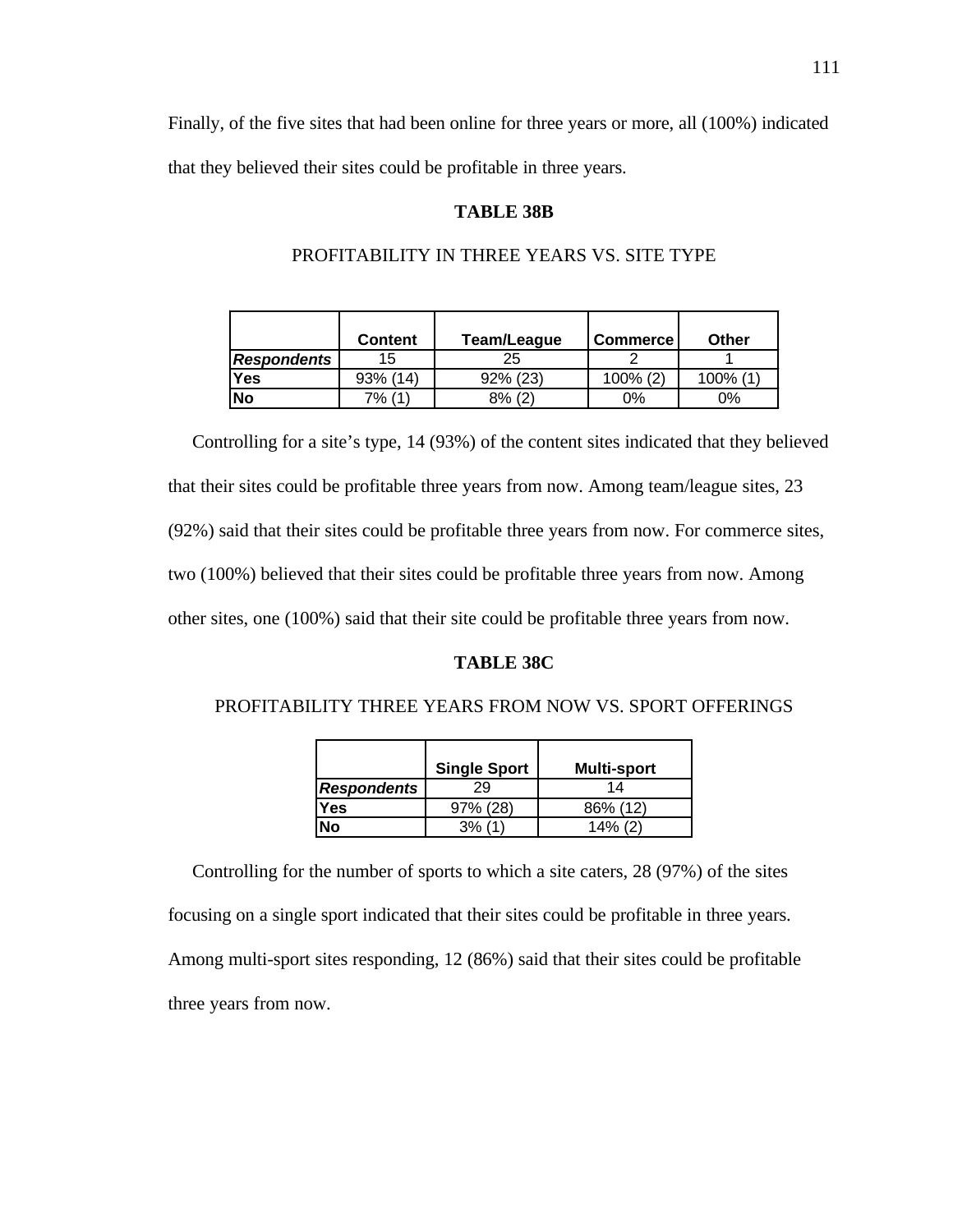**Question 39 – With the current Web user base and technology, do you believe that sites offering sports content are currently capable of turning a profit on the Internet? (45 respondents)**

## **TABLE 39**

#### CAN SPORTS SITES CURRENTLY OPERATE PROFITABLY

| Yes            | 96% (43)  |
|----------------|-----------|
| N <sub>o</sub> | $4\%$ (2) |

Forty-three (96%) of the 45 respondents indicated that they believe that even with the current Web user base and technology, sites offering sports content on the Web are currently capable of turning a profit.

 Bivariate analysis using three variables (length of time on Internet, site type, and single sport/multi-sport categorization) reveals the following respondent characteristics with regard to attitudes about the ability of sports Web sites to turn a profit now.

#### **TABLE 39A**

## PROFITABILITY OF SPORTS SITES VS. TIME ON INTERNET

|                    | less than 6<br>months | 6 months $<$ 1 year $\parallel$ | $1 < 2$ years | $2 < 3$ years or more | 3 years     |
|--------------------|-----------------------|---------------------------------|---------------|-----------------------|-------------|
| <b>Respondents</b> |                       |                                 | 12            | 15                    |             |
| <b>Yes</b>         | 100% (5)              | 86% (6)                         | 100% (12)     | 93% (14)              | $100\%$ (6) |
| No                 | 0%                    | 14% (1                          | 0%            | 7% (1)                | 0%          |

Controlling for a site's length of time on the Internet, five (100%) of the sites that had been online for fewer than six months indicated that they believed sports sites were currently able to operate profitably. For sites that were online for between six months and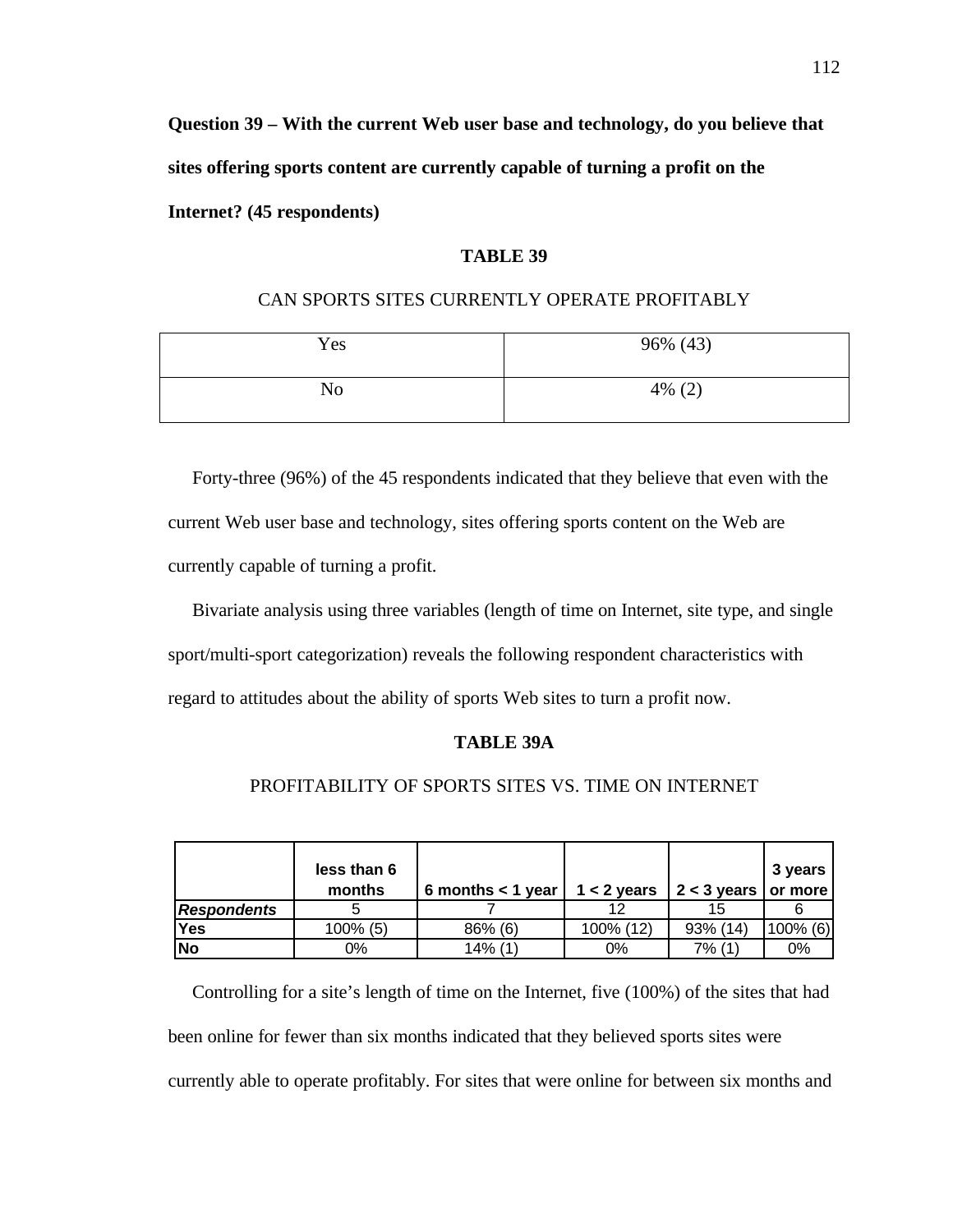less than one year, six (86%) said that they thought sports sites were currently able to operate profitably. For sites online between one year and less than two years, 12 (100%) indicated that sports sites are currently capable of turning a profit. Of the sites that had been online between two years and less than three years, 14 (93%) indicated that sports sites could currently operate profitably. Finally, of the six sites that had been online for three years or more, all (100%) indicated that sports sites were currently capable of operating profitably on the Web.

#### **TABLE 39B**

|             | <b>Content</b> | Team/League | Commerce    | Other   |
|-------------|----------------|-------------|-------------|---------|
| Respondents | 6              | 26          |             |         |
| <b>Yes</b>  | 94% (15)       | 96% (25)    | $100\% (2)$ | 100% (1 |
| lNo         | 6% (1          | $4\%$ (1)   | 0%          | 0%      |

## PROFITABILITY OF SPORTS SITES VS. SITE TYPE

 Controlling for a site's type, 15 (94%) of the content sites indicated that they believed sports sites can currently operate profitably on the Web. Among team/league sites, 25 (96%) said sports sites can currently operate profitably, while among commerce sites, two (100%) believed sports sites capable of currently operating profitably. Among other sites, one (100%) said that sports sites are currently capable of operating profitably on the Web.

#### **TABLE 39C**

## PROFITABILITY OF SPORTS SITES VS. SPORT OFFERINGS

|             | <b>Single Sport</b> | <b>Multi-sport</b> |
|-------------|---------------------|--------------------|
| Respondents | 30                  | 15                 |
| Yes         | $97\%$ (29)         | $93\%$ (14)        |
| N٥          | 3%                  | י ס⁄9              |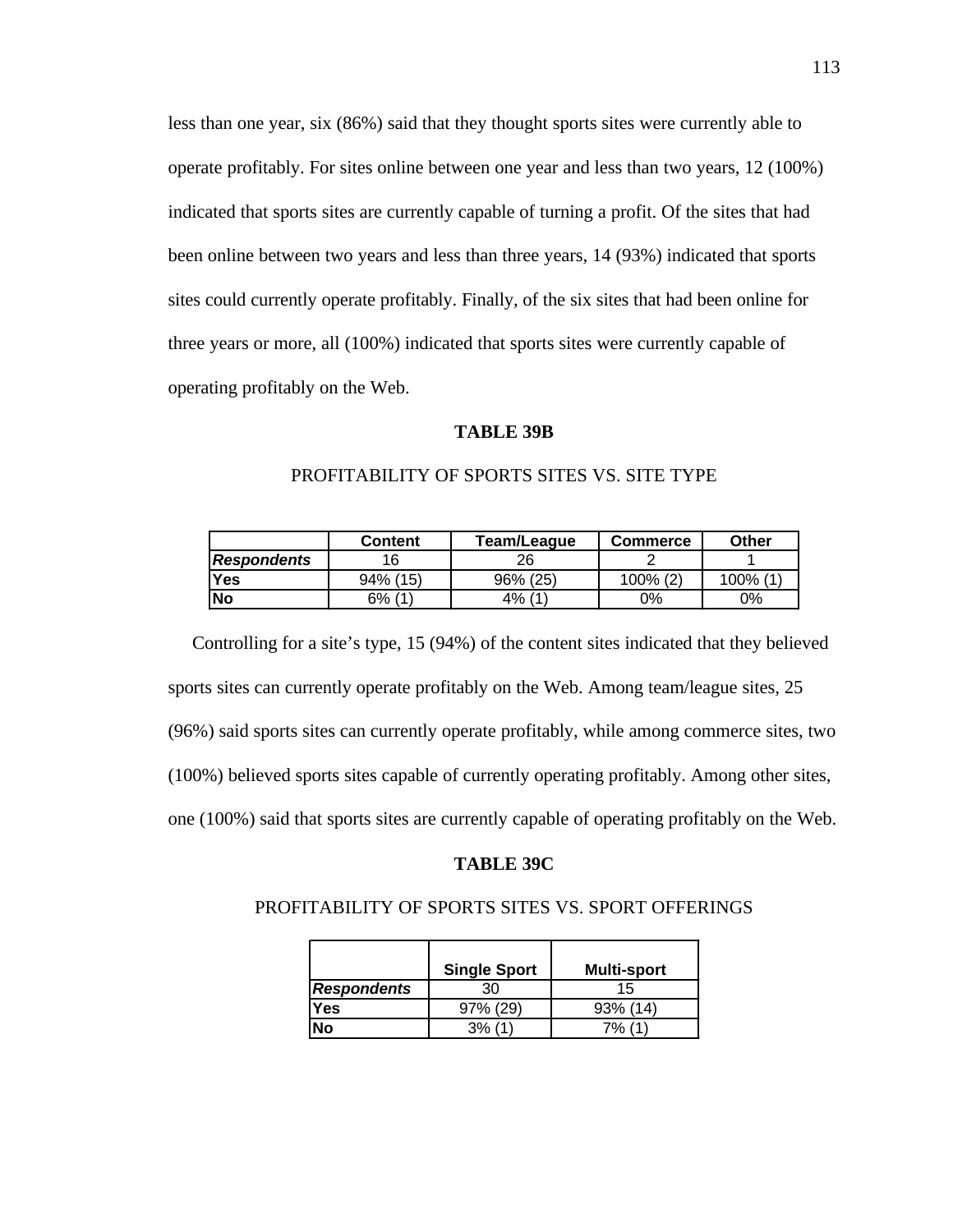Controlling for the number of sports to which a site caters, 29 (97%) of the sites focusing on a single sport indicated that they believed that sports sites are currently capable of operating profitably on the Web. Among multi-sport sites responding, 14 (93%) said sports sites could currently turn a profit.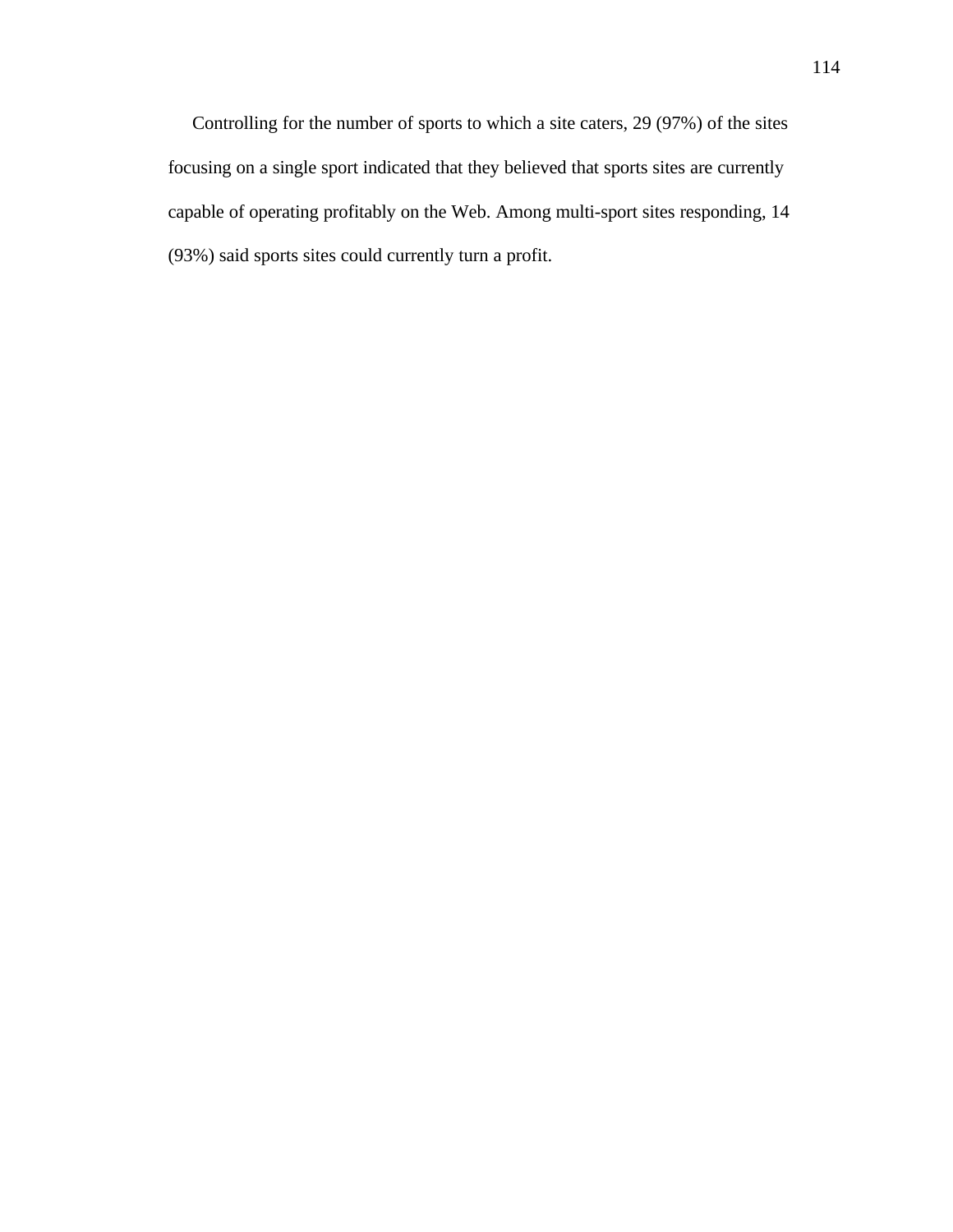#### CHAPTER V

#### Conclusions, and Recommendations

#### Conclusions

 The conclusions in this chapter are grouped into major headings that coincide with the research objectives proposed in Chapter II. An overall conclusion for each heading is presented, followed by several more in-depth conclusions pertaining to some of the key findings in that section.

#### Online Sports Industry Profile/Site Goals

 This study showed the population of official and legitimate sports sites to be relatively established, generating high traffic and offering substantial amounts of content despite the fact that there are few personnel resources devoted to these sites. Additionally, the delivery of timely, useful information is currently a much more important goal than making money among most sites responding.

One-third (33%) of the 45 site respondents had maintained Web sites for between two and thee years, and 73% had been on the Web for more than one year. This figure suggests that, in this population, there was early recognition of the opportunities that the Web presents to sports marketers. Interestingly, content sites, on average, have maintained Web sites almost 6 months longer than their counterparts in the team/league segment.

 Forty-eight percent of the survey respondents indicated that their sites offered between 100 and 1,000 pages. Whereas simple "brochureware" sites (sites that essentially duplicate a print piece online with little additional information) tend to have few pages, the fact that so many sites offered between 100 and 1,000 pages suggests that the sports marketers in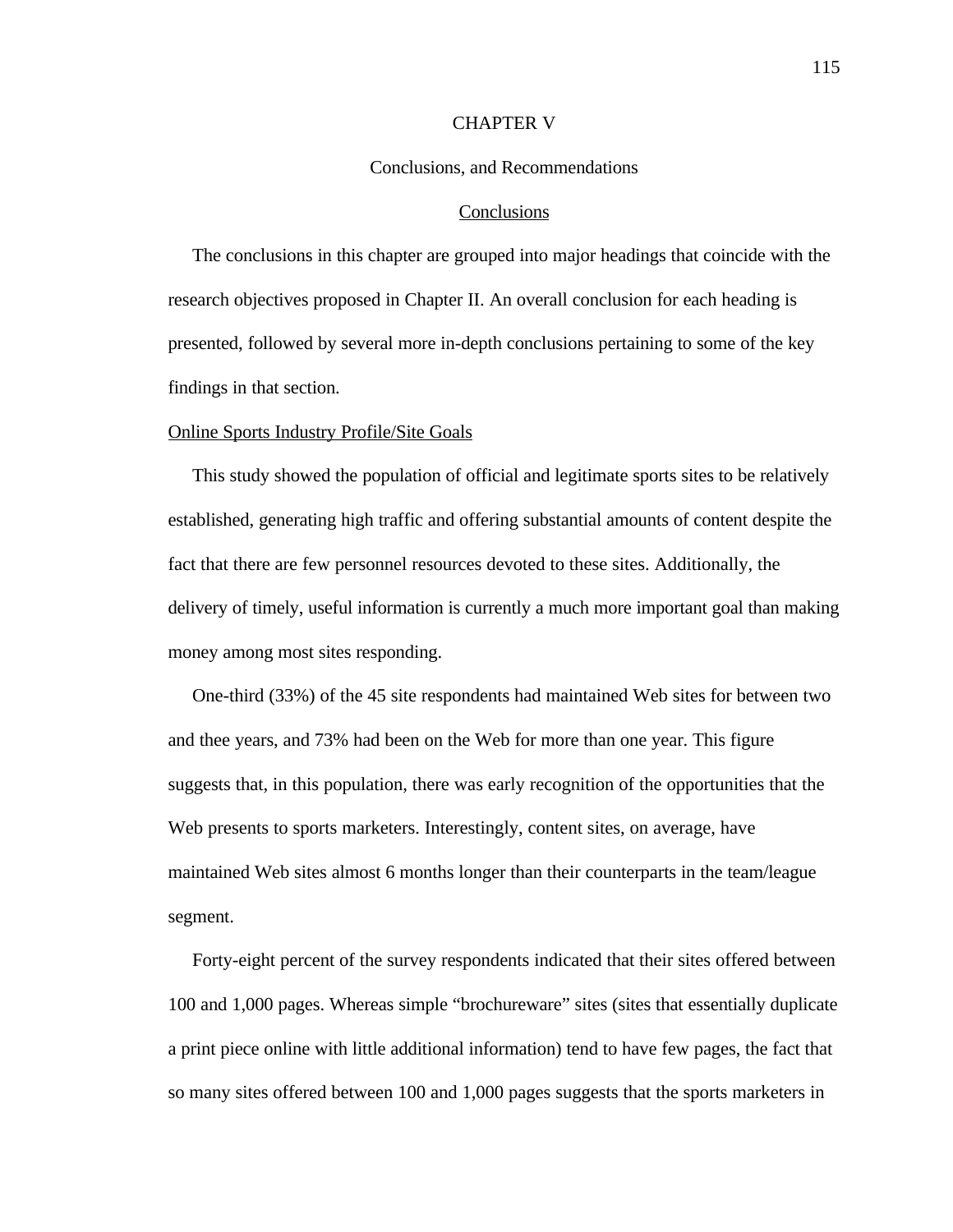this population are offering substantial content to their Web visitors. This contention is bolstered by the fact that 81% of the respondents said that their online efforts complement, rather than duplicate, information available in other media. Content sites far outpaced sites in the other three categories with respect to the number of pages offered. This makes sense, since content sites tend to focus on numerous sports and teams, whereas sites in the other categories are generally more restrictive in their offerings.

 The sites in this population are also well trafficked, with 14% of the respondents registering one million or more page views per month, and 98% of the respondents registering more than 100,000 page views per month. A page view is generally a more accurate traffic indicator than hits, since it counts only the number of times that a user has called up a page in his or her browser, as opposed to counting both files and graphics accessed on that page. As a point of comparison, in February 1998, CNN/SI registered 140,200,000 page views and ESPN SportsZone registered 140,000,000 ("mNMR Box Scores," 1998). While these figures for two of the most well-trafficked sites on the Web dwarf the page views of 999,999 or fewer per month reported by 65% of the respondents, 1 million page views per month still represents traffic of approximately 30,000 page views per day, which is quite substantial. Content sites were exponentially more trafficked than sites in any other category, presumably because of the increased demographic appeal of these sites relative to sites targeting a specific niche.

 Yet, while many of the respondents have been on the Web for some time, and have built a steady stream of traffic to their sites, few seem committed to investing substantial personnel resources to maintain and update their Web presence. The mode number of fulltime employees indicated by the sites responding was one, and 28% of the respondents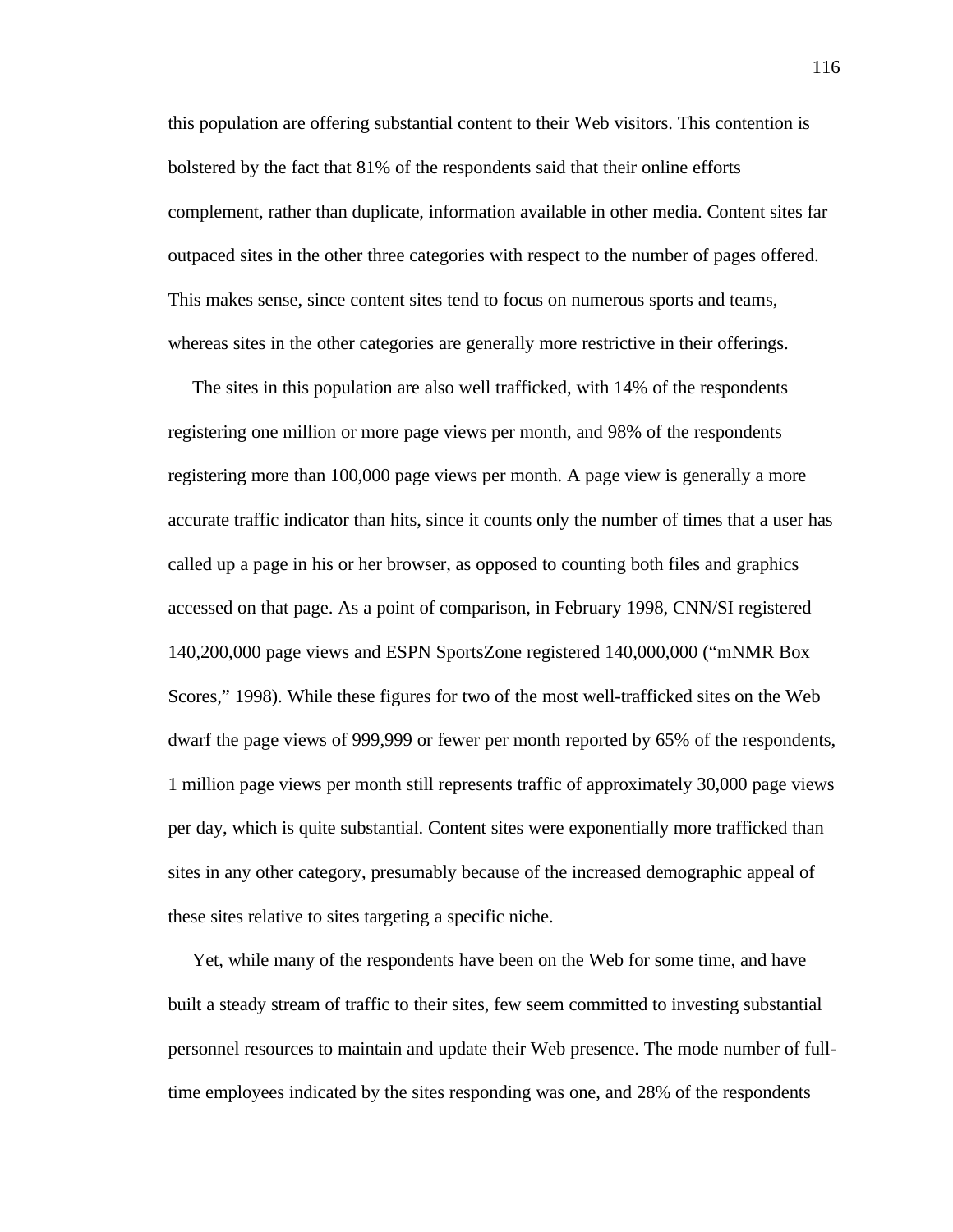indicated employing zero full-time employees (63% indicated employing one or fewer people full-time). Only 16% of the respondents employed five or more full-time employees. The same was true with regard to part-time employees. Thirty-five percent said that they employed no part-time employees, while 21% said that they employed one person part-time.

 Controlling for site type, content sites, on average, employed more than twice as many full-time workers (6.7) than did team/league sites (2.6) or commerce sites (2.5). This seems to indicate that, understandably, more workers are required to maintain a site that caters to a wide range of online sports offerings.

 The sites responding to this survey were actively involved in other media (only 19% did not have a presence in other media), led by print (77%) and followed by television (65%) and radio (63%). This seemingly indicates a strong leveraging of efforts across different media, and is consistent with the findings of Mooradian, Keane, and Schoenfeld (1998) that a substantial amount of online sports traffic is driven by a site mention in another media (television, specifically). This contention is further reinforced by the fact that 81% of the respondents indicated that they offered online content that complements efforts in other media.

 Although a number of respondents did not correctly identify site goals, those that did (29 respondents) stated in no uncertain terms that generating revenue is not the most important goal for their sites. Only 3% (one respondent) indicated that generating revenue was their most important goal, while 24% ranked it second most important. Seventy-six percent of the respondents answering this question chose "offer timely, useful information" as most important, followed by 17% who chose "extend an existing brand"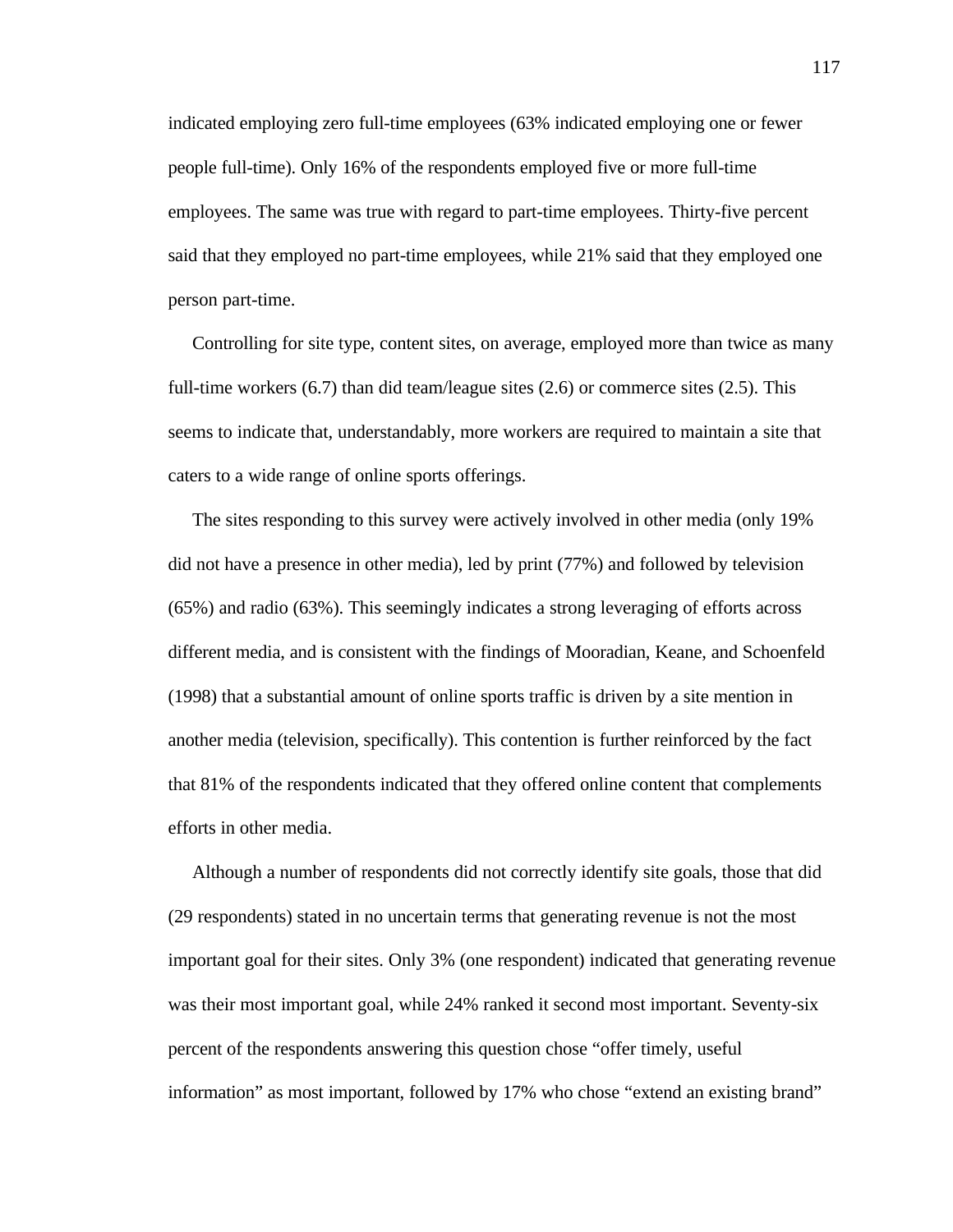as most important. Among content sites, half (50%) of those respondents including "generate revenue" in their rankings deemed it third most important, while only 10% identified this as the most important goal. One-third of the team/league sites including "generate revenue" in their rankings deemed it second most important, while 47% identified it as fourth most important. Even the lone commerce site responding to this question ranked "generate revenue" as fourth most important.

 Overall, it seems clear that generating revenue is not foremost in the minds of the respondents in this population. This belief is reinforced by one particularly revealing comment provided by a representative of a team/league site completing the survey. Speaking on the condition of anonymity, this respondent asserted that "the general impression I get from our upper management is that the only reason we have a Web site is that everyone else has one, and we don't want to be the only team without one. I have no marketing budget for the site and it is often a struggle to get the URL tagged in our ads and billboards." Thus, for this particular site at least, profitability is not nearly as important as simply being online. It would be interesting to learn in a follow-up survey whether or not this is a widely-held belief among the sites in this population.

#### Revenue Models Employed

 The respondents to this survey have not yet tapped into the "perfect" revenue stream, but rather are utilizing several in combination, currently led by banner ads (generally pricing their inventory using CPM or flat fee). Respondents expect to become increasingly reliant on sponsorship/underwriting and online commerce in the future.

 Banner ads were the most common revenue stream utilized by respondents (65%), followed by online commerce (61%). Since this question allowed for multiple responses,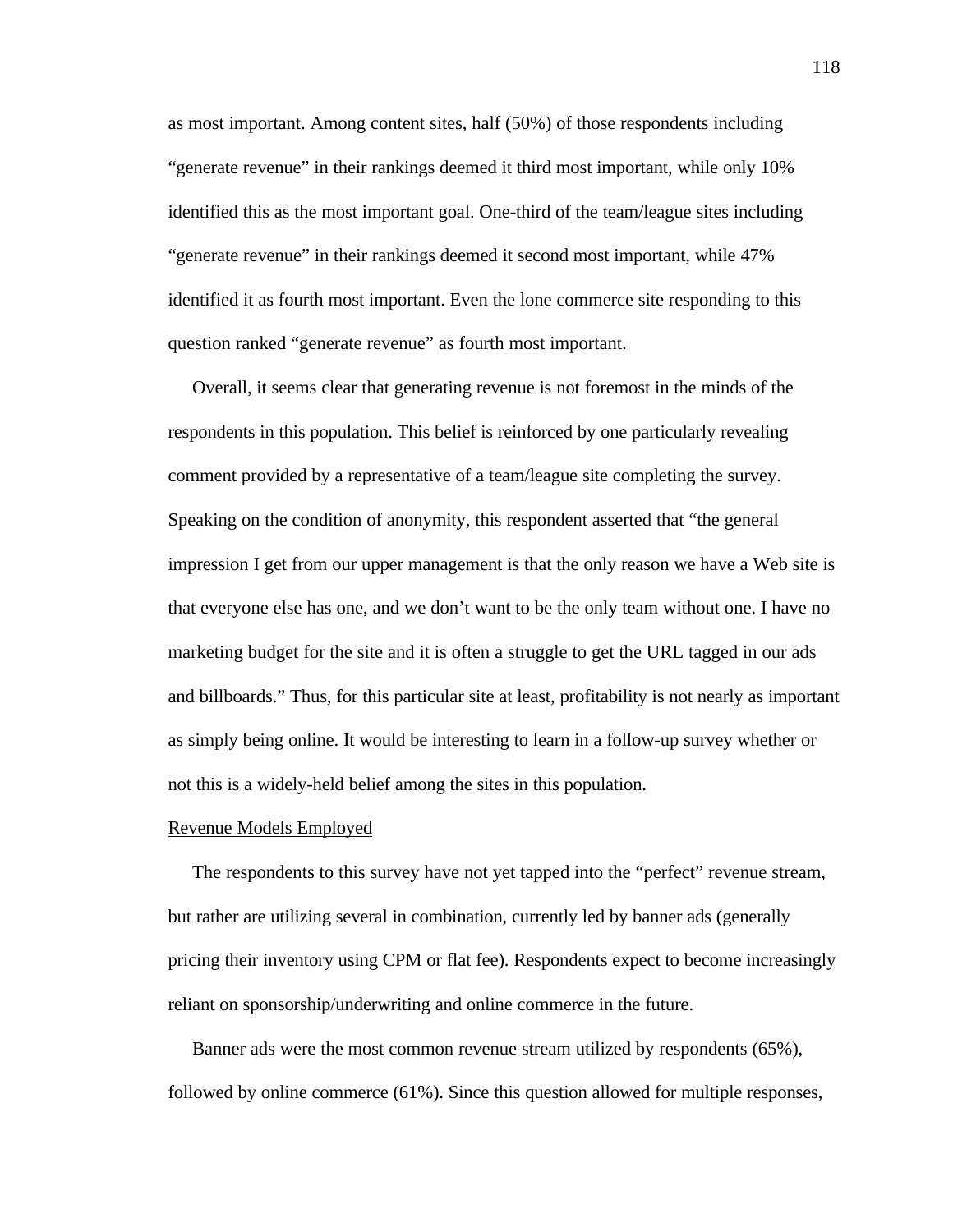the percentages do not add to 100%. Underwriting/sponsorship was a distant third at 35%, subscriptions tallied 17%, and interstitials ranked last with 4% (one respondent). The order of use for these models is consistent with the findings of Aronson, et al. (1997), in which ad banners were determined to constitute 80% of online media buys, followed by co-branded content (15%) and interstitials (5%). Although six sites indicated that 100% of their online revenue was generated by a single revenue model (these models varied by respondent but included subscriptions, banner ads, and online commerce), most indicated employing two or three different models in combination. As with the Web as a whole, at the current time the sports sites responding to this survey have not identified a universally accepted strategy for generating revenue online.

 Controlling for site type, content sites are currently relying more heavily on banner ads (78%) than are team/league sites (33%), and are placing less emphasis on underwriting/sponsorship (33%) than are team/league sites (56%). Again, this makes sense considering that banner ads, which usually generate revenue directly proportional to site traffic, are likely less popular among less-trafficked sites (team/league) than is underwriting/sponsorship, whose revenue potential is not usually affected by site traffic. Interestingly, none of the team/league sites responding to this particular question are currently generating revenue through subscriptions, despite the fact that one-third of the content sites are utilizing this model.

 From the results of the survey, it appears that sports marketers foresee an upturn in the role that underwriting/sponsorship or co-branded content will play in generating revenue for their sites in the future. In the short-term (one year from now), 40% of the respondents believe that underwriting/sponsorship or co-branded content will generate the highest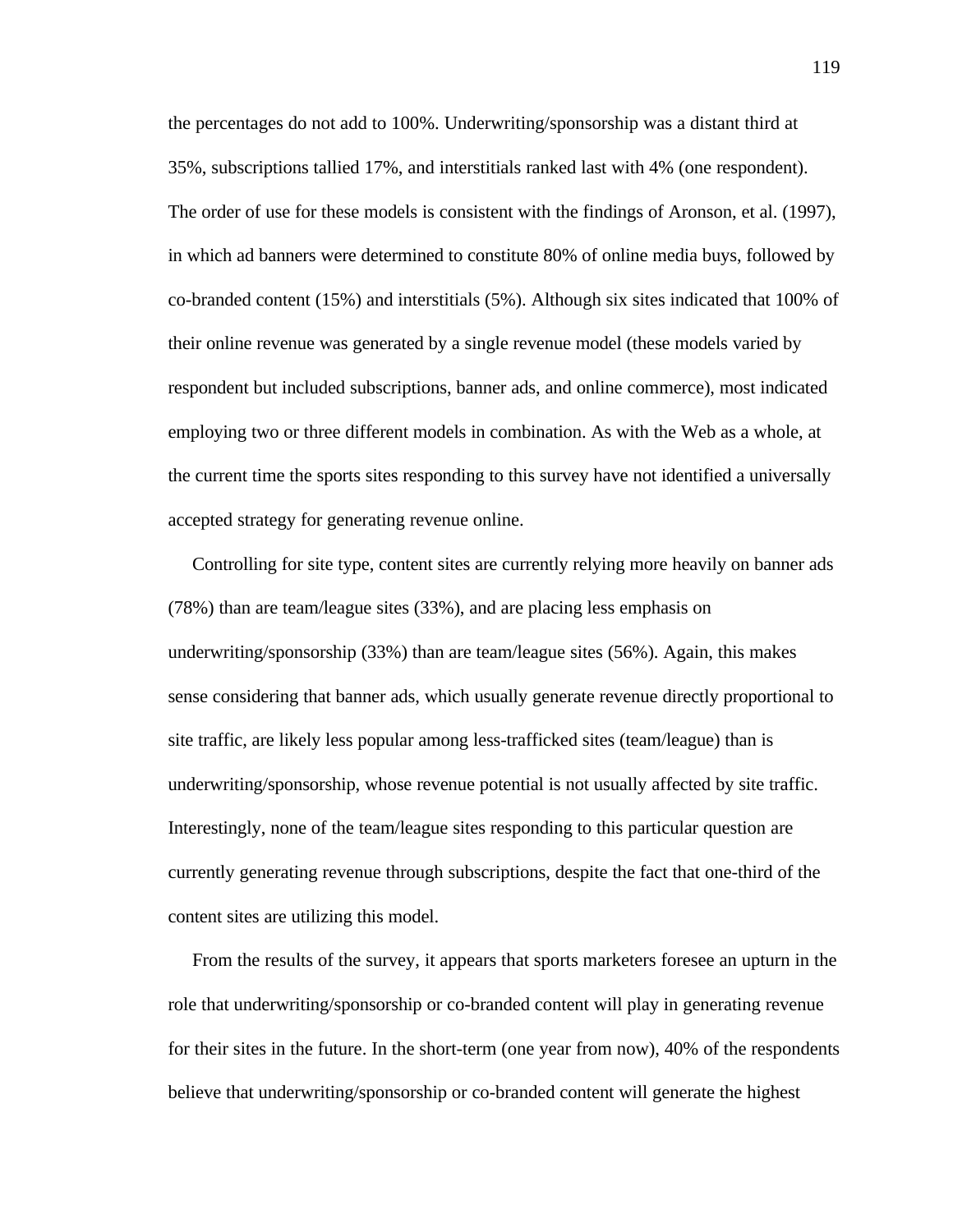amount of income for their sites, followed closely by banner advertisements (32%) and online commerce (24%). In the long-term (three years from now), respondents indicated that underwriting/sponsorship or co-branded content will still generate the highest amount of income, but that online commerce will play an increasingly important role. Respondents apparently do not expect the subscription or interstitial models to generate much revenue in the short- or long-terms. Although the expected growth in co-branded content is consistent with earlier findings (Aronson, et al., 1997), the slow perceived utilization of interstitials contradicts other conclusions in this same study.

 Of the respondents whose sites offered banner advertising, the CPM model was most frequently cited as one of the models used to price inventory, although only a slightly smaller percentage used flat-fee pricing. Consistent with their tendency towards use of the banner ad revenue stream, 80% of the content sites responding indicated using the CPM model to price their inventory, compared to only 57% of the team/league sites. Likewise, team/league sites relied more heavily (64%) on the flat fee pricing model (presumably to price co-branded or underwritten content) than did content sites (40%).

 Respondents seem to acknowledge the fact that few Web surfers are currently willing to pay a subscription fee for access to online content, but remain somewhat optimistic about future prospects. Most sites responding are not currently charging a subscription fee, and none indicated having abandoned the use of the subscription model in the past. However, 18% of the respondents (comprised mainly of content sites) indicated that they may charge a subscription fee one year from now.

 The respondents to this survey also seem willing to embrace the notion of offering fantasy sports, although not necessarily at a premium to site visitors. Twenty percent of

120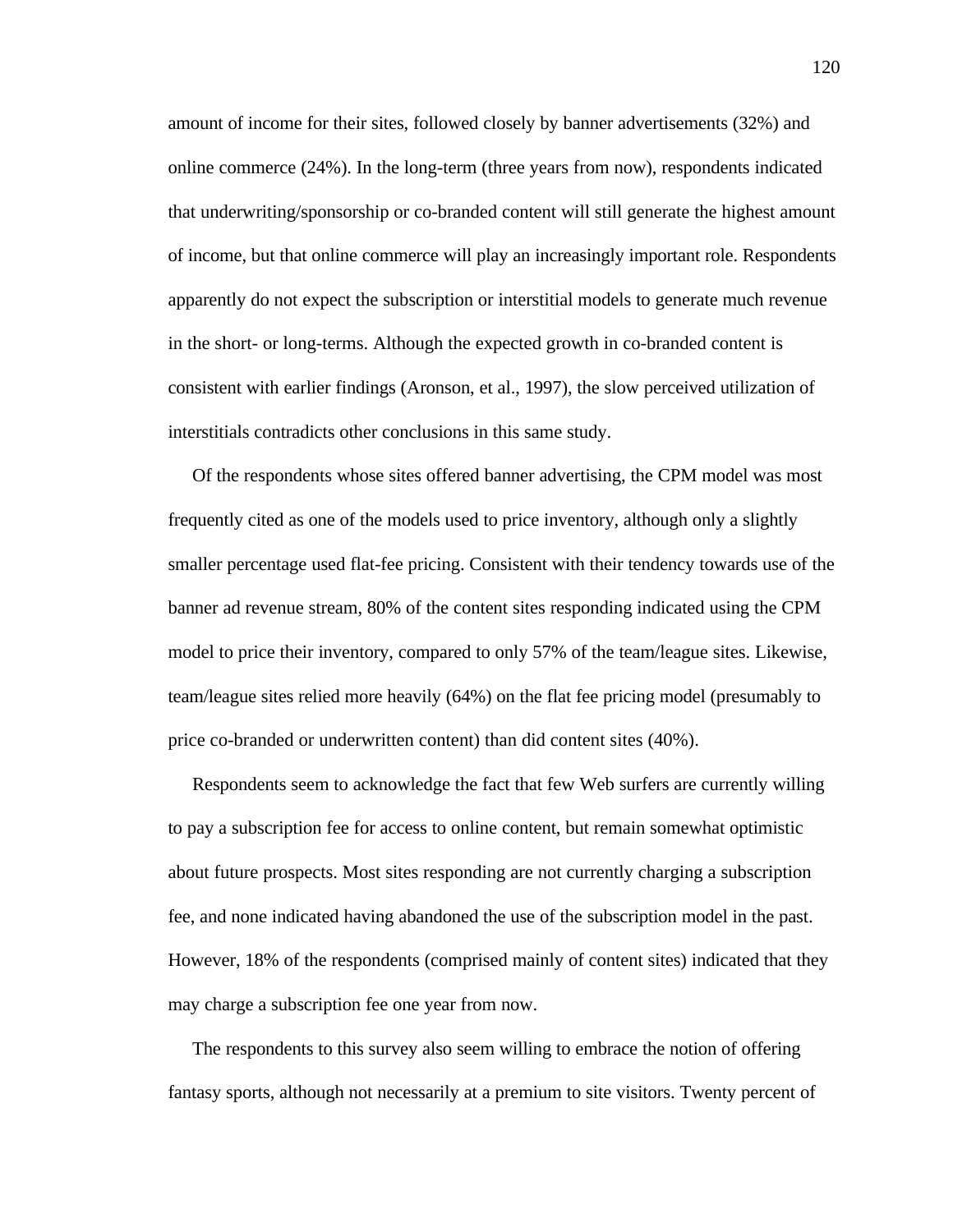respondents currently offer fantasy sports, and 41% of those sites that do not currently offer fantasy sports plan to offer it one year from now. Only 17% of the sites currently offering fantasy sports charge a fee, and among those who plan to offer fantasy sports one year from now, only 25% plan to charge a fee. Thus, it seems that the respondents to this survey view fantasy sports participation not as an alternative means of revenue generation, but rather as an additional way to attract visitors to their sites. Once at these sites, visitors could then potentially help these sites generate additional revenue through one of the other models (e.g. online commerce).

 The majority of the respondents currently offer merchandise for sale online, and 93% said that they plan to sell merchandise online one year from now, signaling an upturn in the reliance upon the online commerce model. A similar pattern also emerged with the online sale of tickets to sporting events, with 59% of the respondents indicating that they plan to sell tickets online one year from now (up from 41% selling tickets online currently). However, only slightly more than half of the respondents can process transactions online, which could prove to be a major barrier to using the online commerce model as a significant revenue stream. Surprisingly, the lone site that identified itself as a "commerce" site did not offer merchandise online, nor could it process transactions.

## What Is Being Spent and Earned

 Respondents to this survey rely primarily on free promotional opportunities to drive traffic to their sites. Nearly a third of the sites responding did not spend any money on Web site marketing last year, nor did they generate any revenue in that period. Nevertheless, these respondents seem generous in allocating budgets for their online efforts, especially in light of the dearth of personnel tapped to run these sites.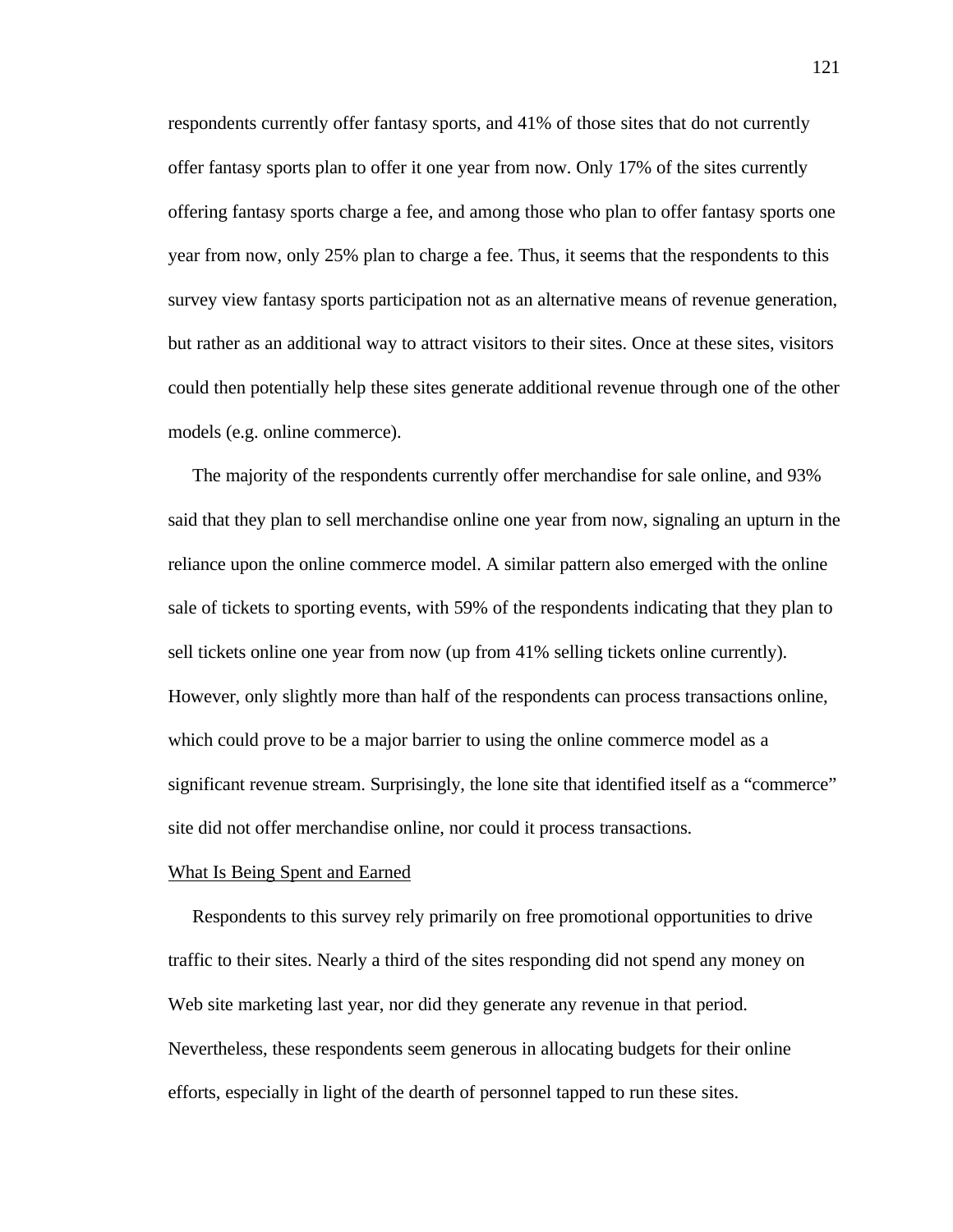Of the 29 respondents identifying a marketing strategy as most used, 31% indicated leveraging other media, and 38% indicated search engine placement, both free promotional opportunities. Although content sites tended to place more emphasis on paid promotional opportunities than did team/league sites, overall, paid spots in the other three media generally scored in the lower half of the rankings for use. This is not surprising in light of the fact that most respondents can promote their online efforts for free through their other media endeavors, often driving substantial traffic around sporting events broadcast in these media (Hardie, 1998). Accordingly, with such free opportunities at their disposal, the amount spent on Web marketing skewed lower than might have otherwise been expected. Seventy-nine percent of the respondents spent \$9,999 or less, and 95% spent \$50,000 or less. Most (54%), however, thought they'd increase spending on marketing in the current year.

 Surprisingly, almost a third of the sites responding claimed to generate no revenue during 1997, while another 34% claimed to have generated less than \$10,000. Even more surprisingly, 29% of the respondents had operating budgets between \$10,000 and \$49,999, virtually guaranteeing a loss (costs exceeding revenues).

 Content sites responding to the survey generated the highest amount of revenue among all site types, with 16% generating \$500,000 or more in 1997. Fourteen percent of the team/league sites responding generated between \$100,000 and \$499,999, although none generated amounts higher. Budgets also skewed higher for content sites, with 17% possessing a 1997 online budget of \$1 million or more. Surprisingly, both commerce sites responding had budgets in excess of \$50,000. Overall, while many of the respondents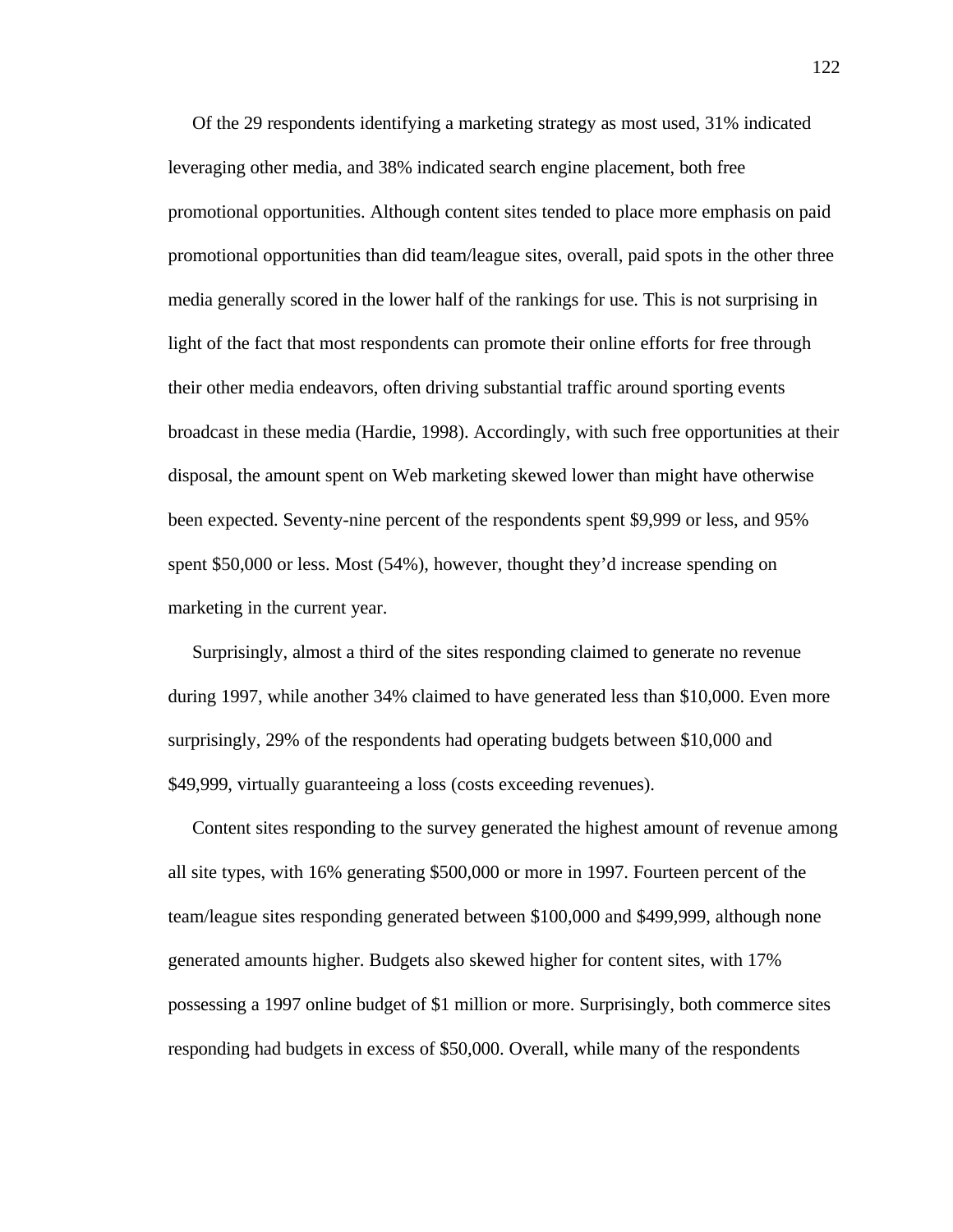seem willing to spend liberally, few seem to be currently offsetting those expenses by generating substantial revenue online.

#### Profitability

 Although most of the respondents believe that sports sites are currently capable of turning a profit, and despite the fact that nearly two-thirds said that profitability was a current goal of their site, less than half of the respondents said that their sites are currently profitable. Among the respondents, confidence about their ability to be profitable increases as the timeline moves further into the future.

 Forty-three percent of the respondents said that their sites are currently profitable. Team/league sites are currently slightly more adept at operating profitably than are content sites. Single sport sites in this sample are also much more likely to be profitable than are multi-sport sites. Surprisingly, the commerce sites responding to this survey were not profitable, nor was profitability a goal. There did not seem to be a significant correlation between how long a site had been on the Web and their profitability.

 Sixty-four percent of the respondents said that profitability is a current goal of their sites. Team/league sites are far more interested in profitability than are content sites. Likewise, single sport sites are more interested in profitability than are multi-sport sites. Controlling for how long a site had been on the Web, the respondents showed clearly that the longer a site was online, the greater the likelihood that profitability was a current goal.

 Seventy-nine percent of the respondents believed that their sites could be profitable one year from now. That figure jumped to 93% when looking three years into the future. Thus, the sites in this population believe that the longer their sites are on the Web, the more likely they are to turn a profit.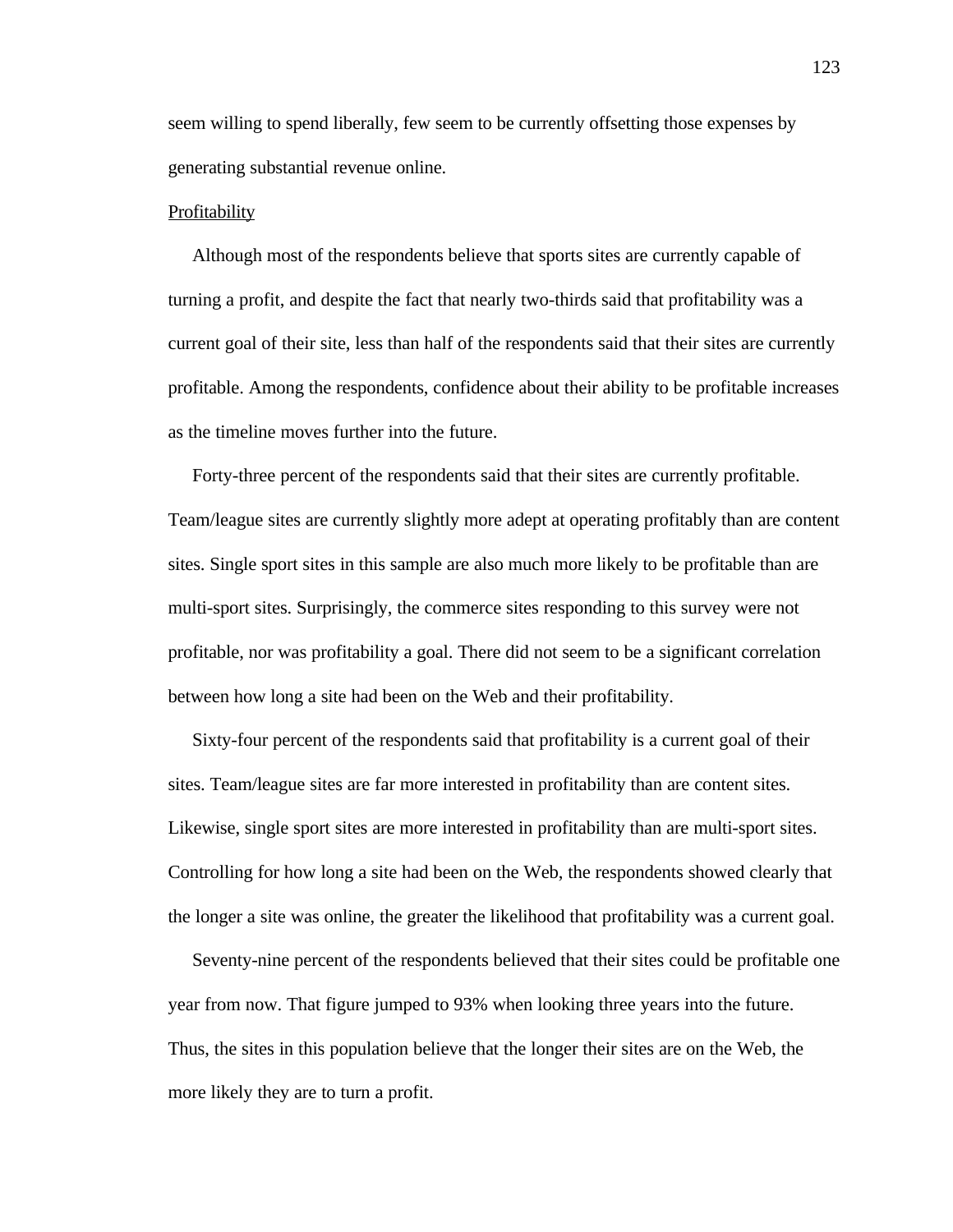Finally, 96% of the respondents believed that sites offering sports content or marketing through sports are currently capable of turning a profit on the Web. This is a puzzling result and begs the question, "Why, if there is a near universal belief that sports sites can turn a profit, are fewer than half of the respondents operating profitably?"

#### **Recommendations**

 This study was successful inasmuch as it met each of the four objectives stated in Chapter II. However, it also raised a number of issues worthy of further investigation.

 First, a follow-up study with these same respondents should be conducted to determine some of the perceived barriers to profitability. It would be interesting to know what factors account for the large discrepancy between the belief that sports sites can be profitable and the reality that few truly are. Additionally, this follow-up study should ask questions pertaining to the number of workers employed, to gauge whether the relatively low number of full- and part-time workers employed by the survey respondents hides other labor resources, such as outside consultants. Additional questions should also be included to determine how sites are spending their online budgets, in light of the fact that they are spending little on marketing or personnel. Further questions should also be included to provide greater insight about the non-tangible benefits of maintaining a Web presence, in light of the fact that so few sites are currently operating profitably according to the definition used in this study. Finally, as alluded to earlier, this follow-up survey should specifically address the reasons that sites in this population are online in the first place.

 Second, a follow-up study (utilizing the same survey instrument) should be conducted one year from now. As we move closer to a convergence of the Web and the television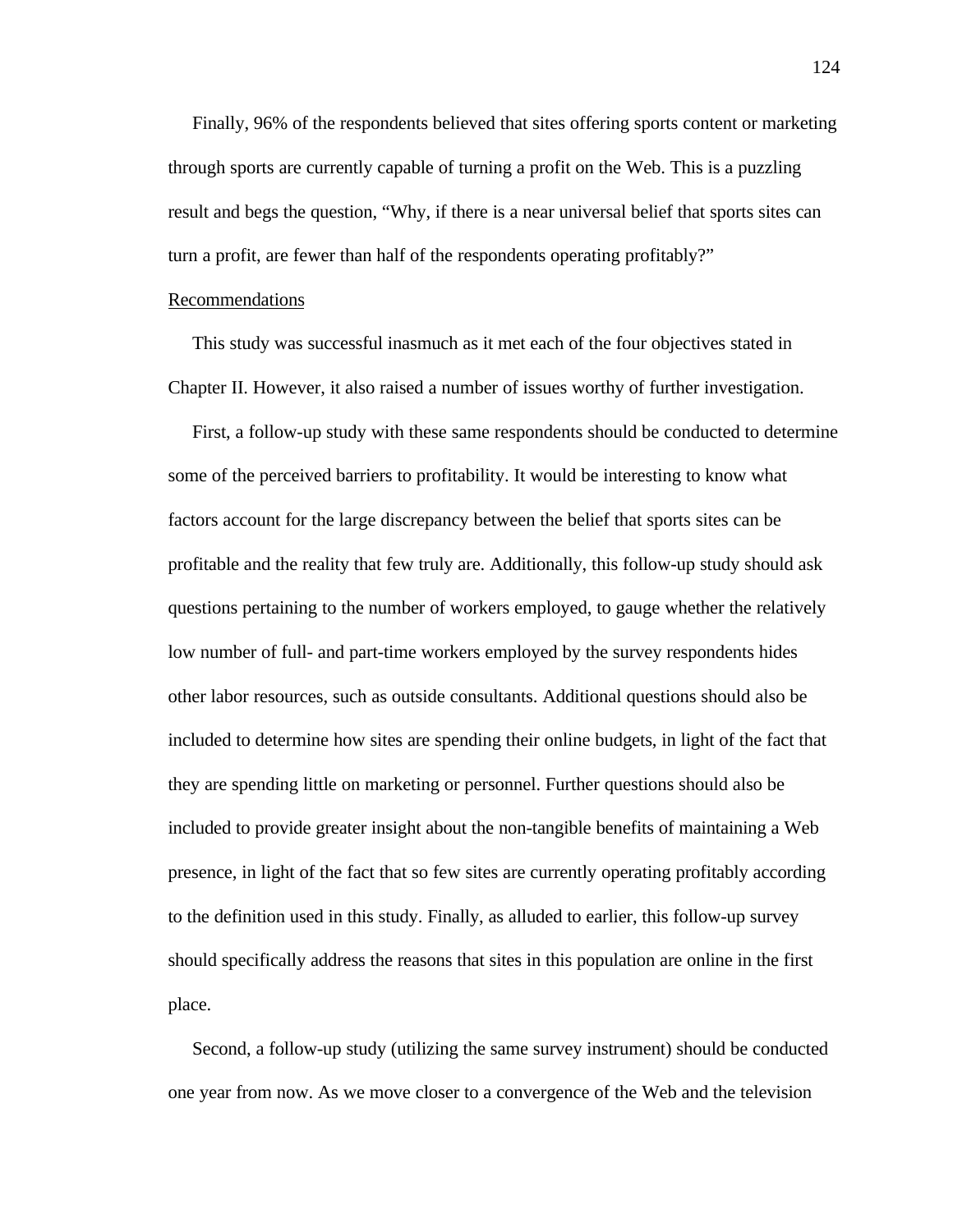set, such a study might reveal whether or not new technologies have resulted in attitude shifts about the Web and its potential for profitability.

 Third and finally, further research should be conducted to attempt to definitively quantify the entire population of official, legitimate online sports sites. Identifying this population might facilitate the gathering of a random sample, which would enable the results of such a sample to be more easily applied to the entire population of official, legitimate sports sites than was possible with the immediate study. Although the results detailed in this thesis likely offer a reasonably accurate representation of the entire population of official, legitimate sports sites, a random sample would enable the gathering of more statistically significant results than can be attained with a non-random (selfselected) sample. Conversely, additional research could narrow the population to one of the four categories (content, team/league, commerce, and other) to provide even greater insight into a particular online sports segment.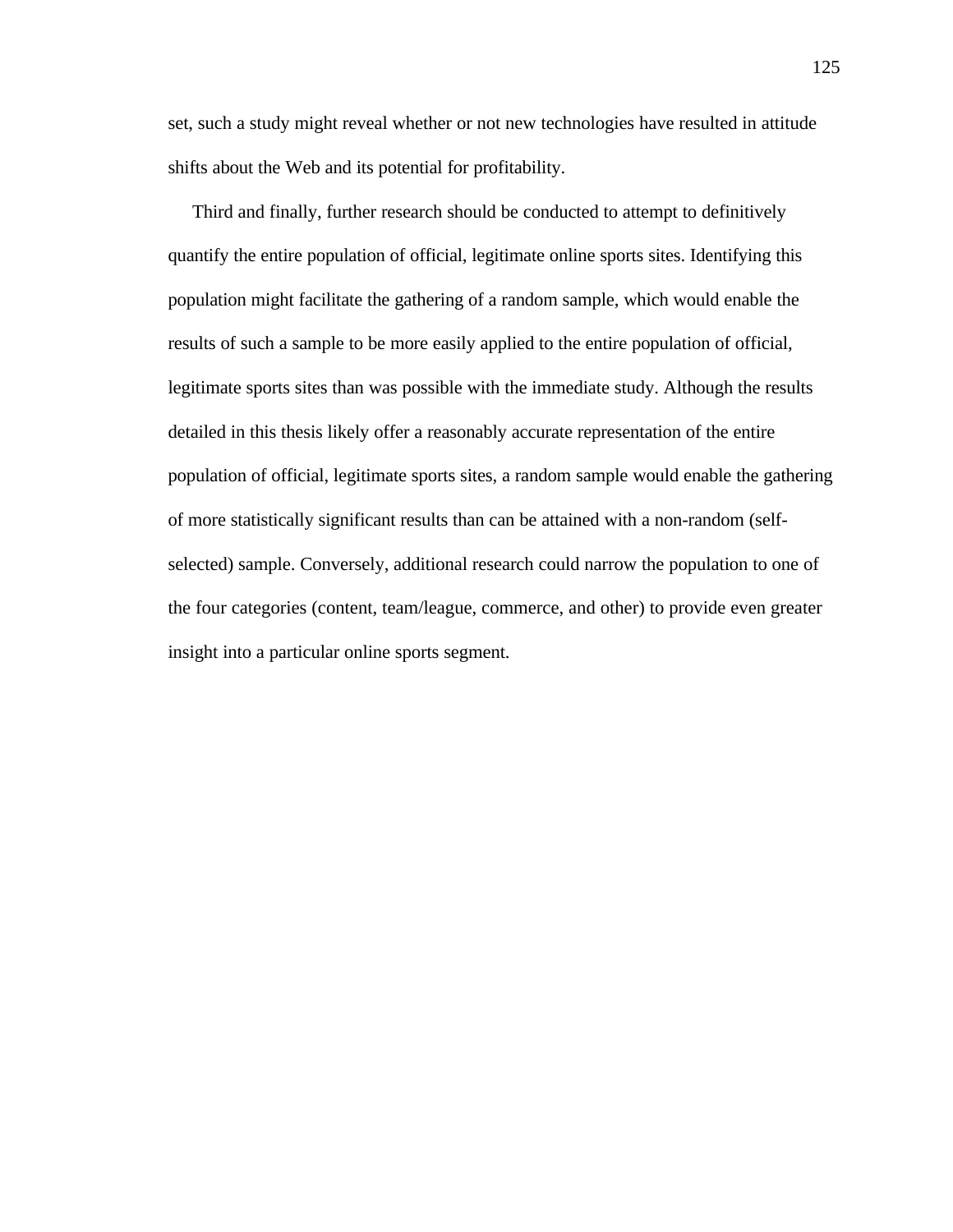#### **REFERENCES**

 Aronson, B., Storck, P., Neufeld, E., Johnson, M., Sinnreich, A., DeBow, Y., Harrison, M., & Housley, A. (1997) Banners and beyond: strategies for branding, driving traffic and sales.

Bass, B. & Eichler, S. Content profit models. (1996, May). Forrester Research, Inc.

Bernoff, J. & Ott, A. Turning content into cash. (1995, June). Forrester Research, Inc.

Donsky, M. The company is the network. (1997, Fall). Digital South, 42-53.

Hardie, M. E. Cyber-super bowl satisfies. (1998, February 3). The Forrester Brief.

 Hardie, M. E., Bluestein, W. M. & McKnight, J. Sports on the Web. (1997, July). Forrester Research, Inc.

 Hardie, M. E., Bluestein, W. M., McKnight, J. Marquee web events. (1997, November). Forrester Research, Inc.

Industry spotlight: sports on the Web. (1998, May 11). The Industry Standard, 36.

The interactive consumer. (1997, March). Boston. The Yankee Group.

Internet Business Report. (1998, March). Jupiter Communications.

Jensen, J. Shooting to score on the 'Net. (1995, April 3). Advertising Age, 24.

 Kane, M. ESPN sets up one-day pass for 'impulse' surfers. (1997, March 17). PC Week.

 Leinger, B. M., Cerf, G., Clark, D.D., Kahn, R. E., Kleinrock, L. Lynch, D. C., Postel, J., Roberts, L. G., and Wolff, S. (1997, February 20). Origins of the Internet. A Brief History of the Internet. [On-line]. Available: Web.

 Levine, J. R. & Baroudi, C. The Internet for dummies. (1994). Foster City. IDG Books Worldwide, Inc.

 Mandese, J. ESPN pitches \$1m Internet ad deals. (1995, February 13). Advertising Age, p. 18.

 Miles, S. (1997, November 2). Holidays a boon to e-commerce. The Net. [On-line]. Available: Web address http://www.news.com/News?item/0,4,16350,00.html?dtn.head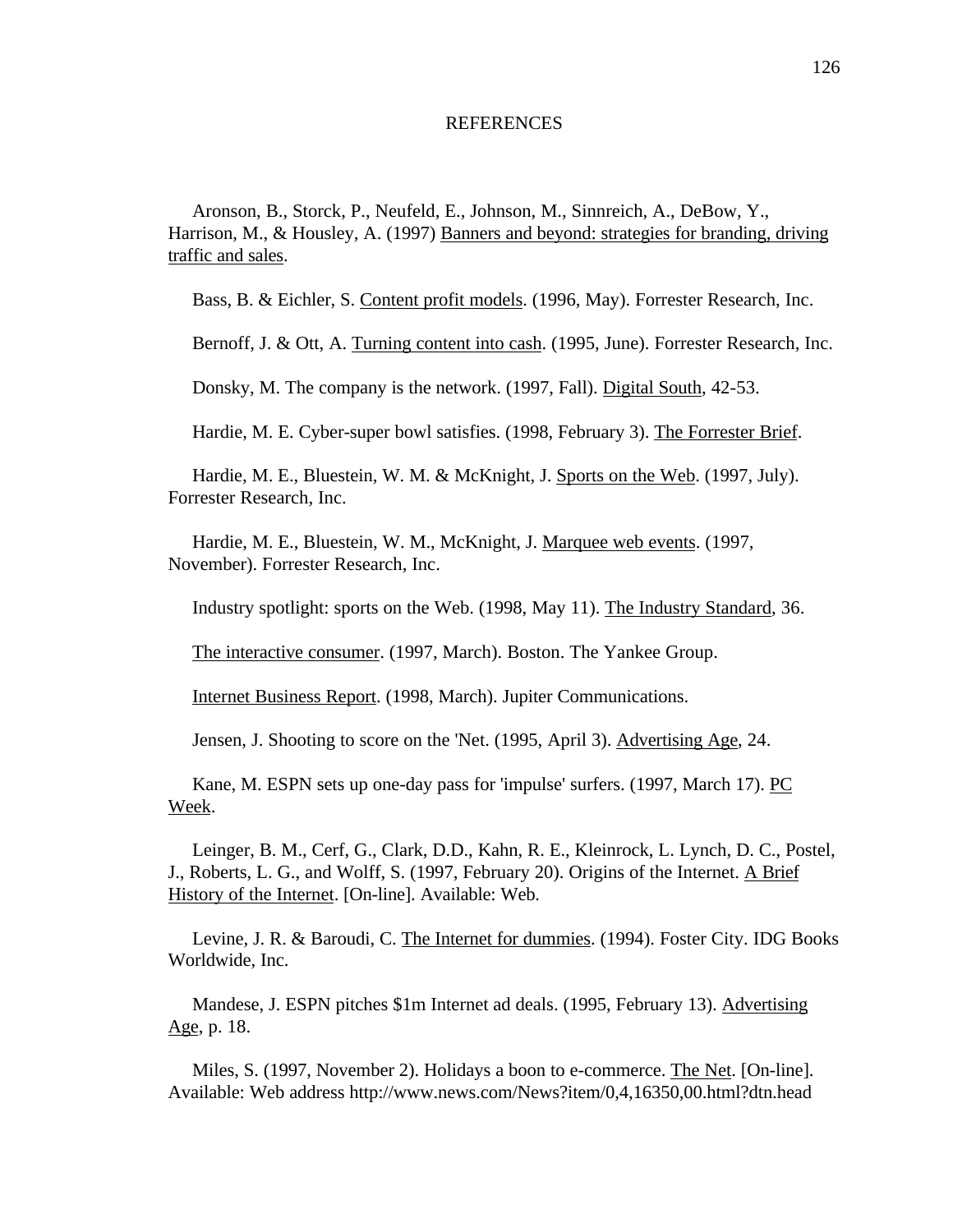mNMR box scores. min's New Media Report. (1998, March 16). Phillips Publishing.

Montague, C. Betting on the Web. (1995, October). Marketing Tools Magazine.

 Mooradian, M., Keane, P., & Schoenfeld, A. Marquee value: online sports event strategies. (1998, February). Jupiter Communications, Inc.

Net use doubling every 100 days. (1998, April 16). USA Today, p. C1.

 Schoenfeld, A. Executive briefing - Web sports market. (1996, August). Jupiter Communications, Inc.

Spiegler, M. Betting on Web sports. (1996, May). American Demographics.

 Storck, P., Neufeld, E., Johnson, M., Zeff, R., Cohen, E., DeBow, Y, Harrison, M., & Spinelli, M. 1998 Online advertising report. Jupiter Communications, Inc.

Tedesco, R. NBA sells 'Net game packages. (1997, November 3). Broadcasting & Cable, p. 62.

Top traffic-drawing sites. (1997, November 24). min's New Media Report, p. 7.

 Vanderbilt, N., Achs, N. R., Cohen, E., Dougherty, H., DeBow, Y., Harrison, M., Spinelli, M., & Claro, F. 1998 Online shopping report. (1997). Jupiter Communications, Inc.

Vonder Haar, S. CBS seals SportsLine deal. (1997, March 6). Inter@ctive Week.

 Wang, N. SportsLine USA adjusts business model, plans IPO. (1997, September 15). WebWeek.

Web ad spending soars past \$ billion pace. (1998, June 18). The Myers Report, p. 1.

Wide world web of sports. (1997, November). Yahoo! Internet Life.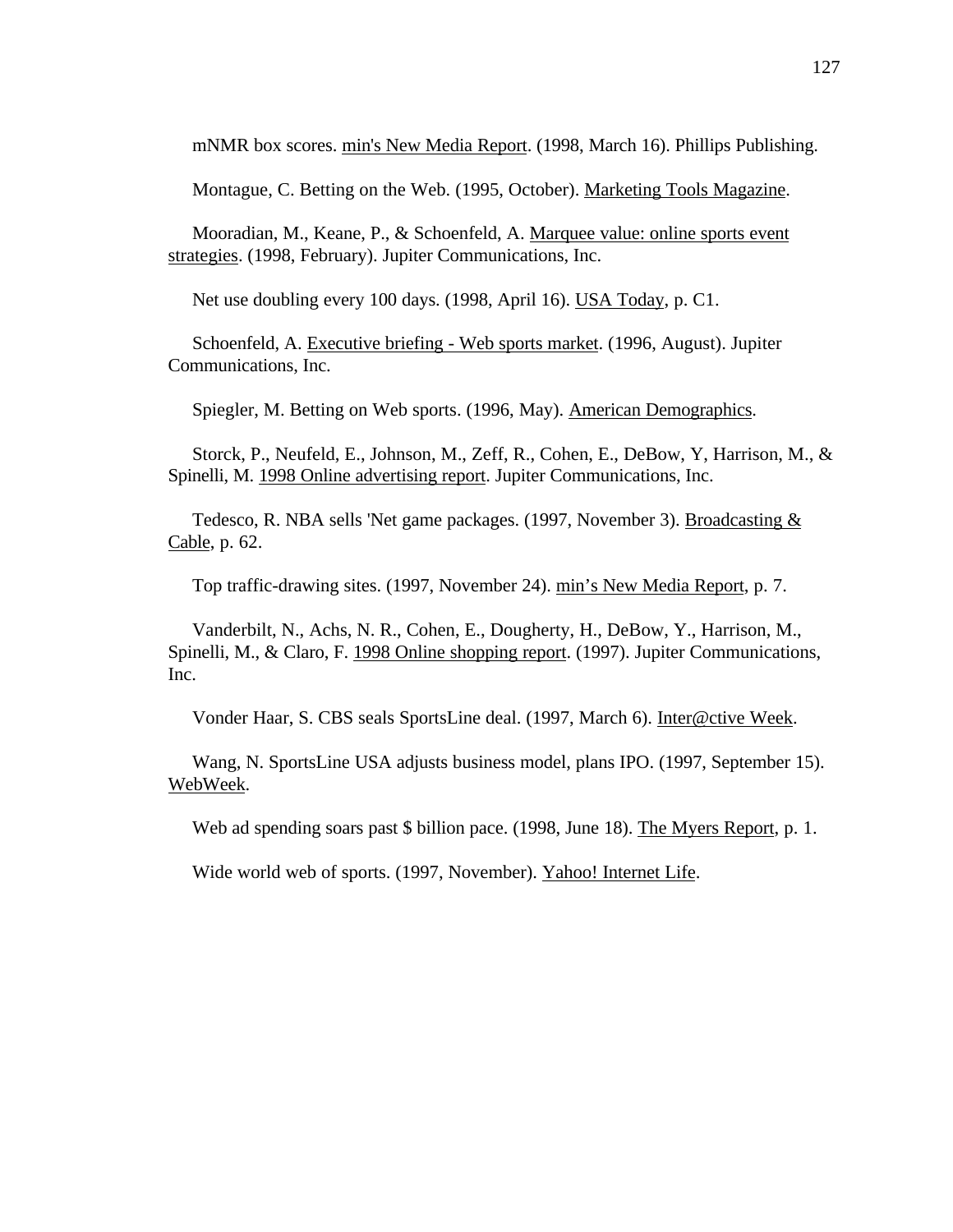# **APPENDIX A**

# **SITES CONTACTED FOR SURVEY AND**

# **PARTICIPATING SITES**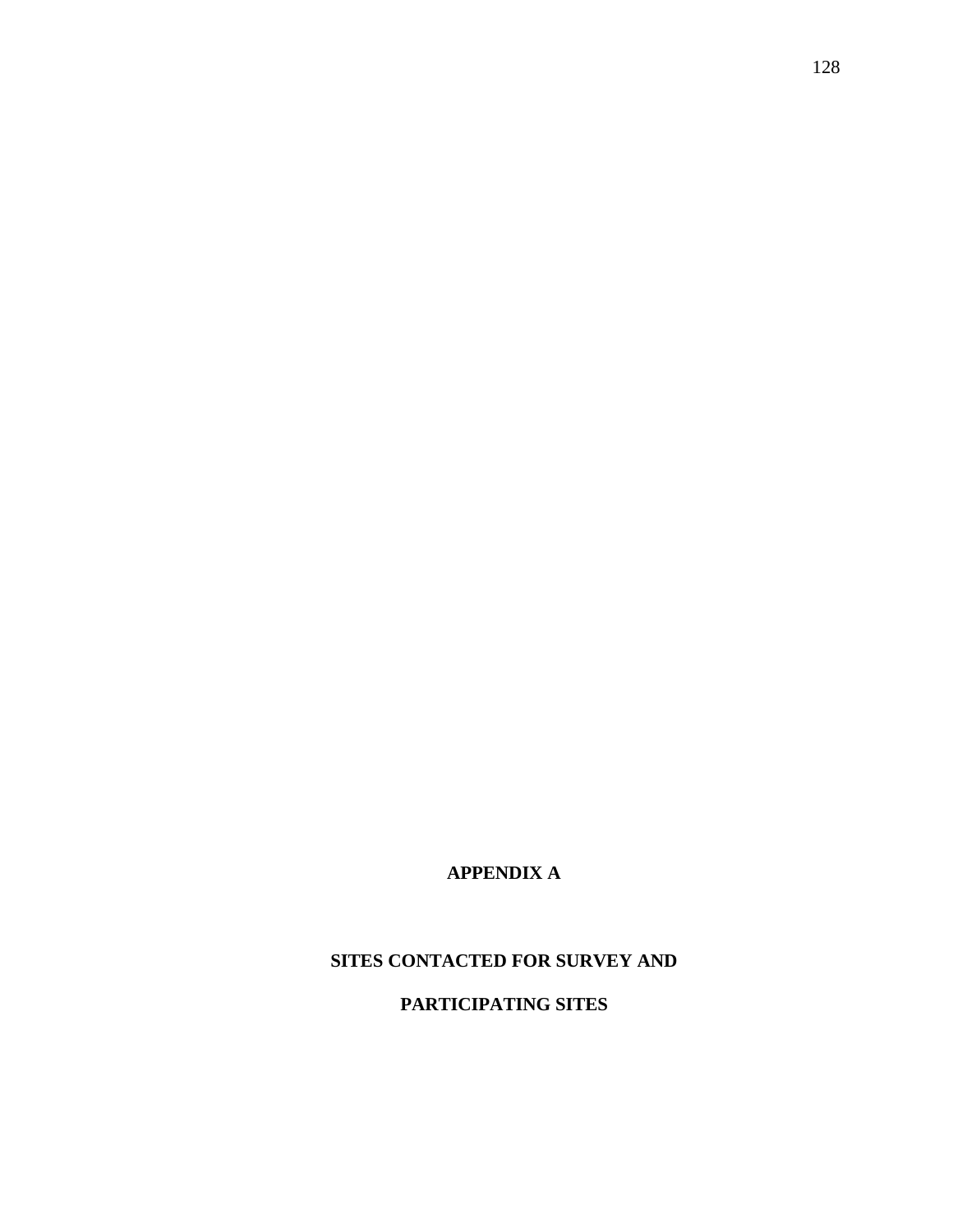## **Sites Contacted for Survey**

(\* denotes survey participant)

Content Sites

**ABC Sports** www.abcsports.com

**American Racing 'Zine** www.racecar.com

**\*Anglers Online** www.streamside.com

**Bowling World** www.bowlingworld.com

**\*Boxing.com** www.boxing.com/boxing/

**CBS Sportsline** cbs.sportsline.com

**\*CNN/SI** www.cnnsi.com

**ESPN SportsZone** espn.sportszone.com

## **Excite Sports Channel**

my.excite.com/channel/sports/?a-chs-t

## **Fastball** fastball.com

**Fox Sports** www.foxsports.com

**Global SportsNet** www.globalsportsnet.com

**\*Golf.com** www.golf.com

**GolfOnline** www.golfonline.com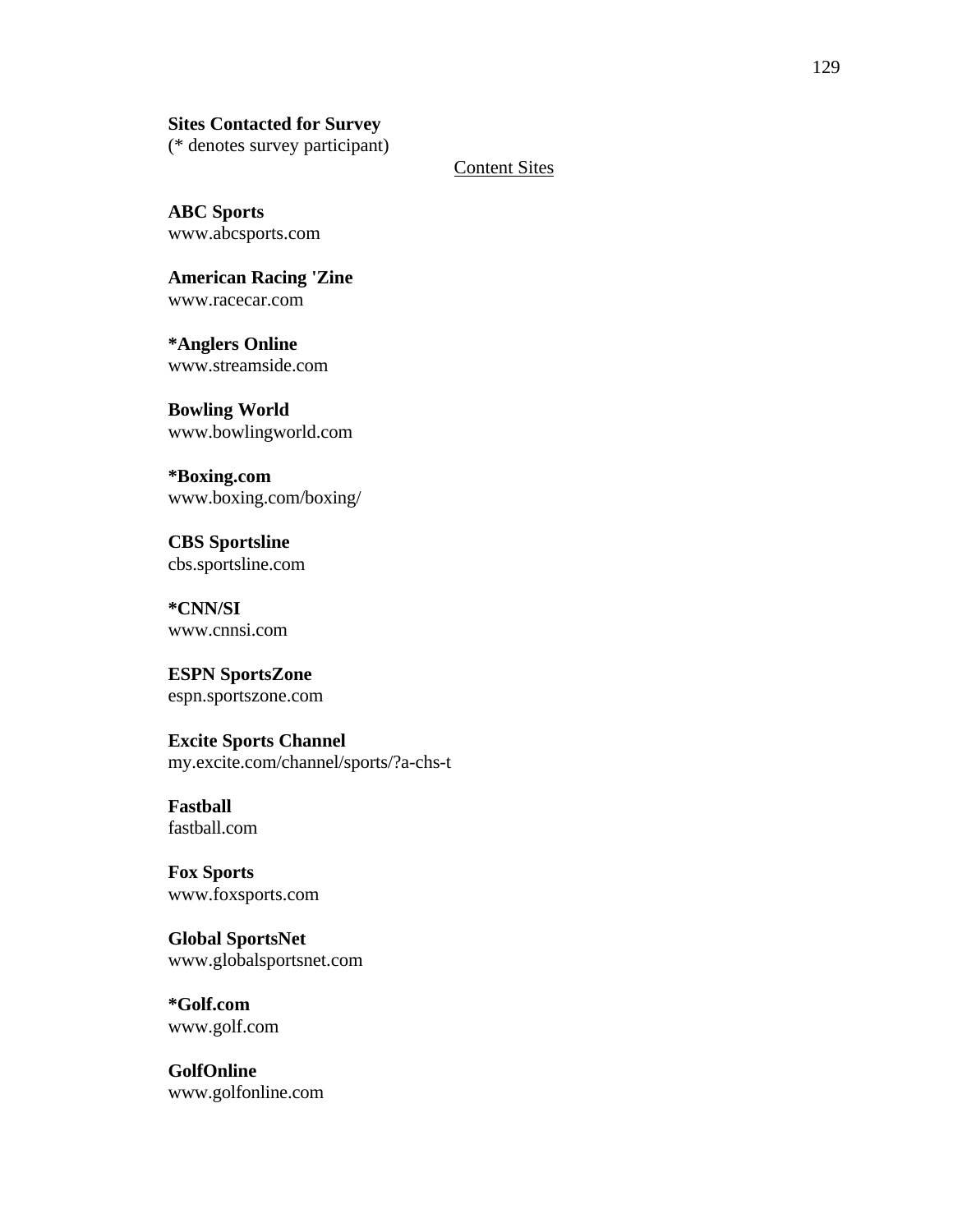**GolfWeb** www.golfweb.com

**HBO Boxing** rw.hbo.com/boxing/

**HTS** www.htsonline.com

**iGolf** www.igolf.com

**\*In the Crease** www.inthecrease.com

**Inside Sports** www.insidesports.com

**Los Angeles Times** www.latimes.com/HOME/SPORTS/

**LPGA.com** www.lpga.com

**Major League Baseball** www.majorleaguebaseball.com

**\*Major League Soccer** www.mlsnet.com

**MountainZone** www.mountainzone.com

**MSNBCSports.com/NBC Sports** www.msnbc.com/news/spt\_front.asp

**Nando Sports Server** www.nando.net/SportServer

**\*New York Times** www.nytimes.com/yr/mo/day/sports/

**Newsday** www.newsday.com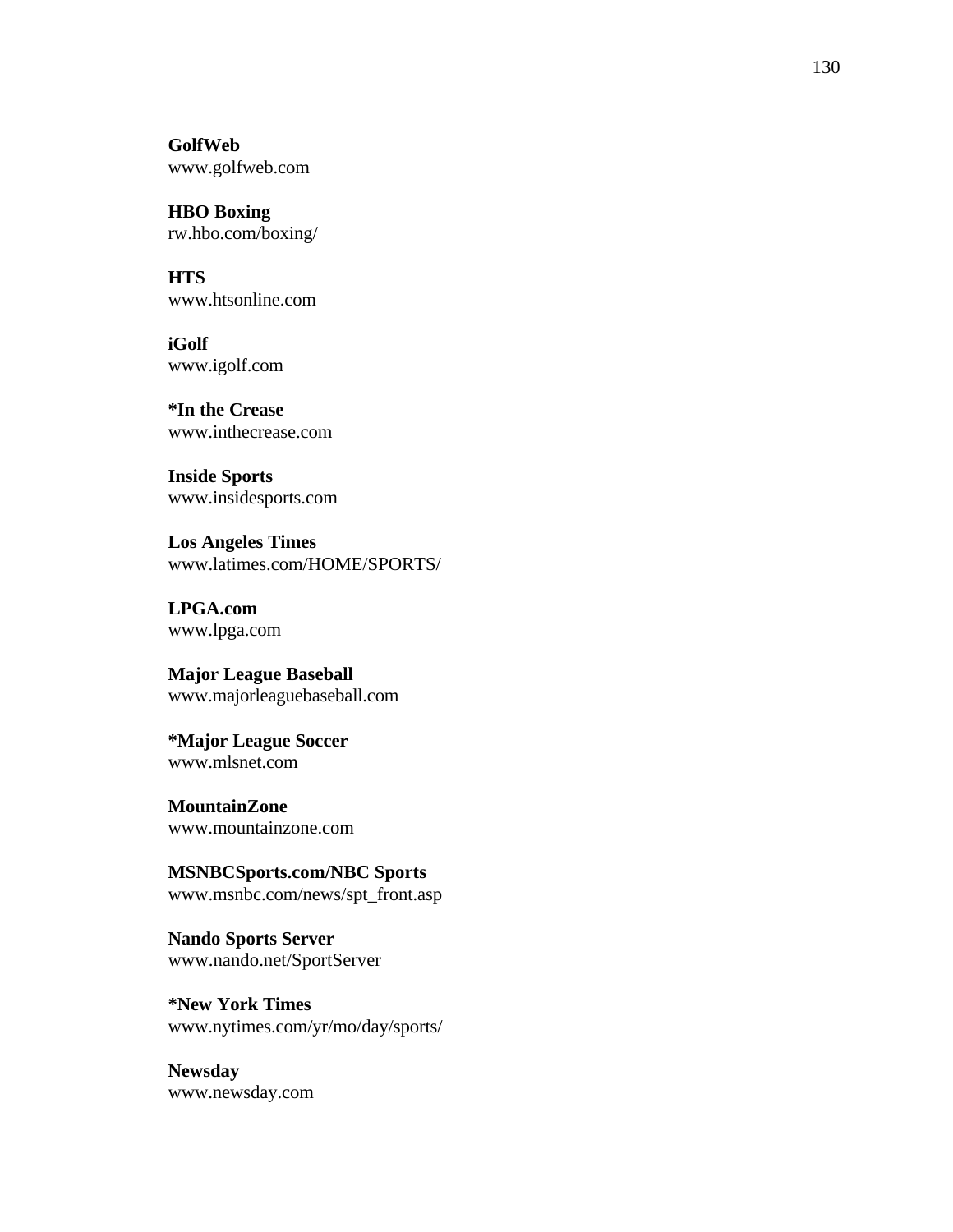**\*OnlySports** www.onlysports.com

**Outside Online** outside.starwave.com

**\*Pro Basketball Hall of Fame** www.hoophall.com

**\*Runner's World Online** www.runnersworld.com

**SkiNet** www.skinet.com

**Slam Sports** www.canoe.ca/slam/home.html

**SportsWeb** sportsweb.com

**\*SwimInfo** www.swiminfo.com

**The Sporting News** www.sportingnews.com

**Total Sports** www.totalsports.net

**\*USA Today Sports** www.usatoday.com/sports/sfront.htm

**\*Washington Post** www.washingtonpost.com/wp-srv/sports/front.htm

**World Soccernet** www.soccernet.com

**Yahoo! Sports** sports.yahoo.com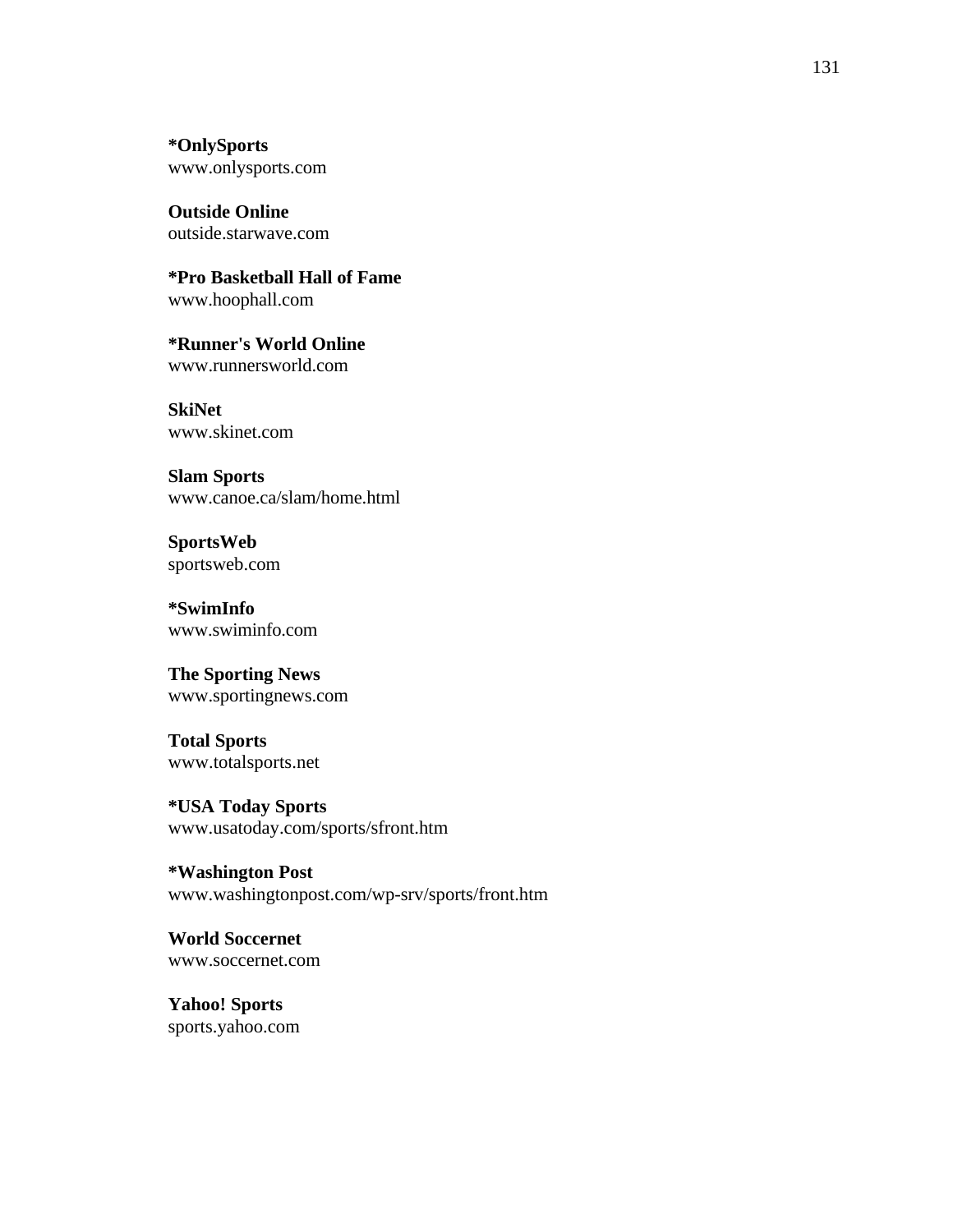## Team/League Sites

**ABL** ww.abl.com

**ACC** www.theacc.com

**\*Anaheim Angels** www.angelsbaseball.com/

**\*Anaheim Mighty Ducks** www.mightyducks.com

**Arizona Diamondbacks** www.azdiamondbacks.com/

**Atlanta Braves** www.atlantabraves.com

**Baltimore Orioles** www.theorioles.com

**Barcelona Dragons** www.dragons.es

**\*Big East** www.bigeast.org

## **\*Big Sky**

www.bigskyconf.com

**Big Ten** www.bigten.org

**Big Twelve** www.big12conf.com

**\*Boston Bruins** www.bostonbruins.com

**Boston Red Sox** www.redsox.com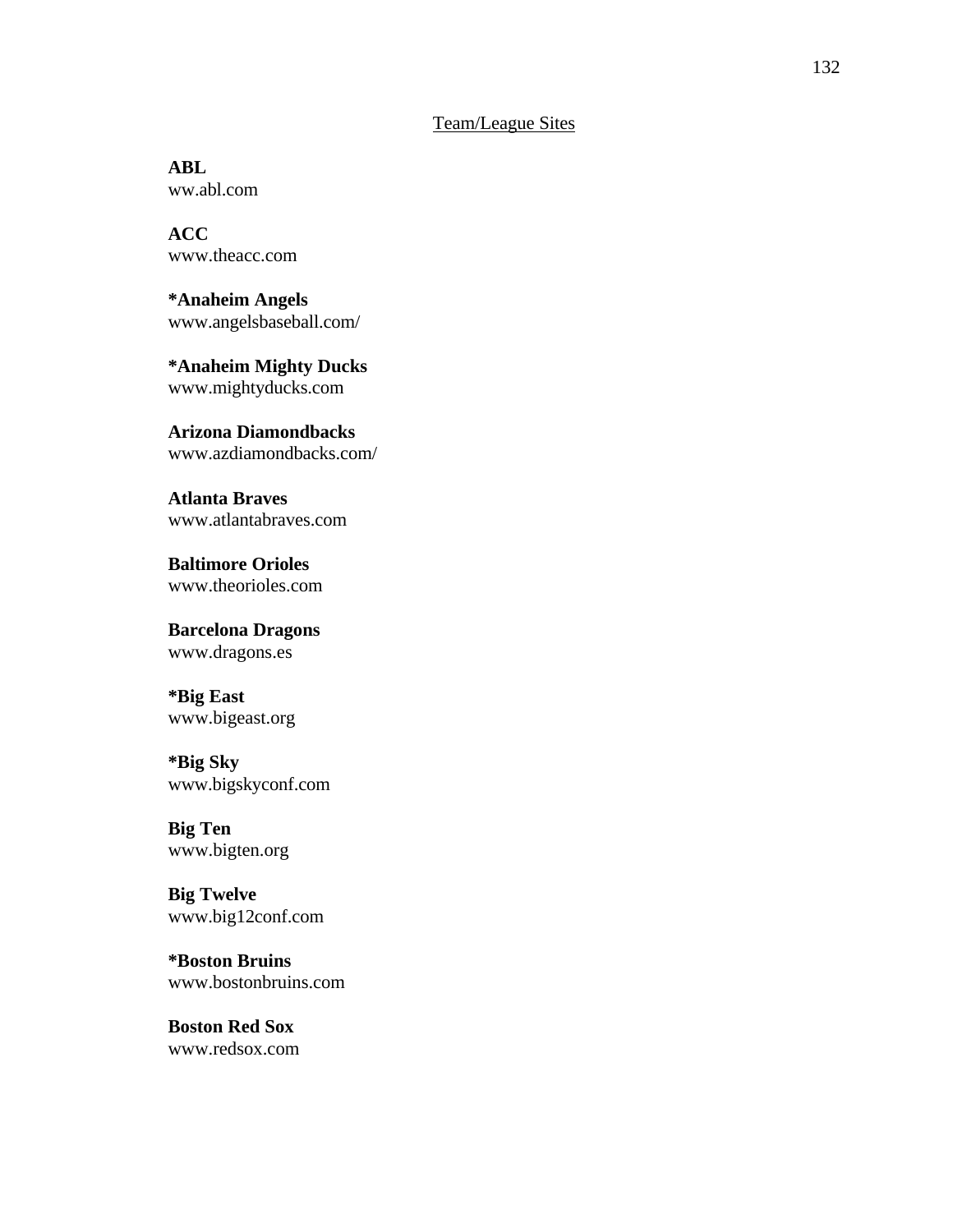**Buffalo Bills** www.buffalobills.com

**Buffalo Sabres** www.sabres.com

**\*Calgary Flames** www,calgaryflames.com

**Carolina Hurricanes** www.caneshockey.com

**Chicago Blackhawks** www.chiblackhawks.com

**Chicago Cubs** www.cubs.com

**Chicago Fire** www.chicago-fire.com

**\*Chicago White Sox** www.chisox.com

**Cincinnati Reds** www.cincinnatireds.com

**Cleveland Indians** www.indians.com

**\*Colorado Avalanche** www.coloradoavalanche.com

**Colorado Rapids** www.coloradorapids.com

**\*Colorado Rockies** www.coloradorockies.com

**Colorado Xplosion** www.xplosion.com

**Columbus Crew** www.thecrew.com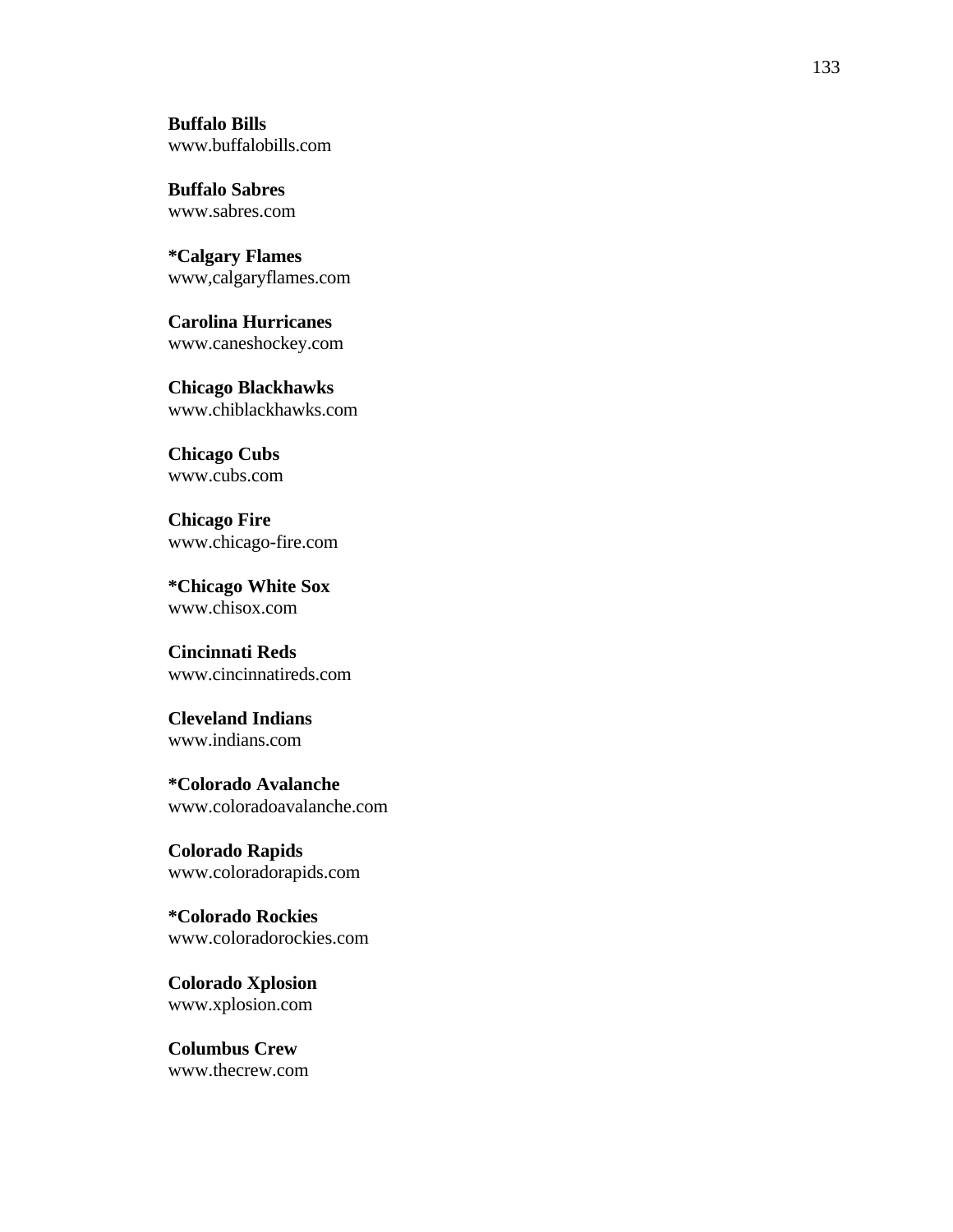**Columbus Quest** www.columbusquest.com

**\*Conference USA** www.c-usa.org

**\*Dallas Burn** www.burnsoccer.com

**Dallas Cowboys** www.dallascowboys.com

**Dallas Stars** www.dallasstars.com

**\*DC United** www.dcunited.com

**Denver Broncos** www.denverbroncos.com

**Detroit Lions** detroitlions.com

**Detroit Tigers** www.detroittigers.com

**\*ECHL** www.echl.org

**\*Edmonton Oilers** www.edmontnoilers.com

**England Monarchs** www.monarchs.co.uk

**Florida Marlins** www.flamarlins.com

**\*Florida Panthers** www.flpanthers.com

**Frankfurt Galaxy** www.galaxy-online.com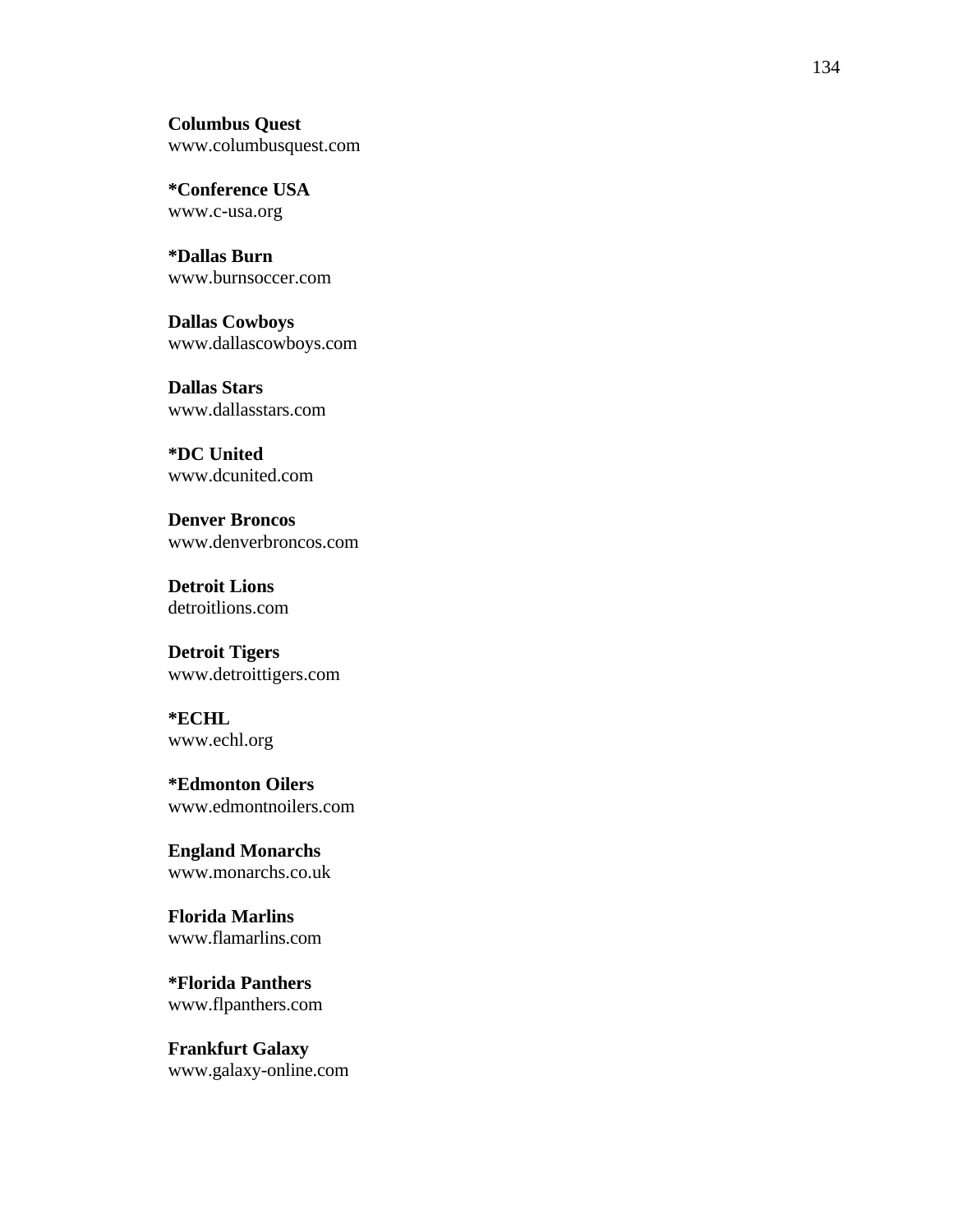**Green Bay Packers** www.packers.com

**\*Houston Astros** www.astros.com

**Indianapolis Colts** www.colts.com

**Jacksonville Jaguars** www.jaguarsnfl.com

**Kansas City Chiefs** www.kcchiefs.com

**Kansas City Royals** www.kcroyals.com

**Kansas City Wizards** www.kcwizards.com

**\*Los Angeles Dodgers** www.dodgers.com

**\*Los Angeles Galaxy** www.lagalaxy.com

**Los Angeles Kings** www.lakings.com

**\*Miami Dolphins** dolphinsendzone.com

**Miami Fusion** www.miamifusion.com

**Milwaukee Brewers** www.milwaukeebrewers.com

**Minnesota Twins** www.mntwins.com

**Montreal Canadiens** www.canadiens.com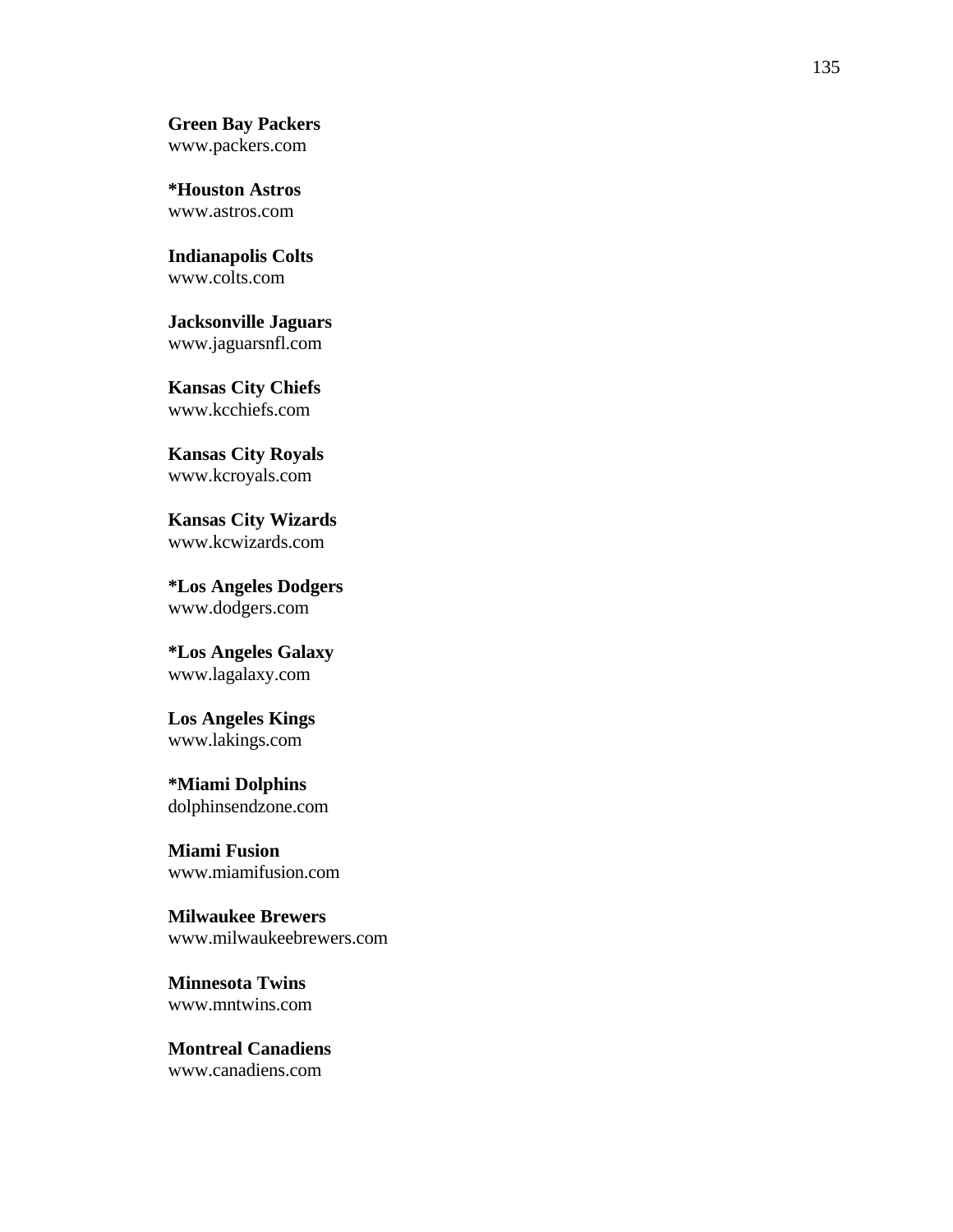**Montreal Expos** www.montrealexpos.com

**NASCAR Online** www.nascar.com

**National Football League** www.nfl.com

**NFL Europe** www.nfleurope.com

**National Hockey League** www.nhl.com

**NBA** www.nba.com

**\*NCAA** www.ncaa.org

**New England Patriots** www.patriots.com

**New England Revolution** www.nerevolution.com

**New Jersey Devils** www.newjserydevils.com

**New York Islanders** www.xice.com

**New York Mets** www.mets.com

**New York Rangers** www.newyorkrangers.com

**New York Yankees** www.yankees.com

**NY/NJ MetroStars** www.metrostars.com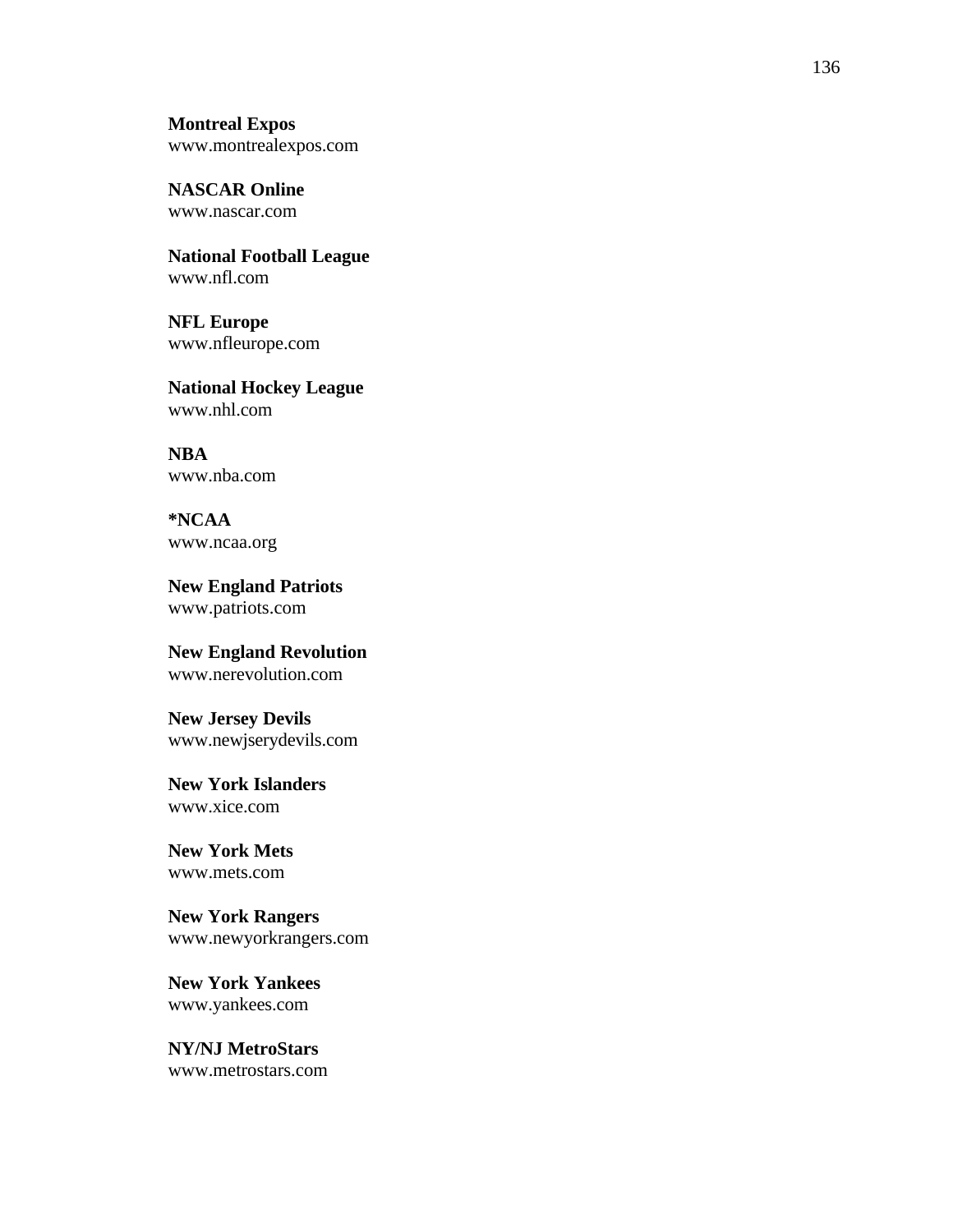**\*Oakland Athletics** www.oaklandathletics.com

**\*Oakland Raiders** www.raiders.com

**Ottawa Senators** www.ottawasenators.com

**\*PAC 10** www.pac-10.org

**Philadelphia Eagles** www.eaglesnet.com

**\*Philadelphia Phillies** www.phillies.com

**Phoenix Coyotes** www.nhlcoyotes.com

**Pittsburgh Penguins** www.pittsburghpenguins.com

**\*Pittsburgh Pirates** www.pirateball.com

**Professional Bowlers Association** www.pba.org

**Rhein Fire** www.rhein-fire.com

**San Diego Padres** www.padres.org

**\*San Francisco Giants** www.sfgiants.com

**San Jose Clash** www.clash.com

**San Jose Lasers** www.sjlasers.com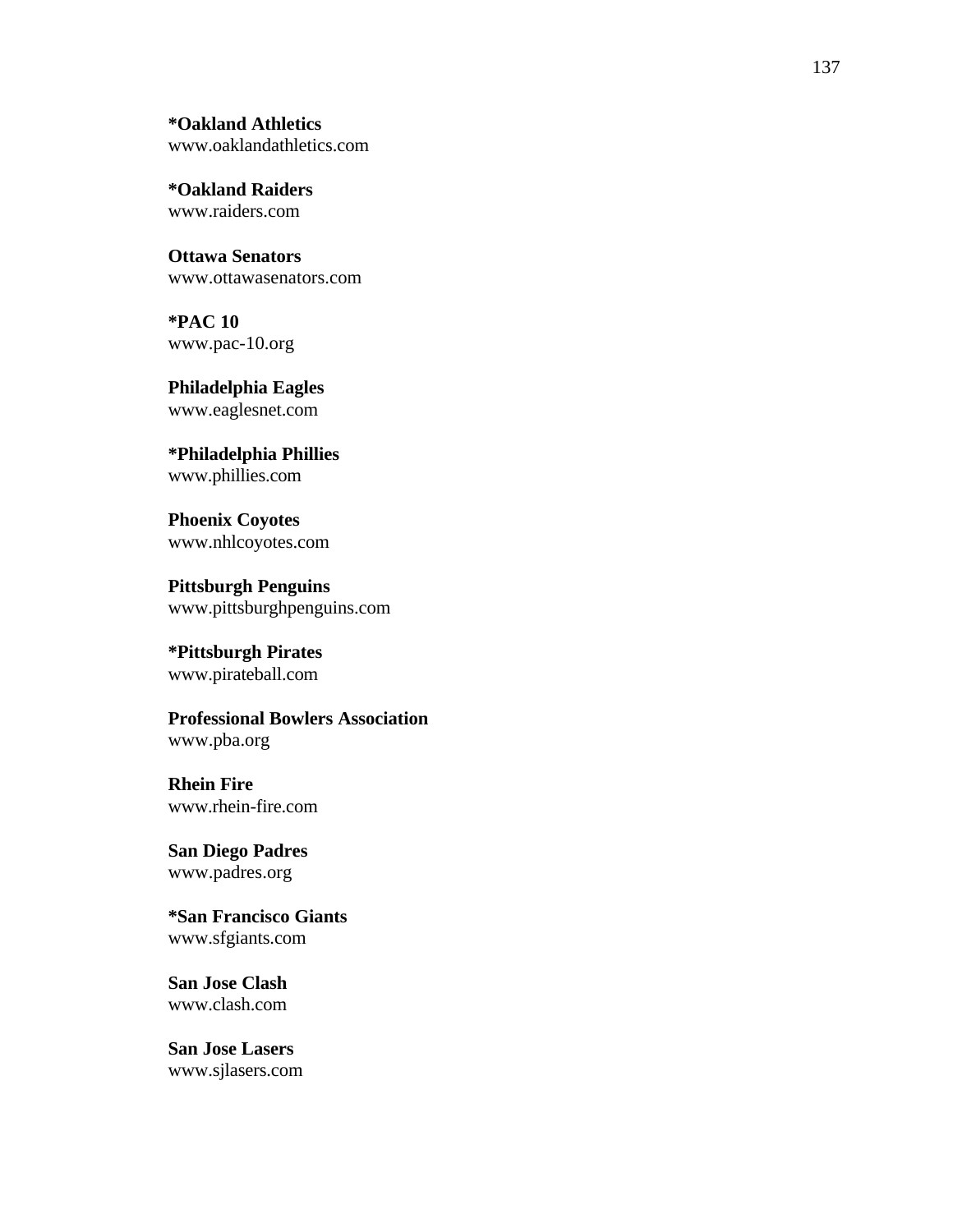**San Jose Sharks** www.sj-sharks.com

**Scottish Claymores** www.claymores.co.uk

**Seattle Mariners** www.mariners.org

**Seattle Reign** www.seattlereign.com

**SEC** www.sec.org

**St. Louis Blues** www.stlouisblues.com

**St. Louis Cardinals** www.stlcardinals.com

**Tampa Bay Devil Rays** www.devilray.com

**Tampa Bay Lightning** www.tampabaylightning.com

**Tampa Bay Mutiny** www.tampabaymutiny.com

**\*Texas Rangers** www.texasrangers.com

**\*The Olympic Movement** www.olympic.org

**Toronto Blue Jays** www.bluejays.ca

**Vancouver Canucks** www.orcabay.com/canucks/

**\*WAC** www.wac.org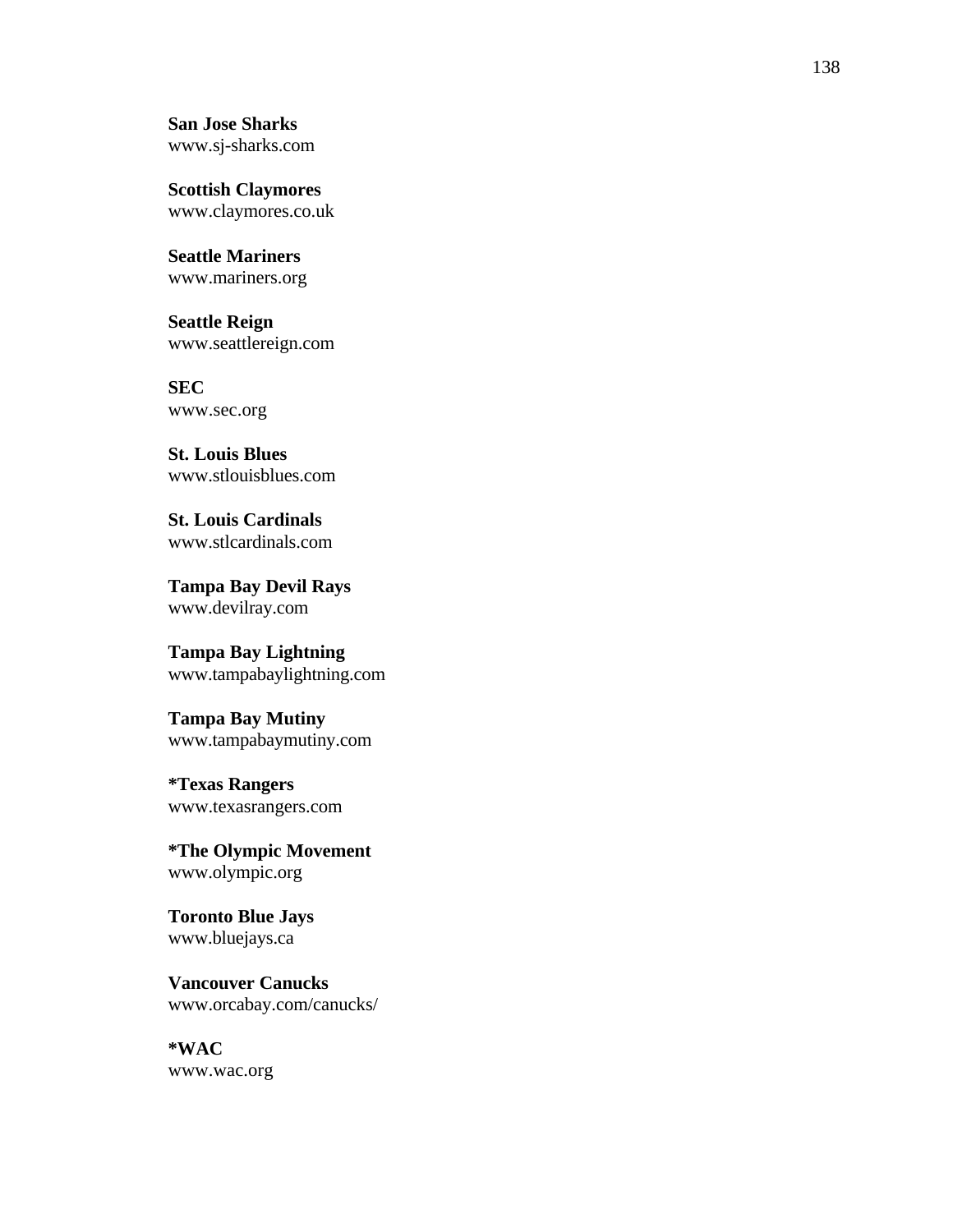# **Washington Capitals**

www.washingtoncaps.com

**WNBA** www.wnba.com

Commerce Sites

**Adidas** www.adidas.com

**Converse** www.converse.com

**\*Fila** www.fila.com

**Mizuno** www.mizunousa.com

**Nike** www.nike.com

**Reebok** www.reebok.com

**Spalding** www.spalding.com

**Wilson** www.wilsonsports.com

"Other" Sites

**\*AudioNet Sports** drew.audionet.com/sports/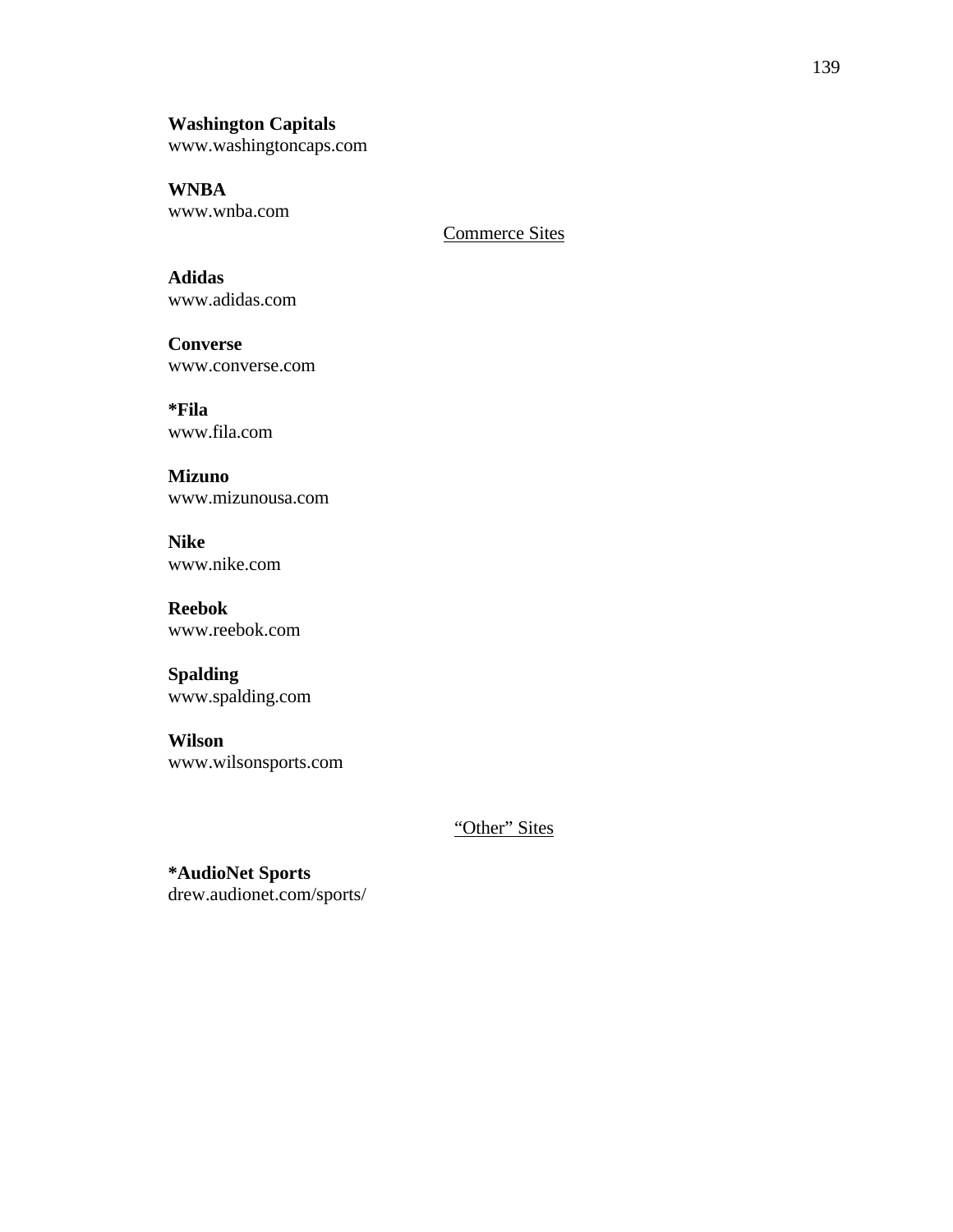**SURVEY INSTRUMENT**

**APPENDIX B**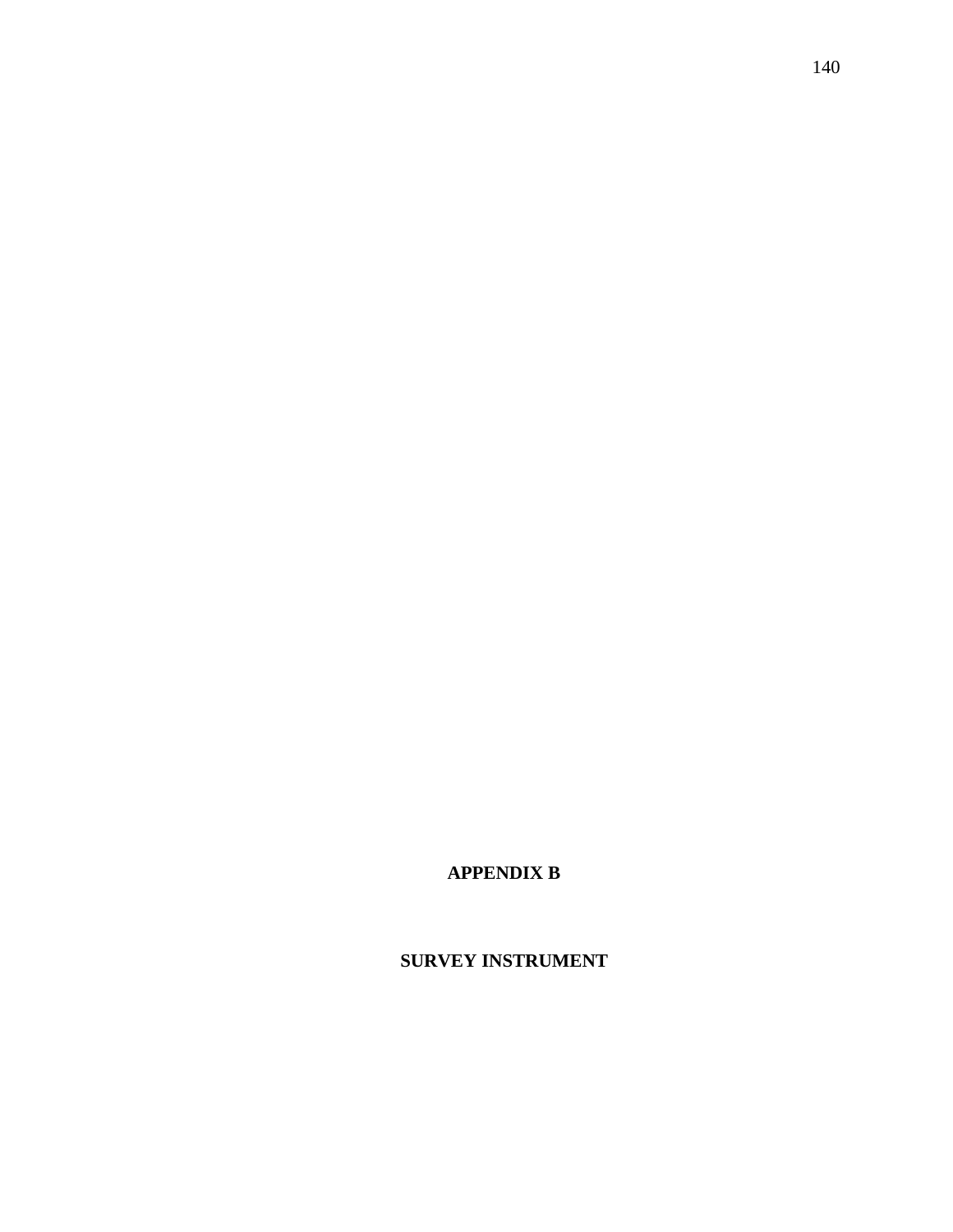## **Internet Sports Marketing Survey**

*The following survey is designed to gauge the opinions of sports marketers with regard to the marketing and money-making potential of sports Web sites. The survey will take less than five minutes to complete, and all respondents' answers will be kept strictly confidential. Survey results will be compiled and analyzed for a masters thesis only, and will not be distributed or sold for any other purpose.*

*Completed surveys should be sent by e-mail to rcaskey@pbs.org. You may also fax the completed survey to 703-739-8647, or send it by postal mail to 6228 Mockingbird Pond Terrace, Burke, VA 22015*

*Please indicate in your reply whether you would like to receive a copy of the survey results.*

\*\*\*\*\*\*\*\*\*\*\*\*\*\*\*\*\*\*\*\*\*\*\*\*\*\*\*\*\*\*\*\*\*\*\*\*\*\*\*\*\*\*\*\*\*\*\*\*\*\*\*\*\*

*(For the following questions, if your site is part of a larger site (such as the online sports section of a newspaper Web site), please answer the questions only as they relate to the sports portion of that site.)*

1. When did your Web site debut on the Internet?

2. How many pages does your site currently have?

3. How many page views do you register on your site each month?

4. Please check the category from the list below that most closely identifies your site type: \_\_\_\_\_a) Content site -- offers sports news, scores, and updates (ex: ESPN SportsZone)

\_\_\_\_\_b) Team/League site -- offers comprehensive information about a particular team or league (ex: NBA.com)

\_\_\_\_\_c) Commerce site -- facilitates the sale of sports-related merchandise or offers sports contests. (ex: Nike)

 $\Box$  Other (explain)

5. Does your site focus on a single sport or event, or does it take a multi-sport/all-sport approach?

\_\_\_\_\_a) single sport/event

\_\_\_\_\_\_\_\_\_\_\_\_\_\_\_\_\_\_\_\_

\_\_\_\_\_\_\_\_\_\_\_\_\_\_\_\_\_\_\_\_

\_\_\_\_\_\_\_\_\_\_\_\_\_\_\_\_\_\_\_\_

\_\_\_\_\_b) multi-sport/all-sport

6. Approximately how many people do you employ in your online/Web division (for sports division only if part of a larger site)?

\_\_\_\_\_full-time \_\_\_\_\_part-time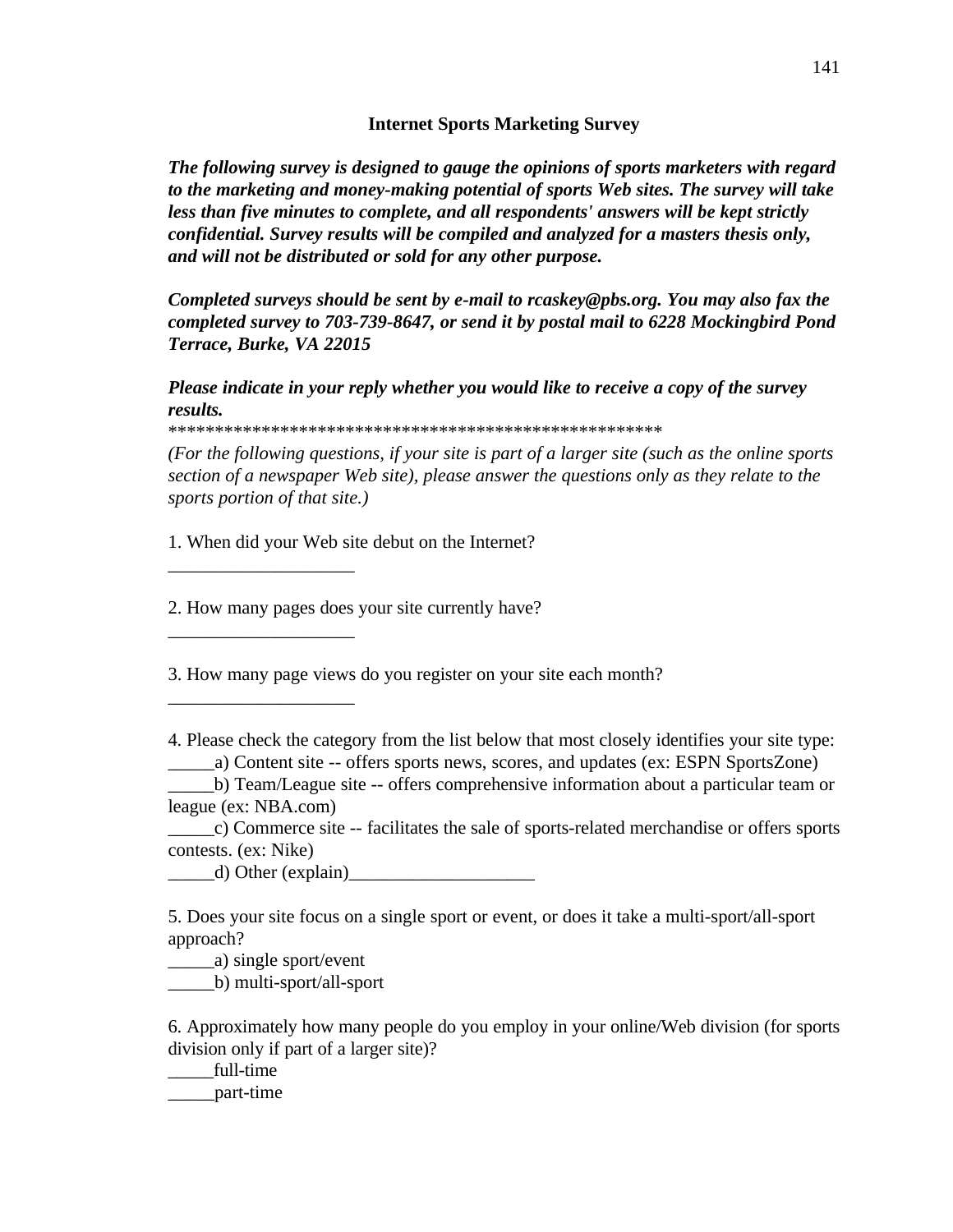7. In addition to the Internet, in which of the following media does your company (or event) maintain a presence? (check all that apply)

\_\_\_\_\_a) print

\_\_\_\_\_\_\_\_\_\_\_\_b) television

 $\equiv$  c) radio

\_\_\_\_\_d) none of the above

8. If your company or event maintains a presence in other media, does your online content \*complement\* or \*duplicate\* that information? (If you answered "none of the above" for question 7, please skip to question 9.)

\_\_\_\_\_a) complements (enhances information offered in other media)

\_\_\_\_\_b) duplicates (offers the same information offered in other media)

9. Please rank the following goals  $-$  from most important (1) to least important (5)  $-$  with respect to your site:

\_\_\_\_\_a) to offer timely, useful information

\_\_\_\_\_b) to generate revenue

\_\_\_\_\_c) to extend an existing brand in a new medium

\_\_\_\_\_d) to promote other media endeavors

 $\qquad \qquad$  e) other (explain)  $\qquad \qquad$ 

10. Please identify the approximate percentage of all revenue generated by each of the following revenue models on your site (total for all answer choices should add to 100% - if your site does not generate any revenue, please skip to question 11):

\_\_\_\_\_a) subscriptions/fees for use

\_\_\_\_\_b) online commerce

\_\_\_\_\_c) banner advertisements

\_\_\_\_\_d) underwriting/sponsorship and/or co-branded content

\_\_\_\_\_e) interstitials

 $f$ ) other (explain)  $\qquad \qquad$ 

11. Please rank the following revenue models from highest (1) to lowest (6) based on the amount of income that you think each will generate on your site \*one\* year from now.

\_\_\_\_\_a) subscriptions/fees for use

\_\_\_\_\_b) online commerce

\_\_\_\_\_c) banner advertisements

\_\_\_\_\_d) underwriting/sponsorship and/or co-branded content

\_\_\_\_\_e) interstitials

 $f$ ) other (explain)  $\qquad \qquad$ 

12. Please rank the following revenue models from highest (1) to lowest (6) based on the amount of income that you think each will generate \*three\* years from now.

\_\_\_\_\_a) subscriptions/fees for use

\_\_\_\_\_b) online commerce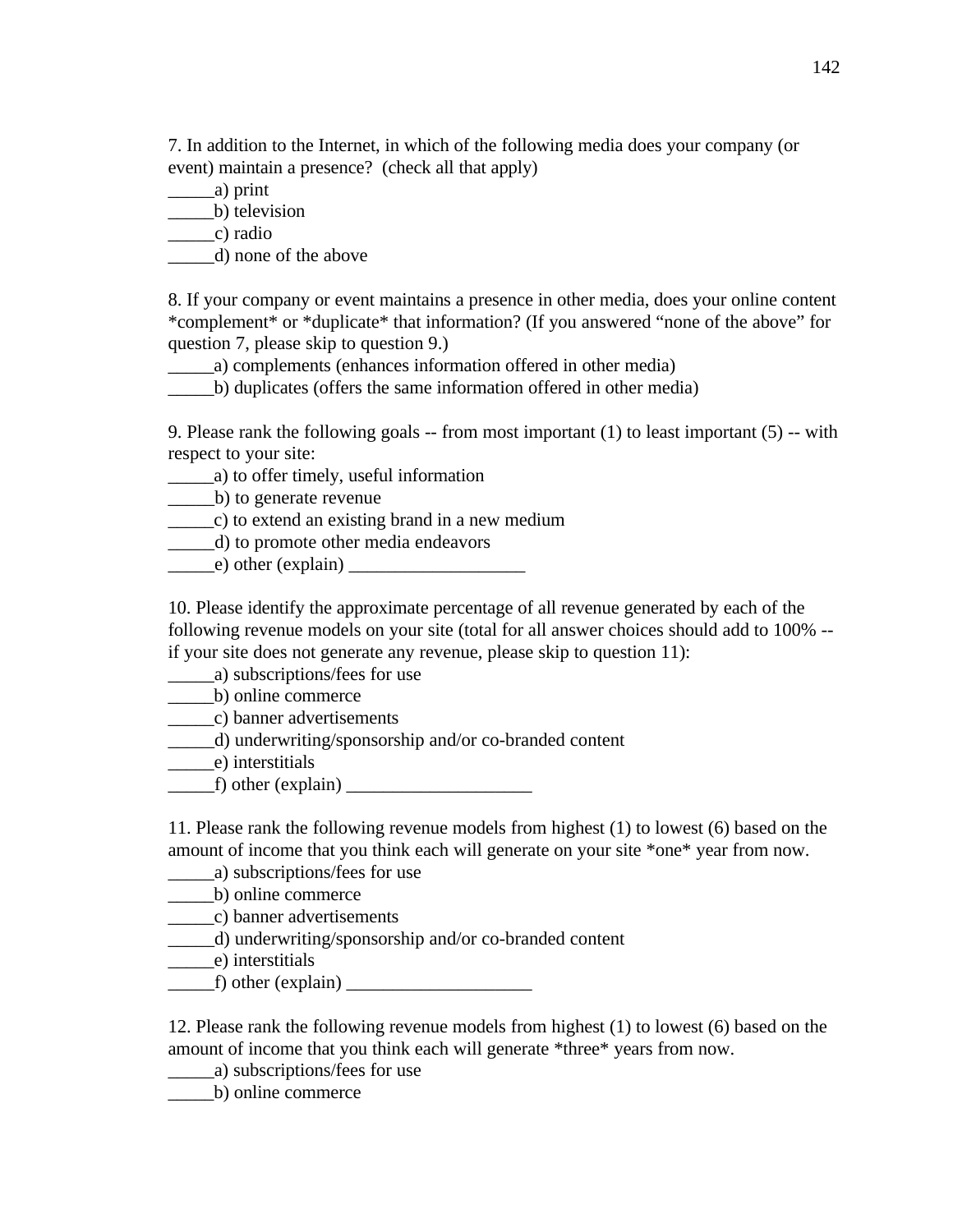\_\_\_\_\_c) banner advertisements

\_\_\_\_\_d) underwriting/sponsorship and/or co-branded content

\_\_\_\_\_e) interstitials

 $f$ ) other (explain)

13. If you have banner advertising on your site, which pricing model do you use for your ad inventory? (Check all that apply. If your site does not offer banner advertising, please leave this question blank.)

\_\_\_\_\_a) CPM (cost per thousand impressions)

b) click-through

\_\_\_\_\_c) cost per lead/cost per buyer

\_\_\_\_\_d) flat fee

 $\qquad$  e) other (explain)  $\qquad$ 

14. Do you currently charge a subscription fee for any areas of your site?

 $\_\_a)$  Yes

 $\underline{\hspace{2cm}}$ b) No

\_\_\_\_\_\_\_\_\_\_\_\_\_\_\_\_\_\_\_\_

15. If you answered "Yes" to question 14, how many total subscribers do you currently have to the fee-based areas of your site? (If you answered "No" to question 14, please leave this question blank).

16. If you answered "No" to question 14, have you charged a subscription fee for any areas of your site at any time in the past? (If you answered "Yes" to question 14, please leave this question blank).

 $\_\_a)$  Yes

 $\qquad$  b) No

17. Do you plan to charge subscription fees on your site \*one\* year from now?

 $\frac{a}{x}$  Yes

 $b)$  No

18. Does your site currently offer fantasy sports participation?

\_\_\_\_\_a) Yes

 $\_\_b)$  No

19. If you answered "No" to question 18, have you offered fantasy sports participation on your site at any time in the past? (If you answered "Yes" to question 18, please leave this question blank).

\_\_\_\_\_a) Yes

 $_b)$  No

20. Do you plan to offer fantasy sports participation on your site \*one\* year from now?  $\_\_a)$  Yes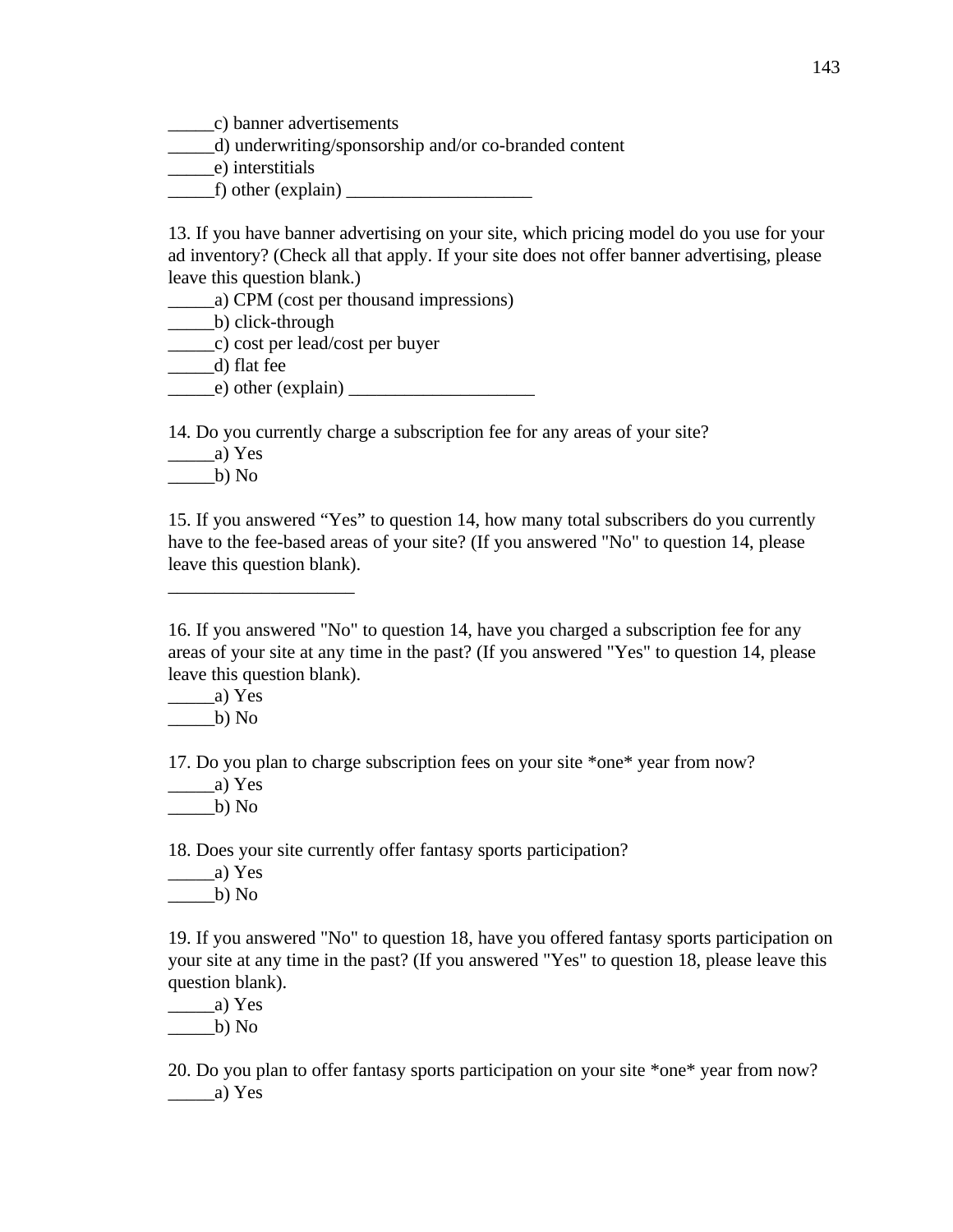$b)$  No

21. If you answered "Yes" to question 18, do you currently charge a fee for fantasy sports participation? (If you have never offered fantasy sports participation, please leave this question blank.)

 $\_\_a)$  Yes

 $\frac{\ }{}$  b) No

22. If you answered "Yes" to question 18, do you plan to charge a fee \*one\* year from now? (If you have never offered fantasy sports participation, please leave this question blank.)

 $\_\_a)$  Yes  $\_\_b)$  No

23. Do you offer merchandise for sale on your site?

\_\_\_\_\_a) Yes

 $b)$  No

24. Can you process transactions online?

 $\_\_a)$  Yes

 $b)$  No

25. If you answered "No" to question 23, have you offered merchandise for sale on your site at any time in the past? (If you answered "Yes" to question 23, please leave this question blank.)

 $\qquad$  a) Yes

 $b)$  No

26. Do you plan to offer merchandise for sale on your site \*one\* year from now?

 $\frac{a}{x}$  Yes

 $\_\_$ b) No

27. Do you currently sell tickets to sporting events on your site?

 $\frac{a}{x}$  Yes

 $b)$  No

28. If you answered "No" to question 27, have you sold tickets to sporting events on your site at any time in the past? (If you answered "Yes" to question 27, please leave this question blank.)

\_\_\_\_\_a) Yes

 $\qquad$  b) No

29. Do you plan to sell tickets to sporting events on your site \*one\* year from now?

 $\qquad$   $\qquad$   $\qquad$   $\qquad$   $\qquad$   $\qquad$   $\qquad$   $\qquad$   $\qquad$   $\qquad$   $\qquad$   $\qquad$   $\qquad$   $\qquad$   $\qquad$   $\qquad$   $\qquad$   $\qquad$   $\qquad$   $\qquad$   $\qquad$   $\qquad$   $\qquad$   $\qquad$   $\qquad$   $\qquad$   $\qquad$   $\qquad$   $\qquad$   $\qquad$   $\qquad$   $\qquad$   $\qquad$   $\qquad$   $\qquad$   $\qquad$   $\qquad$ 

 $b)$  No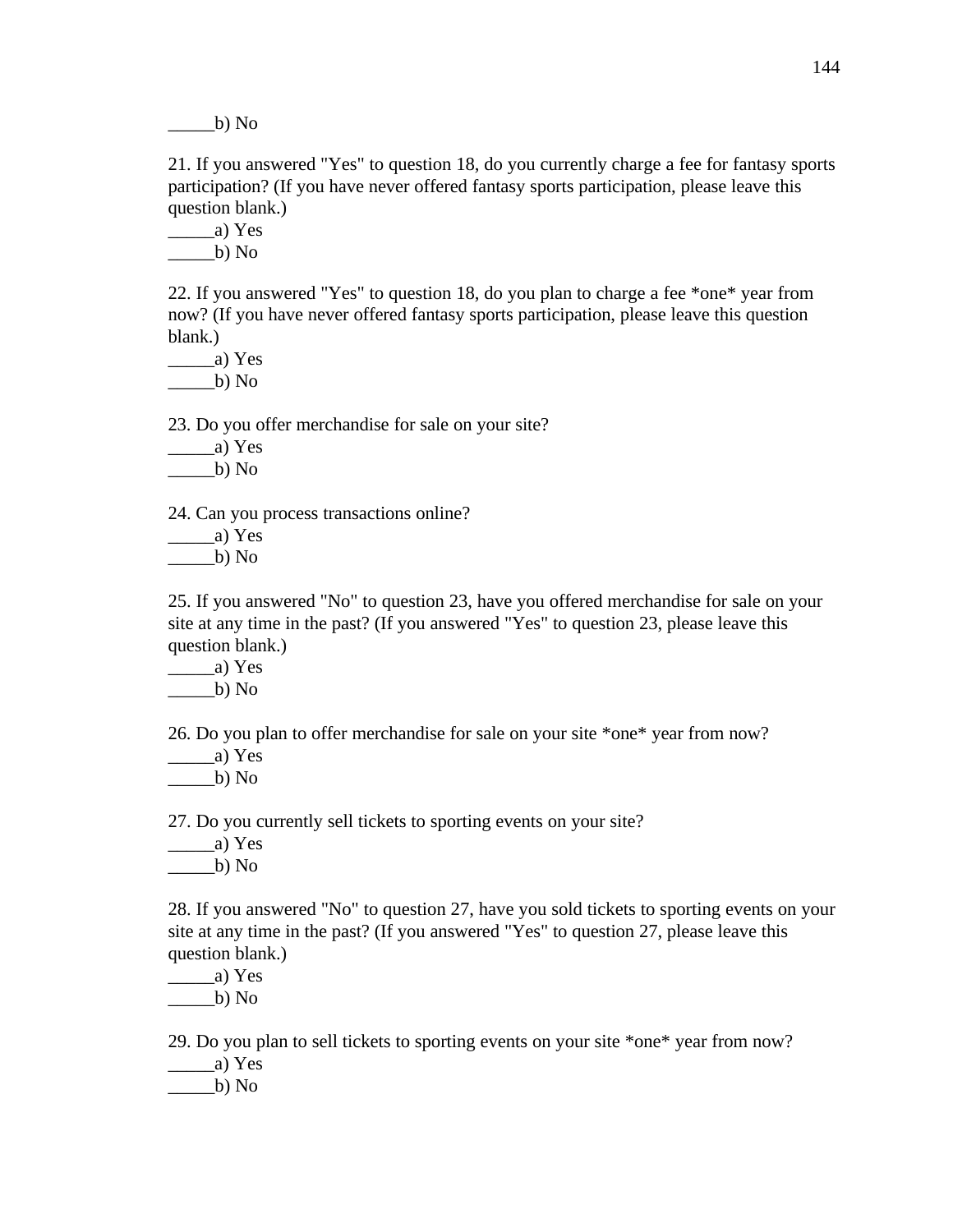30. Please rank the following marketing strategies in order of how heavily you rely on each to generate traffic to your site (1=most used, 7=least used).

\_\_\_\_\_a) leveraging other media ventures (ex: ESPN SportsZone running an ad on ESPN television)

\_\_\_\_\_b) print ad buys

\_\_\_\_\_c) online ad buys

\_\_\_\_\_d) TV ad buys

\_\_\_\_\_e) radio ad buys

\_\_\_\_\_f) search engine placement

\_\_\_\_\_g) other (describe) \_\_\_\_\_\_\_\_\_\_\_\_\_\_\_\_\_\_\_\_

31. Approximately how much money did you spend on all marketing of your Web site in 1997? (If part of a larger site, please consider only the money spent on the sports segment.)

- $\frac{1}{2}$  (a) \$0 (no money spent)
- $\_\_$ b)  $$1 < $10,000$

 $\frac{\text{c}}{\text{c}}$  \$10,000 < \$50,000

 $\_$ d) \$50,000 < \$100,000

 $\qquad$  \_e) \$100,000 < \$500,000

- f)  $$500,000 < $1$  million
- \_\_\_\_\_g) more than \$1 million

32. Do you expect that figure to increase, decrease, or stay the same for the current year?

\_\_\_\_\_a) increase

\_\_\_\_\_b) decrease

\_\_\_\_\_c) stay the same

33. Approximately how much revenue did your Web site generate during 1997? (If part of a larger site, please consider only those revenues generated by the sports segment.)

- \_\_\_\_\_a) \$0 (no revenue generated)
- $\underline{\hspace{1cm}}$  b) \$1 < \$10,000
- $\_\_c)$  \$10,000 < \$50,000
- $\_$ d) \$50,000 < \$100,000
- $\qquad$  \_e) \$100,000 < \$500,000
- $\_$ f) \$500,000 < \$1 million
- \_\_\_\_\_g) more than \$1 million

34. What was the approximate operating budget of your online efforts in 1997? (If part of a larger site, please consider only the budget of the sports segment.)

- \_\_\_\_\_a) \$0 (no money budgeted)
- $\_\_$ b)  $$1 < $10,000$
- $\qquad$  (c) \$10,000 < \$50,000
- $\_$ d) \$50,000 < \$100,000

 $\qquad$  \_e) \$100,000 < \$500,000

 $\_$ f) \$500,000 < \$1 million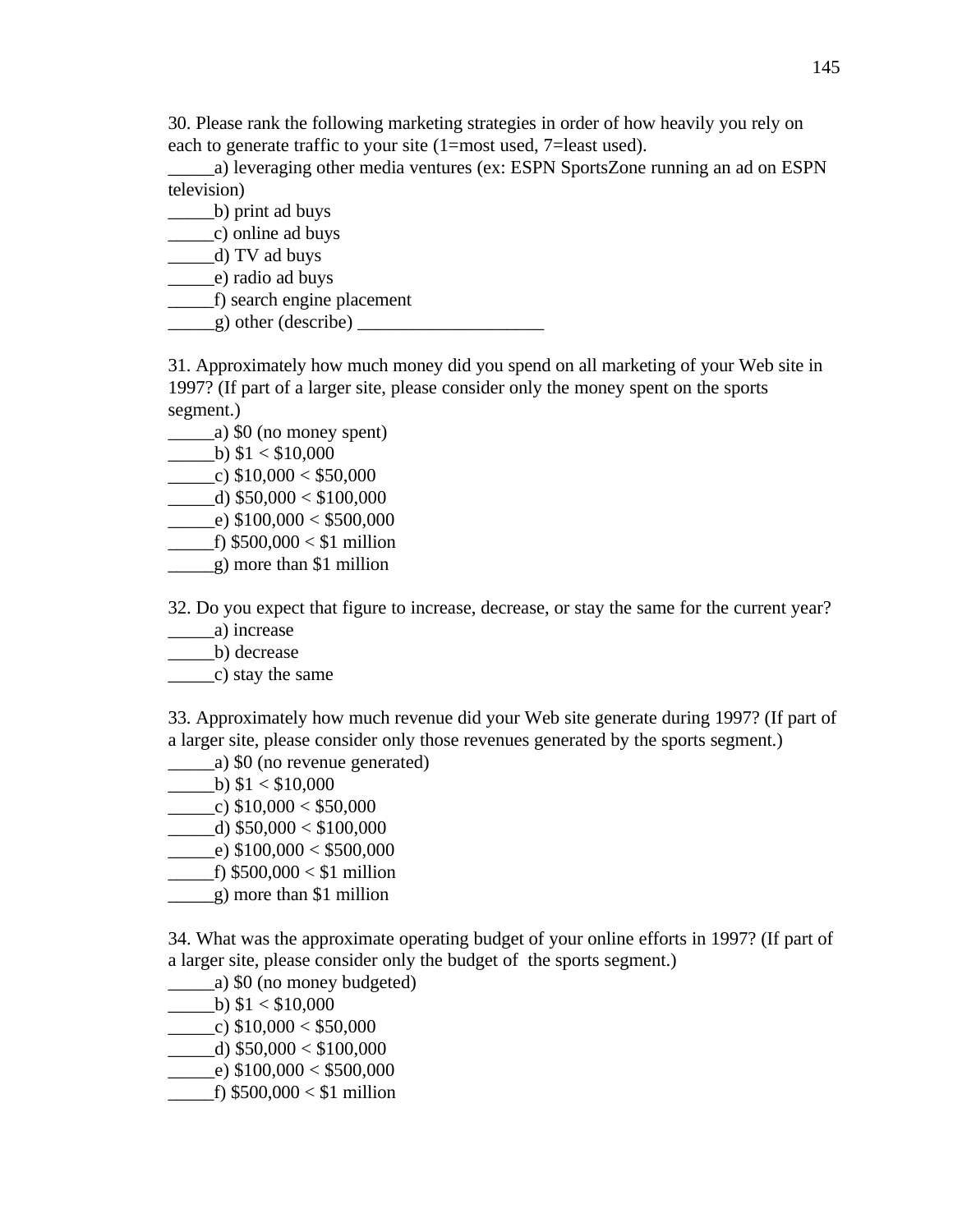\_\_\_\_\_g) more than \$1 million

35. Is your site currently profitable (are revenues exceeding costs)?

 $\frac{a}{x}$  Yes

 $\underline{\hspace{1cm}}$ b) No

36. Is profitability a current goal of your site?

 $\frac{a}{x}$  Yes  $\underline{\hspace{2cm}}$ b) No

37. Do you believe that your site can be profitable \*one\* year from now?

 $\_\_a)$  Yes  $\qquad$  b) No

38. Do you believe that your site can be profitable \*three\* years from now?

 $\frac{a}{x}$  Yes

 $\_\_b)$  No

39. With the current Web user base and technology, do you believe that sites offering sports content are currently capable of turning a profit on the Internet?

 $\frac{a}{x}$  Yes

 $\underline{\hspace{2cm}}$ b) No

**OPTIONAL** (this information will be used only to ensure the completeness of the survey, and will be kept strictly confidential)

Name

Position\_\_\_\_\_\_\_\_\_\_\_\_\_\_\_\_\_\_\_\_\_\_\_\_\_\_\_\_\_\_\_\_

Company\_\_\_\_\_\_\_\_\_\_\_\_\_\_\_\_\_\_\_\_\_\_\_\_\_\_\_\_\_\_\_

Thank you for taking the time to complete this survey. If you would like a copy of the survey results, please send an e-mail to rcaskey@pbs.org.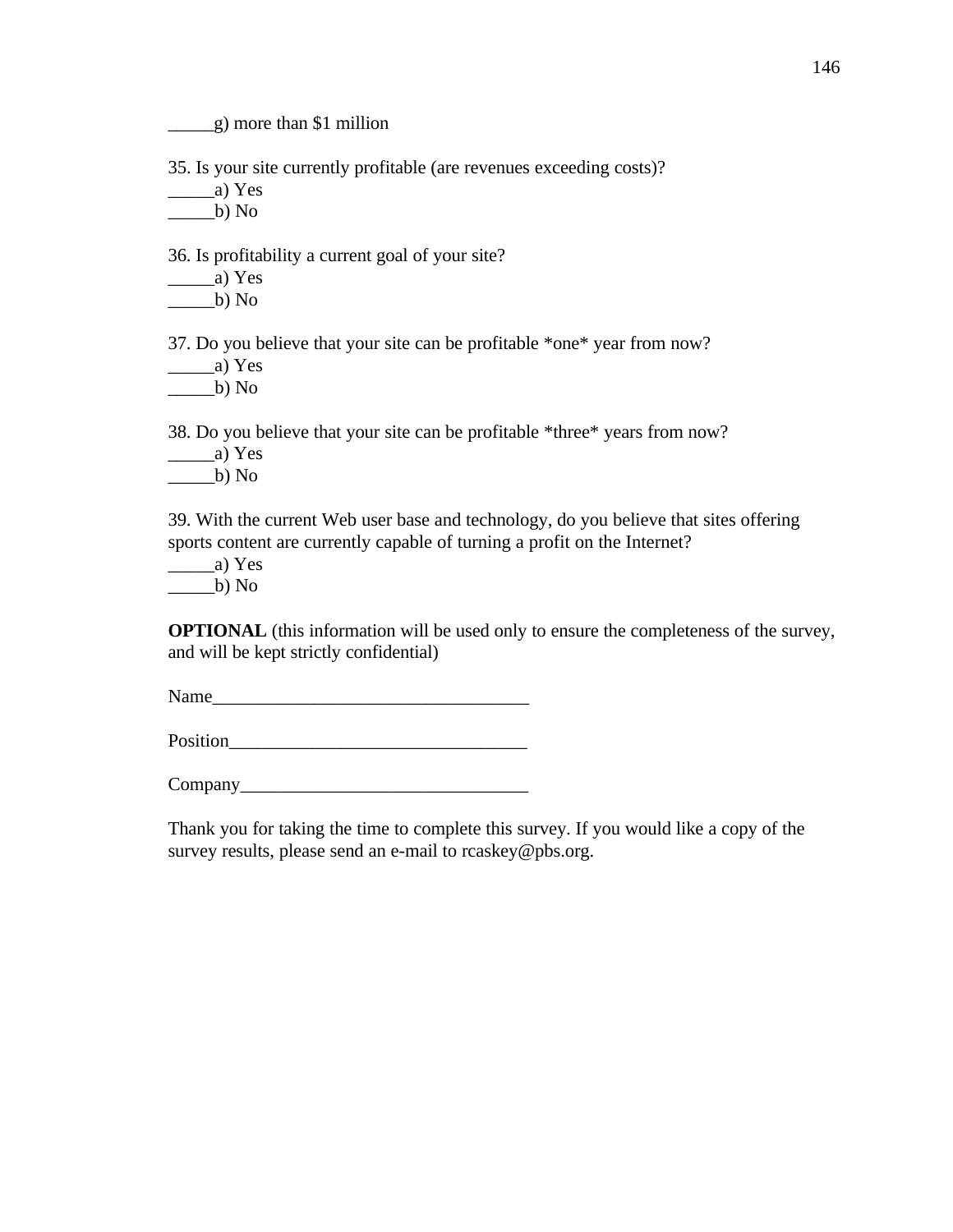**APPENDIX C**

**SAMPLE CORRESPONDENCE**